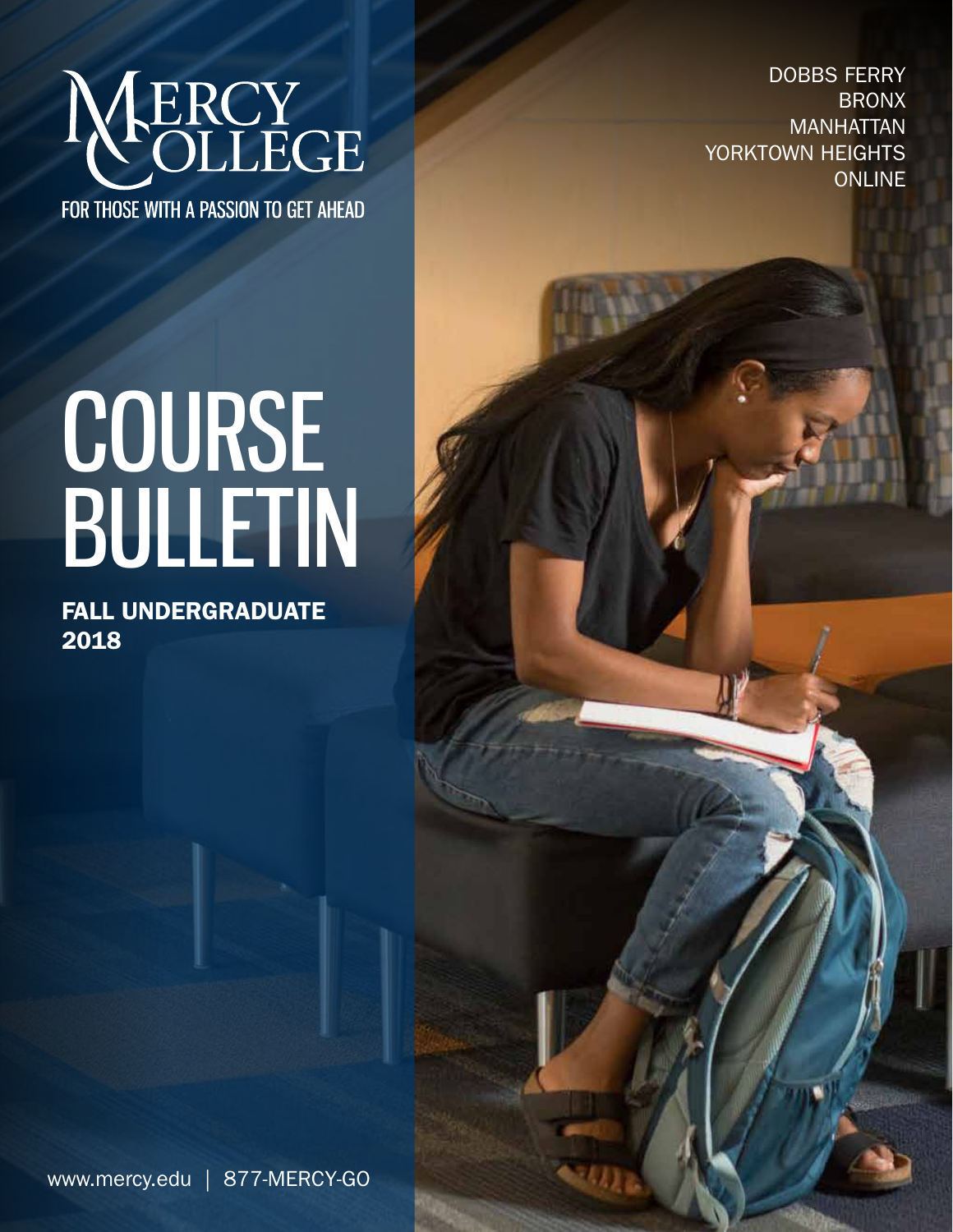# Fall 2018 Undergraduate Course Bulletin

# Table of Contents

| <b>Registration/Payment Procedures  2</b>                               |
|-------------------------------------------------------------------------|
| <b>Mercy Connect Guide For Payment</b><br>And Financial Aid 4           |
| <b>Fall 2018 Undergraduate Academic</b><br>Calendar  5                  |
| Hours Of Operation 6                                                    |
| General Information  7                                                  |
| Financial Assistance 7                                                  |
| Withdrawal and Refund  7                                                |
| <b>Refund Schedule with Official</b><br>Withdrawal  8                   |
| <b>Payment Policy and Procedures</b><br>for All Students 8              |
| Payment Arrangements  8                                                 |
| <b>Tuition And Fees For Summer 2018 -</b><br>Fall 2018 - Spring 2019. 9 |
| <b>Course Fees For Summer 2018 -</b><br>Fall 2018 - Spring 2019. 10     |
| <b>Immunization Requirements  11</b>                                    |
| Meningococcal Information 12                                            |
| <b>Meningococcal Meningitis</b><br>Vaccination Response Form 13         |
| <b>Mercy College Immunization Record. . 14</b>                          |
| How To Use This Course Schedule 15                                      |
| <b>Fall 2018 Undergraduate Semester</b>                                 |
| 16                                                                      |
| American Sign Language<br>16                                            |
| 17                                                                      |
| 17                                                                      |
| Behavioral Science<br>18                                                |
| 20                                                                      |
| Business Law<br>23                                                      |
| Chemistry<br>23                                                         |
| Clinical Lab Science  25                                                |
| Communication Disorders. 25                                             |

| Communication Studies 25                                      |    |
|---------------------------------------------------------------|----|
| Computer Arts And Design 25                                   |    |
| Computer Science. 26                                          |    |
| Corporate And Homeland Security                               | 28 |
| Criminal Justice                                              | 28 |
|                                                               | 29 |
| Cybersecurity                                                 | 30 |
|                                                               | 30 |
|                                                               | 30 |
|                                                               | 32 |
| Entrepreneurship                                              | 35 |
| Exercise Science                                              | 35 |
| Finance                                                       | 36 |
|                                                               | 36 |
| Health Science                                                | 36 |
|                                                               | 37 |
|                                                               | 39 |
| International Business                                        | 39 |
| International Relations.                                      | 40 |
|                                                               | 40 |
| Junior Seminar                                                | 40 |
|                                                               | 41 |
| Life Achievement                                              | 42 |
| Management                                                    | 42 |
| Marketing  43                                                 |    |
|                                                               | 44 |
|                                                               | 47 |
|                                                               | 48 |
| Music Technology                                              | 48 |
| Nursing                                                       | 49 |
| Occupational Therapy                                          | 50 |
| Organizational Management                                     | 50 |
| Paralega Studies                                              | 50 |
|                                                               |    |
| Physics $\ldots \ldots \ldots \ldots \ldots \ldots \ldots$    | 51 |
| Political Science                                             | 51 |
| Psychology                                                    | 52 |
|                                                               | 57 |
|                                                               | 58 |
|                                                               | 58 |
| $Sociology. \ldots \ldots \ldots \ldots \ldots \ldots \ldots$ | 59 |
|                                                               | 63 |
| Speech Communication                                          | 64 |
| Sports Management                                             | 66 |
| Veterinary Technology                                         | 66 |
|                                                               |    |



This bulletin is current as of the print date of March 7, 2018. For the most up to date class schedule, registration, payment and refund policies please check online at www.mercy.edu

Mercy College reserves the right to revise or change its academic calendar, rules, charges, fees, schedules, courses, requirements for degrees and any other regulations, policies or practices affecting students whenever considered necessary or desirable. The foregoing changes may include, without limitation, the elimination of courses, and programs.



555 Broadway Dobbs Ferry NY, 10522

1-877-MERCY-GO www.mercy.edu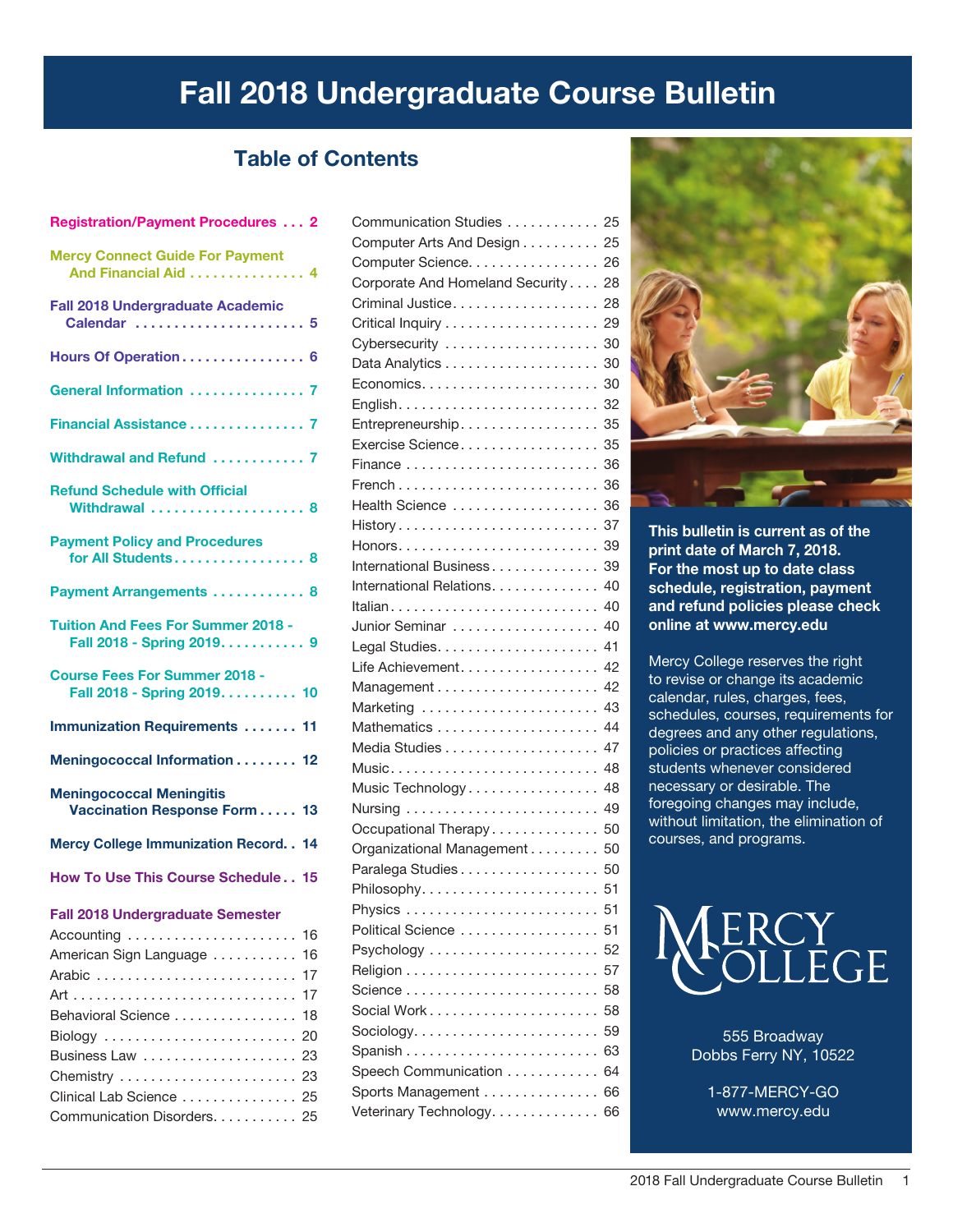# Registration/Payment Procedures

# *In-person and Web registration begins on Wednesday, March 7, 2018*

- You must be in FULL compliance with the New York State Immunization Law. Submit immunization documents to the Office of Enrollment Services.
- Make and keep an appointment with your mentor or program director to go over your degree requirements and review your transcript on Mercy Connect. If you have transfer credits, pay particular attention to your transfer work, and make sure that you do not enroll in a course for which you have already received credit.
- Review available courses through Mercy Connect.
- Check prerequisites and registration restrictions for each course in which you plan to register by clicking on the CRN and then clicking on the course title. This will tell you the prerequisite.
- Make a list of the courses in which you plan to enroll using a Registration/Schedule Worksheet.
- Clear any holds that prevent registration. Your holds status is available via Mercy Connect by selecting the student tab, then selecting "view holds." If you have any questions about your holds, contact the Office of Enrollment Services at 1-888-464-6737.
- If you intend to use Financial Aid (grants and loans), you MUST file the 2018-19 Free Application for Federal Student Aid (FAFSA). The Office of Enrollment Services will give priority to those who filed by February 15, 2018. If you have not received an award notification prior to the beginning of the semester, please visit the Office of Enrollment Services at your home campus IMMEDIATELY.
- All payment arrangements must be completed by August 15, 2018

# For questions on your holds, call 1-888-464-6737. We are here to help You!

## To proceed with registration:

- Either process your registration online (see procedures below) or take your registration form, signed by an advisor, to the Office of Enrollment Services to complete your registration.
- You will be required to complete a Student Acknowledgement Statement and Method of Payment Information Form. This will be used to assist you in completing your payment arrangements for the spring term.
- If you have changed your address, submit your change of address request form at the Office of Enrollment Services at your local campus or fax it to 914-674-7516.

## After you have registered:

- Print your schedule via Mercy Connect.
- Follow through with your payment/financial aid procedures. You may pay online via Mercy Connect. After you have registered:

## Web Registration

#### Registration Instructions for Mercy Connect

Online students who live in the Tri State area must follow the New York State Immunization Law. You can fax your proof of immunization to the Office of Enrollment Services at 914-674-7516

- After logging into Mercy Connect select the Administrative Services tab at the top of the page. (If you have trouble logging into Mercy Connect, please contact the Helpdesk at helpdesk@mercy.edu or 914-674-7526.)
- To register for classes, choose Student and Financial Aid.
- On the Student and Financial Aid page, choose Registration to view the Registration Menu.
- You must select a term before you can access the options on the Registration Menu. Click Select Term on the Registration Menu.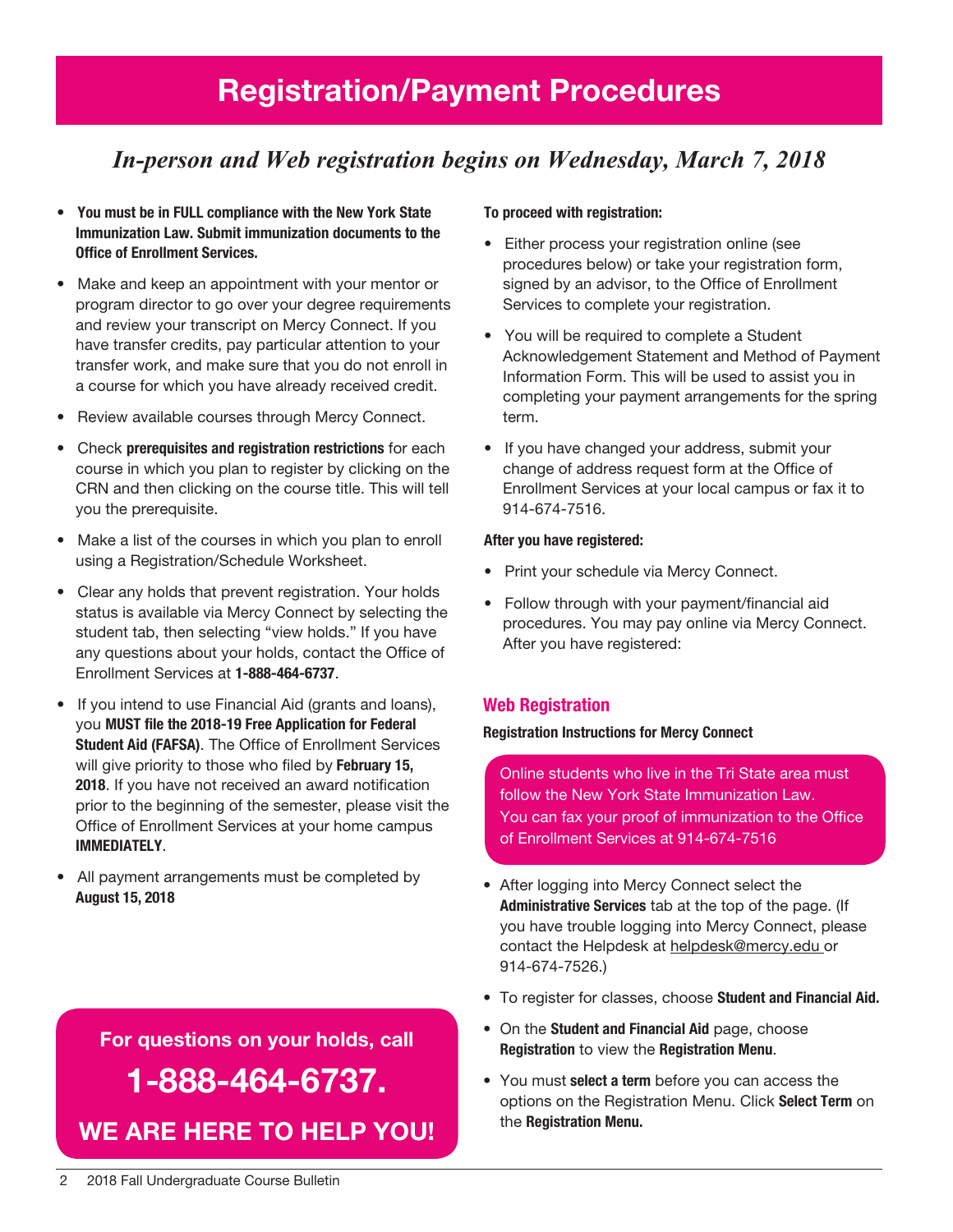- Fall 2018 Trimester (OT & PT)
- Fall 2018 Quarter (Accounting, Health Service Mgmt., Human Resources, Internet Business, MBA)
- Fall 2018 Semester for all other programs Highlight the term, and click the Submit Term button. This will return you to the Registration Menu.
- The first time you select add or drop classes for a term you will be required to complete a Student Acknowledgement Statement and Method of Payment Information Form. This information will be used to assist you in completing your payment arrangements for the spring term.
- If you want to search for classes, click the Class Search button at the bottom of the page. This brings you to the Look Up Classes page. On this page, you can search for classes using specific criteria. You must select the subject name and any other criteria you wish to specify (course number, campus, etc.) however only the subject name is required. After selecting the criteria, click Class Search.
- On the Look Up Classes page, a listing of classes fitting the criteria you specified will appear. Class information, such as dates, days, time, campus, and seats available will appear for each class listing. If you wish to register for a class, check the box in front of the CRN and click Register. If there is a C in the box, the class is closed. If there is an X in the box it has been cancelled. If you are on hold you will not be able to check any boxes.
- If you do not have to look up classes because you already know the Course Reference Number (CRN) choose Add or Drop Classes from the Registration Menu. Then enter the CRNs in the boxes (one CRN per box). After entering the CRNs click the Submit Changes button. (If you receive an error message on the Add/Drop Classes page, check your schedule of classes or contact your advisor.)
- To Drop a Class In the second column, 'Action' there is a window with a down arrow. Click on the arrow and a message should appear indicating 'Web Drop'. Click this and then at the bottom of the form click on 'Submit Changes'. If the message (web drop) does not appear in the window the period for dropping through the web is over and you should contact your advisor. Please see Withdrawals and Refunds.
- You can view your schedule by clicking Detail Schedule on the Registration Menu. To get to the Registration Menu, click the menu icon on the toolbar located in the top right corner of the page. If you want to print your class schedule, click the printer icon on your web browser's toolbar. Before you logout, click on Account Summary from the Student Account menu under Student and Financial Aid. Make sure you have made the necessary arrangements to cover your tuition using grants, loans, payment plan, etc.

# We are here to help you:

## Undergraduate Advising: contact your mentor or program director

Registration Holds: Student Services Support Center at 1-888-464-6737

Financial Aid: Student Services Support Center at 1-888-464-6737

Graduate Academic holds: contact your School Dean

Computer helpdesk: helpdesk@mercy.edu or 914-674-7526

## Registration/Schedule Worksheet

| Subject, Course #, Title | <b>CRN Number</b> | <b>Credit</b> | Day | <b>Time</b> |
|--------------------------|-------------------|---------------|-----|-------------|
|                          |                   |               |     |             |
|                          |                   |               |     |             |
|                          |                   |               |     |             |
|                          |                   |               |     |             |
|                          |                   |               |     |             |
|                          |                   |               |     |             |
|                          |                   |               |     |             |
|                          |                   |               |     |             |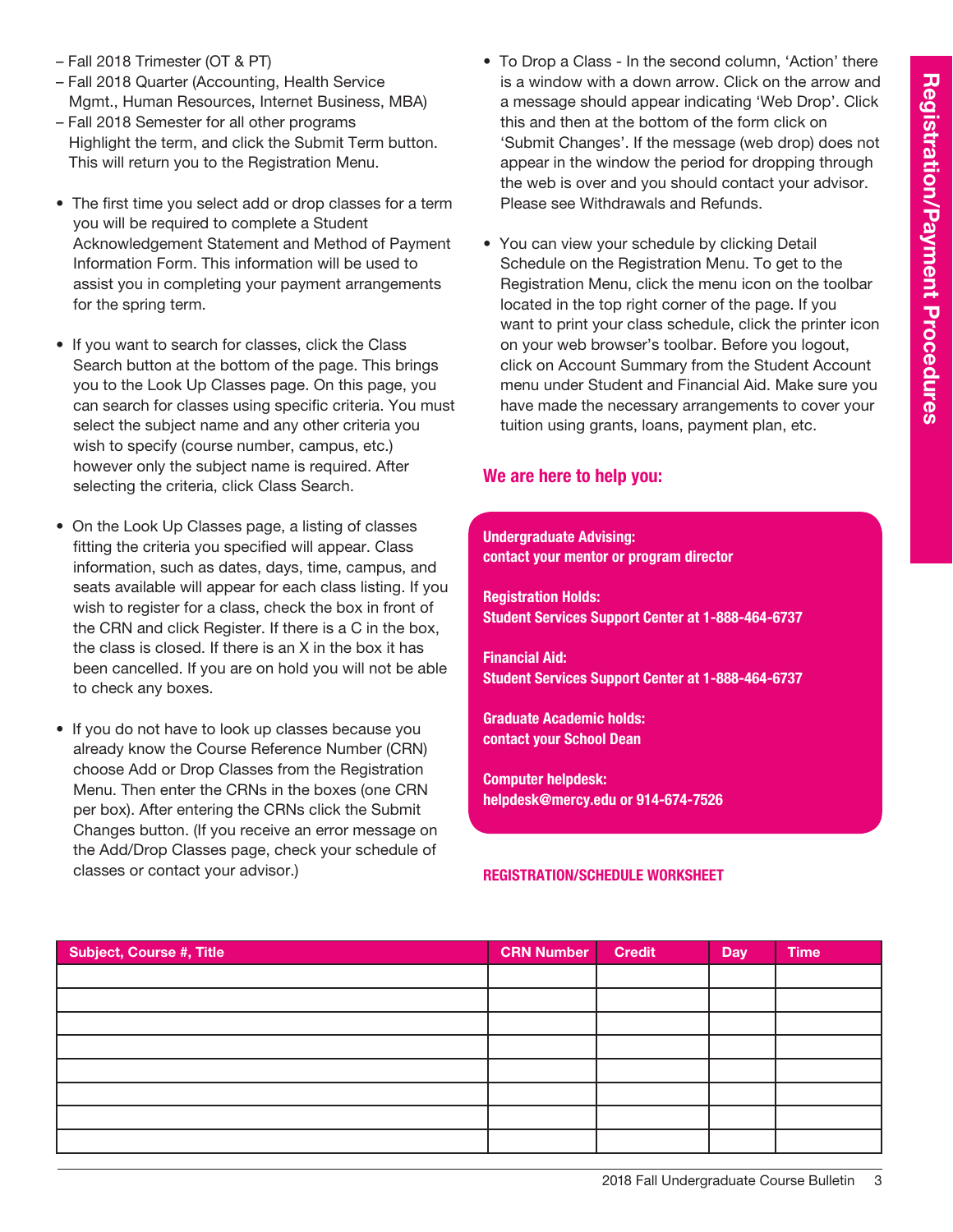# Mercy Connect Guide for Payment and Financial Aid



# ...your gateway to the **Mercy College community**

# OBTAINING YOUR MERCY COLLEGE CONNECT ACCOUNT

- 1. Navigate to http://connect.mercy.edu
- 2. Click on "Get your Username and Password" on the left
- **3.** Enter the required information, and click SUBMIT.
- 4. This will provide you with your Username and PIN number for Mercy Connect and Blackboard, the College's online course system

# ACCESSING YOUR STUDENT ACCOUNT

- 1. Go to http://connect.mercy.edu
- 2. Click on "Get your Username and Password" on the left
- **3.** Click on the Academic Services tab at the right side of the page
- 4. Select Administrative Services
- 5. Select Student & Financial Aid
- 6. Click on "Student Account"
- 7. Select Term to review current charges and financial aid package

# Mercy College homepage to obtain entrance/exit counseling:

- 1. Go to Mercy College Homepage at www.mercy.edu
- 2. Go to Admissions
- **3.** Go to Financial Aid, How to apply link on the right side of the page. Go to Forms and **Documentation**
- 4. All the way to Bottom of Page are Links (URL'S) for Entrance and Exit Interviews

# Cancellation and Schedule Change Policy

The College reserves the right to revise, change schedule or cancel any course whenever considered necessary or desirable. Course cancellation information is posted in Mercy Connect. Students are also notified via Mercy Connect e-mail.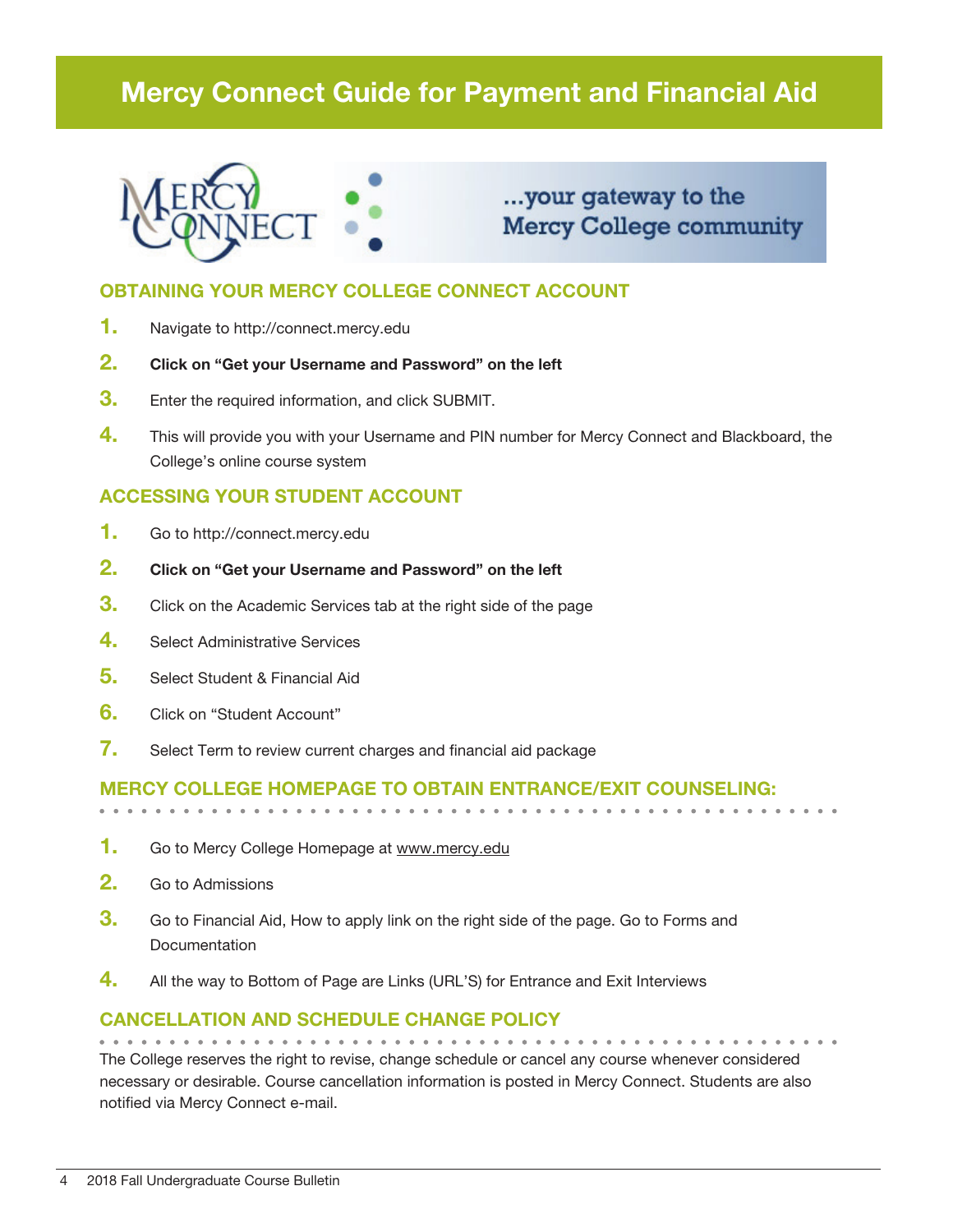# Fall 2018 Undergraduate Academic Calendar

All terms follow the schedule for observed Federal holidays, as outlined in the term A schedule.

#### TERM A (15 WEEK SEMESTER) Wednesday, September 5 – Friday, December 21

| Monday, September 3    | Labor Day: College Holiday                                        |
|------------------------|-------------------------------------------------------------------|
| Wednesday, September 5 | Fall Term A Begins                                                |
| Tuesday, September 11  | Last Day for Registration and Change of Program                   |
| Friday, September 14   | <b>Faculty Convocation</b>                                        |
| Wednesday, October 10  | Faculty Seminar Day: Only Classes Beginning at or After 4 PM meet |
| Tuesday, October 30    | Last Day for Course Withdrawal with a "W"                         |
| Wednesday, November 21 | Thanksgiving Recess Begins: No Classes Beginning After 4 PM       |
| Monday, November 26    | <b>Classes Resume</b>                                             |
| Friday, December 21    | Fall Term A ends                                                  |

#### TERM B (8 WEEK TERM) Wednesday, September 5 – Monday, October 29

| Monday, September 3    | Labor Day: College Holiday                                        |
|------------------------|-------------------------------------------------------------------|
| Wednesday, September 5 | Fall Term B Begins                                                |
| Tuesday, September 11  | Last Day for Registration and Change of Program                   |
| Friday, September 14   | <b>Faculty Convocation</b>                                        |
| Tuesday, October 2     | Last Day for Course Withdrawal with a "W"                         |
| Wednesday, October 10  | Faculty Seminar Day: Only Classes Beginning at or After 4 PM meet |
| Monday, October 29     | Fall Term B ends                                                  |

#### TERM C (8 WEEK TERM) Tuesday, October 30 – Friday, December 21

| Tuesday, October 30    | Fall Term C Begins                                          |
|------------------------|-------------------------------------------------------------|
| Monday, November 5     | Last Day for Registration and Change of Program             |
| Wednesday, November 21 | Thanksgiving Recess Begins; No Classes Beginning After 4 PM |
| Monday, November 26    | <b>Classes Resume</b>                                       |
| Monday, November 26    | Last Day for Course Withdrawal with a "W"                   |
| Thursday, December 21  | Fall Term C ends                                            |

#### TERM W (3 WEEK TERM) Wednesday, January 2, 2019 – Wednesday, January 23, 2019

| Wednesday, January 2  | Winter Term W Begins                            |
|-----------------------|-------------------------------------------------|
| Monday, January 7     | Last Day for Registration and Change of Program |
| Tuesday, January 9    | Last Day for Course Withdrawal with a "W"       |
| Monday, January 21    | Martin Luther King, Jr. Day: College Holiday    |
| Wednesday, January 23 | Winter Term W ends                              |
|                       |                                                 |

TERM E (4 WEEK TERMS) – Organizational Management (EDGE)

| E1             | Wednesday, September 5 through Monday, October 1 |                                                                   |  |  |
|----------------|--------------------------------------------------|-------------------------------------------------------------------|--|--|
|                | Tuesday, September 11                            | Last Day for Registration and Change of Program                   |  |  |
|                | Friday, September 14                             | <b>Faculty Convocation</b>                                        |  |  |
|                | Monday, September 17                             | Last Day for Course Withdrawal with a "W"                         |  |  |
| E <sub>2</sub> | Tuesday, October 2 through Thursday, October 25  |                                                                   |  |  |
|                | Monday, October 8                                | Last Day for Registration and Change of Program                   |  |  |
|                | Wednesday, October 10                            | Faculty Seminar Day: Only Classes Beginning at or After 4 PM meet |  |  |
|                | Monday, October 15                               | Last Day for Course Withdrawal with a "W"                         |  |  |
| E <sub>3</sub> | Monday, October 29 through Tuesday, November 20  |                                                                   |  |  |
|                | Saturday, November 3                             | Last Day for Registration and Change of Program                   |  |  |
|                | Saturday, November 10                            | Last Day for Course Withdrawal with a "W"                         |  |  |
| E4             | Monday, November 26 through Friday, December 21  |                                                                   |  |  |
|                | Saturday, December 1                             | Last Day for Registration and Change of Program                   |  |  |
|                | Saturday, December 8                             | Last Day for Course Withdrawal with a "W"                         |  |  |

THE COLLEGE RESERVES THE RIGHT TO EXTEND ANY TERM IN THE EVENT OF CLASS CANCELLATIONS DUE TO WEATHER AND/OR OTHER EMERGENCY.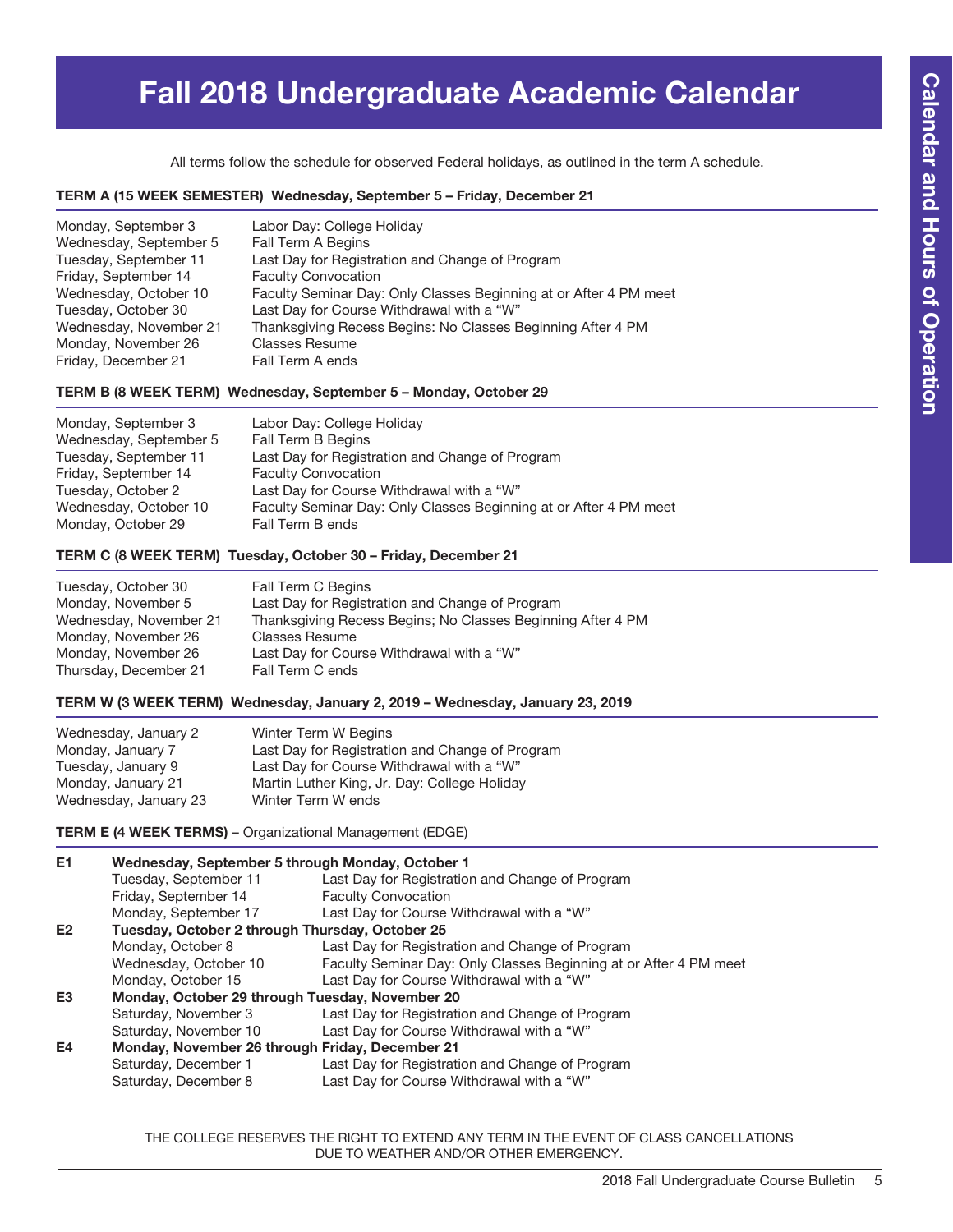| <b>HOURS OF OPERATION</b> |                       |                                            |                                            |  |
|---------------------------|-----------------------|--------------------------------------------|--------------------------------------------|--|
|                           | <b>Admissions</b>     | <b>PACT</b>                                | <b>Enrollment Services</b>                 |  |
| <b>Dobbs Ferry</b>        |                       |                                            |                                            |  |
| Monday                    | $9:00$ am - $7:00$ pm | 8:30 am - 7:00 pm                          | $9:00$ am - $7:00$ pm                      |  |
| Tuesday                   | $9:00$ am - $7:00$ pm | 8:30 am - 7:00 pm                          | $9:00$ am - $7:00$ pm                      |  |
| Wednesday                 | 9:00 am - 7:00 pm     | 8:30 am - 7:00 pm                          | $9:00$ am - $7:00$ pm                      |  |
| Thursday                  | 9:00 am - 7:00 pm     | 8:30 am - 7:00 pm                          | $9:00$ am - $7:00$ pm                      |  |
| Friday                    | 9:00 am - 5:00 pm     | 9:00 am - 5:00 pm                          | $9:00$ am - $5:00$ pm                      |  |
| Saturday                  | 9:00 am - 2:00 pm     | 9:00 am - 2:00 pm                          | $9:00$ am - 2:00 pm*                       |  |
|                           |                       |                                            |                                            |  |
| <b>Bronx</b>              |                       |                                            |                                            |  |
| Monday                    | $9:00$ am - $7:00$ pm | $9:00$ am - $7:00$ pm                      | $9:00$ am - $7:00$ pm                      |  |
| Tuesday<br>Wednesday      | $9:00$ am - $7:00$ pm | $9:00$ am - $7:00$ pm                      | $9:00$ am - $7:00$ pm                      |  |
|                           | $9:00$ am - $7:00$ pm | $9:00$ am - $7:00$ pm<br>9:00 am - 7:00 pm | $9:00$ am - $7:00$ pm<br>9:00 am - 7:00 pm |  |
| Thursday                  | $9:00$ am - $7:00$ pm |                                            |                                            |  |
| Friday                    | $9:00$ am - 5:00 pm   | $9:00$ am - $5:00$ pm                      | $9:00$ am - $5:00$ pm                      |  |
| Saturday                  | $9:00$ am - 2:00 pm   | $9:00$ am - 2:00 pm                        | $9:00$ am - 2:00 pm*                       |  |
| <b>Manhattan</b>          |                       |                                            |                                            |  |
| Monday                    | $9:00$ am - $7:00$ pm | 9:00 am - 7:00 pm                          | $9:00$ am - $7:00$ pm                      |  |
| Tuesday                   | $9:00$ am - $7:00$ pm | $9:00$ am - $7:00$ pm                      | $9:00$ am - $7:00$ pm                      |  |
| Wednesday                 | $9:00$ am - $7:00$ pm | $9:00$ am - $7:00$ pm                      | $9:00$ am - $7:00$ pm                      |  |
| Thursday                  | $9:00$ am - $7:00$ pm | $9:00$ am - $7:00$ pm                      | 9:00 am - 7:00 pm                          |  |
| Friday                    | 9:00 am - 5:00 pm     | 9:00 am - 5:00 pm                          | $9:00$ am - $5:00$ pm                      |  |
| Saturday                  | $9:00$ am - 2:00 pm   | 9:00 am - 2:00 pm                          | $9:00$ am - 2:00 pm*                       |  |
| <b>Yorktown</b>           |                       |                                            |                                            |  |
| Monday                    | 9:00 am - 7:00 pm     |                                            | $9:00$ am - $7:00$ pm                      |  |
| Tuesday                   | $9:00$ am - $7:00$ pm | SEE ENROLLMENT SERVICES                    | $9:00$ am - $7:00$ pm                      |  |
| Wednesday                 | 9:00 am - 7:00 pm     | <b>HOURS</b>                               | 9:00 am - 7:00 pm                          |  |
| Thursday                  | $9:00$ am - $7:00$ pm |                                            | 9:00 am - 7:00 pm                          |  |
| Friday                    | 9:00 am - 5:00 pm     |                                            | $9:00$ am - $5:00$ pm                      |  |
| Saturday                  | $9:00$ am - 2:00 pm   |                                            | 9:00 am - 2:00 pm*                         |  |
|                           |                       |                                            |                                            |  |

\*Please note: The offices are open the 2<sup>nd</sup> and 4<sup>th</sup> Saturday of the month.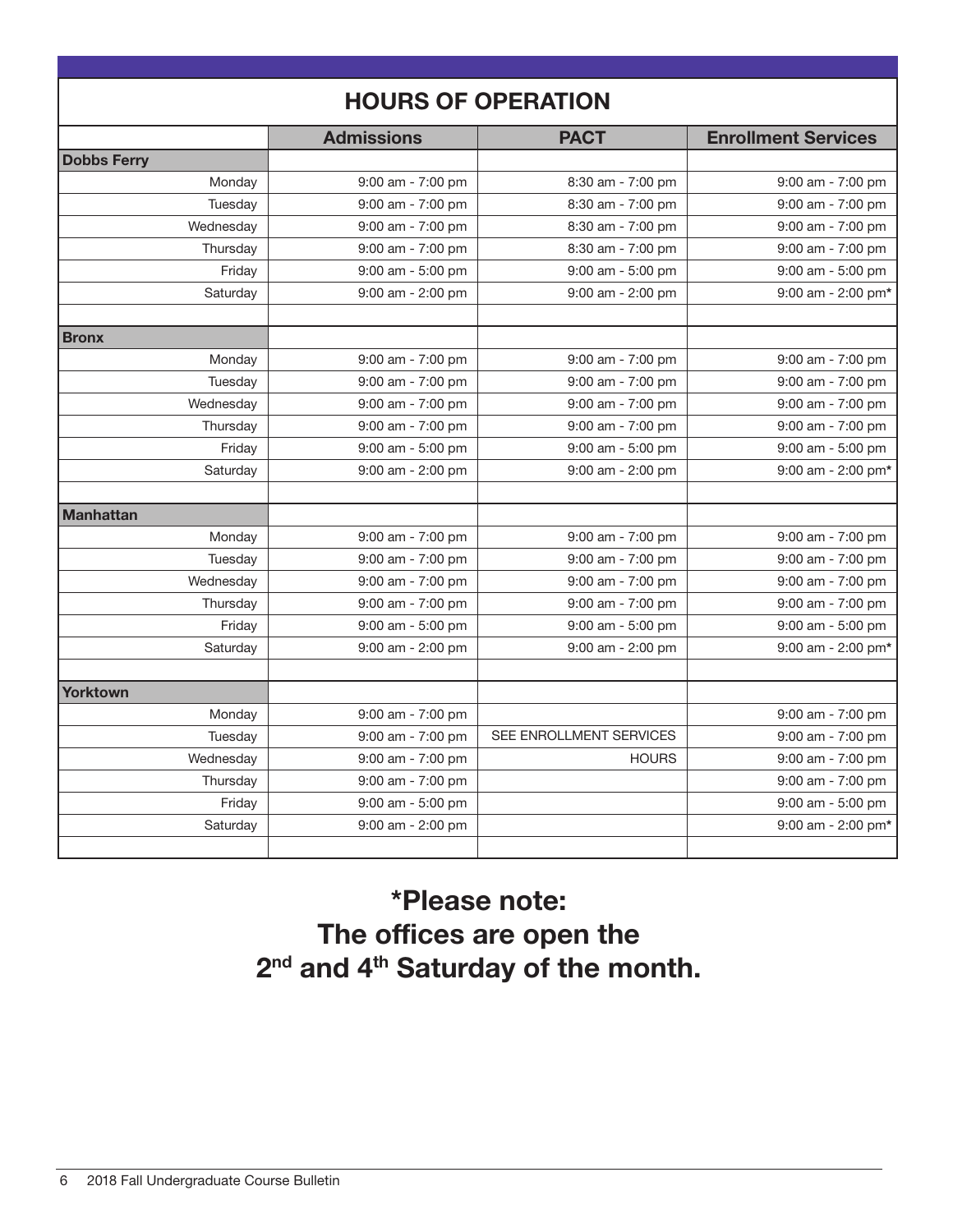# General Information

# Non-Degree Seeking Students

Non-Degree Seeking Students (Non-Matriculating) Students who wish to enroll in courses for college credit on a non-matriculating (non-degree) basis may register for those courses without making a formal application for admission to Mercy College. However, all nonmatriculating students must meet with an admissions counselor to complete a non-degree form and to have the desired courses approved.

Non-matriculated students are not eligible for Federal, State or Institutional Financial Aid. For payment options or assistance with financial aid requirements, an appointment with a Enrollment Services Staff member is recommended. You are welcome to the Office of Enrollment Services at any of our four campus locations or may phone the Office of Admissions to become a matriculated student at

877-MERCY-GO.

# Financial Assistance

. . . . . . . . . . . . . .

The Office of Enrollment Services communicates with students both via Mercy Connect and via US Mail. Requests for required documentation and financial aid award package notifications are sent as both a targeted email message, and via US Mail. To expedite processes, students are encouraged to login to Mercy Connect weekly to check for these messages. Directions for using Mercy Connect are available in the Mercy Connect Section of this bulletin. Additionally, you are welcome to visit one of our campus Office of Enrollment Services if you need personalized assistance. Finally, you may also contact us by telephone:

| <b>Athletic Scholarships</b>           | <u>914-674-7566 [</u> |  |
|----------------------------------------|-----------------------|--|
| Academic Scholarships 888-464-6737     |                       |  |
| <b>Account or Financial Aid status</b> | 1-888-464-6737        |  |

# Withdrawals and Refunds

. . . . . . . . . . . . . . . . . . Students wishing to withdraw from courses for which they have registered MUST file an official withdrawal. Ceasing to attend classes does not constitute an official withdrawal. If you do not officially withdraw it will result in the issuance of a grade of "FW" which will be calculated into the student's GPA as an "F" and may result in dismissal. In addition this status will be reported to the Office of Enrollment Services and may result in a reevaluation and possibly a reduction of financial aid funds. Notification to the instructor or to any other office does not constitute an official withdrawal. An official withdrawal may be processed in person at any Enrollment Services Office, or via Mercy Connect.

Withdrawal from class(es) does not necessarily entitle a student to a refund of tuition and fees paid, or to a reversal of tuition charged. Refunds will be made in accordance with the refund schedule. The date of withdrawal will be the date the official withdrawal form is entered into the computer, not the last date of class attendance. Students who receive financial aid should contact a Enrollment Services counselor.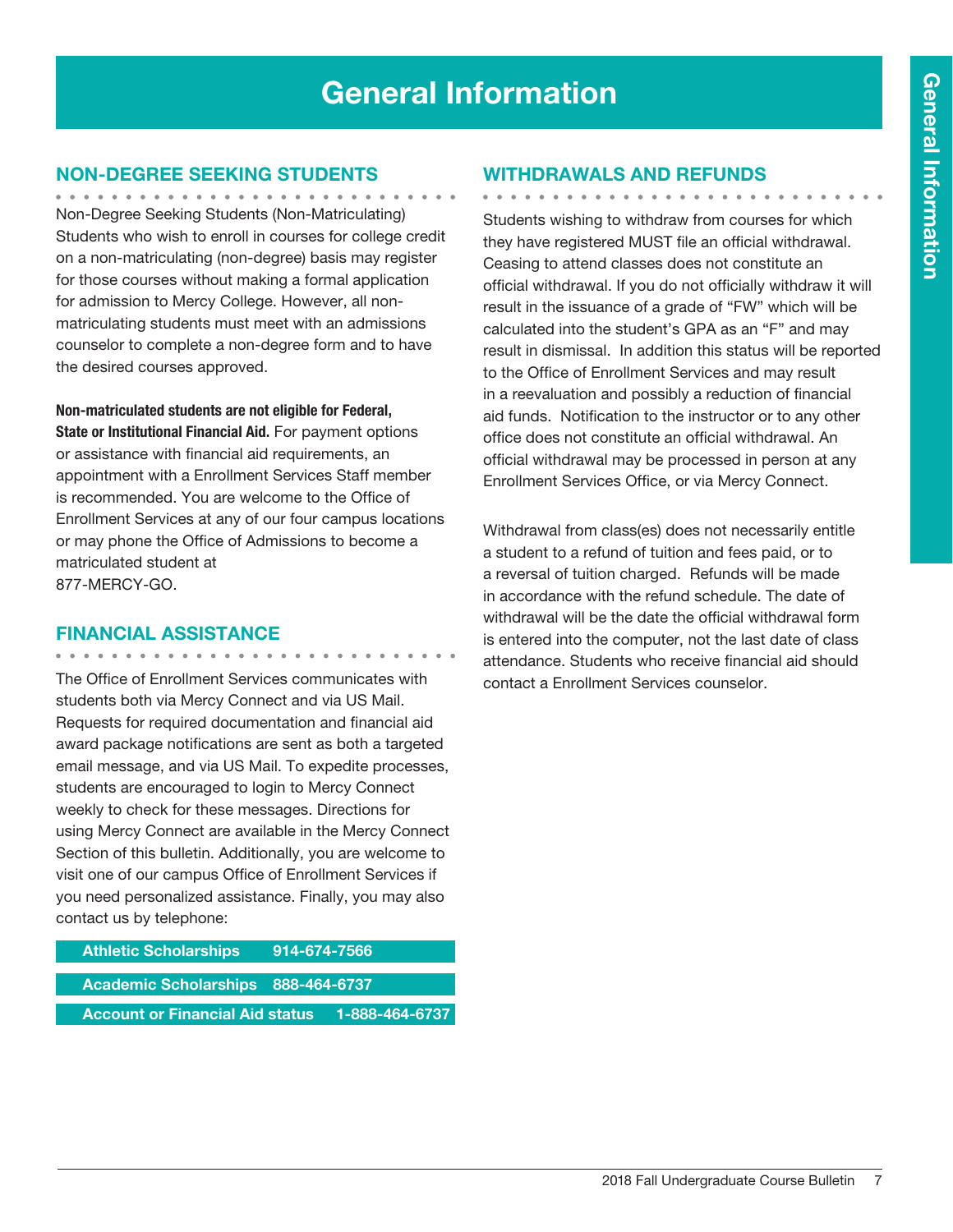# Refund Schedule with Official Withdrawal

(Dates indicate the last day on which the official withdrawal may be processed)

## UNDERGRADUATE PROGRAMS

|                | 100%          | 80%           | 50%    | 0%     |
|----------------|---------------|---------------|--------|--------|
| <b>TERM A</b>  | Sep 11        | Sep 18        | Sep 25 | Sep 26 |
| <b>TERM B</b>  | Sep 11        | Sep 18        |        | Sep 19 |
| <b>TERM C</b>  | Nov 05        | <b>Nov 12</b> |        | Nov 13 |
| <b>TERM E1</b> | Sep 11        | Sep 14        |        | Sep 15 |
| TERM E2        | Oct 08        | Oct 11        |        | Oct 12 |
| <b>TERM E3</b> | <b>Nov 03</b> | Nov 06        |        | Nov 07 |
| <b>TERM E4</b> | Dec 01        | Dec 04        |        | Dec 05 |

Students that withdraw during any part of the refund period and have deferred payment via third party (whether financial aid, employer, etc) arrangements will be responsible for all tuition and related fees regardless if eligibility of such arrangements for disbursement and/or payment have been established prior to withdrawal.

Credit granted for tuition charged to American Express, Discover, MasterCard or VISA will be credited to the student's Mercy College account.

Refunds will be granted only for credit that appears on the student's account. The processing of refunds from loans, financial aid award, or other third party reimbursement cannot begin prior to the time the College certifies eligibility and/or receives and posts the funds to the student's account. Refund checks are made payable to the student and mailed to the student's home address.

Refunds resulting from a Parent Plus Loan will be made payable to the parent and mail to the parent's address on record.

# Payment Policy and Procedures for all Students

To best serve your financial needs as a student at Mercy College, it is important to familiarize yourself with the College's payment policy. The following is a brief summary of those policies, for further information please refer to our web site or call 1-888-464-6737.

Acceptable payment arrangements must be made three weeks before the first day of each term. Acceptable payment arrangements include payment in full or approved financial aid and a payment plan covering the balance in full. Students who have not made satisfactory payment arrangements will incur monthly late fees, and will have registration/transcript holds placed on their accounts. Prior balances must be paid in full.

# Acceptable Payment Arrangements include:

- $\begin{array}{cccccccccccccc} \bullet & \bullet & \bullet & \bullet & \bullet & \bullet & \bullet & \bullet \end{array}$
- Checks and credit cards (American Express, Discover, MasterCard, VISA)
- Official Scholarship Notification
- Company Reimbursement Written authorization on company letterhead, signed by a supervisor, specifying that payment will be made directly to Mercy College
- Employee Reimbursement Tuition Reimbursement Agreement must be signed
- Approved Financial Aid grants and loans
- Payment Plan Agreements Interest-Free Monthly Payment Option Plan
- Tuition Management Systems apply at mercy.afford. com or 1-800-722-4867
- Mercy College Payment Plan apply at https://www. mercy.edu/services/paymentplanform.pdf
- *Note: Students eligible for the maximum amount of financial aid and grants are still responsible for the difference between tuition and fee charges and full grant eligibility.*

*A payment plan or supplemental private loan may be required to cover the balance due.*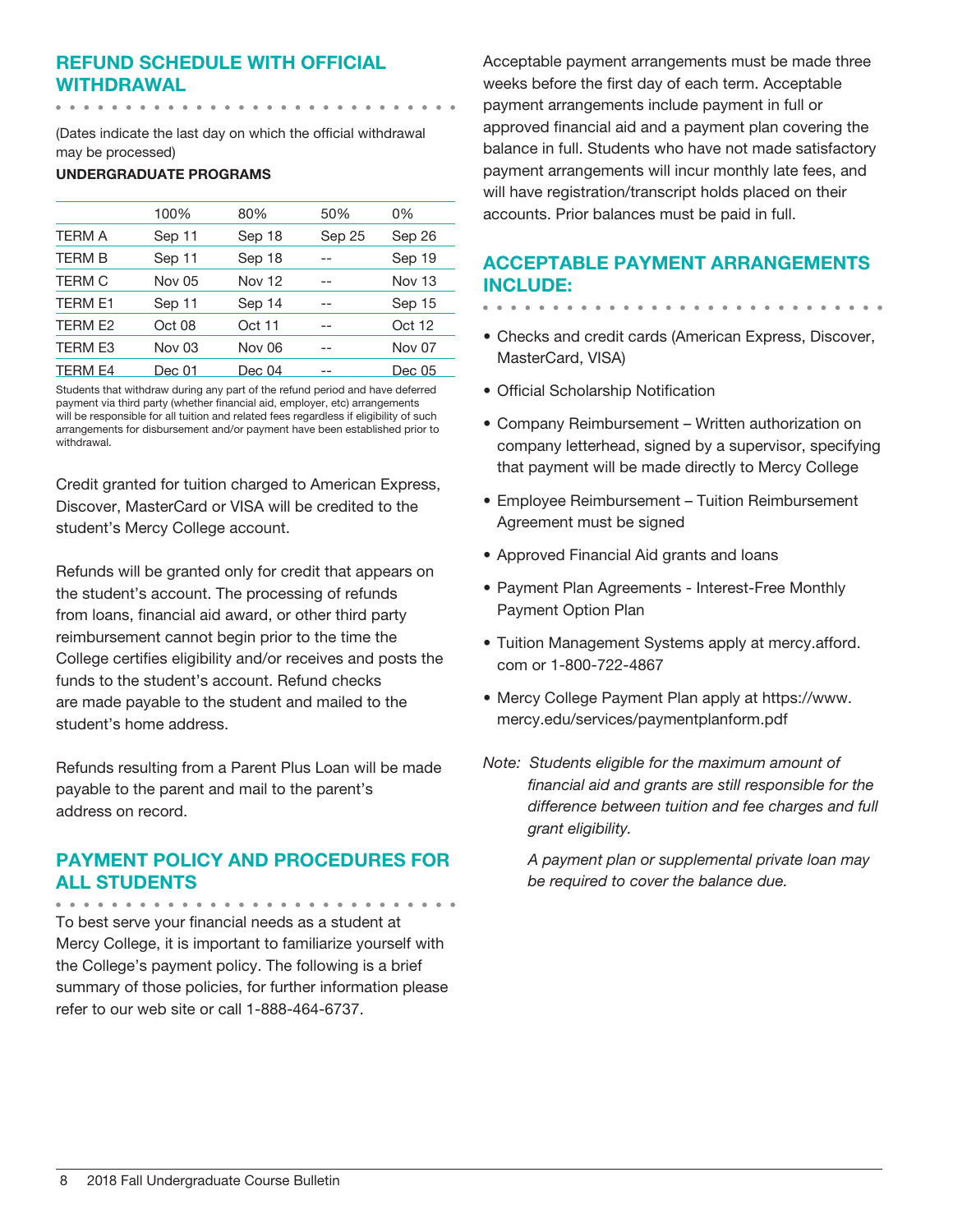# Tuition and Fees for Summer 2018 - Fall 2018 - Spring 2019

| <b>Undergraduate Tuition</b>                                      | \$9,200.00<br>Full time (12 credits or more)<br>Part time (less than 12 credits)<br>\$ 774.00                                                                                                                                                                                                                                                                                                                                                                                                                                |                                                                                                                | per term<br>per credit                                                                                                                                                     |                                                                                                                                                                                                                                                                                                           |
|-------------------------------------------------------------------|------------------------------------------------------------------------------------------------------------------------------------------------------------------------------------------------------------------------------------------------------------------------------------------------------------------------------------------------------------------------------------------------------------------------------------------------------------------------------------------------------------------------------|----------------------------------------------------------------------------------------------------------------|----------------------------------------------------------------------------------------------------------------------------------------------------------------------------|-----------------------------------------------------------------------------------------------------------------------------------------------------------------------------------------------------------------------------------------------------------------------------------------------------------|
| <b>Undergraduate Registration Fee</b>                             | 12 credits or more<br>Less than 12 credits                                                                                                                                                                                                                                                                                                                                                                                                                                                                                   | \$<br>\$                                                                                                       | 321.00<br>161.00                                                                                                                                                           | per term<br>per term                                                                                                                                                                                                                                                                                      |
| <b>Undergraduate Program Fees</b><br>(Fall and Spring Terms Only) | Computer Arts & Technology: greater than 6 credits<br>Computer Arts & Technology: 6 credits or less<br>Media Studies: greater than 6 credits<br>Media Studies: 6 credits or less<br>Music Industry & Technology: greater than 6 credits<br>Music Industry & Technology: 6 credits or less<br>Nursing Program: Freshman<br>Nursing Program: Sophomore<br>Nursing Program: Junior<br>Nursing Program: Senior<br>RN to BSN Program<br>Clinical Lab Science: Senior                                                              | \$<br>\$<br>\$<br>\$<br>\$<br>\$<br>\$<br>\$<br>\$<br>\$<br>\$                                                 | 800.00<br>400.00<br>150.00<br>75.00<br>900.00<br>450.00<br>125.00<br>460.00<br>375.00<br>400.00<br>62.50<br>300.00                                                         | per term<br>per term<br>per term<br>per term<br>per term<br>per term<br>per term<br>per term<br>per term<br>per term<br>per term<br>per term                                                                                                                                                              |
| <b>Fully Online RN to BSN Program</b>                             | Tuition, per credit<br>Registration Fee - 12 credits or more<br>Registration Fee - Less than 12 credits<br>RN to BSN Program Fee                                                                                                                                                                                                                                                                                                                                                                                             | \$<br>\$<br>\$                                                                                                 | 425.00<br>321.00<br>161.00<br>62.50                                                                                                                                        | per credit<br>per term<br>per term<br>per term                                                                                                                                                                                                                                                            |
| <b>Graduate Tuition</b>                                           | <b>Communication Disorders</b><br>Counseling<br>Cybersecurity<br>Education<br><b>English Literature</b><br><b>Health Services Management</b><br>Human Resource Management<br>MBA - Business Administration<br>Marriage & Family Therapy<br>Mental Health Counseling<br>Nursing<br>Occupational Therapy<br>Organizational Leadership<br><b>Physical Therapy</b><br><b>Physician Assistant Studies</b><br>Psychology<br><b>Public Accounting</b><br>School Building Leadership<br>School Psychology<br>Web Strategy and Design | \$<br>\$<br>\$<br>\$<br>\$<br>\$<br>\$<br>\$<br>\$<br>\$<br>\$<br>\$<br>\$<br>\$<br>\$<br>\$<br>\$<br>\$<br>\$ | 958.00<br>872.00<br>891.00<br>872.00<br>872.00<br>872.00<br>891.00<br>872.00<br>872.00<br>958.00<br>891.00<br>\$1,001.00<br>872.00<br>891.00<br>872.00<br>872.00<br>891.00 | per credit<br>per credit<br>per credit<br>per credit<br>per credit<br>per credit<br>per credit<br>891.00 per credit<br>per credit<br>per credit<br>872.00 per credit<br>per credit<br>per credit<br>958.00 per credit<br>per credit<br>per credit<br>per credit<br>per credit<br>per credit<br>per credit |
| <b>Graduate Registration Fee</b>                                  | 12 credits or more<br>Less than 12 credits                                                                                                                                                                                                                                                                                                                                                                                                                                                                                   | \$<br>\$                                                                                                       | 321.00<br>161.00                                                                                                                                                           | per term<br>per term                                                                                                                                                                                                                                                                                      |
| <b>Graduate Fees</b>                                              | <b>Graduate Nursing</b><br>Physician Assistant - 1st year<br>Physician Assistant - Final program year<br>Physical Therapy<br>Occupational Therapy - 1st year<br>Occupational Therapy - 2nd year<br>Communication Disorders - 1st year                                                                                                                                                                                                                                                                                        | \$<br>\$<br>\$                                                                                                 | 62.50<br>300.00<br>275.00<br>130.00<br>330.00<br>200.00<br>225.00                                                                                                          | per term<br>per term<br>per term<br>per term<br>per term<br>per term<br>per term                                                                                                                                                                                                                          |
| <b>Transcript Fee</b>                                             | <b>Official Transcript</b><br><b>Unofficial Transcript</b>                                                                                                                                                                                                                                                                                                                                                                                                                                                                   | \$                                                                                                             | Free<br>5.00                                                                                                                                                               | per copy                                                                                                                                                                                                                                                                                                  |
| <b>International Student Fee</b>                                  | First Time Enrolled Fee                                                                                                                                                                                                                                                                                                                                                                                                                                                                                                      | \$                                                                                                             | 450.00                                                                                                                                                                     | per program                                                                                                                                                                                                                                                                                               |
| <b>Application Fee</b>                                            | Undergraduate<br>Graduate<br>Graduate-OT/PT/OM Programs                                                                                                                                                                                                                                                                                                                                                                                                                                                                      | \$<br>\$<br>\$                                                                                                 | 40.00<br>40.00<br>62.00                                                                                                                                                    |                                                                                                                                                                                                                                                                                                           |
| <b>Audit Fee</b>                                                  |                                                                                                                                                                                                                                                                                                                                                                                                                                                                                                                              |                                                                                                                | 50% of tuition                                                                                                                                                             |                                                                                                                                                                                                                                                                                                           |
| <b>Late Payment Fee</b>                                           | For each late payment                                                                                                                                                                                                                                                                                                                                                                                                                                                                                                        | \$                                                                                                             | 100.00                                                                                                                                                                     | each                                                                                                                                                                                                                                                                                                      |
| <b>Late Registration Fee</b>                                      |                                                                                                                                                                                                                                                                                                                                                                                                                                                                                                                              | \$                                                                                                             | 100.00                                                                                                                                                                     | each                                                                                                                                                                                                                                                                                                      |
| <b>Returned Check Fee</b>                                         |                                                                                                                                                                                                                                                                                                                                                                                                                                                                                                                              | \$                                                                                                             | 20.00 each                                                                                                                                                                 |                                                                                                                                                                                                                                                                                                           |

## All fees are non-refundable and subject to change without prior notice.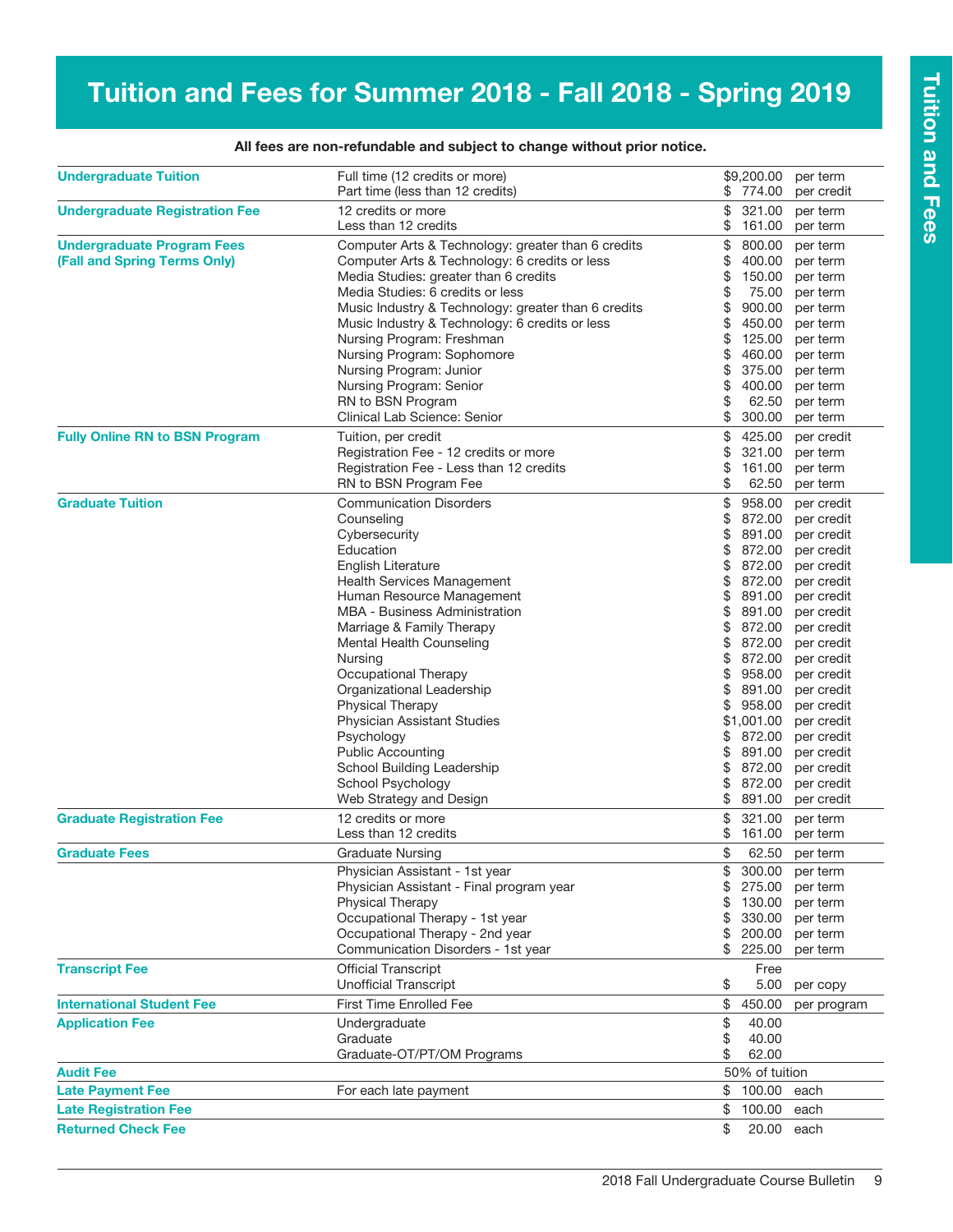# Course Fees for Summer 2018 - Fall 2018 - Spring 2019

| <b>Course</b><br>ACCT 261          | <b>Title</b><br>Computer App for Accountants      | Fee<br>\$85.00       |
|------------------------------------|---------------------------------------------------|----------------------|
|                                    |                                                   |                      |
|                                    |                                                   |                      |
| <b>BIOL 275</b>                    | Cell Biology                                      | \$150.00             |
| <b>BIOL 295</b>                    | <b>Biology Research I</b>                         | \$150.00             |
| <b>BIOL 355</b>                    | Molecular Biology of the Cell                     | \$150.00             |
| <b>BIOL 360</b>                    | Genetics                                          | \$150.00             |
| <b>BIOL 366</b>                    | Developmental Biology                             | \$150.00             |
| BIOL 130A                          | Hum Anatomy & Physio I Lab                        | 80.00<br>\$          |
| <b>BIOL 131A</b>                   | Hum Anatomy & Physio II Lab                       | \$<br>80.00          |
| <b>BIOL 160A</b>                   | General Biology I Lab                             | \$<br>80.00          |
| <b>BIOL 161A</b>                   | General Biology II Lab                            | \$<br>80.00          |
| <b>BIOL 244</b>                    | Microbiome                                        | \$150.00             |
| <b>BIOL 265A</b>                   | Microbiology Lab                                  | \$150.00             |
| <b>BIOL 440</b>                    | <b>Advanced Research</b>                          | \$150.00             |
| <b>BIOL 424</b>                    | Neurobiology                                      | \$150.00             |
| <b>CHEM 354</b>                    | Biochemistry                                      | \$150.00             |
| CHEM 160A                          | General Chemistry I Lab                           | \$<br>80.00          |
| CHEM 161A                          | General Chemistry II Lab                          | \$<br>80.00          |
| CHEM 260A                          | Organic Chemistry I Lab                           | \$<br>80.00          |
| CHEM 261A                          | Organic Chemistry II Lab                          | \$<br>80.00          |
| <b>CLSC 410</b>                    | Hematology                                        | \$<br>80.00          |
| <b>CLSC 415</b>                    | Diagnostic Microbiology I                         | \$<br>80.00          |
| <b>CLSC 420</b>                    | Clinical Chemistry I                              | \$<br>80.00          |
| <b>CLSC 430</b>                    |                                                   | \$<br>80.00          |
|                                    | Immunohematology I<br><b>Clinical Process III</b> |                      |
| <b>CMDS 498</b><br><b>CMDS 620</b> | <b>Clinical Process I</b>                         | \$105.00<br>\$170.00 |
|                                    |                                                   |                      |
| <b>CMDS 621</b>                    | Adv In-House Clinical Practicum                   | \$150.00             |
| <b>CMDS 800</b>                    | Preclinic Workshop                                | \$100.00             |
| <b>EXSC 360</b>                    | <b>Exercise Kinesiology</b>                       | \$<br>75.00          |
| <b>EXSC 460</b>                    | <b>Exercise Physiology</b>                        | \$125.00             |
| <b>EXSC 490</b>                    | <b>Exercise Testing and Prescription</b>          | \$125.00             |
| <b>EXSC 493</b>                    | Resources for the Exercise Physiologist           | \$350.00             |
| BIOL 303A                          | Hum Anatomy w/Cadaver Lab                         | \$ 375.00            |
| <b>HLSC 410</b>                    | Applied Neurosci/Rehab Prof                       | \$200.00             |
| <b>MATH 115</b>                    | Math for Liberal Arts                             | \$<br>10.00          |
| <b>MATH 116</b>                    | College Algebra                                   | \$<br>10.00          |
| <b>MGMT 255</b>                    | Info Systems for Mgmnt                            | \$<br>85.00          |
| <b>NURS 401</b>                    | Community Health Nursing                          | \$<br>68.00          |
| <b>NURS 700</b>                    | Nurs Ed or ADM Practicum                          | \$<br>68.00          |
| OCTR 209                           | <b>Advanced Clinical Ed</b>                       | \$250.00             |
| OCTR 210                           | <b>Advanced Clinical Ed</b>                       | \$250.00             |
| OCTR 214                           | <b>Adulthood and Maturity</b>                     | \$200.00             |
| OCTR <sub>260</sub>                | OT Practice Assistant and Child Adol              | \$205.00             |
| <b>PARA 206</b>                    | Substantive Law/Document Draft                    | \$105.00             |
| <b>PARA 300</b>                    | Legal Research/Writing II                         | \$105.00             |
| <b>PARA 302</b>                    | Litigation                                        | \$105.00             |
| <b>PARA 400</b>                    | Law Office Management                             | \$105.00             |
| <b>PARA 410</b>                    | <b>Advanced Seminar Para Studies</b>              | \$105.00             |
| PHAS 500A                          | Gross Anatomy                                     | \$375.00             |
| <b>PHTR 507</b>                    | Gross Anatomy Lab                                 | \$375.00             |
| <b>PHYS 160</b>                    | Physics for Life Science I                        | \$80.00              |
| <b>PHYS 161</b>                    | Physics for Life Science II                       | \$<br>80.00          |
| VETC 256A                          | Anatomy of Domestic Animals                       | \$240.00             |
| <b>VETC 258</b>                    | Animal Handling & Restraint                       | \$180.00             |
| <b>VETC 360</b>                    | <b>Fundamentals Animal Research</b>               | \$250.00             |
| VETC 306A                          | <b>Clinical Laboratory Techniques</b>             | \$160.00             |
| VETC 350A                          | <b>Clinical Nursing</b>                           | \$560.00             |
| <b>VETC 360</b>                    | <b>Fundamentals of Animal Research</b>            | \$250.00             |
| <b>VETC 496</b>                    | Externship II                                     | \$150.00             |
| <b>Graduate Fees</b>               |                                                   |                      |

| <b>Course</b>   | Title                        | Fee       |
|-----------------|------------------------------|-----------|
| <b>CMDS 620</b> | Clinical Practicum I         | \$170.00  |
| <b>CMDS 621</b> | Adv. In House Clinical Pract | \$150.00  |
| <b>CMDS 800</b> | Pre-clinic Workshop          | \$100.00  |
| <b>NURS 700</b> | Nurse ED or ADM Practicum    | \$68.00   |
| <b>PHAS 500</b> | Gross Anatomy                | \$375.00  |
| <b>PHTR 507</b> | Gross Anatomy Lab            | \$ 375.00 |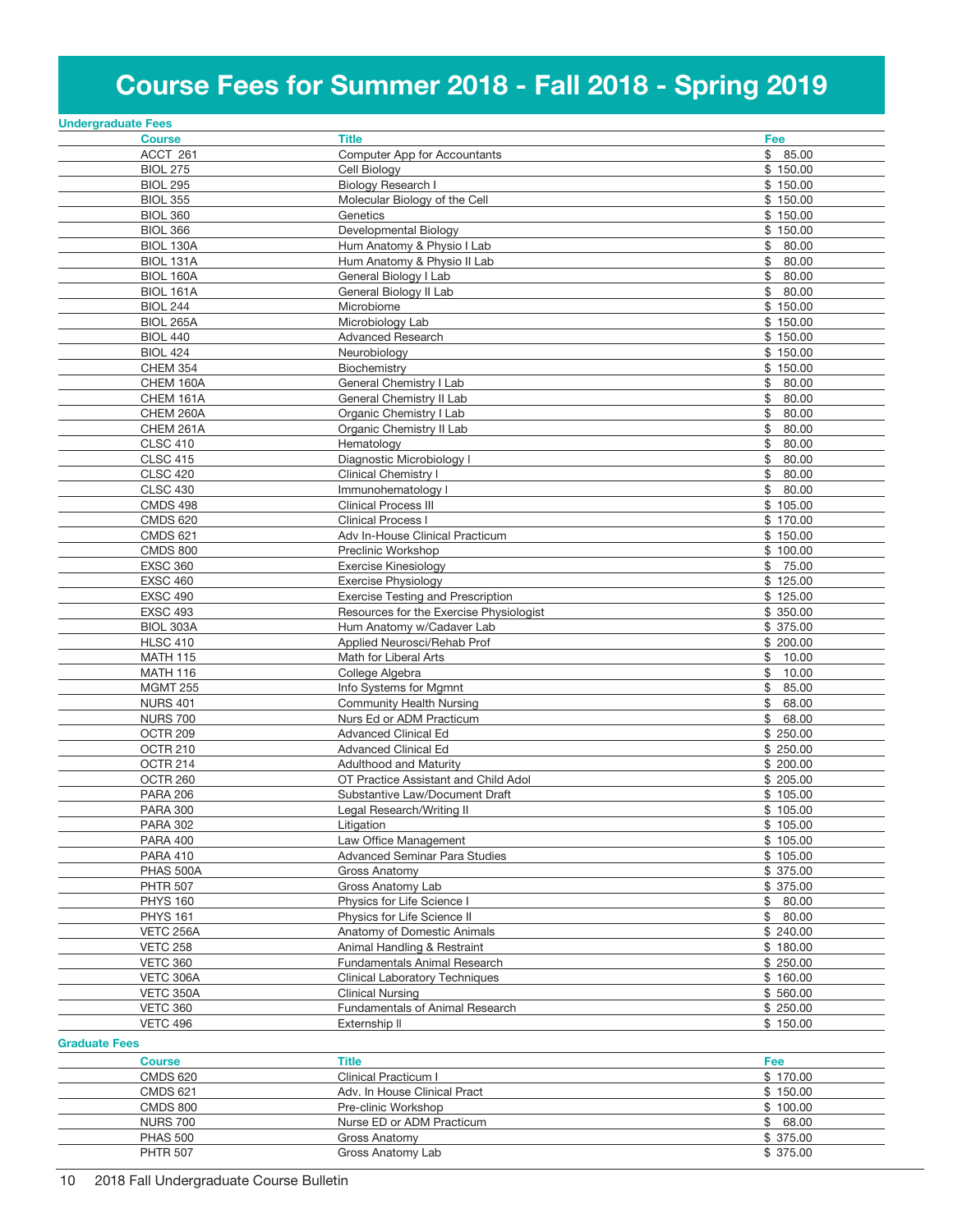# Immunization Requirements

All students enrolling for six or more credits must be in full compliance with the New York State Immunization law, and will not be permitted to register for classes without proof of one MMR and submission of a completed meningitis form. The remaining documentation must be submitted within 30 days of the start of the semester. If the documentation is not submitted, the student will not be allowed to continue attending classes and will be dropped from his/her courses without refund (full tuition liability).

There are several ways to comply with the immunization requirements:

#### MENINGOCOCCAL MENINGITIS . . . . . . . . . . . . .

The New York Public Health Law requires that colleges distribute information about Meningococcal Meningitis disease and vaccination to *all* students registered for six or more credits. Students are required to decide whether or not to be immunized for Meningitis and to submit a form that formally confirms their decision. A copy of the form is provided in this booklet. The completed form should be submitted to the Office of Student Services (it can be faxed to 914-674-7516) or if you prefer, submit the information electronically through Mercy Connect https://www.mercy.edu/ vaccine Electronic submission of the meningitis form through Mercy Connect will be accepted as your signature.

# MEASLES, MUMPS, AND RUBELLA (MMR)

The New York Public Health Law requires that all college students born after December 31, 1956 who are taking six or more credits in a semester provide a certificate documenting immunity to measles, mumps, and rubella (MMR) before their first term of study.

## Measles: Two doses are required.

1<sup>st</sup> Dose administered after the age of 12 months. 2<sup>nd</sup> Dose administered more than 30 days after the first dose and after the age of 15 months. In the alternative, the student can present medical proof of the disease or laboratory proof of immunity (student must submit a copy of the lab report).

## Mumps: One Dose

One dose administered after the age of 12 months or laboratory proof of immunity (student must submit a copy of the lab report).

## Rubella: One Dose

One dose administered after the age of 12 months or laboratory proof of immunity (student must submit a copy of the lab report).

The MMR combined vaccination fulfills the requirement for one dose of measles, one mumps, and one rubella immunization; however, a second measles vaccine, administered at least 30 days after the first dose, is required. Because the combined vaccine was not available in the United States before January 1, 1972, no MMR immunizations administered before that date are acceptable for US students.

For more information about immunization, please contact your doctor or the NYS Department of Health website at www.health.state.ny.us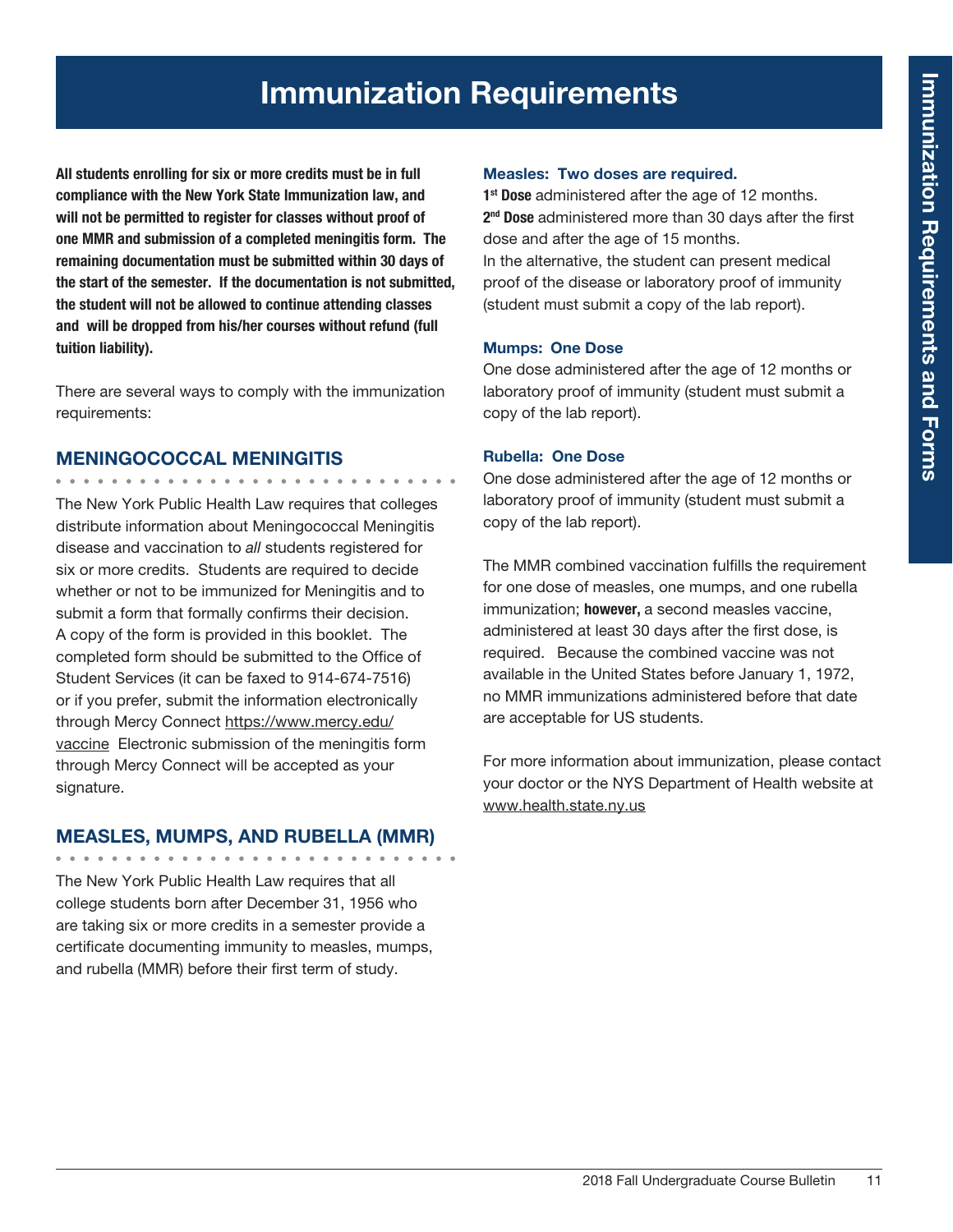# Meningococcal Information

On July 22, 2003, Governor Pataki signed New York State Public Health Law (NYSPHL) 2167 requiring colleges and universities to distribute information about meningococcal disease and vaccination to all students meeting the enrollment criteria, whether they live on or off campus. This law became effective on August 15, 2003.

#### What is meningococcal disease?

Meningococcal disease is a severe bacterial infection of the bloodstream or meninges (a thin lining covering the brain and spinal cord) caused by the meningococcus germ.

#### Who gets meningococcal disease?

Anyone can get meningococcal disease, but it is more common in infants and children. For some adolescents, such as first year college students living in dormitories, there is an increased risk of meningococcal disease. Every year in the United States approximately 2,500 people are infected and 300 die from the disease. Other persons at increased risk include household contacts of a person known to have had this disease, immunocompromised people, and people traveling to parts of the world where meningococcal meningitis is prevalent.

#### How is the meningococcus germ spread?

The meningococcus germ is spread by direct close contact with nose or throat discharges of an infected person.

#### What are the symptoms?

High fever, headache, vomiting, stiff neck and a rash are symptoms of meningococcal disease. The symptoms may appear 2 to 10 days after exposure, but usually within 5 days. Among people who develop meningococcal disease, 10-15% die, in spite of treatment with antibiotics. Of those who live, permanent brain damage, hearing loss, kidney failure, loss of arms or legs, or chronic nervous system problems can occur.

#### What is the treatment for meningococcal disease?

Antibiotics, such as penicillin G or ceftriaxone, can be used to treat people with meningococcal disease.

## Should people who have been in contact with a diagnosed case of meningococcal meningitis be treated?

Only people who have been in close contact (household members, intimate contacts, health care personnel performing mouth-to-mouth resuscitation,

daycare center playmates, etc.) need to be considered for preventive treatment. Such people are usually advised to obtain a prescription for a special antibiotic (either ifampin, ciprofloxacin or ceftriaxone) from their physician. Casual contact, as might occur in a regular classroom, office or factory setting, is not usually significant enough to cause concern.

#### Is there a vaccine to prevent meningococcal meningitis?

In February 2005 the CDC recommended a new vaccine, known as Menactra™ for use to prevent meningococcal disease in people 11-55 years of age. The previously licensed version of this vaccine, Menomune™ is available for children 2-10 years old and adults older than 55 years. Both vaccines are 85% to 100% effective in preventing the 4 kinds of the meningococcus germ (types A, C, Y, W-135). These 4 types cause about 70% of the disease in the United States. Because the vaccines do not include type B, which accounts for about one-third of cases in adolescents, they do not prevent all cases of meningococcal disease.

#### Is the vaccine safe? Are there adverse side effects to the vaccine?

Both vaccines are currently available and both are safe and effective vaccines. However, both vaccines may cause mild and infrequent side effects, such as redness and pain at the injection site lasting up to two days.

#### Who should get the meningococcal vaccine?

The vaccine is recommended for all adolescents entering middle school (11- 12 years old) and high school (15 years old), and all first year college students living in dormitories. However, the vaccine will benefit all teenagers and young adults in the United States. Also at increased risk are people with terminal complement deficiencies or asplenia, some laboratory workers and travelers to endemic areas of the world.

#### What is the duration of protection from the vaccine?

Menomune™, the older vaccine, requires booster doses every 3 to 5 years. Although research is still pending, the new vaccine, Menactra™, will probably not require booster doses.

#### How do I get more information about meningococcal disease and vaccination?

Contact your physician or your student health service. Additional information is also available on the websites of the New York State Department of Health, www.health.state.ny.us; the Centers for Disease

Control and Prevention www.cdc.gov/ncidod/diseases/index.htm; and the American College Health Association, www.acha.org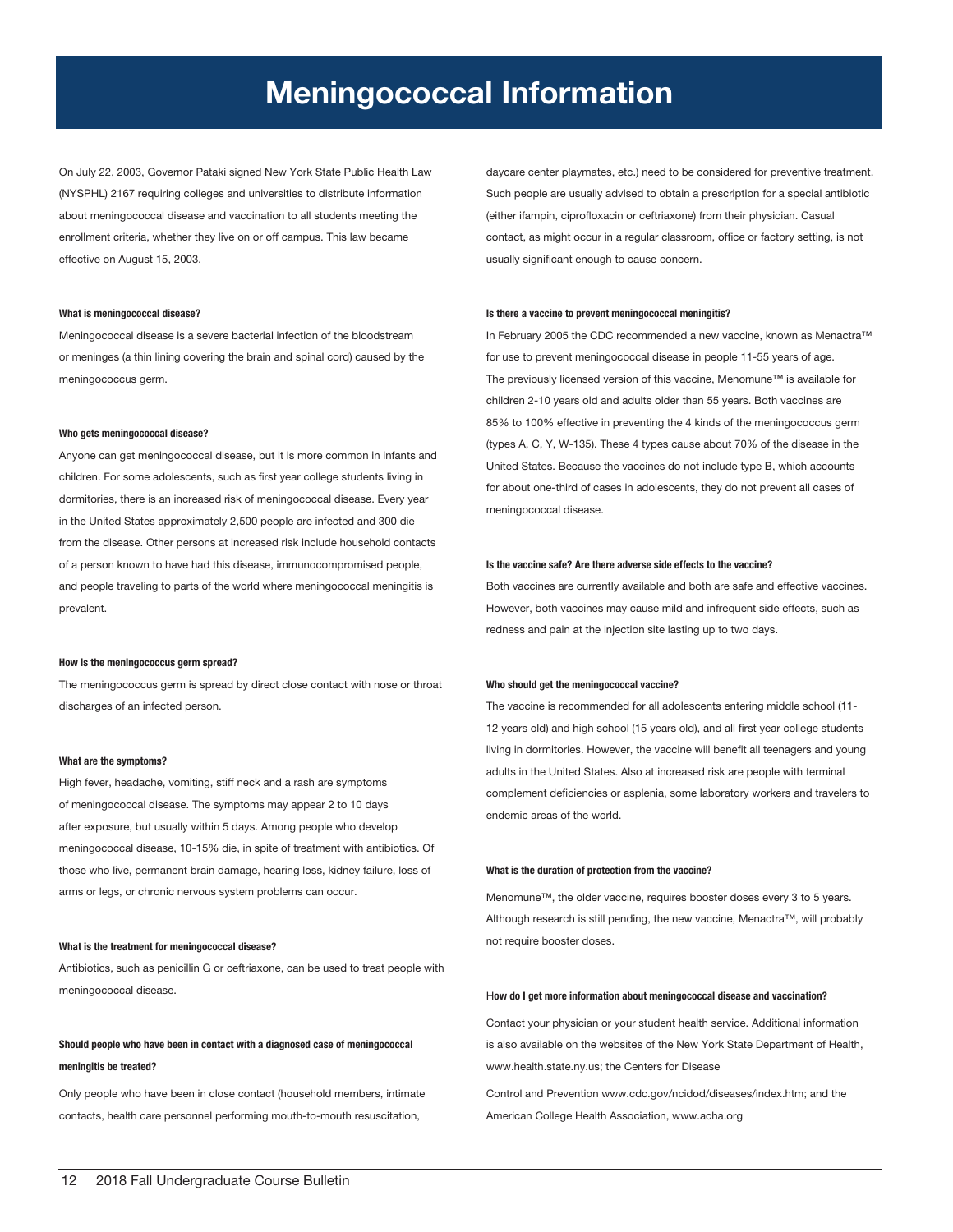# Mercy College Meningococcal Meningitis Vaccination Response Form

Mercy College is required to maintain a record of the following for each student:

- 1. A response to receipt of meningococcal disease and vaccine information signed by the student.
- 2. A record of meningococcal meningitis immunization within the past 10 years; or
- 3. An acknowledgement of meningococcal disease risks and refusal of the immunization signed by the student.

New York State Public Health Law requires that all college and university students enrolled for at least six (6) semester hours complete and return the following form to the Office of Student Services. Please check one:

I have (for students under the age of 18: My child has):

 $\Box$  had meningococcal meningitis immunization within the past 10 years. Date received: <br>  $(Please attach proof signed by a health care)$ provider.)

[Note: If you (your child) received the meningococcal vaccine available before February 2005 called Menomune™, please note this vaccine's protection lasts for approximately 3 to 5 years. Revaccination with the new conjugate vaccine called Menactra™ should be considered within 3-5 years after receiving Menomune™.]

 $\Box$  read, or have had explained to me, the information regarding meningococcal meningitis disease. I understand the risks of not receiving the vaccine. I have decided that I (my child) will not obtain immunization against meningococcal meningitis disease.

| (Parent / Guardian if student is a minor.) |                                                                                                                                                                      |
|--------------------------------------------|----------------------------------------------------------------------------------------------------------------------------------------------------------------------|
|                                            |                                                                                                                                                                      |
|                                            |                                                                                                                                                                      |
| OF STUDENT SERVICES AT 914-674-7516        | ELECTRONIC SUBMISSION OF THIS FORM THROUGH MERCY CONNECT WILL BE ACCEPTED AS<br>YOUR SIGNATURE: https://www.mercy.edu/vaccine OR YOU CAN FAX THIS FORM TO THE OFFICE |
|                                            | On July 22, 2003, Governor Pataki signed New York State Public Health Law (NYSPHL) 2167                                                                              |
|                                            | requiring colleges and universities to distribute information about meningococcal disease and                                                                        |
|                                            |                                                                                                                                                                      |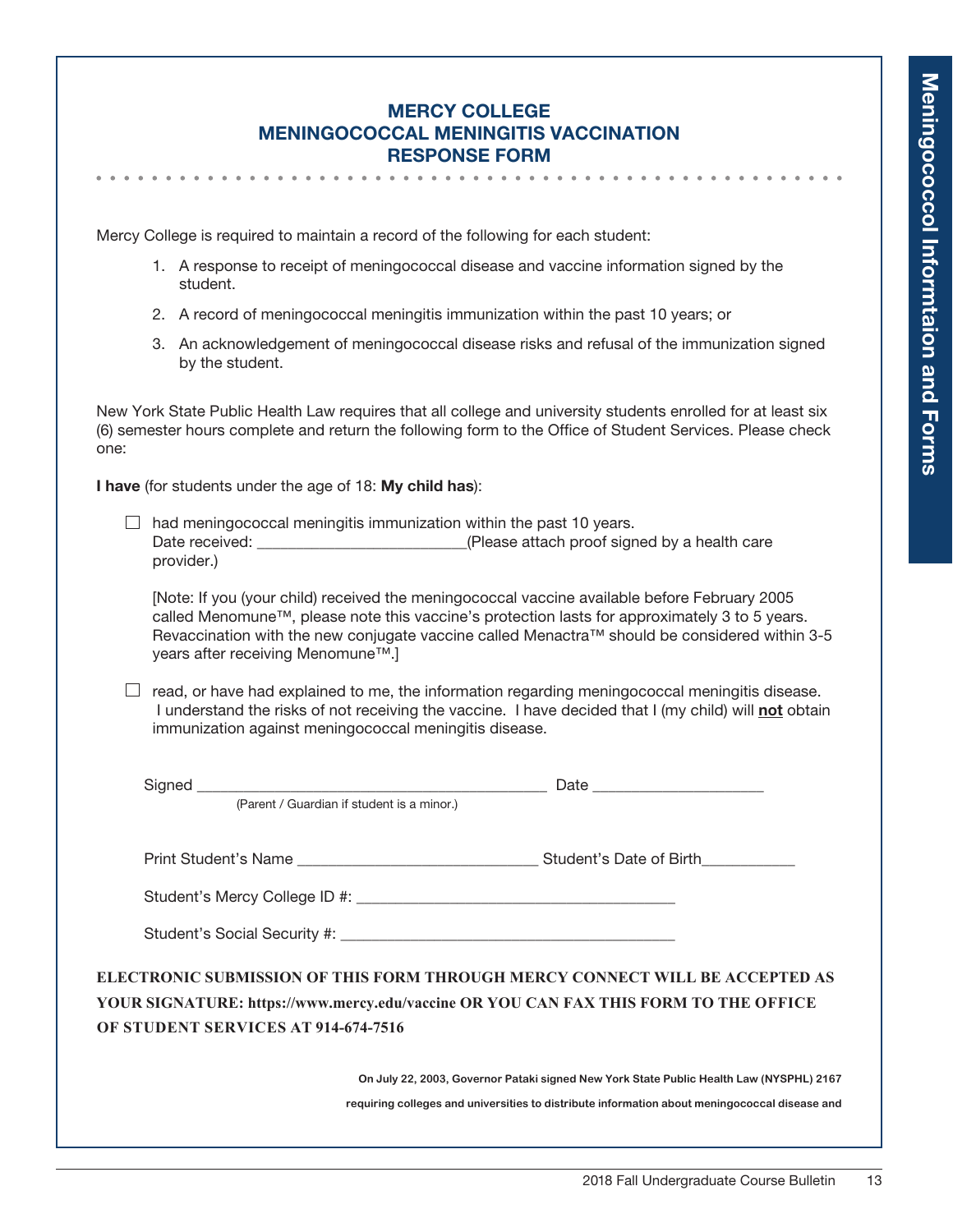# Mercy College **IMMUNIZATION REC**

|                                                                          | <b>IMMUNIZATION RECORD</b><br>.                                                                                                                                                                                                                           |
|--------------------------------------------------------------------------|-----------------------------------------------------------------------------------------------------------------------------------------------------------------------------------------------------------------------------------------------------------|
|                                                                          |                                                                                                                                                                                                                                                           |
|                                                                          |                                                                                                                                                                                                                                                           |
|                                                                          |                                                                                                                                                                                                                                                           |
|                                                                          |                                                                                                                                                                                                                                                           |
|                                                                          | I certify that the following is the immunization record of the above-named person. This record is<br>presented in accordance with the New York State Immunization requirements for college students.                                                      |
| <b>Measles (Rubeola):</b>                                                |                                                                                                                                                                                                                                                           |
| Two doses of measles vaccine:<br>(given after 1st birthday)<br><b>OR</b> | Date:<br>Dose 1                                                                                                                                                                                                                                           |
| Physician documented history of the disease<br>0R                        | Date of Disease: _____________________                                                                                                                                                                                                                    |
| Serologic evidence of immunity                                           | Date of positive immune titer:                                                                                                                                                                                                                            |
| Rubella:<br>One dose of rubella vaccine:<br><b>OR</b>                    | Date: Dose 1                                                                                                                                                                                                                                              |
| Serologic evidence of immunity                                           | Date of positive immune titer: __________                                                                                                                                                                                                                 |
| <b>Mumps:</b><br>One dose of mumps vaccine:<br><b>OR</b>                 | Date: Dose 1                                                                                                                                                                                                                                              |
| Physician documented history of the disease<br><b>OR</b>                 | Date of Disease: _______________________                                                                                                                                                                                                                  |
| Serologic evidence of immunity                                           | Date of positive immune titer: __________                                                                                                                                                                                                                 |
|                                                                          |                                                                                                                                                                                                                                                           |
|                                                                          |                                                                                                                                                                                                                                                           |
|                                                                          |                                                                                                                                                                                                                                                           |
|                                                                          |                                                                                                                                                                                                                                                           |
|                                                                          |                                                                                                                                                                                                                                                           |
|                                                                          |                                                                                                                                                                                                                                                           |
|                                                                          | Mercy College is required by law to have all students born after December 31, 1956 in compliance. Please be<br>advised that you will not be able to register unless your immunization records are submitted to your<br>campus Office of Student Services. |
|                                                                          | Mercy College Immunization Compliance MMR Form 10/07                                                                                                                                                                                                      |
|                                                                          |                                                                                                                                                                                                                                                           |
|                                                                          |                                                                                                                                                                                                                                                           |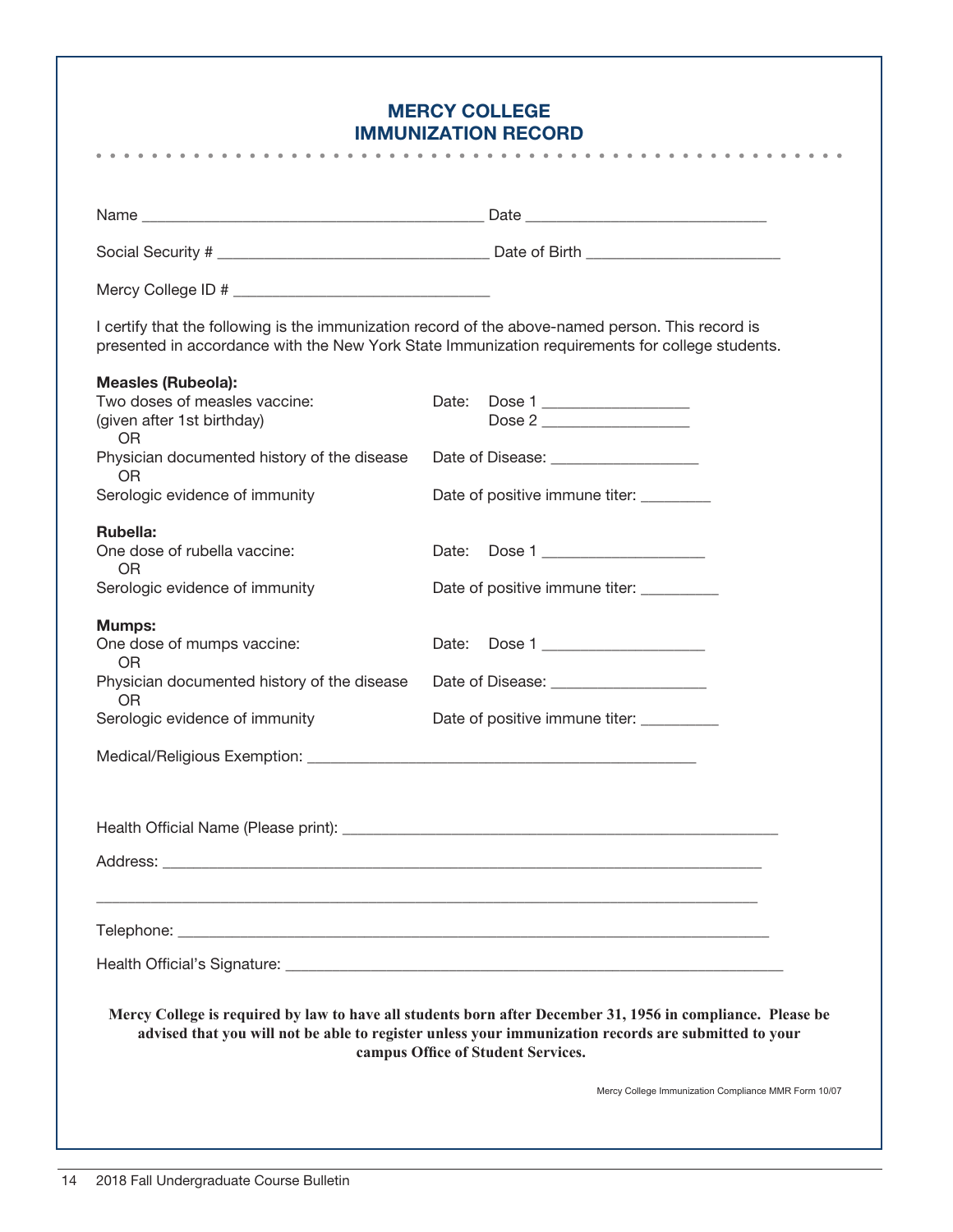# How to use this course schedule



#### Course Formats

Mercy College offers classes in three basic formats, all with high standards of academic quality:

 "Classroom" meaning in a traditional classroom, lab, or studio situation. Students can take classroom-based courses at any of one or more of our five convenient campuses in Dobbs Ferry, Bronx, Manhattan, White Plains, or Yorktown Heights. These courses form the majority of classes offered at Mercy College. A course marked as "CLA" in the course guide is a traditional classroom course.

"Online" meaning 100% delivered over the internet using web-based software and other supports. These courses are marked "ONL" in the course quide ("distance learning"). Online courses generally don't meet at a particular time, rather students and faculty post messages and have conversations with each other in secure online environments at times that meet their own schedules. The academic expectations are the same as a classroom-based course. Mercy College has developed orientation materials for talking an online course: https://www.mercy.edu/academics/mercy-online/studentresources/

 "Blended" meaning a combination of classroom-based meetings and online instruction using web-based software and other supports. These courses are marked "BLD" in the course guide ("blended"). This format brings the best benefits of being with the instructor in a classroom environment with the convenience and enhancements possible online. Courses will vary on the proportion of classroom and online components (between 20 to 80% each), but the academic expectations are the same. Mercy College has developed orientation materials for talking the online portions of a blended course: https:// www.mercy.edu/academics/mercy-online/student-resources/

|     |                     | <b>LEGEND</b>               |                         |     |                           |
|-----|---------------------|-----------------------------|-------------------------|-----|---------------------------|
|     | <b>Campus Codes</b> |                             | <b>Day Abbreviation</b> |     |                           |
| BX. |                     | $=$ Bronx                   | M                       |     | $=$ Monday                |
| DF  |                     | $=$ Dobbs Ferry             | T.                      |     | $=$ Tuesday               |
| DL. |                     | $=$ Online Learning (Web)   | W                       |     | $=$ Wednesday             |
| MT  |                     | $=$ Manhattan               | R.                      |     | $=$ Thursday              |
| YH  |                     | $=$ Yorktown                | F                       |     | $=$ Friday                |
|     |                     |                             | S                       |     | $=$ Saturday              |
| CRN |                     | $=$ Course Reference Number | U                       |     | $=$ Sunday                |
| TBA |                     | $=$ To Be Announced         |                         |     | $MW = Monday & Wednesday$ |
|     |                     |                             | TR                      | $=$ | Tuesday & Thursday        |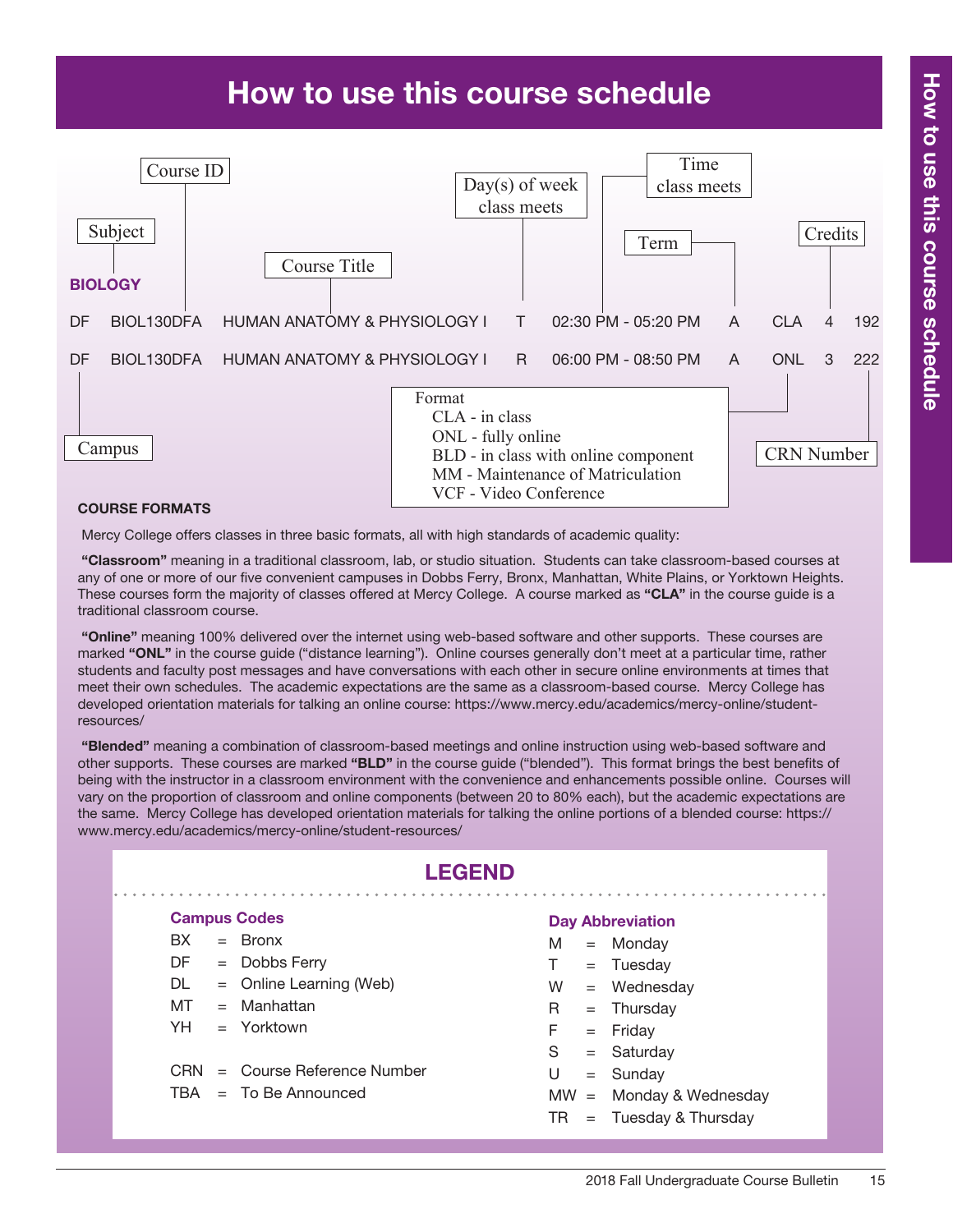# FALL 2018 Undergraduate Semester

|                   | <b>CAMPUS COURSE</b>   | <b>TITLE</b>                             | <b>DAYS</b> | <b>TIME</b>         | <b>TERM</b> | <b>FORMAT</b> | <b>CREDIT</b> | <b>CRN</b> |
|-------------------|------------------------|------------------------------------------|-------------|---------------------|-------------|---------------|---------------|------------|
| <b>ACCOUNTING</b> |                        |                                          |             |                     |             |               |               |            |
| BX                | ACCT120BXB             | Intro to Financial Accounting            | M           | 06:15 pm - 09:05 pm | A           | <b>CLA</b>    | 3             | 6801       |
| <b>DF</b>         | ACCT120DFA             | Intro to Financial Accounting            | M           | 08:30 am - 11:20 am | A           | <b>CLA</b>    | 3             | 8240       |
| DF                | ACCT120DFB             | Intro to Financial Accounting            | F.          | 08:30 am - 11:20 am | A           | <b>CLA</b>    | 3             | 4650       |
| DF                | ACCT120DFC             | Intro to Financial Accounting            | <b>MW</b>   | 05:50 pm - 08:20 pm | B           | <b>CLA</b>    | 3             | 7620       |
| DF                | ACCT120DFD             | Intro to Financial Accounting            | Τ           | 08:30 am - 11:20 am | A           | <b>CLA</b>    | 3             | 9276       |
| DF                | ACCT120DFE             | Intro to Financial Accounting            | Τ           | 11:40 am - 02:30 pm | A           | <b>CLA</b>    | 3             | 9753       |
| MT                | ACCT120MTA             | Intro to Financial Accounting            | W           | 06:15 pm - 09:05 pm | A           | <b>CLA</b>    | 3             | 2326       |
| BX                | ACCT121BXA             | Intro to Management Accounting           | Τ           | 06:15 pm - 09:05 pm | A           | <b>CLA</b>    | 3             | 2329       |
| DF                | ACCT121DFA             | Intro to Management Accounting           | Τ           | 08:30 am - 11:20 am | A           | <b>CLA</b>    | 3             | 8243       |
| DL                | ACCT121DLA             | Intro to Management Accounting           | <b>TBA</b>  | <b>TBA</b>          | A           | <b>ONL</b>    | 3             | 2331       |
| MT                | ACCT121MTA             | Intro to Management Accounting           | W           | 06:15 pm - 09:05 pm | A           | <b>CLA</b>    | 3             | 7333       |
| BX                | ACCT240BXA             | Intermediate Accounting I                | <b>MW</b>   | 05:50 pm - 08:20 pm | B           | <b>CLA</b>    | 3             | 10677      |
| DF                | ACCT240DFA             | Intermediate Accounting I                | M           | 11:40 am - 02:30 pm | A           | <b>CLA</b>    | 3             | 2334       |
| BX                | ACCT241BXA             | Intermediate Accounting II               | <b>MW</b>   | 05:50 pm - 08:20 pm | <b>MC</b>   | <b>CLA</b>    | 3             | 2335       |
| BX                | ACCT250BXA             | Cost Accounting                          | <b>TR</b>   | 05:50 pm - 08:20 pm | B           | <b>CLA</b>    | 3             | 2336       |
| BX                | ACCT261BXA             | Computer App for Accountants             | TR          | 05:50 pm - 08:20 pm | <b>MC</b>   | <b>CLA</b>    | 3             | 9756       |
| DF                | ACCT261DFB             | Computer App for Accountants             | M           | 02:50 pm - 05:40 pm | A           | <b>CLA</b>    | 3             | 10584      |
| DF                | ACCT261DFC             | Computer App for Accountants             | M           | 11:40 am - 02:30 pm | A           | <b>CLA</b>    | 3             | 10585      |
| DF                | ACCT320DFA             | Gov/Non-Profit/Special Topics            | M           | 06:15 pm - 09:05 pm | A           | <b>CLA</b>    | 3             | 8244       |
| DF                | ACCT330DFA             | <b>Advanced Accounting</b>               | S           | 08:30 am - 11:20 am | A           | <b>CLA</b>    | 3             | 2341       |
| DF                | ACCT340DFB             | Intro Federal Income Taxation            | <b>TR</b>   | 05:50 pm - 08:20 pm | B           | <b>CLA</b>    | 3             | 7335       |
| DF                | ACCT341DFA             | <b>Advanced Fed Income Taxation</b>      | <b>TR</b>   | 05:50 pm - 08:20 pm | <b>MC</b>   | <b>CLA</b>    | 3             | 7336       |
| DF                | ACCT410DFA             | <b>Accounting Information Systems</b>    | S           | 11:40 am - 02:30 pm | Α           | <b>CLA</b>    | 3             | 7337       |
| DF                | ACCT420DFA             | <b>Auditing &amp; Assurance Services</b> | W           | 08:30 am - 11:20 am | Α           | <b>CLA</b>    | 3             | 5551       |
| ВX                | ACCT430BXA             | Topics: Prof Examinations Acct           | W           | 06:15 pm - 09:05 pm | Α           | <b>CLA</b>    | 3             | 5552       |
|                   | AMERICAN SIGN LANGUAGE |                                          |             |                     |             |               |               |            |
| ВX                | AMSL115BXB             | Intro American Sign Language             | M           | 06:15 pm - 09:05 pm | Α           | <b>CLA</b>    | 3             | 8273       |
| DF                | AMSL115DFA             | Intro American Sign Language             | R           | 06:15 pm - 09:05 pm | A           | <b>CLA</b>    | 3             | 9363       |

MT AMSL115MTA Intro American Sign Language S 08:30 am - 11:20 am A CLA 3 536 YH AMSL115YHA Intro American Sign Language T 06:15 pm - 09:05 pm A CLA 3 537 BX AMSL116BXA Intermediate Sign Language W 06:15 pm - 09:05 pm A CLA 3 9710 DF AMSL116DFA Intermediate Sign Language T 06:15 pm - 09:05 pm A CLA 3 9709 MT AMSL116MTB Intermediate Sign Language S 11:40 am - 02:30 pm A CLA 3 10631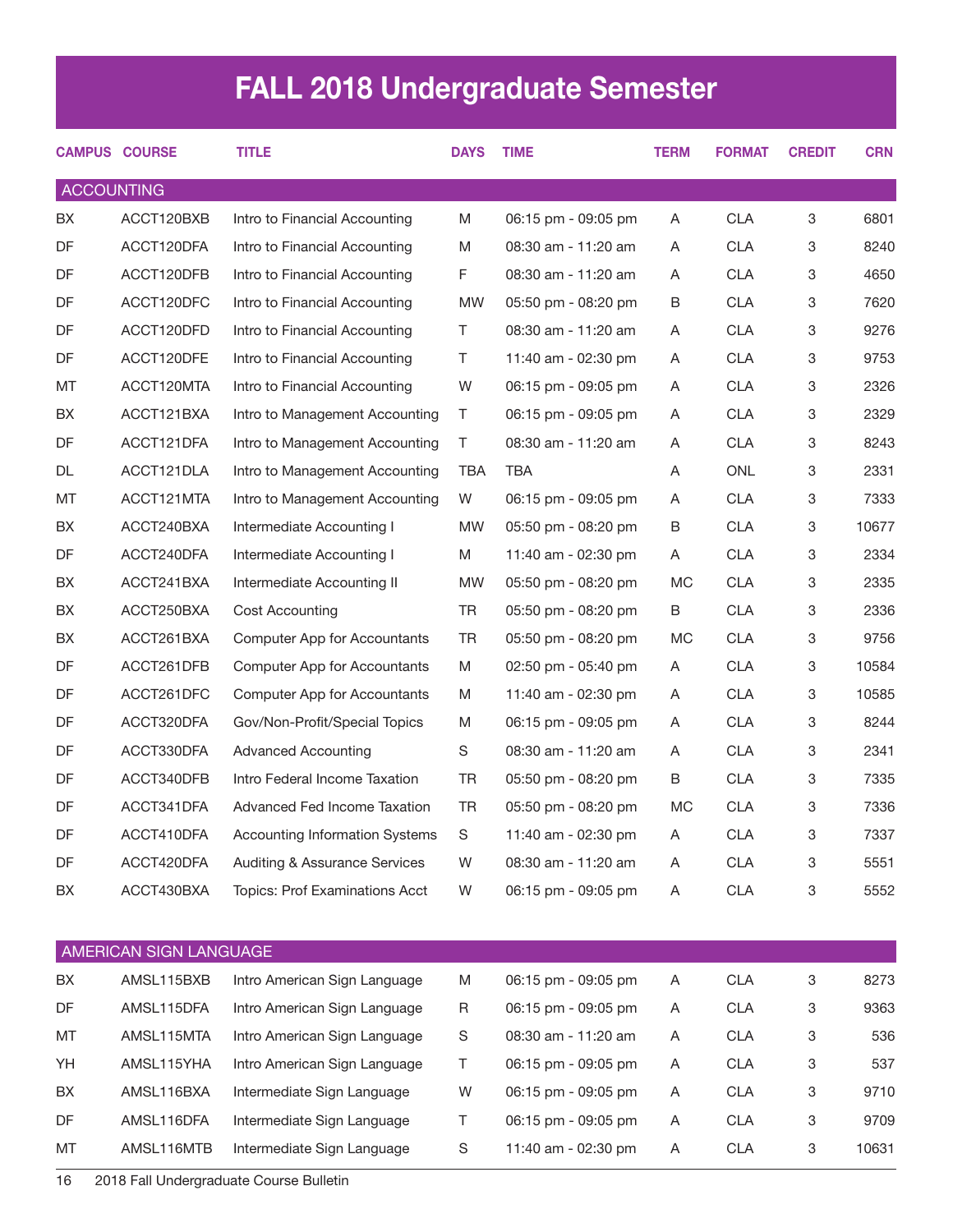|               | <b>CAMPUS COURSE</b> | <b>TITLE</b>                | <b>DAYS</b> | <b>TIME</b>         | <b>TERM</b> | <b>FORMAT</b> | <b>CREDIT</b> | <b>CRN</b> |
|---------------|----------------------|-----------------------------|-------------|---------------------|-------------|---------------|---------------|------------|
| <b>ARABIC</b> |                      |                             |             |                     |             |               |               |            |
| DF            | ARAB115DFA           | Arabic for Communication    | TR          | 10:05 am - 11:25 am | A           | <b>CLA</b>    | 3             | 9071       |
| MT            | ARAB115MTA           | Arabic for Communication    | <b>MW</b>   | 10:05 am - 11:25 am | A           | <b>CLA</b>    | 3             | 10626      |
| DF            | ARAB116DFA           | Communicating in Arabic     | <b>TR</b>   | 11:40 am - 01:00 pm | A           | <b>CLA</b>    | 3             | 8214       |
|               |                      |                             |             |                     |             |               |               |            |
| <b>ART</b>    |                      |                             |             |                     |             |               |               |            |
| BX            | ARTT107BXA           | Art and Culture             | <b>TR</b>   | 11:40 am - 01:00 pm | A           | <b>CLA</b>    | 3             | 341        |
| BX            | ARTT107BXC           | Art and Culture             | W           | 08:30 am - 11:20 am | A           | <b>CLA</b>    | 3             | 333        |
| BX            | ARTT107BXD           | Art and Culture             | TR          | 01:15 pm - 02:35 pm | A           | <b>CLA</b>    | 3             | 342        |
| DF            | ARTT107DFA           | Art and Culture             | M           | 08:30 am - 11:20 am | A           | <b>CLA</b>    | 3             | 348        |
| DF            | ARTT107DFB           | Art and Culture             | W           | 08:30 am - 11:20 am | A           | CLA           | 3             | 6912       |
| DF            | ARTT107DFC           | Art and Culture             | T.          | 08:30 am - 11:20 am | A           | <b>CLA</b>    | 3             | 7807       |
| DF            | ARTT107DFD           | Art and Culture             | W           | 02:50 pm - 05:40 pm | A           | <b>CLA</b>    | 3             | 349        |
| DF            | ARTT107DFE           | Art and Culture             | M           | 11:40 am - 02:30 pm | A           | <b>CLA</b>    | 3             | 3229       |
| DF            | ARTT107DFF           | Art and Culture             | F           | 11:40 am - 02:30 pm | A           | CLA           | 3             | 9963       |
| DF            | ARTT107DFG           | Art and Culture             | R           | 11:40 am - 02:30 pm | A           | <b>CLA</b>    | 3             | 11217      |
| DF            | ARTT107DFH           | Art and Culture             | M           | 02:50 pm - 05:40 pm | A           | <b>CLA</b>    | 3             | 11218      |
| DL            | ARTT107DLA           | Art and Culture             | TBA         | <b>TBA</b>          | A           | <b>ONL</b>    | 3             | 351        |
| <b>DL</b>     | ARTT107DLB           | Art and Culture             | TBA         | <b>TBA</b>          | A           | <b>ONL</b>    | 3             | 352        |
| DL            | ARTT107DLC           | Art and Culture             | TBA         | <b>TBA</b>          | A           | <b>ONL</b>    | 3             | 353        |
| DL            | ARTT107DLD           | Art and Culture             | TBA         | <b>TBA</b>          | A           | <b>ONL</b>    | 3             | 3994       |
| DL            | ARTT107DLE           | Art and Culture             | TBA         | <b>TBA</b>          | A           | <b>ONL</b>    | 3             | 6849       |
| DL            | ARTT107DLF           | Art and Culture             | <b>TBA</b>  | <b>TBA</b>          | A           | <b>ONL</b>    | 3             | 10469      |
| MT            | ARTT107MTA           | Art and Culture             | R           | 11:40 am - 02:30 pm | A           | <b>CLA</b>    | 3             | 5865       |
| МT            | ARTT107MTB           | Art and Culture             | T.          | 02:50 pm - 05:40 pm | Α           | <b>CLA</b>    | 3             | 6943       |
| МT            | ARTT107MTE           | Art and Culture             | <b>MW</b>   | 05:50 pm - 08:20 pm | МC          | <b>CLA</b>    | 3             | 356        |
| BX            | ARTT144BXA           | <b>Understanding Movies</b> | <b>MW</b>   | 05:50 pm - 08:20 pm | MC          | <b>CLA</b>    | 3             | 9278       |
| BX            | ARTT144BXB           | <b>Understanding Movies</b> | T.          | 11:40 am - 02:30 pm | Α           | <b>CLA</b>    | 3             | 11213      |
| DF            | ARTT144DFA           | <b>Understanding Movies</b> | M           | 11:40 am - 02:30 pm | A           | <b>CLA</b>    | 3             | 9266       |
| DF            | ARTT144DFB           | <b>Understanding Movies</b> | W           | 11:40 am - 02:30 pm | Α           | <b>CLA</b>    | 3             | 9268       |
| DF            | ARTT144DFC           | <b>Understanding Movies</b> | F           | 11:40 am - 02:30 pm | A           | <b>CLA</b>    | 3             | 10521      |
| DF            | ARTT144DFD           | <b>Understanding Movies</b> | T.          | 06:15 pm - 09:05 pm | A           | <b>CLA</b>    | 3             | 9263       |
| DF            | ARTT144DFE           | <b>Understanding Movies</b> | W           | 02:50 pm - 05:40 pm | A           | <b>CLA</b>    | 3             | 10470      |
| DF            | ARTT144DFF           | <b>Understanding Movies</b> | R           | 11:40 am - 02:30 pm | A           | <b>CLA</b>    | 3             | 11215      |
| MT            | ARTT144MTA           | <b>Understanding Movies</b> | TR          | 05:50 pm - 08:20 pm | B           | <b>CLA</b>    | 3             | 6389       |
| MT            | ARTT144MTB           | <b>Understanding Movies</b> | W           | 06:15 pm - 09:05 pm | A           | <b>CLA</b>    | 3             | 9280       |
| DF            | ARTT215DFA           | History of Art I            | T.          | 02:50 pm - 05:40 pm | A           | <b>CLA</b>    | 3             | 9255       |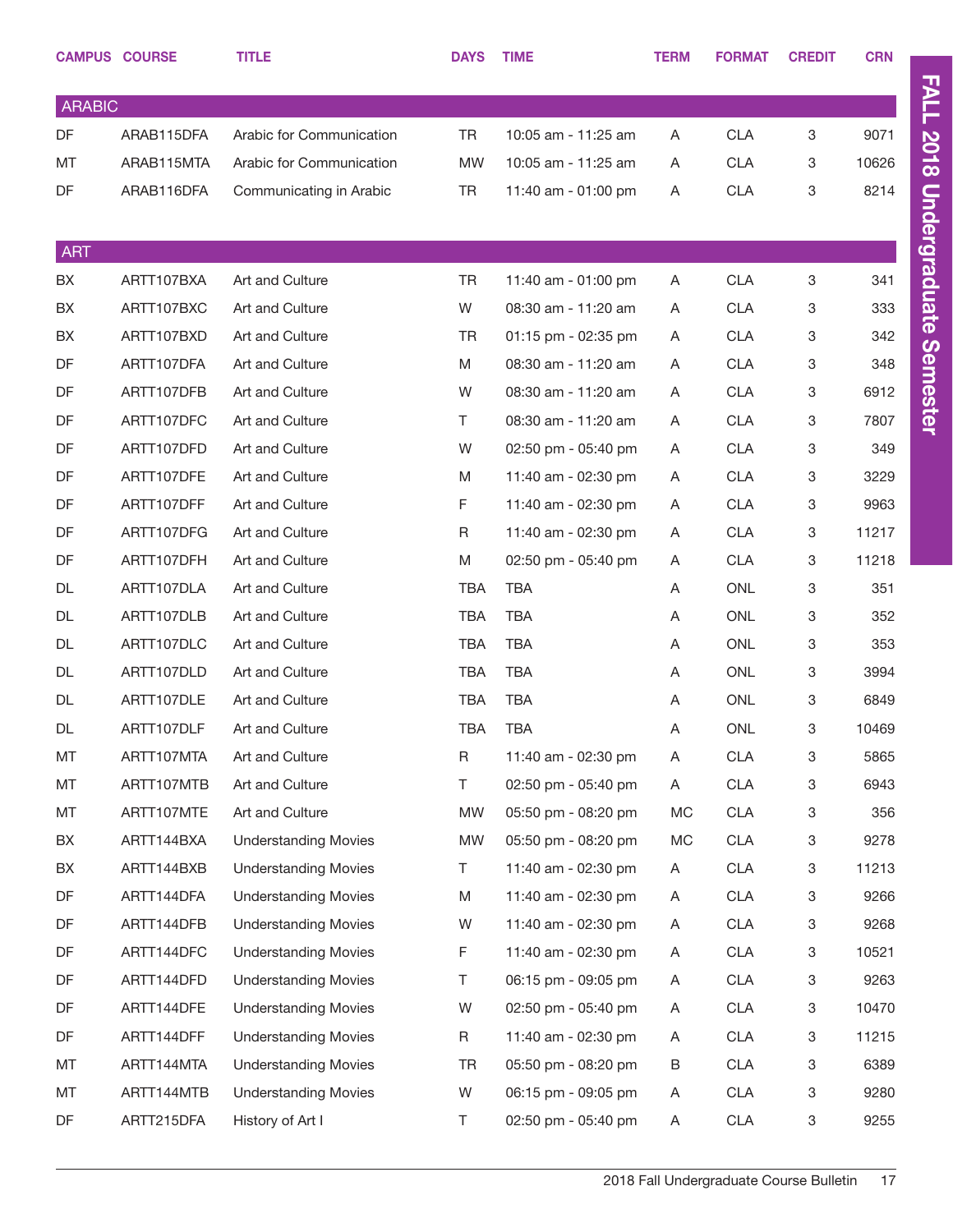|    | <b>CAMPUS COURSE</b>      | <b>TITLE</b>                       | <b>DAYS</b> | <b>TIME</b>         | <b>TERM</b> | <b>FORMAT</b> | <b>CREDIT</b> | <b>CRN</b> |
|----|---------------------------|------------------------------------|-------------|---------------------|-------------|---------------|---------------|------------|
|    | <b>BEHAVIORAL SCIENCE</b> |                                    |             |                     |             |               |               |            |
| BX | BHSC120BXB                | Career & Life Planning             | <b>TR</b>   | 08:30 pm - 11:00 pm | MC          | <b>CLA</b>    | 3             | 2461       |
| DF | BHSC120DFA                | Career & Life Planning             | M           | 11:40 am - 02:30 pm | A           | <b>CLA</b>    | 3             | 5217       |
| DF | BHSC120DFB                | Career & Life Planning             | R           | 02:50 pm - 05:40 pm | A           | <b>CLA</b>    | 3             | 9987       |
| DL | BHSC120DLA                | Career & Life Planning             | <b>TBA</b>  | <b>TBA</b>          | A           | <b>ONL</b>    | 3             | 1353       |
| DL | BHSC120DLB                | Career & Life Planning             | <b>TBA</b>  | TBA                 | A           | <b>ONL</b>    | 3             | 6238       |
| BX | BHSC201BXA                | Introduction to Social Work        | T           | 06:15 pm - 09:05 pm | Α           | <b>CLA</b>    | 3             | 8881       |
| DF | BHSC201DFD                | Introduction to Social Work        | R           | 11:40 am - 02:30 pm | A           | <b>CLA</b>    | 3             | 8882       |
| DL | BHSC201DLA                | Introduction to Social Work        | <b>TBA</b>  | <b>TBA</b>          | Α           | <b>CLA</b>    | 3             | 11412      |
| BX | BHSC202BXA                | Ethics & the Family                | <b>TR</b>   | 05:50 pm - 08:20 pm | MC          | <b>CLA</b>    | 3             | 10531      |
| DF | BHSC202DFA                | Ethics & the Family                | W           | 06:15 pm - 09:05 pm | Α           | <b>CLA</b>    | 3             | 1381       |
| MT | BHSC202MTA                | Ethics & the Family                | W           | 11:40 am - 02:30 pm | A           | <b>CLA</b>    | 3             | 1384       |
| MT | BHSC215MTA                | Juvenile Justice System            | <b>MW</b>   | 05:50 pm - 08:20 pm | B           | <b>CLA</b>    | 3             | 1412       |
| BX | BHSC226BXA                | <b>Computers Soc/Behv Sciences</b> | M           | 02:50 pm - 05:40 pm | A           | <b>CLA</b>    | 3             | 1613       |
| BX | BHSC226BXD                | <b>Computers Soc/Behv Sciences</b> | S           | 11:40 am - 02:30 pm | A           | <b>CLA</b>    | 3             | 1620       |
| BX | BHSC226BXE                | <b>Computers Soc/Behv Sciences</b> | <b>MW</b>   | 05:50 pm - 08:20 pm | B           | <b>CLA</b>    | 3             | 1623       |
| BX | BHSC226BXF                | <b>Computers Soc/Behv Sciences</b> | <b>MW</b>   | 05:50 pm - 08:20 pm | МC          | <b>CLA</b>    | 3             | 1626       |
| BX | BHSC226BXG                | <b>Computers Soc/Behv Sciences</b> | R           | 08:30 am - 11:20 am | Α           | <b>CLA</b>    | 3             | 6244       |
| DF | BHSC226DFA                | <b>Computers Soc/Behv Sciences</b> | T           | 11:40 am - 01:00 pm | A           | <b>BLD</b>    | 3             | 1635       |
| DF | BHSC226DFB                | <b>Computers Soc/Behv Sciences</b> | T           | 04:20 pm - 05:40 pm | A           | <b>BLD</b>    | 3             | 1638       |
| DF | BHSC226DFC                | <b>Computers Soc/Behv Sciences</b> | W           | 06:15 pm - 09:05 pm | A           | <b>CLA</b>    | 3             | 1641       |
| DF | BHSC226DFE                | <b>Computers Soc/Behv Sciences</b> | F           | 11:40 am - 01:00 pm | A           | <b>CLA</b>    | 3             | 6261       |
| DF | BHSC226DFF                | <b>Computers Soc/Behv Sciences</b> | F           | 08:30 am - 11:20 am | Α           | <b>CLA</b>    | 3             | 6264       |
| DL | BHSC226DLB                | <b>Computers Soc/Behv Sciences</b> | TBA         | TBA                 | Α           | <b>ONL</b>    | 3             | 1648       |
| DL | BHSC226DLC                | <b>Computers Soc/Behv Sciences</b> | <b>TBA</b>  | <b>TBA</b>          | Α           | ONL           | 3             | 4894       |
| DL | BHSC226DLD                | <b>Computers Soc/Behv Sciences</b> | <b>TBA</b>  | <b>TBA</b>          | Α           | ONL           | 3             | 7861       |
| MT | BHSC226MTA                | <b>Computers Soc/Behv Sciences</b> | <b>TR</b>   | 05:50 pm - 08:20 pm | В           | <b>CLA</b>    | 3             | 1651       |
| MT | BHSC226MTB                | <b>Computers Soc/Behv Sciences</b> | F           | 11:40 am - 02:30 pm | A           | <b>CLA</b>    | 3             | 8315       |
| YH | BHSC226YHA                | <b>Computers Soc/Behv Sciences</b> | TR          | 02:50 pm - 04:10 pm | A           | <b>CLA</b>    | 3             | 11827      |
| BX | BHSC244BXA                | Social Psychology                  | T           | 08:30 am - 11:20 am | A           | <b>CLA</b>    | 3             | 1820       |
| BX | BHSC244BXB                | Social Psychology                  | S           | 02:50 pm - 05:40 pm | A           | <b>CLA</b>    | 3             | 1822       |
| BX | BHSC244BXD                | Social Psychology                  | MW          | 05:50 pm - 08:20 pm | В           | <b>CLA</b>    | 3             | 1829       |
| DF | BHSC244DFA                | Social Psychology                  | W           | 06:15 pm - 09:05 pm | A           | <b>CLA</b>    | 3             | 1833       |
| DF | BHSC244DFB                | Social Psychology                  | F           | 08:30 am - 11:20 am | Α           | <b>BLD</b>    | 3             | 6350       |
| DF | BHSC244DFC                | Social Psychology                  | TR          | 08:30 am - 09:50 am | Α           | <b>CLA</b>    | 3             | 1843       |
| DL | BHSC244DLA                | Social Psychology                  | TBA         | <b>TBA</b>          | Α           | ONL           | 3             | 1847       |
| DL | BHSC244DLB                | Social Psychology                  | <b>TBA</b>  | <b>TBA</b>          | Α           | ONL           | 3             | 4649       |
| MT | BHSC244MTA                | Social Psychology                  | MW          | 08:30 pm - 11:00 pm | MC          | <b>CLA</b>    | 3             | 1851       |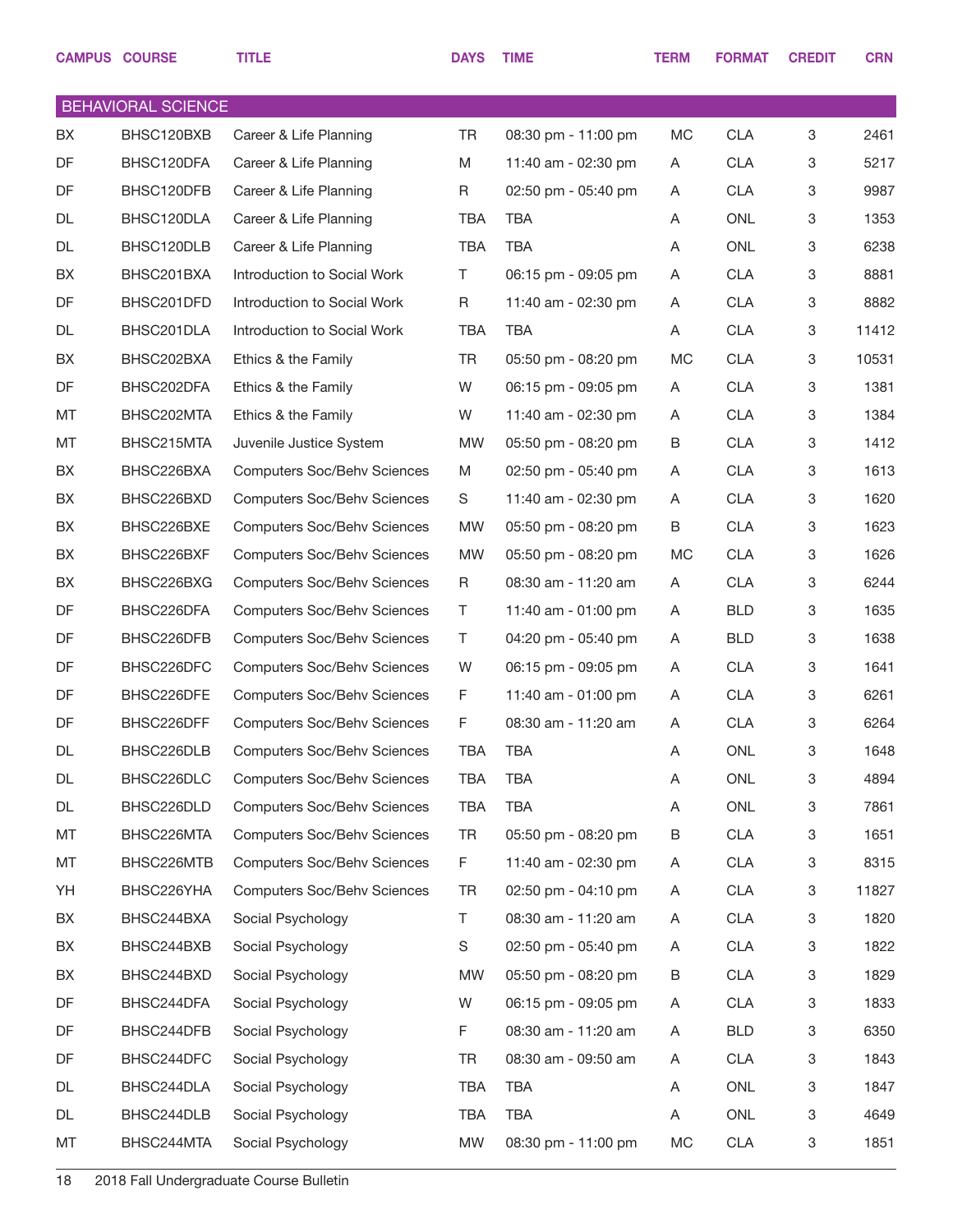|    | <b>CAMPUS COURSE</b> | <b>TITLE</b>                    | <b>DAYS</b> | <b>TIME</b>         | <b>TERM</b> | <b>FORMAT</b> | <b>CREDIT</b> | <b>CRN</b> |
|----|----------------------|---------------------------------|-------------|---------------------|-------------|---------------|---------------|------------|
| BX | BHSC249BXA           | Race, Culture & Ethnicity       | W           | 11:40 am - 02:30 pm | A           | <b>CLA</b>    | 3             | 10539      |
| BX | BHSC249BXB           | Race, Culture & Ethnicity       | MW          | 05:50 pm - 08:20 pm | <b>MC</b>   | <b>CLA</b>    | 3             | 1864       |
| DF | BHSC249DFA           | Race, Culture & Ethnicity       | <b>TR</b>   | 10:05 am - 11:25 am | A           | <b>CLA</b>    | 3             | 1867       |
| DL | BHSC249DLA           | Race, Culture & Ethnicity       | <b>TBA</b>  | <b>TBA</b>          | A           | <b>ONL</b>    | 3             | 1870       |
| BX | BHSC262BXA           | Alcohol, Drugs & Behavior       | M           | 11:40 am - 02:30 pm | Α           | <b>CLA</b>    | 3             | 1911       |
| BX | BHSC262BXD           | Alcohol, Drugs & Behavior       | <b>TR</b>   | 05:50 pm - 08:20 pm | <b>MC</b>   | <b>CLA</b>    | 3             | 1934       |
| BX | BHSC262BXE           | Alcohol, Drugs & Behavior       | S           | 11:40 am - 02:30 pm | A           | <b>CLA</b>    | 3             | 5226       |
| DF | BHSC262DFA           | Alcohol, Drugs & Behavior       | <b>MW</b>   | 01:15 pm - 02:35 pm | Α           | <b>CLA</b>    | 3             | 1938       |
| DF | BHSC262DFC           | Alcohol, Drugs & Behavior       | M           | 06:15 pm - 09:05 pm | A           | <b>CLA</b>    | 3             | 5236       |
| DL | BHSC262DLA           | Alcohol, Drugs & Behavior       | <b>TBA</b>  | <b>TBA</b>          | A           | <b>ONL</b>    | 3             | 1946       |
| DL | BHSC262DLB           | Alcohol, Drugs & Behavior       | <b>TBA</b>  | <b>TBA</b>          | Α           | <b>ONL</b>    | 3             | 6270       |
| MT | BHSC262MTA           | Alcohol, Drugs & Behavior       | T.          | 08:30 am - 11:20 am | Α           | <b>CLA</b>    | 3             | 1974       |
| DF | BHSC271DFA           | Med Sociology: Hith Care Modrn  | W           | 01:15 pm - 02:35 pm | A           | <b>BLD</b>    | 3             | 1421       |
| DL | BHSC271DLA           | Med Sociology: Hlth Care Modrn  | <b>TBA</b>  | <b>TBA</b>          | A           | <b>ONL</b>    | 3             | 1422       |
| DL | BHSC271DLB           | Med Sociology: Hith Care Modrn  | <b>TBA</b>  | <b>TBA</b>          | A           | <b>ONL</b>    | 3             | 5781       |
| BX | BHSC295BXC           | Contemporary Issues             | M           | 02:50 pm - 05:40 pm | Α           | <b>CLA</b>    | 3             | 10655      |
| DF | BHSC295DFA           | Contemporary Issues             | M           | 02:50 pm - 05:40 pm | A           | <b>CLA</b>    | 3             | 11290      |
| DL | BHSC295DLA           | Contemporary Issues             | <b>TBA</b>  | <b>TBA</b>          | A           | <b>ONL</b>    | 3             | 5252       |
| DL | BHSC295DLB           | Contemporary Issues             | <b>TBA</b>  | <b>TBA</b>          | A           | <b>ONL</b>    | 3             | 2047       |
| DL | BHSC295DLD           | Contemporary Issues             | <b>TBA</b>  | <b>TBA</b>          | A           | <b>ONL</b>    | 3             | 10541      |
| DL | BHSC295DLF           | Contemporary Issues             | <b>TBA</b>  | <b>TBA</b>          | A           | <b>ONL</b>    | 3             | 11104      |
| MT | BHSC295MTA           | Contemporary Issues             | M           | 11:40 am - 02:30 pm | A           | <b>CLA</b>    | 3             | 2068       |
| MT | BHSC295MTB           | Contemporary Issues             | Τ           | 02:50 pm - 05:40 pm | Α           | <b>CLA</b>    | 3             | 8340       |
| BX | BHSC308BXA           | Hith Care Organizat/Management  | <b>MW</b>   | 05:50 pm - 08:20 pm | B           | <b>CLA</b>    | 3             | 1424       |
| DL | BHSC308DLA           | Hith Care Organizat/Management  | <b>TBA</b>  | TBA                 | A           | ONL           | 3             | 5378       |
| BX | BHSC348BXA           | Methodology Soc/Beh Sciences    | M           | 06:15 pm - 09:05 pm | A           | <b>CLA</b>    | 3             | 1436       |
| BX | BHSC348BXB           | Methodology Soc/Beh Sciences    | W           | 02:50 pm - 05:40 pm | A           | <b>CLA</b>    | 3             | 1438       |
| DF | BHSC348DFB           | Methodology Soc/Beh Sciences    | MW          | 11:40 am - 01:00 pm | A           | <b>CLA</b>    | 3             | 6843       |
| DF | BHSC348DFC           | Methodology Soc/Beh Sciences    | TR          | 10:05 am - 11:25 am | A           | <b>CLA</b>    | 3             | 11108      |
| DL | BHSC348DLA           | Methodology Soc/Beh Sciences    | <b>TBA</b>  | <b>TBA</b>          | A           | ONL           | 3             | 1445       |
| DL | BHSC348DLB           | Methodology Soc/Beh Sciences    | <b>TBA</b>  | <b>TBA</b>          | A           | ONL           | 3             | 5256       |
| MT | BHSC348MTA           | Methodology Soc/Beh Sciences    | R           | 06:15 pm - 09:05 pm | A           | <b>CLA</b>    | 3             | 1447       |
| BX | BHSC366BXA           | <b>Medical Ethics</b>           | T           | 02:50 pm - 05:40 pm | A           | <b>CLA</b>    | 3             | 10545      |
| DF | BHSC366DFA           | <b>Medical Ethics</b>           | R           | 06:15 pm - 09:05 pm | A           | <b>CLA</b>    | 3             | 1449       |
| DL | BHSC366DLA           | <b>Medical Ethics</b>           | <b>TBA</b>  | <b>TBA</b>          | A           | ONL           | 3             | 5258       |
| BX | BHSC370BXA           | <b>Stats Socl/Behv Sciences</b> | T.          | 02:50 pm - 05:40 pm | A           | <b>CLA</b>    | 3             | 8569       |
| BX | BHSC370BXB           | <b>Stats Socl/Behv Sciences</b> | $\mathbb S$ | 11:40 am - 02:30 pm | A           | <b>CLA</b>    | 3             | 2140       |
| BX | BHSC370BXC           | <b>Stats Socl/Behv Sciences</b> | Τ           | 06:15 pm - 09:05 pm | A           | <b>CLA</b>    | 3             | 2151       |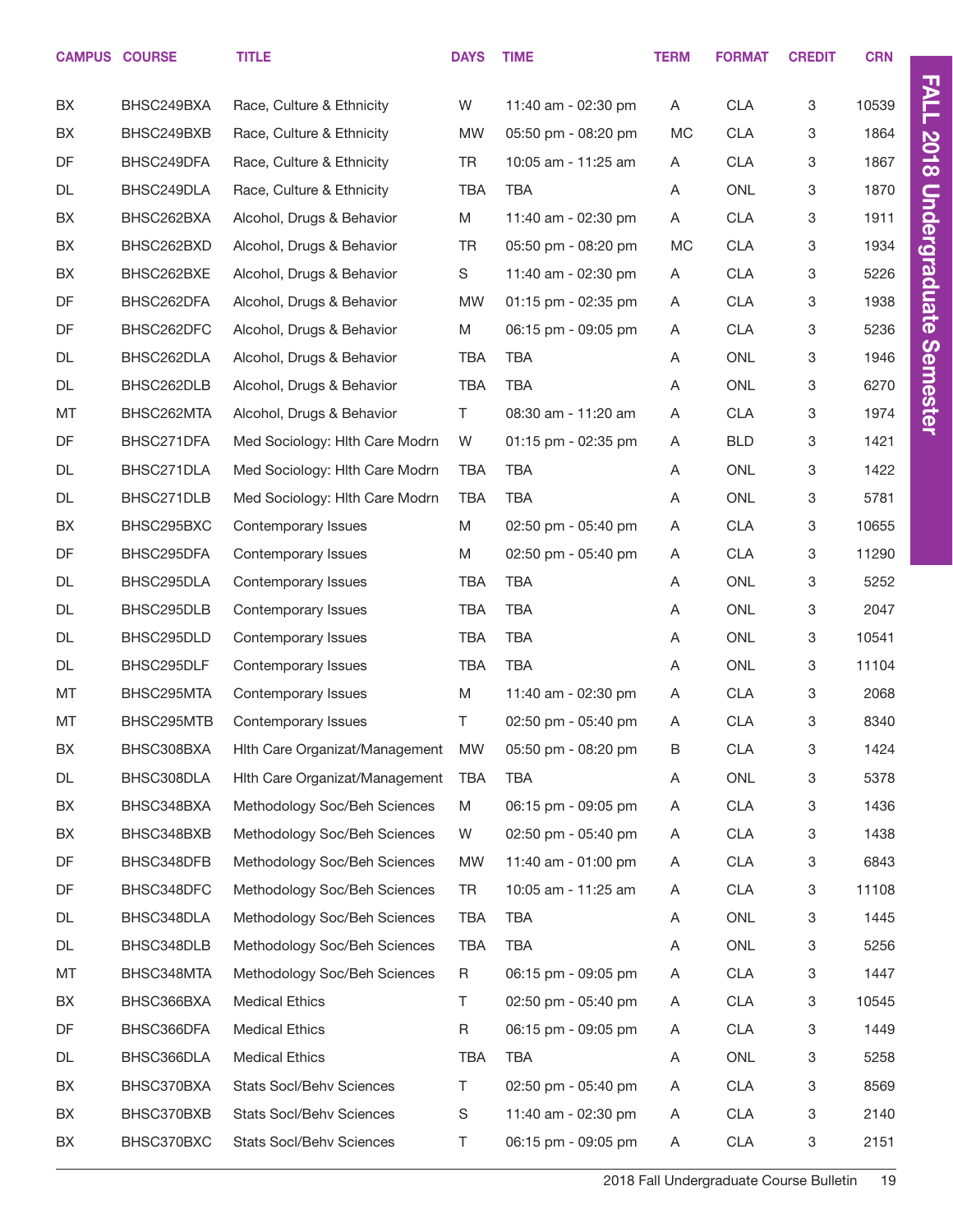|                | <b>CAMPUS COURSE</b>              | <b>TITLE</b>                     | <b>DAYS</b> | <b>TIME</b>         | <b>TERM</b> | <b>FORMAT</b> | <b>CREDIT</b> | <b>CRN</b> |
|----------------|-----------------------------------|----------------------------------|-------------|---------------------|-------------|---------------|---------------|------------|
|                | <b>BEHAVIORAL SCIENCE (cont.)</b> |                                  |             |                     |             |               |               |            |
| DF             | BHSC370DFA                        | <b>Stats Socl/Behv Sciences</b>  | T.          | 11:40 am - 02:30 pm | A           | <b>CLA</b>    | 3             | 2156       |
| DF             | BHSC370DFB                        | <b>Stats Socl/Behv Sciences</b>  | R           | 06:15 pm - 09:05 pm | A           | <b>CLA</b>    | 3             | 2163       |
| DF             | BHSC370DFC                        | <b>Stats Socl/Behv Sciences</b>  | W           | 06:15 pm - 09:05 pm | A           | <b>CLA</b>    | 3             | 7718       |
| DF             | BHSC370DFD                        | <b>Stats Socl/Behv Sciences</b>  | Τ           | 02:50 pm - 05:40 pm | A           | <b>CLA</b>    | 3             | 7867       |
| DF             | BHSC370DFE                        | <b>Stats Socl/Behv Sciences</b>  | M           | 02:50 pm - 05:40 pm | A           | <b>CLA</b>    | 3             | 8572       |
| DF             | BHSC370DFF                        | <b>Stats Socl/Behv Sciences</b>  | F           | 11:40 am - 02:30 pm | A           | <b>CLA</b>    | 3             | 10565      |
| DL             | BHSC370DLA                        | <b>Stats Socl/Behv Sciences</b>  | TBA         | <b>TBA</b>          | A           | <b>ONL</b>    | 3             | 2167       |
| MT             | BHSC370MTA                        | <b>Stats Socl/Behv Sciences</b>  | W           | 11:40 am - 02:30 pm | A           | <b>CLA</b>    | 3             | 7692       |
| MT             | BHSC370MTB                        | <b>Stats Socl/Behv Sciences</b>  | M           | 06:15 pm - 09:05 pm | A           | <b>CLA</b>    | 3             | 2178       |
| MT             | BHSC370MTC                        | <b>Stats Socl/Behv Sciences</b>  | $\mathsf R$ | 08:30 am - 11:20 am | A           | <b>CLA</b>    | 3             | 8575       |
| YH             | BHSC370YHA                        | <b>Stats Socl/Behv Sciences</b>  | W           | 06:15 pm - 09:05 pm | A           | <b>CLA</b>    | 3             | 4058       |
| DL             | BHSC399DLA                        | Internship Soc/Beh Sciences      | TBA         | <b>TBA</b>          | A           | <b>ONL</b>    | 3             | 2217       |
| BX             | BHSC426BXA                        | <b>Classics Soc/Beh Sciences</b> | T.          | 11:40 am - 02:30 pm | A           | <b>CLA</b>    | 3             | 8482       |
| BX             | BHSC426BXB                        | <b>Classics Soc/Beh Sciences</b> | <b>TR</b>   | 05:50 pm - 08:20 pm | МC          | <b>CLA</b>    | 3             | 8582       |
| DF             | BHSC426DFA                        | <b>Classics Soc/Beh Sciences</b> | F           | 08:30 am - 11:20 am | A           | <b>CLA</b>    | 3             | 2254       |
| DF             | BHSC426DFB                        | <b>Classics Soc/Beh Sciences</b> | <b>TR</b>   | 08:30 am - 09:50 am | Α           | <b>CLA</b>    | 3             | 8578       |
| DL             | BHSC426DLA                        | <b>Classics Soc/Beh Sciences</b> | <b>TBA</b>  | <b>TBA</b>          | A           | <b>ONL</b>    | 3             | 2260       |
| DL             | BHSC426DLB                        | <b>Classics Soc/Beh Sciences</b> | TBA         | <b>TBA</b>          | A           | <b>ONL</b>    | 3             | 2264       |
| MT             | BHSC426MTA                        | <b>Classics Soc/Beh Sciences</b> | W           | 11:40 am - 02:30 pm | Α           | <b>CLA</b>    | 3             | 8346       |
|                |                                   |                                  |             |                     |             |               |               |            |
| <b>BIOLOGY</b> |                                   |                                  |             |                     |             |               |               |            |
| BX             | BIOL105BXA                        | Pathways in Biology              | F           | 10:05 am - 11:55 am | A           | <b>CLA</b>    | $\mathbf{2}$  | 11834      |
| DF             | BIOL105DFA                        | Pathways in Biology              | F           | 10:05 am - 11:55 am | A           | <b>CLA</b>    | 2             | 11833      |
| DF             | BIOL110DFA                        | Introduction to Human Biology    | M           | 11:40 am - 01:00 pm | A           | BLD           | 3             | 427        |
| DF             | BIOL110DFB                        | Introduction to Human Biology    | Τ           | 08:30 am - 09:50 am | A           | BLD           | 3             | 428        |
| DL             | BIOL110DLC                        | Introduction to Human Biology    | TBA         | TBA                 | A           | ONL           | 3             | 10956      |
| МT             | BIOL110MTA                        | Introduction to Human Biology    | W           | 11:40 am - 02:30 pm | A           | <b>CLA</b>    | 3             | 749        |
| BX             | BIOL111BXB                        | Introduction to Human Genetics   | TR          | 05:50 pm - 08:20 pm | Β           | <b>CLA</b>    | 3             | 751        |
| DF             | BIOL111DFA                        | Introduction to Human Genetics   | F           | 08:30 am - 11:20 am | A           | <b>BLD</b>    | 3             | 6548       |
| BX             | BIOL112BXA                        | <b>Environmental Science</b>     | M           | 11:40 am - 02:30 pm | A           | <b>CLA</b>    | 3             | 752        |
| DF             | BIOL112DFA                        | <b>Environmental Science</b>     | W           | 06:15 pm - 09:05 pm | A           | <b>CLA</b>    | 3             | 1321       |
| BX             | BIOL117BXA                        | Nutrition                        | M           | 11:40 am - 02:30 pm | A           | <b>CLA</b>    | 3             | 11527      |
| DF             | BIOL117DFA                        | Nutrition                        | T.          | 08:30 am - 11:20 am | A           | <b>CLA</b>    | 3             | 1817       |
| DF             | BIOL117DFB                        | Nutrition                        | <b>MW</b>   | 05:50 pm - 08:20 pm | МC          | <b>CLA</b>    | 3             | 3368       |
| DF             | BIOL117DFD                        | Nutrition                        | F           | 08:30 am - 11:20 am | A           | <b>CLA</b>    | 3             | 11398      |
| DF             | BIOL117DFN                        | Nutrition                        | F           | 08:30 am - 11:20 am | A           | <b>CLA</b>    | 3             | 10618      |
| DL             | BIOL117DLA                        | Nutrition                        | TBA         | <b>TBA</b>          | A           | ONL           | 3             | 1819       |
|                |                                   |                                  |             |                     |             |               |               |            |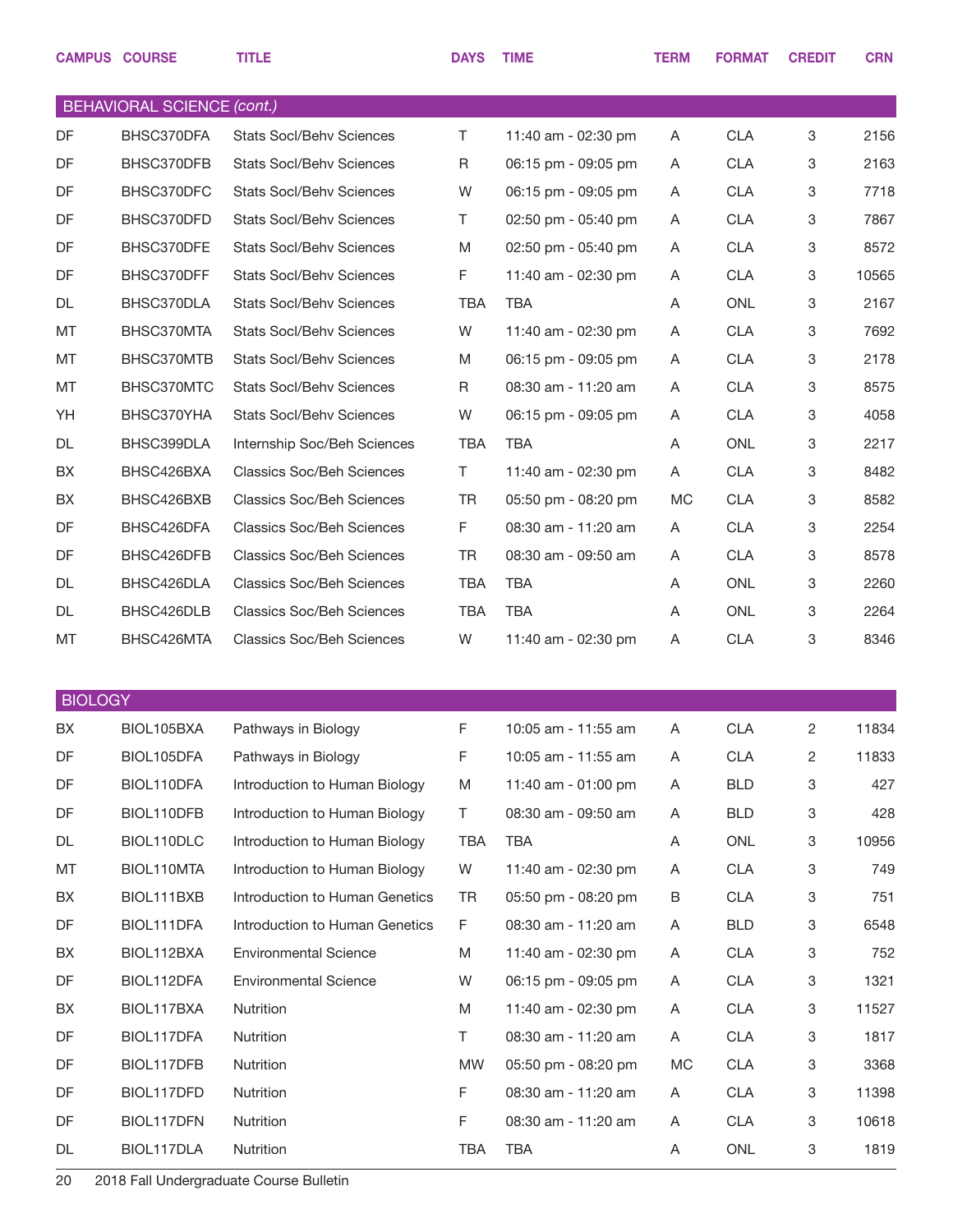|    | <b>CAMPUS COURSE</b> | <b>TITLE</b>                    | <b>DAYS</b> | <b>TIME</b>             | <b>TERM</b> | <b>FORMAT</b> | <b>CREDIT</b> | <b>CRN</b> |
|----|----------------------|---------------------------------|-------------|-------------------------|-------------|---------------|---------------|------------|
| MT | BIOL117MTA           | Nutrition                       | <b>MW</b>   | 05:50 pm - 08:20 pm     | B           | <b>CLA</b>    | 3             | 3123       |
| DF | BIOL122DFA           | Foundations of Biology          | F           | 10:00 am - 11:50 am     | A           | <b>CLA</b>    | 3             | 11812      |
| DF | BIOL122DFB           | Foundations of Biology          | F           | 06:15 pm - 09:05 pm     | A           | <b>CLA</b>    | 3             | 5405       |
| BX | BIOL130ABXB          | Hum Anatomy & Physio I Lab      | W           | 06:15 pm - 09:05 pm     | A           | <b>CLA</b>    | 1             | 7487       |
| BX | BIOL130ABXC          | Hum Anatomy & Physio I Lab      | F.          | 11:40 am - 02:30 pm     | A           | <b>CLA</b>    | 1             | 7599       |
| DF | BIOL130ADFA          | Hum Anatomy & Physio I Lab      | W           | 11:40 am - 02:30 pm     | A           | <b>CLA</b>    | 1             | 7488       |
| DF | BIOL130ADFD          | Hum Anatomy & Physio I Lab      | S           | 02:50 pm - 05:40 pm     | A           | <b>CLA</b>    | 1             | 7491       |
| DF | BIOL130ADFE          | Hum Anatomy & Physio I Lab      | M           | 11:40 am - 02:30 pm     | A           | <b>CLA</b>    | 1             | 7492       |
| DF | BIOL130ADFF          | Hum Anatomy & Physio I Lab      | <b>TR</b>   | 05:50 pm - 08:20 pm     | B           | <b>CLA</b>    | $\mathbf{1}$  | 7494       |
| DF | BIOL130ADFG          | Hum Anatomy & Physio I Lab      | F           | 08:30 am - 11:20 am     | A           | <b>CLA</b>    | 1             | 10773      |
| DF | BIOL130ADFH          | Hum Anatomy & Physio I Lab      | T.          | 02:50 pm - 05:40 pm     | A           | <b>CLA</b>    | 1             | 11355      |
| DF | BIOL130ADFI          | Hum Anatomy & Physio I Lab      | W           | 02:50 pm - 05:40 pm     | A           | <b>CLA</b>    | 1             | 11429      |
| DF | BIOL130ADFL          | Hum Anatomy & Physio I Lab      | M           | $02:50$ pm - $05:40$ pm | A           | <b>CLA</b>    | 1             | 9862       |
| DF | BIOL130ADFM          | Hum Anatomy & Physio I Lab      | T.          | 11:40 am - 02:30 pm     | A           | <b>CLA</b>    | 1             | 9855       |
| MT | BIOL130AMTA          | Hum Anatomy & Physio I Lab      | W           | 06:15 pm - 09:05 pm     | A           | <b>CLA</b>    | 1             | 7667       |
| МT | BIOL130AMTB          | Hum Anatomy & Physio I Lab      | W           | 02:50 pm - 05:40 pm     | A           | <b>CLA</b>    | 1             | 7710       |
| BX | BIOL130BXB           | Hum Anatomy & Physio I Lecture  | T           | 11:40 am - 02:30 pm     | A           | <b>CLA</b>    | 3             | 7483       |
| DF | BIOL130DFA           | Hum Anatomy & Physio I Lecture  | T           | 06:15 pm - 09:05 pm     | A           | <b>CLA</b>    | 3             | 7484       |
| DF | BIOL130DFB           | Hum Anatomy & Physio I Lecture  | S           | 11:40 am - 02:30 pm     | A           | <b>CLA</b>    | 3             | 7485       |
| DF | BIOL130DFC           | Hum Anatomy & Physio I Lecture  | <b>MW</b>   | 05:50 pm - 08:20 pm     | B           | <b>CLA</b>    | 3             | 7493       |
| DF | BIOL130DFD           | Hum Anatomy & Physio I Lecture  | W           | 06:15 pm - 09:05 pm     | A           | <b>CLA</b>    | 3             | 10358      |
| DF | BIOL130DFG           | Hum Anatomy & Physio I Lecture  | <b>MW</b>   | 10:05 am - 11:25 am     | A           | <b>CLA</b>    | 3             | 10748      |
| DF | BIOL130DFN           | Hum Anatomy & Physio I Lecture  | <b>MW</b>   | 11:40 am - 01:00 pm     | A           | <b>CLA</b>    | 3             | 9863       |
| MT | BIOL130MTA           | Hum Anatomy & Physio I Lecture  | M           | 06:15 pm - 09:05 pm     | A           | CLA           | 3             | 7666       |
| MT | BIOL130MTB           | Hum Anatomy & Physio I Lecture  | M           | 11:40 am - 02:30 pm     | A           | <b>CLA</b>    | 3             | 8203       |
| DF | BIOL130RDFA          | Hum A&P I Recitation            | M           | 01:30 pm - 02:20 pm     | A           | <b>CLA</b>    | 0             | 11430      |
| DF | BIOL130RDFL          | Hum A&P I Recitation            | M           | 01:30 pm - 02:20 pm     | A           | <b>CLA</b>    | 0             | 9857       |
| DF | BIOL130RDFM          | Hum A&P I Recitation            | W           | 01:30 pm - 02:20 pm     | A           | <b>CLA</b>    | 0             | 9858       |
| BX | BIOL131ABXB          | Hum Anatomy & Physio II Lab     | R           | 06:15 pm - 09:05 pm     | A           | <b>CLA</b>    | 1             | 7499       |
| DF | BIOL131ADFA          | Hum Anatomy & Physio II Lab     | W           | 06:15 pm - 09:05 pm     | A           | <b>CLA</b>    | 1             | 7500       |
| DF | BIOL131ADFB          | Hum Anatomy & Physio II Lab     | W           | 02:50 pm - 05:40 pm     | A           | <b>CLA</b>    | 1             | 7501       |
| DF | BIOL131ADFC          | Hum Anatomy & Physio II Lab     | R           | 11:40 am - 02:30 pm     | A           | <b>CLA</b>    | 1             | 7502       |
| DF | BIOL131ADFD          | Hum Anatomy & Physio II Lab     | <b>TR</b>   | 05:50 pm - 08:20 pm     | МC          | <b>CLA</b>    | 1             | 7504       |
| MT | BIOL131AMTA          | Hum Anatomy & Physio II Lab     | R           | 06:15 pm - 09:05 pm     | A           | <b>CLA</b>    | 1             | 8204       |
| BX | BIOL131BXB           | Hum Anatomy & Physio II Lecture | Τ           | 06:15 pm - 09:05 pm     | A           | <b>CLA</b>    | 3             | 7496       |
| DF | BIOL131DFA           | Hum Anatomy & Physio II Lecture | M           | 06:15 pm - 09:05 pm     | A           | <b>CLA</b>    | 3             | 7497       |
| DF | BIOL131DFB           | Hum Anatomy & Physio II Lecture | <b>MW</b>   | 05:50 pm - 08:20 pm     | МC          | <b>CLA</b>    | 3             | 7503       |
| DF | BIOL131DFC           | Hum Anatomy & Physio II Lecture | W           | 08:30 am - 11:20 am     | A           | <b>CLA</b>    | 3             | 11515      |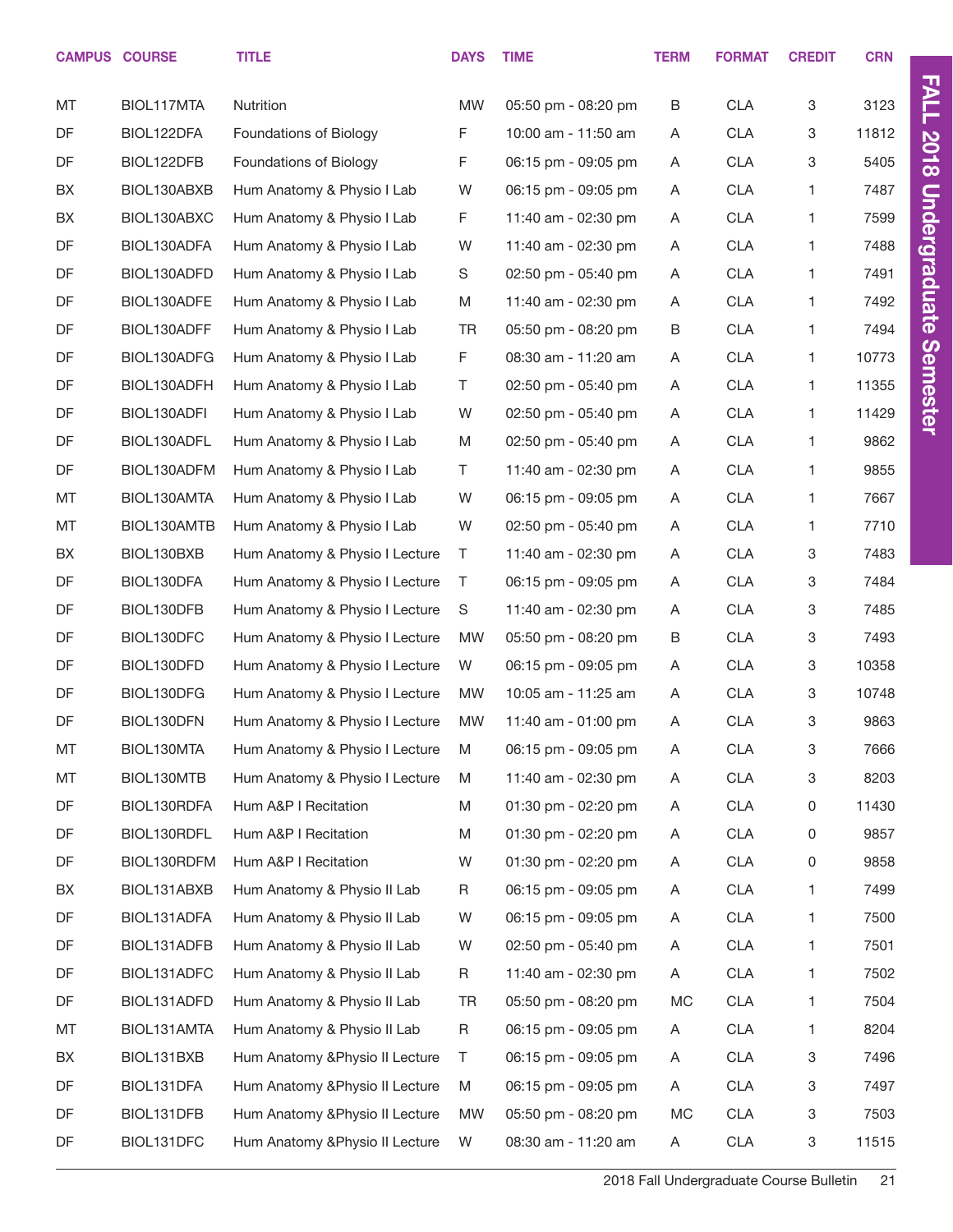|    | <b>CAMPUS COURSE</b>   | <b>TITLE</b>                    | <b>DAYS</b> | <b>TIME</b>         | <b>TERM</b> | <b>FORMAT</b> | <b>CREDIT</b> | <b>CRN</b> |
|----|------------------------|---------------------------------|-------------|---------------------|-------------|---------------|---------------|------------|
|    | <b>BIOLOGY</b> (cont.) |                                 |             |                     |             |               |               |            |
| MT | BIOL131MTA             | Hum Anatomy & Physio II Lecture | T           | 06:15 pm - 09:05 pm | A           | <b>CLA</b>    | 3             | 8205       |
| BX | BIOL160ABXB            | General Biology I Lab           | R           | 11:40 am - 02:30 pm | A           | <b>CLA</b>    | 1             | 7514       |
| BX | BIOL160ABXC            | General Biology I Lab           | W           | 02:50 pm - 05:40 pm | A           | <b>CLA</b>    | 1             | 7515       |
| BX | BIOL160ABXE            | General Biology I Lab           | S           | 01:15 pm - 04:05 pm | A           | <b>CLA</b>    | 1             | 7517       |
| DF | BIOL160ADFA            | General Biology I Lab           | R           | 02:50 pm - 05:40 pm | A           | <b>CLA</b>    | 1             | 7518       |
| DF | BIOL160ADFB            | General Biology I Lab           | W           | 11:40 am - 02:30 pm | A           | <b>CLA</b>    | 1             | 7519       |
| DF | BIOL160ADFC            | General Biology I Lab           | W           | 02:50 pm - 05:40 pm | A           | <b>CLA</b>    | 1             | 7520       |
| DF | BIOL160ADFE            | General Biology I Lab           | T.          | 11:40 am - 02:30 pm | A           | <b>CLA</b>    | 1             | 7522       |
| DF | BIOL160ADFF            | General Biology I Lab           | W           | 08:30 am - 11:20 am | A           | <b>CLA</b>    | $\mathbf{1}$  | 10774      |
| DF | BIOL160ADFG            | General Biology I Lab           | R           | 06:15 pm - 09:05 pm | A           | <b>CLA</b>    | 1             | 10796      |
| DF | BIOL160ADFH            | General Biology I Lab           | T.          | 02:50 pm - 05:40 pm | A           | <b>CLA</b>    | 1             | 7711       |
| DF | BIOL160ADFI            | General Biology I Lab           | M           | 11:40 am - 02:30 pm | A           | <b>CLA</b>    | 1             | 7773       |
| DF | BIOL160ADFJ            | General Biology I Lab           | F           | 08:30 am - 11:20 am | A           | <b>CLA</b>    | $\mathbf{1}$  | 10769      |
| BX | BIOL160BXA             | General Biology I Lecture       | M           | 11:40 am - 01:50 pm | A           | <b>CLA</b>    | 3             | 7505       |
| BX | BIOL160BXA             | General Biology I Lecture       | W           | 11:40 am - 01:00 pm | A           | <b>CLA</b>    | 3             | 7505       |
| BX | BIOL160BXC             | General Biology I Lecture       | S           | 08:30 am - 12:10 pm | A           | <b>CLA</b>    | 3             | 7507       |
| DF | BIOL160DFB             | General Biology I Lecture       | M           | 10:05 am - 12:15 pm | A           | <b>CLA</b>    | 3             | 9959       |
| DF | BIOL160DFB             | General Biology I Lecture       | W           | 10:05 am - 11:25 am | A           | <b>CLA</b>    | $\mathbf 3$   | 9959       |
| DF | BIOL160DFC             | General Biology I Lecture       | M           | 10:05 am - 12:15 pm | A           | <b>CLA</b>    | 3             | 10343      |
| DF | BIOL160DFC             | General Biology I Lecture       | W           | 10:05 am - 11:25 am | A           | <b>CLA</b>    | 3             | 10343      |
| DF | BIOL160DFD             | General Biology I Lecture       | T           | 05:25 pm - 09:05 pm | A           | <b>CLA</b>    | 3             | 10349      |
| DF | BIOL160DFF             | General Biology I Lecture       | W           | 05:25 pm - 09:05 pm | A           | <b>CLA</b>    | 3             | 7733       |
| DF | BIOL160DFG             | General Biology I Lecture       | M           | 08:30 am - 12:10 pm | A           | <b>CLA</b>    | $\mathbf 3$   | 10772      |
| BX | BIOL161ABXA            | General Biology II Lab          | W           | 11:40 am - 02:30 pm | A           | <b>CLA</b>    | 1             | 7529       |
| BX | BIOL161ABXB            | General Biology II Lab          | S           | 02:50 pm - 05:40 pm | A           | <b>CLA</b>    | 1             | 7532       |
| DF | BIOL161ADFA            | General Biology II Lab          | Τ           | 08:30 am - 11:20 am | A           | <b>CLA</b>    | 1             | 7533       |
| DF | BIOL161ADFB            | General Biology II Lab          | F           | 11:40 am - 02:30 pm | A           | <b>CLA</b>    | 1             | 7534       |
| DF | BIOL161ADFC            | General Biology II Lab          | M           | 02:50 pm - 05:40 pm | A           | <b>CLA</b>    | 1             | 7535       |
| BX | BIOL161BXA             | General Biology II Lecture      | S           | 11:40 am - 02:30 pm | A           | <b>CLA</b>    | 3             | 7525       |
| BX | BIOL161BXB             | General Biology II Lecture      | Τ           | 11:40 am - 02:30 pm | A           | <b>CLA</b>    | 3             | 7526       |
| DF | BIOL161DFA             | General Biology II Lecture      | T.          | 06:15 pm - 09:05 pm | A           | <b>CLA</b>    | 3             | 7527       |
| DF | BIOL161DFB             | General Biology II Lecture      | W           | 11:40 am - 02:30 pm | A           | <b>CLA</b>    | 3             | 7528       |
| DL | BIOL222DLA             | Pathophysiology                 | TBA         | <b>TBA</b>          | Α           | ONL           | 3             | 7480       |
| DF | BIOL224DFA             | Microbiome of Urban Spaces      | <b>TBA</b>  | TBA                 | Α           | <b>CLA</b>    | 3             | 11831      |
| DF | BIOL226DFA             | Elements of Biochemistry        | $\top$      | 02:50 pm - 05:40 pm | A           | <b>CLA</b>    | 3             | 2136       |
| DF | BIOL244DFA             | Ecology                         | S           | 08:30 am - 02:30 pm | A           | <b>CLA</b>    | 4             | 2159       |
| DF | BIOL244DFB             | Ecology                         | F           | 08:30 am - 02:30 pm | A           | <b>CLA</b>    | 4             | 8613       |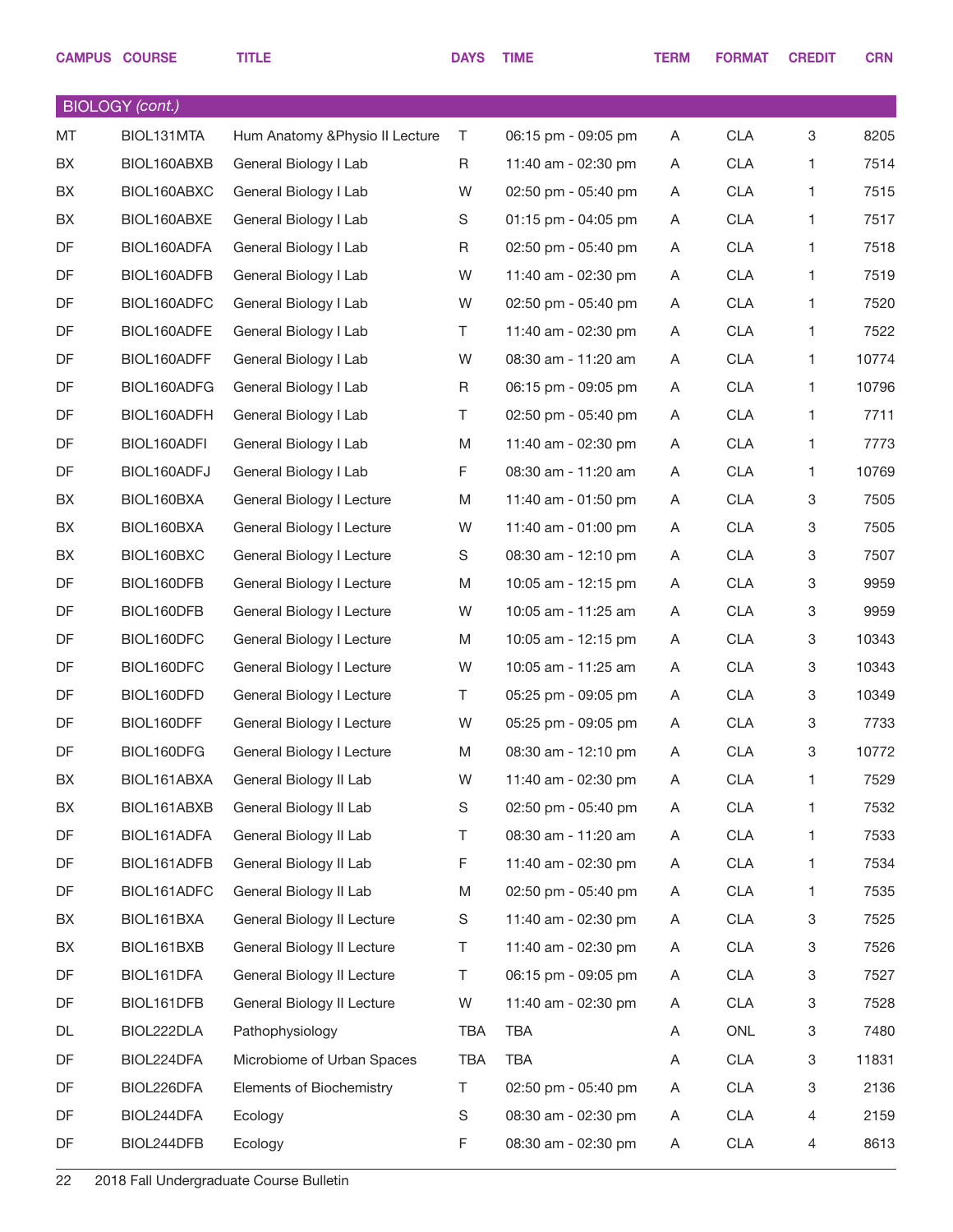|                  | <b>CAMPUS COURSE</b> | <b>TITLE</b>                        | <b>DAYS</b> | <b>TIME</b>         | <b>TERM</b> | <b>FORMAT</b> | <b>CREDIT</b> | <b>CRN</b> |
|------------------|----------------------|-------------------------------------|-------------|---------------------|-------------|---------------|---------------|------------|
| BX               | BIOL265ABXA          | Microbiology Lab                    | R           | 11:40 am - 02:30 pm | A           | <b>CLA</b>    | 1.            | 8296       |
| DF               | BIOL265ADFB          | Microbiology Lab                    | W           | 02:50 pm - 05:40 pm | A           | <b>CLA</b>    | 1.            | 10697      |
| DF               | BIOL265ADFC          | Microbiology Lab                    | T.          | 10:05 am - 12:55 pm | A           | <b>CLA</b>    | 1             | 7541       |
| DF               | BIOL265ADFD          | Microbiology Lab                    | F           | 10:05 am - 12:55 pm | A           | <b>CLA</b>    | 1.            | 11352      |
| DF               | BIOL265ADFE          | Microbiology Lab                    | R           | 02:50 pm - 05:40 pm | A           | <b>CLA</b>    | 1             | 7703       |
| DF               | BIOL265ADFF          | Microbiology Lab                    | T.          | 01:10 pm - 04:05 pm | A           | <b>CLA</b>    | 1.            | 7664       |
| BX               | BIOL265BXA           | Microbiology Lecture                | T.          | 11:40 am - 02:30 pm | A           | <b>CLA</b>    | 3             | 8297       |
| DF               | BIOL265DFA           | Microbiology Lecture                | T.          | 06:15 pm - 09:05 pm | A           | <b>CLA</b>    | 3             | 7537       |
| DF               | BIOL265DFD           | Microbiology Lecture                | <b>TR</b>   | 10:05 am - 11:25 am | A           | <b>CLA</b>    | 3             | 7702       |
| DF               | BIOL265DFN           | Microbiology Lecture                | <b>TR</b>   | 10:05 am - 11:25 am | A           | <b>CLA</b>    | 3             | 10346      |
| DF               | BIOL275DFA           | Cell Biology                        | <b>MW</b>   | 05:50 pm - 08:40 pm | A           | <b>CLA</b>    | 4             | 5159       |
| DF               | BIOL275DFB           | Cell Biology                        | <b>TR</b>   | 01:15 pm - 04:05 pm | A           | <b>CLA</b>    | 4             | 10345      |
| DF               | BIOL309DFA           | Human Physiology/Bio Med Scinc      | M           | 06:15 pm - 09:05 pm | A           | <b>CLA</b>    | 3             | 2194       |
| DF               | BIOL310DFA           | Immunology                          | W           | 06:15 pm - 09:05 pm | A           | <b>CLA</b>    | 3             | 6551       |
| DF               | BIOL355DFA           | Molecular Biol of the Cell          | <b>TR</b>   | 06:15 pm - 09:05 pm | A           | <b>CLA</b>    | 4             | 9043       |
| DF               | BIOL360DFB           | Genetics                            | <b>MW</b>   | 06:15 pm - 09:05 pm | A           | <b>CLA</b>    | 4             | 8487       |
| DF               | BIOL366DFB           | Developmental Biology               | TR          | 10:05 am - 12:55 pm | A           | <b>CLA</b>    | 4             | 11353      |
| DF               | BIOL370DFA           | Biology Research I                  | <b>TBA</b>  | <b>TBA</b>          | A           | <b>CLA</b>    | 3             | 11320      |
| DF               | BIOL370DFC           | Biology Research I                  | <b>TBA</b>  | <b>TBA</b>          | Α           | <b>CLA</b>    | 3             | 11399      |
| DF               | BIOL397DFB           | Independent Study Biol              | <b>TBA</b>  | <b>TBA</b>          | A           | <b>CLA</b>    | 1.            | 11510      |
| DF               | BIOL397DFC           | Independent Study Biol              | TBA         | <b>TBA</b>          | A           | <b>CLA</b>    | 1             | 11627      |
| DF               | BIOL424DFA           | Neurobiology                        | MW          | 08:30 am - 11:20 am | A           | <b>CLA</b>    | 4             | 11832      |
| DF               | BIOL460DFA           | <b>Coordinating Seminar Biology</b> | <b>TBA</b>  | <b>TBA</b>          | A           | <b>CLA</b>    | 3             | 10706      |
|                  | <b>BUSINESS LAW</b>  |                                     |             |                     |             |               |               |            |
| <b>BX</b>        | BLAW240BXA           | Business Law I                      | R           | 08:30 am - 11:20 am | A           | <b>CLA</b>    | 3             | 7609       |
| <b>DF</b>        | BLAW240DFA           | Business Law I                      | F.          | 11:40 am - 02:30 pm | A           | <b>CLA</b>    | 3             | 7611       |
| DF               | BLAW240DFD           | Business Law I                      | M           | 02:50 pm - 05:40 pm | A           | <b>CLA</b>    | 3             | 9957       |
| <b>DL</b>        | BLAW240DLA           | Business Law I                      | <b>TBA</b>  | <b>TBA</b>          | Α           | <b>ONL</b>    | 3             | 7617       |
| <b>DL</b>        | BLAW240DLB           | Business Law I                      | TBA         | <b>TBA</b>          | A           | <b>ONL</b>    | 3             | 9952       |
| <b>DL</b>        | BLAW240DLC           | Business Law I                      | <b>TBA</b>  | <b>TBA</b>          | A           | <b>ONL</b>    | 3             | 10864      |
| MT               | BLAW240MTA           | Business Law I                      | W           | 08:30 am - 11:20 am | A           | <b>CLA</b>    | 3             | 7616       |
|                  |                      |                                     |             |                     |             |               |               |            |
| <b>CHEMISTRY</b> |                      |                                     |             |                     |             |               |               |            |
| DF               | CHEM110DFA           | Introduction to Chemistry           | F           | 11:40 am - 02:30 pm | A           | <b>CLA</b>    | 3             | 6814       |
| DL.              | CHEM110DLA           | Introduction to Chemistry           | <b>TBA</b>  | <b>TBA</b>          | A           | ONL           | 3             | 2242       |
| BX               |                      | CHEM160ABXB General Chemistry I Lab | T.          | 02:50 pm - 05:40 pm | A           | <b>CLA</b>    | 1.            | 7558       |
| BX               |                      | CHEM160ABXC General Chemistry I Lab | T.          | 06:15 pm - 09:05 pm | A           | <b>CLA</b>    | 1             | 7559       |
|                  |                      |                                     |             |                     |             |               |               |            |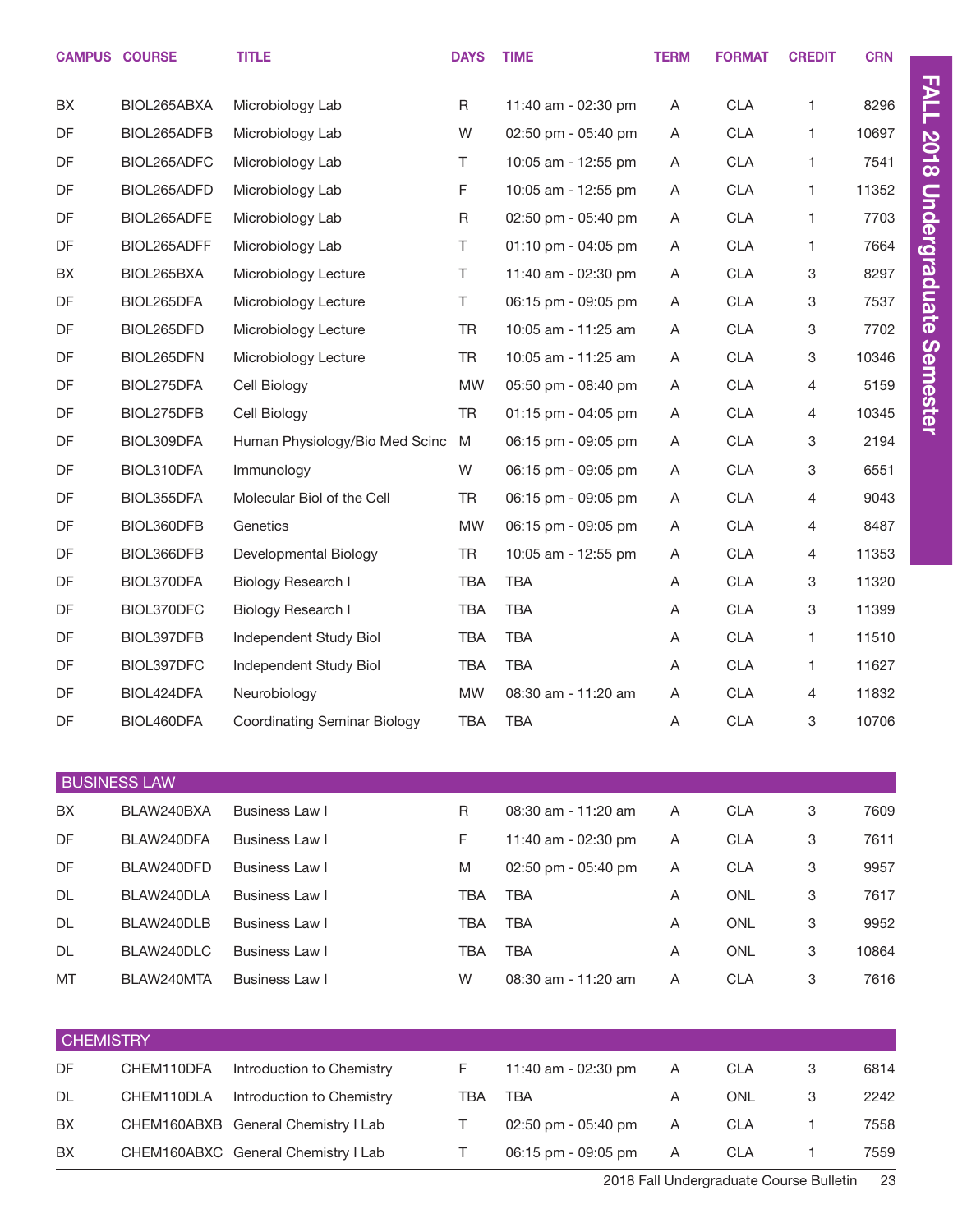|    | <b>CAMPUS COURSE</b> | <b>TITLE</b>                           | <b>DAYS</b> | <b>TIME</b>         | <b>TERM</b> | <b>FORMAT</b> | <b>CREDIT</b>             | <b>CRN</b> |
|----|----------------------|----------------------------------------|-------------|---------------------|-------------|---------------|---------------------------|------------|
|    | CHEMISTRY (cont.)    |                                        |             |                     |             |               |                           |            |
| DF |                      | CHEM160ADFA General Chemistry I Lab    | M           | 11:40 am - 02:30 pm | A           | <b>CLA</b>    | 1                         | 7560       |
| DF |                      | CHEM160ADFD General Chemistry I Lab    | M           | 08:30 am - 11:20 am | A           | <b>CLA</b>    | $\mathbf{1}$              | 7563       |
| DF |                      | CHEM160ADFE General Chemistry I Lab    | T.          | 06:15 pm - 09:05 pm | A           | <b>CLA</b>    | $\mathbf{1}$              | 9353       |
| BX | CHEM160BXA           | General Chemistry I Lecture            | <b>MW</b>   | 11:40 am - 01:00 pm | A           | <b>CLA</b>    | $\ensuremath{\mathsf{3}}$ | 7554       |
| BX | CHEM160BXB           | General Chemistry I Lecture            | T.          | 06:15 pm - 09:05 pm | A           | <b>CLA</b>    | 3                         | 11408      |
| DF | CHEM160DFA           | General Chemistry I Lecture            | R           | 06:15 pm - 09:05 pm | A           | <b>CLA</b>    | $\ensuremath{\mathsf{3}}$ | 7555       |
| DF | CHEM160DFB           | General Chemistry I Lecture            | <b>TR</b>   | 02:50 pm - 04:10 pm | A           | <b>CLA</b>    | 3                         | 7556       |
| BX |                      | CHEM160RBXA Gen Chemistry I Recitation | M           | 01:10 pm - 01:50 pm | A           | <b>CLA</b>    | 0                         | 9646       |
| BX |                      | CHEM160RBXB Gen Chemistry I Recitation | T.          | 01:00 pm - 01:50 pm | A           | <b>CLA</b>    | 0                         | 11528      |
| DF |                      | CHEM160RDFA Gen Chemistry I Recitation | R           | 05:10 pm - 06:00 pm | A           | <b>CLA</b>    | 0                         | 9649       |
| DF |                      | CHEM160RDFC Gen Chemistry I Recitation | T.          | 04:20 pm - 05:10 pm | A           | <b>CLA</b>    | 0                         | 9651       |
| BX |                      | CHEM161ABXA General Chem II Lab        | R           | 11:40 am - 02:30 pm | A           | <b>CLA</b>    | $\mathbf{1}$              | 7568       |
| BX |                      | CHEM161ABXB General Chem II Lab        | R           | 06:15 pm - 09:05 pm | A           | <b>CLA</b>    | $\mathbf{1}$              | 7569       |
| DF |                      | CHEM161ADFA General Chem II Lab        | R           | 02:50 pm - 05:40 pm | A           | <b>CLA</b>    | $\mathbf{1}$              | 7571       |
| DF |                      | CHEM161ADFB General Chem II Lab        | R           | 06:15 pm - 09:05 pm | A           | <b>CLA</b>    | $\mathbf{1}$              | 7572       |
| DF |                      | CHEM161ADFC General Chem II Lab        | R           | 11:40 am - 02:30 pm | A           | <b>CLA</b>    | $\mathbf{1}$              | 8504       |
| BX | CHEM161BXA           | General Chem II Lecture                | M           | 06:15 pm - 09:05 pm | A           | <b>CLA</b>    | 3                         | 7564       |
| DF | CHEM161DFA           | General Chem II Lecture                | M           | 06:15 pm - 09:05 pm | A           | <b>CLA</b>    | 3                         | 10692      |
| DF | CHEM161DFB           | General Chem II Lecture                | <b>MW</b>   | 11:40 am - 01:00 pm | A           | <b>CLA</b>    | 3                         | 7566       |
| BX |                      | CHEM161RBXA General Chem II Recitation | M           | 05:00 pm - 05:50 pm | A           | <b>CLA</b>    | 0                         | 9656       |
| DF |                      | CHEM161RDFB General Chem II Recitation | M           | 10:30 am - 11:20 am | A           | <b>CLA</b>    | 0                         | 9655       |
| DF |                      | CHEM161RDFC General Chem II Recitation | M           | 05:00 pm - 05:50 pm | A           | <b>CLA</b>    | 0                         | 9657       |
| BX |                      | CHEM260ABXA Organic Chem I Lab         | $\mathsf F$ | 10:05 am - 12:55 pm | A           | <b>CLA</b>    | $\mathbf{1}$              | 11774      |
| DF |                      | CHEM260ADFA Organic Chem I Lab         | W           | 06:15 pm - 09:05 pm | A           | <b>CLA</b>    | 1                         | 7576       |
| DF | CHEM260ADFB          | Organic Chem I Lab                     | W           | 02:50 pm - 05:40 pm | A           | <b>CLA</b>    | 1                         | 7577       |
| DF |                      | CHEM260ADFC Organic Chem I Lab         | W           | 11:40 am - 02:30 pm | A           | <b>CLA</b>    | 1                         | 9670       |
| DF |                      | CHEM260ADFD Organic Chem I Lab         | W           | 08:30 am - 11:20 am | A           | <b>CLA</b>    | 1                         | 11319      |
| BX | CHEM260BXA           | Organic Chem I Lecture                 | F           | 01:10 pm - 04:05 pm | A           | <b>CLA</b>    | 3                         | 11777      |
| DF | CHEM260DFA           | Organic Chem I Lecture                 | M           | 06:15 pm - 09:05 pm | A           | <b>CLA</b>    | 3                         | 7574       |
| DF | CHEM260DFB           | Organic Chem I Lecture                 | <b>MW</b>   | 10:05 am - 11:25 am | A           | <b>CLA</b>    | 3                         | 7575       |
| DF | CHEM260RDFA          | Organic Chem I Recitation              | M           | 05:10 pm - 06:00 pm | A           | <b>CLA</b>    | $\mathsf 0$               | 10355      |
| DF |                      | CHEM260RDFB Organic Chem I Recitation  | M           | 11:30 am - 12:20 pm | A           | <b>CLA</b>    | $\mathsf 0$               | 10356      |
| BX |                      | CHEM261ABXA Organic Chem II Lab        | F           | 01:10 pm - 04:05 pm | A           | <b>CLA</b>    | 1                         | 11775      |
| DF |                      | CHEM261ADFA Organic Chem II Lab        | R           | 11:40 am - 02:30 pm | A           | <b>CLA</b>    | 1                         | 9275       |
| DF | CHEM261ADFB          | Organic Chem II Lab                    | R           | 06:15 pm - 09:05 pm | A           | <b>CLA</b>    | 1                         | 7581       |
| DF |                      | CHEM261ADFD Organic Chem II Lab        | R           | 02:50 pm - 05:40 pm | A           | <b>CLA</b>    | 1                         | 11317      |
| BX | CHEM261BXA           | Organic Chem II Lecture                | F           | 10:05 am - 12:55 pm | A           | <b>CLA</b>    | $\mathbf 3$               | 11778      |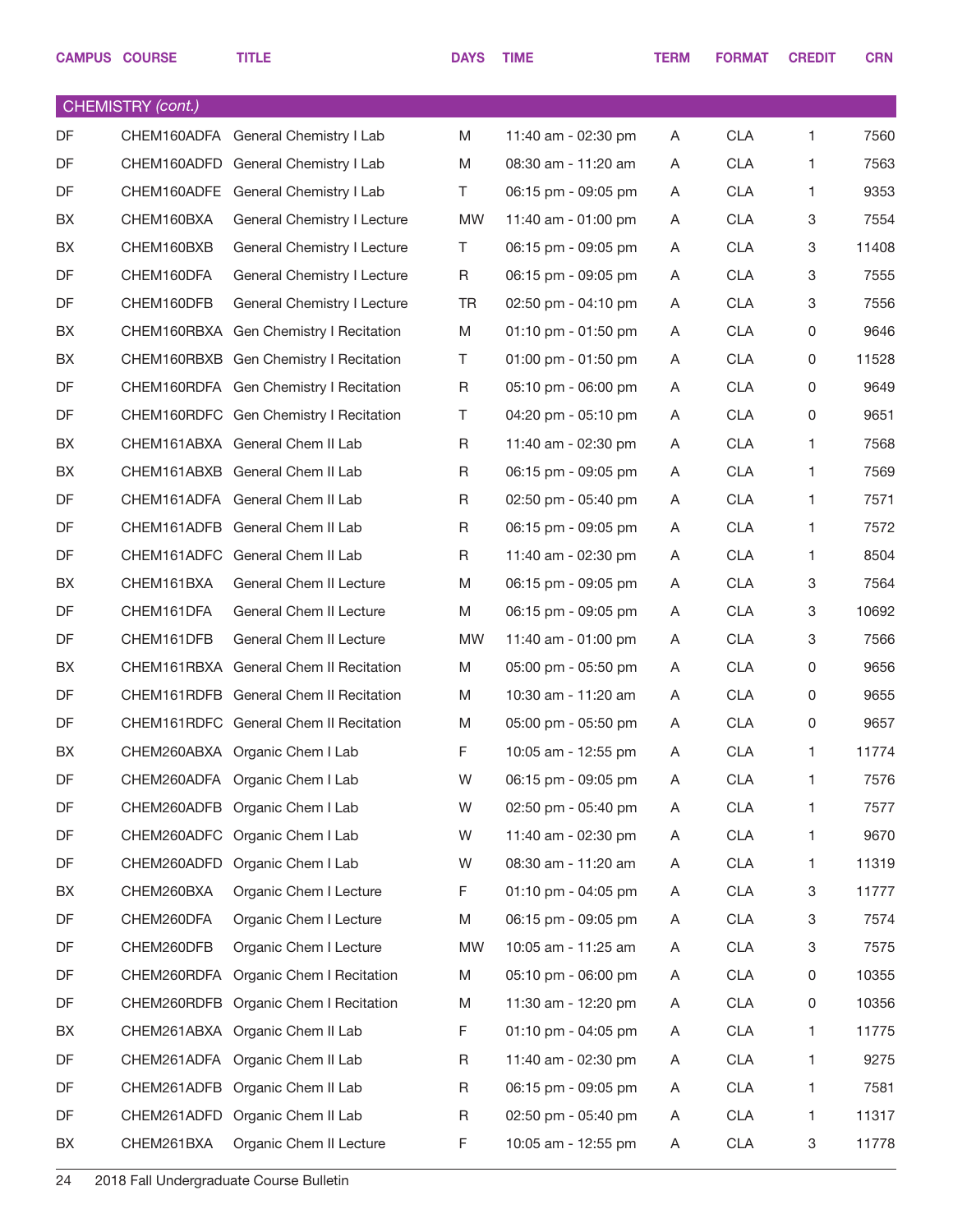| <b>CAMPUS COURSE</b> |                                 | <b>TITLE</b>                     | <b>DAYS</b> | <b>TIME</b>         | <b>TERM</b> | <b>FORMAT</b> | <b>CREDIT</b> | <b>CRN</b> |
|----------------------|---------------------------------|----------------------------------|-------------|---------------------|-------------|---------------|---------------|------------|
| DF                   | CHEM261DFA                      | Organic Chem II Lecture          | <b>TR</b>   | 10:05 am - 11:25 am | Α           | <b>CLA</b>    | 3             | 9274       |
| DF                   | CHEM261DFB                      | Organic Chem II Lecture          | T.          | 06:15 pm - 09:05 pm | Α           | <b>CLA</b>    | 3             | 7579       |
| BX                   | CHEM354BXA                      | Biochemistry                     | <b>TR</b>   | 02:50 pm - 05:40 pm | A           | <b>CLA</b>    | 4             | 11776      |
| DF                   | CHEM354DFA                      | Biochemistry                     | <b>MW</b>   | 06:15 pm - 09:05 pm | A           | <b>CLA</b>    | 4             | 10337      |
| DF                   | CHEM354DFB                      | Biochemistry                     | <b>MW</b>   | 01:10 pm - 04:05 pm | A           | <b>CLA</b>    | 4             | 8490       |
|                      | <b>CLINICAL LAB SCIENCE</b>     |                                  |             |                     |             |               |               |            |
| DF                   | CLSC402DFA                      | <b>Laboratory Operations</b>     | <b>TR</b>   | 02:50 pm - 04:10 pm | Α           | <b>CLA</b>    | 1             | 10879      |
| DF                   | CLSC406DFA                      | Urinalysis I                     | TR          | 04:20 pm - 05:40 pm | Α           | <b>CLA</b>    | 2             | 10882      |
| DF                   | CLSC410DFA                      | Hematology I                     | <b>MW</b>   | 10:05 am - 12:55 pm | Α           | <b>CLA</b>    | 3             | 10880      |
| DF                   | CLSC420DFA                      | <b>Clinical Chemistry</b>        | M           | 02:50 pm - 05:40 pm | Α           | <b>CLA</b>    | 3             | 10883      |
| DF                   | CLSC420DFA                      | <b>Clinical Chemistry</b>        | W           | 02:50 pm - 05:40 pm | Α           | <b>CLA</b>    | 3             | 10883      |
|                      |                                 |                                  |             |                     |             |               |               |            |
|                      | <b>COMMUNICATION STUDIES</b>    |                                  |             |                     |             |               |               |            |
| DF                   | COMM200DFA                      | Interpersonal Communication      | W           | 02:50 pm - 05:40 pm | A           | <b>CLA</b>    | 3             | 9063       |
| DF                   | COMM220DFA                      | Intercultural Communication      | R           | 11:40 am - 02:30 pm | A           | <b>CLA</b>    | 3             | 6553       |
| DF                   | COMM370DFA                      | <b>Effective Presentations</b>   | Τ           | 02:50 pm - 05:40 pm | A           | <b>CLA</b>    | 3             | 7342       |
| DF                   | COMM399DFA                      | Internship in Comm Studies       | <b>TBA</b>  | <b>TBA</b>          | Α           | <b>CLA</b>    | 3             | 8475       |
|                      |                                 |                                  |             |                     |             |               |               |            |
|                      | <b>COMMUNICATIONS DISORDERS</b> |                                  |             |                     |             |               |               |            |
| DF                   | CMDS210DFA                      | <b>Clinical Process I</b>        | W           | 11:40 am - 02:30 pm | Α           | <b>CLA</b>    | 3             | 1229       |
| DF                   | CMDS240DFA                      | Phonetics                        | Τ           | 08:30 am - 11:20 am | Α           | <b>CLA</b>    | 3             | 1230       |
| DF                   | CMDS240DFB                      | Phonetics                        | Τ           | 11:40 am - 02:30 pm | Α           | <b>CLA</b>    | 3             | 6903       |
| DL                   | CMDS257DLA                      | Introduction to Audiology        | <b>TBA</b>  | <b>TBA</b>          | A           | <b>ONL</b>    | 3             | 7839       |
| DL                   | CMDS257DLB                      | Introduction to Audiology        | TBA         | <b>TBA</b>          | A           | ONL           | 3             | 9984       |
| DF                   | CMDS258DFA                      | Intro Communication Disorders    | M           | 08:30 am - 11:20 am | A           | <b>CLA</b>    | 3             | 1232       |
| DF                   | CMDS258DFB                      | Intro Communication Disorders    | W           | 02:50 pm - 05:40 pm | A           | <b>CLA</b>    | 3             | 7869       |
| DF                   | CMDS264DFA                      | Normal Speech/Lang Development M |             | 11:40 am - 02:30 pm | A           | <b>CLA</b>    | 3             | 1233       |
| DF                   | CMDS310DFA                      | Communication Disorders-Organc W |             | 11:40 am - 02:30 pm | A           | <b>CLA</b>    | 3             | 1236       |
| DF                   | CMDS498DFA                      | Clinical Process III             | W           | 10:00 am - 11:00 am | Α           | <b>CLA</b>    | 2             | 1237       |
|                      | COMPUTER ARTS AND DESIGN        |                                  |             |                     |             |               |               |            |
| DF                   | CART110DFA                      | Found I: Design Principles       | F           | 08:30 am - 12:55 pm | Α           | <b>CLA</b>    | 3             | 368        |
| DF                   | CART120DFA                      | Found I: Design & Digital Skill  | R           | 08:30 am - 12:55 pm | A           | <b>CLA</b>    | 3             | 370        |
| DF                   | CART200DFA                      | Drawing I                        | M           | 08:30 am - 12:55 pm | A           | <b>CLA</b>    | 3             | 5343       |
| DF                   | CART215DFA                      | History of Art I                 | Τ           | 02:50 pm - 05:40 pm | A           | <b>CLA</b>    | 3             | 9250       |
| DF                   | CART219DFA                      | Web Design I                     | R           | 01:15 pm - 05:40 pm | A           | <b>CLA</b>    | 3             | 11750      |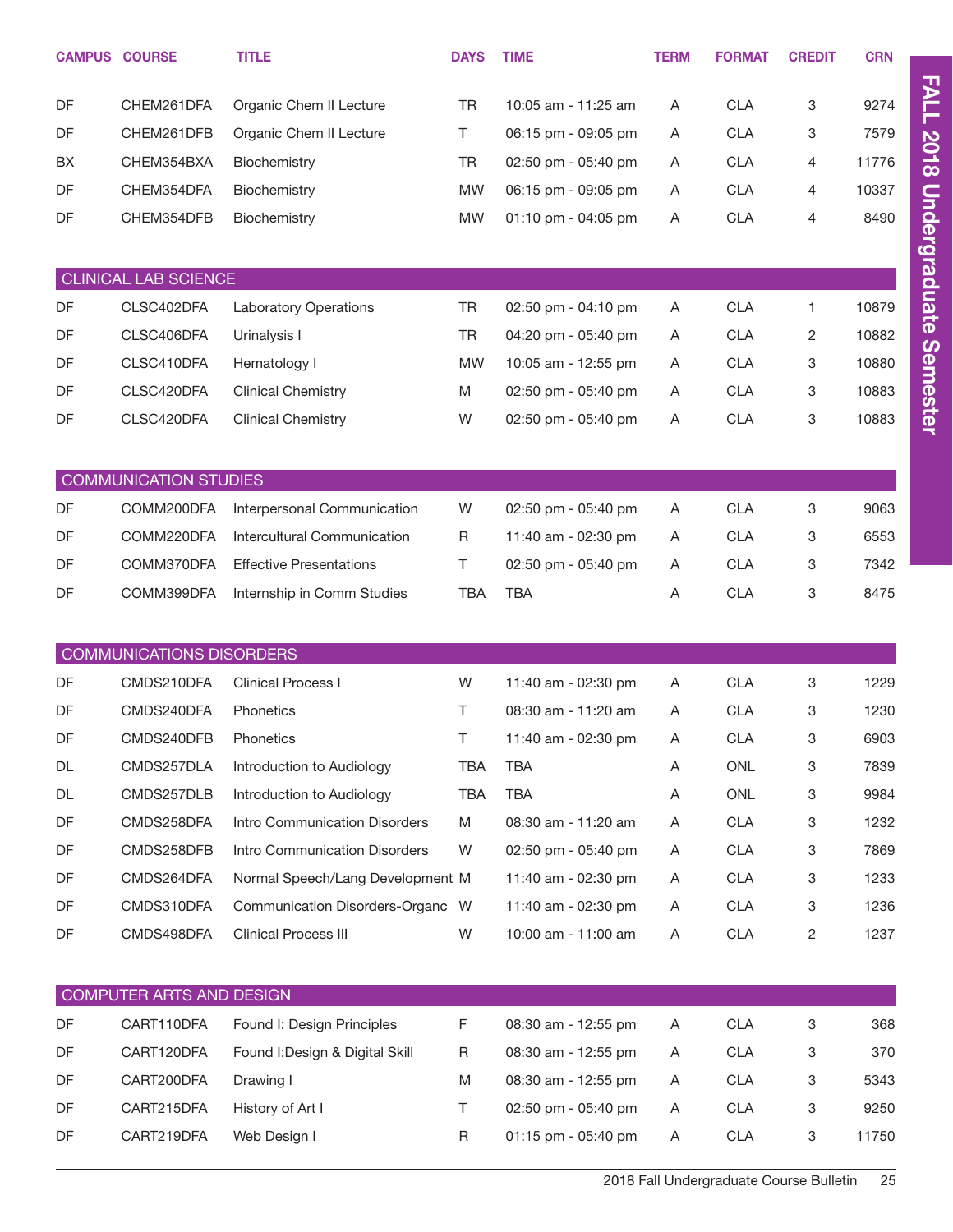|    | <b>CAMPUS COURSE</b>    | <b>TITLE</b>                     | <b>DAYS</b> | <b>TIME</b>         | <b>TERM</b> | <b>FORMAT</b> | <b>CREDIT</b> | <b>CRN</b> |
|----|-------------------------|----------------------------------|-------------|---------------------|-------------|---------------|---------------|------------|
|    |                         | COMPUTER ARTS AND DESIGN (cont.) |             |                     |             |               |               |            |
| DF | CART240DFA              | Storyboarding                    | W           | 01:15 pm - 05:40 pm | Α           | <b>CLA</b>    | 3             | 11219      |
| DF | CART250DFA              | Modeling I                       | W           | 01:15 pm - 05:40 pm | A           | <b>CLA</b>    | 3             | 9061       |
| DF | CART260DFB              | <b>Motion Graphics</b>           | M           | 08:30 am - 12:55 pm | A           | <b>CLA</b>    | 3             | 11414      |
| DF | CART300DFA              | Drawing III: Figure Drawing      | W           | 08:30 am - 12:55 pm | A           | <b>CLA</b>    | 3             | 6602       |
| DF | CART320DFA              | 2D Animation                     | F           | 01:15 pm - 05:40 pm | A           | <b>CLA</b>    | 3             | 10892      |
| DF | CART345DFA              | <b>Digital Animation II</b>      | F           | 08:30 am - 12:55 pm | A           | <b>CLA</b>    | 3             | 10644      |
| DF | CART370DFA              | Graphic Design I                 | M           | 08:30 am - 12:55 pm | A           | <b>CLA</b>    | 3             | 8410       |
| DF | CART395DFA              | Special Topics Computer Arts     | W           | 08:30 am - 12:55 pm | A           | <b>CLA</b>    | 3             | 11748      |
| DF | CART395DFB              | Special Topics Computer Arts     | Τ           | 08:30 am - 12:55 pm | A           | <b>CLA</b>    | 3             | 11749      |
| DF | CART395DFC              | Special Topics Computer Arts     | F           | 08:30 am - 12:55 pm | A           | <b>CLA</b>    | 3             | 11751      |
| DF | CART397DFA              | Independent Study: Art/Design    | <b>TBA</b>  | <b>TBA</b>          | A           | <b>CLA</b>    | 3             | 11613      |
| DF | CART399DFA              | Internship in Computer Arts      | <b>TBA</b>  | <b>TBA</b>          | A           | <b>CLA</b>    | 3             | 10645      |
| DF | CART470DFA              | Graphic Design III               | R           | 08:30 am - 12:55 pm | A           | <b>CLA</b>    | 3             | 10646      |
| DF | CART495DFA              | Senior Project I                 | R           | 01:15 pm - 05:40 pm | A           | <b>CLA</b>    | 3             | 4011       |
| DF | CART495DFB              | Senior Project I                 | W           | 08:30 am - 12:55 pm | A           | <b>CLA</b>    | 3             | 4012       |
|    |                         |                                  |             |                     |             |               |               |            |
|    | <b>COMPUTER SCIENCE</b> |                                  |             |                     |             |               |               |            |
| BX | CISC120BXA              | Intro Computers/App Software     | M           | 11:40 am - 02:30 pm | A           | <b>CLA</b>    | 3             | 587        |
| BX | CISC120BXB              | Intro Computers/App Software     | R           | 02:50 pm - 05:40 pm | A           | <b>CLA</b>    | 3             | 589        |
| BX | CISC120BXC              | Intro Computers/App Software     | F           | 11:40 am - 02:30 pm | A           | <b>CLA</b>    | 3             | 591        |
| BX | CISC120BXD              | Intro Computers/App Software     | S           | 08:30 am - 11:20 am | A           | <b>CLA</b>    | 3             | 593        |
| BX | CISC120BXE              | Intro Computers/App Software     | $\top$      | 08:30 am - 11:20 am | A           | <b>CLA</b>    | 3             | 595        |
| BX | CISC120BXF              | Intro Computers/App Software     | <b>MW</b>   | 08:30 pm - 11:00 pm | В           | <b>CLA</b>    | 3             | 597        |
| BX | CISC120BXG              | Intro Computers/App Software     | Τ           | 08:30 am - 11:20 am | Α           | <b>CLA</b>    | 3             | 599        |
| BX | CISC120BXH              | Intro Computers/App Software     | TR          | 05:50 pm - 08:20 pm | B           | <b>CLA</b>    | 3             | 601        |
| DF | CISC120DFA              | Intro Computers/App Software     | F           | 08:30 am - 11:20 am | Α           | <b>CLA</b>    | 3             | 603        |
| DF | CISC120DFB              | Intro Computers/App Software     | <b>MW</b>   | 11:40 am - 01:00 pm | Α           | <b>CLA</b>    | 3             | 605        |
| DF | CISC120DFC              | Intro Computers/App Software     | <b>MW</b>   | 02:50 pm - 04:10 pm | Α           | <b>CLA</b>    | 3             | 607        |
| DF | CISC120DFD              | Intro Computers/App Software     | W           | 06:15 pm - 09:05 pm | Α           | <b>CLA</b>    | 3             | 635        |
| DF | CISC120DFE              | Intro Computers/App Software     | W           | 08:30 am - 11:20 am | Α           | <b>CLA</b>    | 3             | 611        |
| DF | CISC120DFF              | Intro Computers/App Software     | Τ           | 08:30 am - 11:20 am | Α           | <b>CLA</b>    | 3             | 613        |
| DF | CISC120DFG              | Intro Computers/App Software     | F           | 11:40 am - 02:30 pm | Α           | <b>CLA</b>    | 3             | 10028      |
| DF | CISC120DFH              | Intro Computers/App Software     | W           | 08:30 am - 11:20 am | Α           | <b>CLA</b>    | 3             | 617        |
| DF | CISC120DFI              | Intro Computers/App Software     | M           | 06:15 pm - 09:05 pm | Α           | <b>CLA</b>    | 3             | 619        |
| DF | CISC120DFJ              | Intro Computers/App Software     | Τ           | 06:15 pm - 09:05 pm | Α           | <b>CLA</b>    | 3             | 3720       |
| DF | CISC120DFK              | Intro Computers/App Software     | R           | 08:30 am - 11:20 am | Α           | <b>CLA</b>    | 3             | 4944       |
| DF | CISC120DFL              | Intro Computers/App Software     | F           | 08:30 am - 11:20 am | A           | <b>CLA</b>    | 3             | 5748       |
|    |                         |                                  |             |                     |             |               |               |            |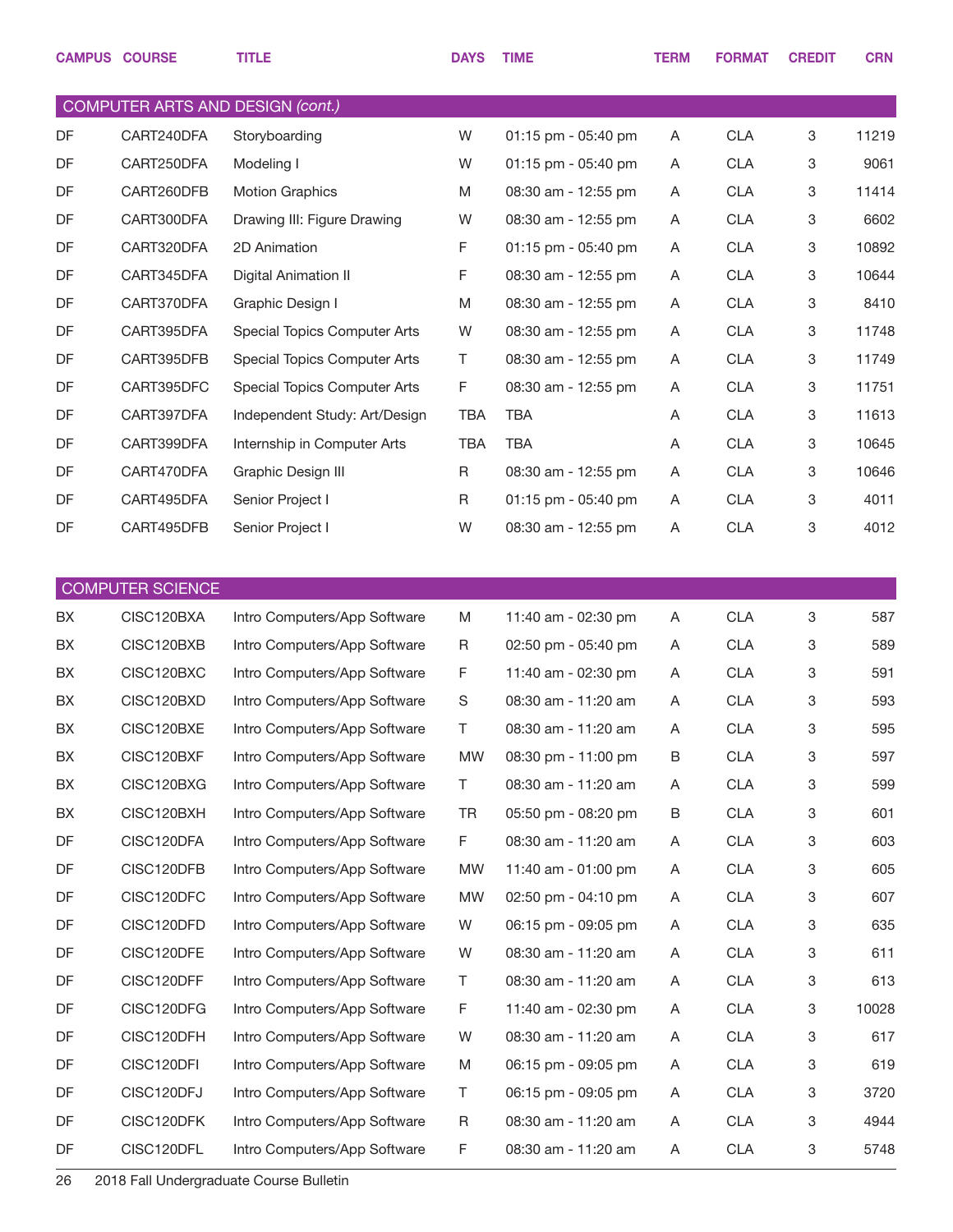|           | <b>CAMPUS COURSE</b> | <b>TITLE</b>                           | <b>DAYS</b> | <b>TIME</b>         | <b>TERM</b> | <b>FORMAT</b> | <b>CREDIT</b> | <b>CRN</b> |                      |
|-----------|----------------------|----------------------------------------|-------------|---------------------|-------------|---------------|---------------|------------|----------------------|
| DF        | CISC120DFN           | Intro Computers/App Software           | F           | 02:50 pm - 05:40 pm | Α           | <b>CLA</b>    | 3             | 6864       | <b>FALL</b>          |
| DF        | CISC120DFP           | Intro Computers/App Software           | <b>TR</b>   | 02:50 pm - 04:10 pm | Α           | <b>CLA</b>    | 3             | 7827       |                      |
| DF        | CISC120DFQ           | Intro Computers/App Software           | F           | 08:30 am - 11:20 am | Α           | <b>CLA</b>    | 3             | 10825      | <b>2018</b>          |
| DL        | CISC120DLA           | Intro Computers/App Software           | <b>TBA</b>  | <b>TBA</b>          | Α           | <b>ONL</b>    | 3             | 621        |                      |
| <b>DL</b> | CISC120DLB           | Intro Computers/App Software           | <b>TBA</b>  | <b>TBA</b>          | Α           | <b>ONL</b>    | 3             | 623        |                      |
| DL        | CISC120DLC           | Intro Computers/App Software           | <b>TBA</b>  | <b>TBA</b>          | Α           | <b>ONL</b>    | 3             | 3631       |                      |
| <b>DL</b> | CISC120DLD           | Intro Computers/App Software           | <b>TBA</b>  | <b>TBA</b>          | Α           | <b>ONL</b>    | 3             | 5947       |                      |
| DL        | CISC120DLE           | Intro Computers/App Software           | <b>TBA</b>  | <b>TBA</b>          | Α           | <b>ONL</b>    | 3             | 7751       | <b>Undergraduate</b> |
| DL        | CISC120DLF           | Intro Computers/App Software           | <b>TBA</b>  | <b>TBA</b>          | Α           | <b>ONL</b>    | 3             | 7894       |                      |
| DL        | CISC120DLG           | Intro Computers/App Software           | <b>TBA</b>  | <b>TBA</b>          | Α           | <b>ONL</b>    | 3             | 8748       | Semester             |
| MT        | CISC120MTA           | Intro Computers/App Software           | M           | 02:50 pm - 05:40 pm | Α           | <b>CLA</b>    | 3             | 625        |                      |
| MT        | CISC120MTB           | Intro Computers/App Software           | R           | 11:40 am - 02:30 pm | Α           | <b>CLA</b>    | 3             | 627        |                      |
| MT        | CISC120MTC           | Intro Computers/App Software           | W           | 11:40 am - 02:30 pm | Α           | <b>CLA</b>    | 3             | 5800       |                      |
| MT        | CISC120MTE           | Intro Computers/App Software           | T.          | 11:40 am - 02:30 pm | Α           | <b>CLA</b>    | 3             | 4942       |                      |
| MT        | CISC120MTF           | Intro Computers/App Software           | Τ           | 08:30 am - 11:20 am | Α           | <b>CLA</b>    | 3             | 6817       |                      |
| MT        | CISC120MTG           | Intro Computers/App Software           | W           | 08:30 am - 11:20 am | Α           | <b>CLA</b>    | 3             | 7829       |                      |
| YH        | CISC120YHA           | Intro Computers/App Software           | T.          | 11:40 am - 02:30 pm | Α           | <b>CLA</b>    | 3             | 637        |                      |
| BX        | CISC131BXB           | Foundations of Computing I             | <b>TR</b>   | 12:50 pm - 02:50 pm | Α           | <b>CLA</b>    | 3             | 10757      |                      |
| DF        | CISC131DFA           | Foundations of Computing I             | <b>MW</b>   | 06:15 pm - 08:15 pm | Α           | <b>CLA</b>    | 3             | 3136       |                      |
| DF        | CISC131DFC           | Foundations of Computing I             | WF          | 03:00 pm - 05:00 pm | Α           | <b>CLA</b>    | 3             | 10761      |                      |
| <b>DL</b> | CISC131DLA           | Foundations of Computing I             | <b>TBA</b>  | <b>TBA</b>          | Α           | <b>ONL</b>    | 3             | 641        |                      |
| BX        | CISC231BXA           | Foundations of Computing II            | TR          | 03:00 pm - 05:00 pm | Α           | <b>CLA</b>    | 3             | 11418      |                      |
| DF        | CISC231DFA           | Foundations of Computing II            | <b>MW</b>   | 06:15 pm - 08:15 pm | Α           | <b>CLA</b>    | 3             | 3137       |                      |
| DF        | CISC231DFB           | Foundations of Computing II            | TR          | 03:00 pm - 05:00 pm | Α           | <b>CLA</b>    | 3             | 11395      |                      |
| DL        | CISC231DLB           | Foundations of Computing II            | <b>TBA</b>  | <b>TBA</b>          | Α           | ONL           | 3             | 8220       |                      |
| DF        | CISC311DFB           | Object/Structure/Algorithim I          | R           | 06:15 pm - 09:05 pm | Α           | <b>CLA</b>    | 3             | 11371      |                      |
| DL        | CISC311DLA           | Object/Structure/Algorithim I          | <b>TBA</b>  | <b>TBA</b>          | Α           | ONL           | 3             | 9829       |                      |
| DF        | CISC335DFA           | Computer Network II                    | F.          | 06:15 pm - 09:05 pm | Α           | <b>CLA</b>    | 3             | 8587       |                      |
| BX        | CISC337BXA           | Database Mgmt Systems                  | Τ           | 06:15 pm - 09:05 pm | Α           | <b>CLA</b>    | 3             | 653        |                      |
| DF        | CISC352DFA           | Math Methods in Data Science           | M           | 01:15 pm - 04:05 pm | Α           | <b>CLA</b>    | 3             | 11347      |                      |
| DF        | CISC359DFA           | Web Site Administration                | S           | 08:30 am - 11:20 am | Α           | <b>CLA</b>    | 3             | 11374      |                      |
| DF        | CISC370DFA           | Systems Analysis & Design              | W           | 06:15 pm - 09:05 pm | A           | <b>CLA</b>    | 3             | 655        |                      |
| DL        | CISC370DLA           | Systems Analysis & Design              | <b>TBA</b>  | TBA                 | Α           | ONL           | 3             | 9830       |                      |
| DF        | CISC371DFA           | <b>Sftwr Engineering I: Principles</b> | F           | 02:50 pm - 05:40 pm | Α           | <b>CLA</b>    | 3             | 7400       |                      |
| DF        | CISC395DFA           | Special Topics Comp Info Systm         | W           | 06:15 pm - 09:05 pm | Α           | <b>CLA</b>    | 3             | 9905       |                      |
| DF        | CISC421DFA           | <b>Operating Systems</b>               | M           | 06:15 pm - 09:05 pm | Α           | <b>CLA</b>    | 3             | 6518       |                      |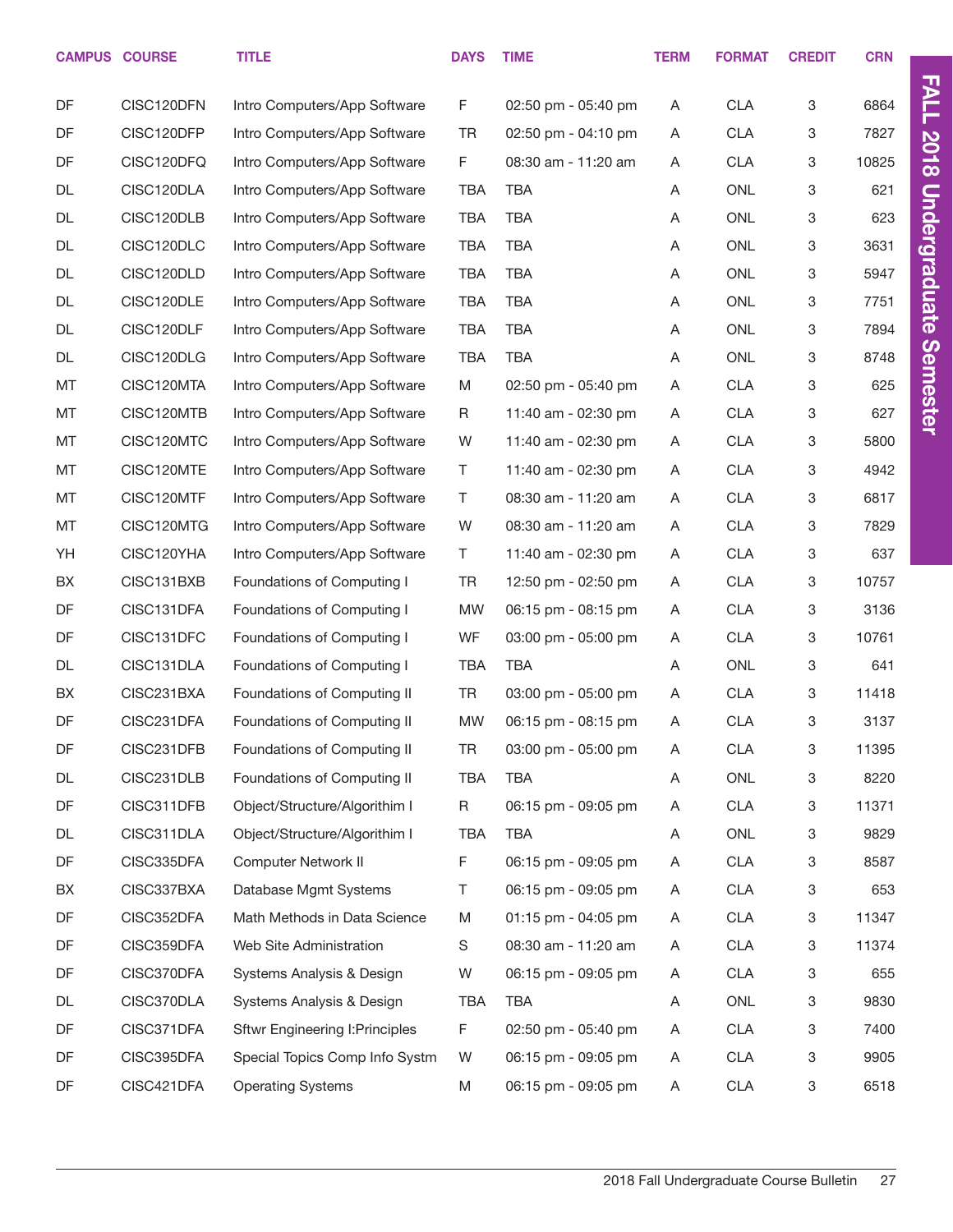|    | <b>CAMPUS COURSE</b>    | <b>TITLE</b>                       | <b>DAYS</b> | <b>TIME</b>         | <b>TERM</b> | <b>FORMAT</b> | <b>CREDIT</b> | <b>CRN</b> |
|----|-------------------------|------------------------------------|-------------|---------------------|-------------|---------------|---------------|------------|
|    |                         | CORPORATE AND HOMELAND SECURITY    |             |                     |             |               |               |            |
| DF | CHSC120DFA              | Investigative Tech & Reporting     | M           | 11:40 am - 02:30 pm | A           | <b>CLA</b>    | 3             | 6486       |
| BX | CHSC140BXA              | Intro to Homeland Security         | TR          | 05:50 pm - 08:20 pm | B           | <b>CLA</b>    | 3             | 11769      |
| DF | CHSC140DFA              | Intro to Homeland Security         | M           | 08:30 am - 11:20 am | A           | <b>CLA</b>    | 3             | 9382       |
| DL | CHSC140DLA              | Intro to Homeland Security         | <b>TBA</b>  | <b>TBA</b>          | Α           | <b>ONL</b>    | 3             | 11153      |
| DL | CHSC235DLA              | <b>Foundations Risk Management</b> | <b>TBA</b>  | <b>TBA</b>          | Α           | <b>ONL</b>    | 3             | 4939       |
| DF | CHSC245DFA              | Legal Aspects Security Mgmt        | M           | 02:50 pm - 05:40 pm | A           | <b>CLA</b>    | 3             | 6485       |
| BX | CHSC315BXA              | Terrorism                          | <b>TR</b>   | 05:50 pm - 08:20 pm | <b>MC</b>   | <b>CLA</b>    | 3             | 9295       |
| DL | CHSC350DLA              | Security Crisis Management         | <b>TBA</b>  | <b>TBA</b>          | MC          | <b>ONL</b>    | 3             | 8271       |
| DL | CHSC399DLA              | Internship Corp/Hmlnd Sec I        | <b>TBA</b>  | <b>TBA</b>          | Α           | <b>ONL</b>    | 3             | 11813      |
|    | <b>CRIMINAL JUSTICE</b> |                                    |             |                     |             |               |               |            |
| BX | CRJU102BXA              | Intro Criminal Justice System      | M           | 11:40 am - 02:30 pm | A           | <b>CLA</b>    | 3             | 3972       |
| DF | CRJU102DFA              | Intro Criminal Justice System      | TR          | 10:05 am - 11:25 am | A           | <b>CLA</b>    | 3             | 1792       |
| DF | CRJU102DFD              | Intro Criminal Justice System      | M           | 02:50 pm - 05:40 pm | Α           | <b>CLA</b>    | 3             | 6292       |
| DL | CRJU102DLA              | Intro Criminal Justice System      | <b>TBA</b>  | <b>TBA</b>          | Α           | <b>ONL</b>    | 3             | 1794       |
| MT | CRJU102MTB              | Intro Criminal Justice System      | Τ           | 11:40 am - 02:30 pm | Α           | <b>CLA</b>    | 3             | 5160       |
| BX | CRJU204BXA              | Introduction to Corrections        | W           | 11:40 am - 02:30 pm | Α           | <b>CLA</b>    | 3             | 5624       |
| DF | CRJU204DFA              | Introduction to Corrections        | Τ           | 06:15 pm - 09:05 pm | A           | <b>CLA</b>    | 3             | 6299       |
| DL | CRJU204DLA              | Introduction to Corrections        | <b>TBA</b>  | <b>TBA</b>          | Α           | <b>ONL</b>    | 3             | 9122       |
| DF | CRJU207DFA              | <b>White Collar Crime</b>          | R           | 08:30 am - 11:20 am | Α           | <b>CLA</b>    | 3             | 6301       |
| DF | CRJU208DFA              | Organized Crime Control            | TR          | 11:40 am - 01:00 pm | A           | <b>CLA</b>    | 3             | 5161       |
| BX | CRJU212BXA              | Criminology                        | Τ           | 11:40 am - 02:30 pm | Α           | <b>CLA</b>    | 3             | 6302       |
| DF | CRJU212DFA              | Criminology                        | <b>MW</b>   | 10:05 am - 11:25 am | Α           | <b>CLA</b>    | 3             | 2767       |
| DL | CRJU212DLA              | Criminology                        | TBA         | TBA                 | A           | ONL           | 3             | 5165       |
| MT | CRJU212MTA              | Criminology                        | M           | 11:40 am - 02:30 pm | A           | <b>CLA</b>    | 3             | 5813       |
| MT | CRJU215MTA              | Juvenile Justice System            | MW          | 05:50 pm - 08:20 pm | B           | <b>CLA</b>    | 3             | 1413       |
| DF | CRJU233DFA              | Family Violence: Crim Jst Rspn     | MW          | 01:15 pm - 02:35 pm | A           | <b>CLA</b>    | 3             | 11671      |
| DL | CRJU233DLA              | Family Violence: Crim Jst Rspn     | TBA         | TBA                 | A           | ONL           | 3             | 2765       |
| DF | CRJU236DFA              | <b>Criminal Court Process</b>      | M           | 02:50 pm - 05:40 pm | A           | <b>CLA</b>    | 3             | 9123       |
| MT | CRJU236MTA              | <b>Criminal Court Process</b>      | T           | 11:40 am - 02:30 pm | A           | <b>CLA</b>    | 3             | 5626       |
| DL | CRJU250DLA              | <b>Criminal Procedure</b>          | TBA         | <b>TBA</b>          | A           | ONL           | 3             | 1881       |
| DF | CRJU253DFA              | Policing                           | <b>TR</b>   | 10:05 am - 11:25 am | Α           | <b>CLA</b>    | 3             | 6319       |
| MT | CRJU253MTA              | Policing                           | W           | 11:40 am - 02:30 pm | A           | <b>CLA</b>    | 3             | 6320       |
| DF | CRJU295DFB              | Contemporary Issues                | M           | 06:15 pm - 09:05 pm | A           | <b>CLA</b>    | 3             | 11113      |
| DF | CRJU295DFC              | Contemporary Issues                | R           | 11:40 am - 02:30 pm | A           | <b>CLA</b>    | 3             | 11672      |
| DF | CRJU301DFA              | Constitution Law/Crim Justice      | MW          | 10:05 am - 11:25 am | Α           | <b>CLA</b>    | 3             | 1987       |
| DF | CRJU396DFA              | Research Methods in CJ             | M           | 02:50 pm - 05:40 pm | A           | <b>CLA</b>    | 3             | 11673      |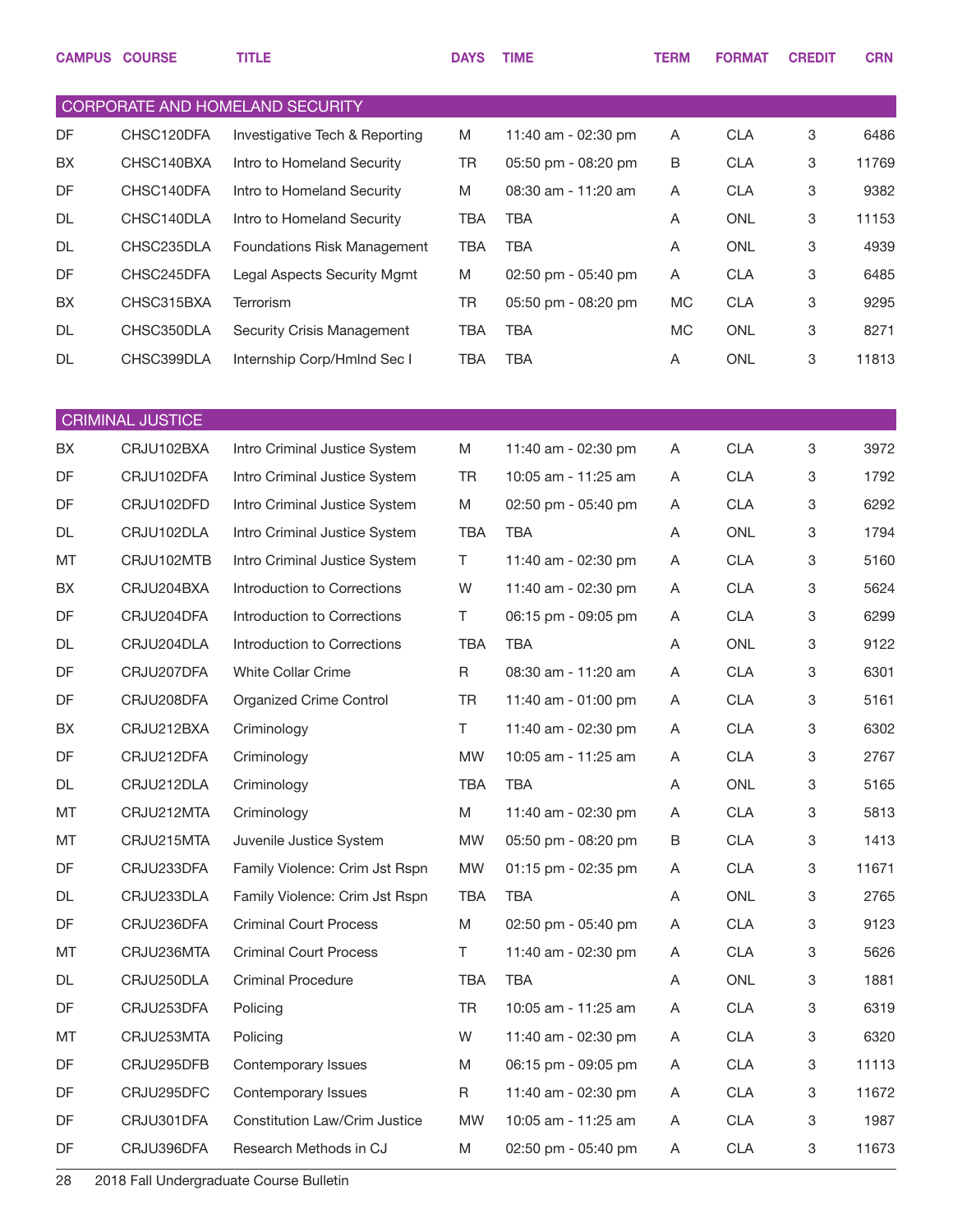|    | <b>CAMPUS COURSE</b>    | <b>TITLE</b>                | <b>DAYS</b> | <b>TIME</b>         | <b>TERM</b> | <b>FORMAT</b> | <b>CREDIT</b> | <b>CRN</b> |
|----|-------------------------|-----------------------------|-------------|---------------------|-------------|---------------|---------------|------------|
| DL | CRJU399DLA              | Internship Criminal Justice | <b>TBA</b>  | <b>TBA</b>          | Α           | <b>CLA</b>    | 3             | 11117      |
| BX | CRJU401BXA              | Senior Seminar              | T.          | 11:40 am - 02:30 pm | A           | <b>CLA</b>    | 3             | 1999       |
| DF | CRJU401DFB              | Senior Seminar              | W           | 11:40 am - 02:30 pm | Α           | CLA           | 3             | 9124       |
|    |                         |                             |             |                     |             |               |               |            |
|    | <b>CRITICAL INQUIRY</b> |                             |             |                     |             |               |               |            |
| BX | CINQ101BXC              | Critical Inquiry            | TR          | 02:50 pm - 04:10 pm | Α           | <b>CLA</b>    | 3             | 10754      |
| BX | CINQ101BXD              | Critical Inquiry            | <b>MW</b>   | 01:15 pm - 02:35 pm | A           | <b>CLA</b>    | 3             | 10487      |
| BX | CINQ101BXE              | <b>Critical Inquiry</b>     | <b>MW</b>   | 01:15 pm - 02:35 pm | Α           | <b>CLA</b>    | 3             | 10474      |
| BX | CINQ101BXF              | Critical Inquiry            | F           | 11:40 am - 02:30 pm | Α           | <b>CLA</b>    | 3             | 11242      |
| BX | CINQ101BXK              | Critical Inquiry            | <b>TR</b>   | 04:20 pm - 05:40 pm | Α           | <b>CLA</b>    | 3             | 10476      |
| DF | CINQ101D01              | Critical Inquiry            | W           | 11:40 am - 02:30 pm | Α           | <b>CLA</b>    | 3             | 11237      |
| DF | CINQ101DF2              | Critical Inquiry            | F           | 11:40 am - 02:30 pm | Α           | <b>CLA</b>    | 3             | 10787      |
| DF | CINQ101DF4              | Critical Inquiry            | W           | 02:50 pm - 05:40 pm | Α           | <b>CLA</b>    | 3             | 10842      |
| DF | CINQ101DFA              | <b>Critical Inquiry</b>     | <b>TR</b>   | 11:40 am - 01:00 pm | Α           | <b>CLA</b>    | 3             | 10477      |
| DF | CINQ101DFB              | Critical Inquiry            | <b>TR</b>   | 01:15 pm - 02:35 pm | Α           | <b>CLA</b>    | 3             | 10478      |
| DF | CINQ101DFC              | <b>Critical Inquiry</b>     | F.          | 08:30 am - 11:20 am | Α           | <b>CLA</b>    | 3             | 10479      |
| DF | CINQ101DFD              | Critical Inquiry            | TR          | 10:05 am - 11:25 am | A           | <b>CLA</b>    | 3             | 10480      |
| DF | CINQ101DFE              | Critical Inquiry            | <b>MW</b>   | 02:50 pm - 04:10 pm | Α           | <b>CLA</b>    | 3             | 10481      |
| DF | CINQ101DFF              | Critical Inquiry            | <b>TR</b>   | 08:30 am - 09:50 am | Α           | <b>CLA</b>    | 3             | 10782      |
| DF | CINQ101DFH              | <b>Critical Inquiry</b>     | F.          | 01:15 pm - 04:05 pm | Α           | <b>CLA</b>    | 3             | 10483      |
| DF | CINQ101DFI              | Critical Inquiry            | <b>TR</b>   | 04:20 pm - 05:40 pm | Α           | <b>CLA</b>    | 3             | 10484      |
| DF | CINQ101DFJ              | Critical Inquiry            | F           | 11:40 am - 02:30 pm | Α           | <b>CLA</b>    | 3             | 10485      |
| DF | CINQ101DFK              | <b>Critical Inquiry</b>     | <b>TR</b>   | 04:20 pm - 05:40 pm | Α           | <b>CLA</b>    | 3             | 10486      |
| DF | CINQ101DFL              | <b>Critical Inquiry</b>     | <b>MW</b>   | 01:15 pm - 02:35 pm | A           | <b>CLA</b>    | 3             | 11240      |
| DF | CINQ101DFM              | <b>Critical Inquiry</b>     | TR          | 10:05 am - 11:25 am | Α           | <b>CLA</b>    | 3             | 10488      |
| DF | CINQ101DFN              | <b>Critical Inquiry</b>     | <b>MW</b>   | 04:20 pm - 05:40 pm | A           | <b>CLA</b>    | 3             | 10489      |
| DF | CINQ101DFO              | <b>Critical Inquiry</b>     | W           | 11:40 am - 02:30 pm | Α           | <b>CLA</b>    | 3             | 10490      |
| DF | CINQ101DFP              | <b>Critical Inquiry</b>     | <b>MW</b>   | 10:05 am - 11:25 am | A           | <b>CLA</b>    | 3             | 10491      |
| DF | CINQ101DFS              | <b>Critical Inquiry</b>     | TR          | 02:50 pm - 04:10 pm | Α           | <b>CLA</b>    | 3             | 10494      |
| DF | CINQ101DFU              | <b>Critical Inquiry</b>     | F.          | 11:40 am - 02:30 pm | A           | <b>CLA</b>    | 3             | 10496      |
| DF | CINQ101DFV              | <b>Critical Inquiry</b>     | TR          | 08:30 am - 09:50 am | Α           | <b>CLA</b>    | 3             | 10783      |
| DF | CINQ101DFW              | <b>Critical Inquiry</b>     | <b>MW</b>   | 04:20 pm - 05:40 pm | A           | <b>CLA</b>    | 3             | 10497      |
| DF | CINQ101DFX              | <b>Critical Inquiry</b>     | TR          | 10:05 am - 11:25 am | Α           | <b>CLA</b>    | 3             | 10784      |
| DF | CINQ101DFY              | <b>Critical Inquiry</b>     | TR          | 01:15 pm - 02:35 pm | A           | <b>CLA</b>    | 3             | 10498      |
| DF | CINQ101DFZ              | <b>Critical Inquiry</b>     | TR          | 08:30 am - 09:50 am | Α           | <b>CLA</b>    | 3             | 10785      |
| DL | CINQ101DLA              | <b>Critical Inquiry</b>     | <b>TBA</b>  | <b>TBA</b>          | A           | ONL           | 3             | 10499      |
| DL | CINQ101DLB              | <b>Critical Inquiry</b>     | TBA         | <b>TBA</b>          | Α           | ONL           | 3             | 10500      |
| DL | CINQ101DLD              | Critical Inquiry            | <b>TBA</b>  | TBA                 | Α           | ONL           | 3             | 10501      |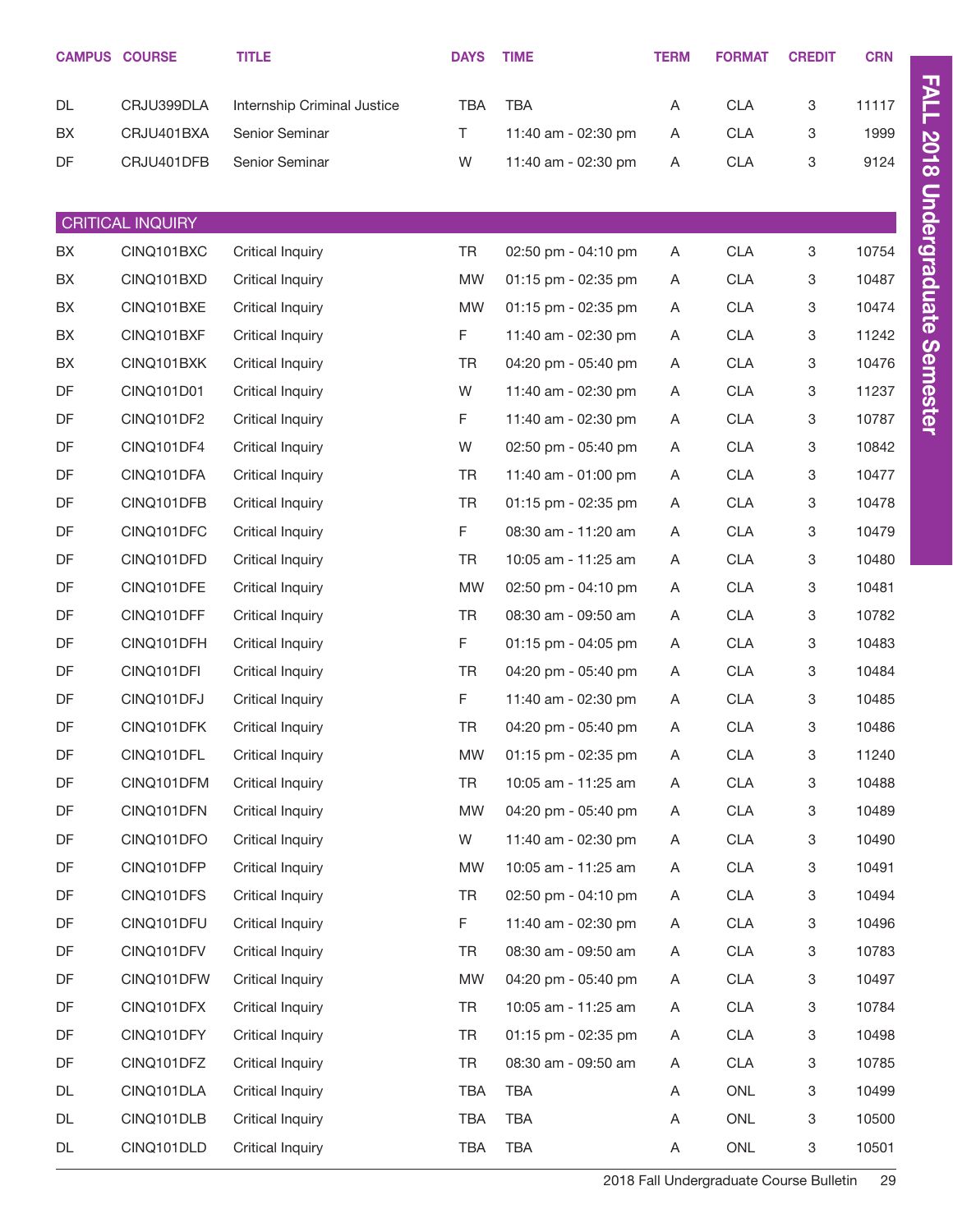|                  | <b>CAMPUS COURSE</b>     | <b>TITLE</b>                   | <b>DAYS</b> | <b>TIME</b>         | <b>TERM</b> | <b>FORMAT</b> | <b>CREDIT</b> | <b>CRN</b> |
|------------------|--------------------------|--------------------------------|-------------|---------------------|-------------|---------------|---------------|------------|
|                  | CRITICAL INQUIRY (cont.) |                                |             |                     |             |               |               |            |
| MT               | CINQ101MTC               | <b>Critical Inquiry</b>        | <b>TR</b>   | 11:40 am - 01:00 pm | Α           | <b>CLA</b>    | 3             | 10504      |
| MT               | CINQ101MTD               | <b>Critical Inquiry</b>        | M           | 11:40 am - 02:30 pm | A           | <b>CLA</b>    | 3             | 10505      |
| MT               | CINQ101MTE               | <b>Critical Inquiry</b>        | <b>TR</b>   | 01:15 pm - 02:35 pm | Α           | <b>CLA</b>    | 3             | 10506      |
| MT               | CINQ101MTG               | <b>Critical Inquiry</b>        | R           | 06:15 pm - 09:05 pm | Α           | <b>CLA</b>    | 3             | 10508      |
| MT               | CINQ101MTH               | <b>Critical Inquiry</b>        | F           | 11:40 am - 02:30 pm | Α           | <b>CLA</b>    | 3             | 11244      |
| MT               | CINQ101MTI               | <b>Critical Inquiry</b>        | <b>MW</b>   | 08:30 am - 09:50 am | A           | <b>CLA</b>    | 3             | 11245      |
| MT               | CINQ101MTK               | <b>Critical Inquiry</b>        | <b>TR</b>   | 10:05 am - 11:25 am | Α           | <b>CLA</b>    | 3             | 10509      |
|                  |                          |                                |             |                     |             |               |               |            |
|                  | <b>CYBERSECURITY</b>     |                                |             |                     |             |               |               |            |
| DF               | IASP230DFA               | Introduction to Cybersecurity  | F           | 08:30 am - 11:20 am | Α           | <b>CLA</b>    | 3             | 7402       |
| <b>DL</b>        | IASP230DLA               | Introduction to Cybersecurity  | <b>TBA</b>  | <b>TBA</b>          | Α           | <b>ONL</b>    | 3             | 9821       |
| DF               | IASP321DFA               | Linux Administration           | F           | 06:15 pm - 09:05 pm | A           | <b>CLA</b>    | 3             | 3128       |
| <b>DL</b>        | IASP321DLA               | Linux Administration           | <b>TBA</b>  | <b>TBA</b>          | Α           | <b>ONL</b>    | 3             | 9822       |
| DF               | IASP420DFA               | <b>Network Security</b>        | R           | 06:15 pm - 09:05 pm | Α           | <b>CLA</b>    | 3             | 6557       |
| <b>DL</b>        | IASP420DLA               | <b>Network Security</b>        | <b>TBA</b>  | <b>TBA</b>          | Α           | <b>ONL</b>    | 3             | 9823       |
|                  | <b>DATA ANALYTICS</b>    |                                |             |                     |             |               |               |            |
| <b>DF</b>        | ANLC250DFA               | Intro Data Analytics           | $\top$      | 11:40 am - 02:30 pm | A           | <b>CLA</b>    | 3             | 11836      |
| DF               | ANLC310DFA               | Communicating with data        | т           | 02:50 pm - 05:40 pm | A           | <b>CLA</b>    | 3             | 11837      |
|                  |                          |                                |             |                     |             |               |               |            |
| <b>ECONOMICS</b> |                          |                                |             |                     |             |               |               |            |
| BX               | ECON115BXA               | The Economy, Jobs & You        | W           | 11:40 am - 02:30 pm | Α           | <b>CLA</b>    | 3             | 11155      |
| DF               | ECON115DFA               | The Economy, Jobs & You        | F           | 08:30 am - 11:20 am | Α           | <b>CLA</b>    | 3             | 9967       |
| DL               | ECON115DLA               | The Economy, Jobs & You        | TBA         | TBA                 | A           | ONL           | 3             | 887        |
| MT               | ECON115MTA               | The Economy, Jobs & You        | F           | 11:40 am - 02:30 pm | A           | <b>CLA</b>    | 3             | 3693       |
| BX               | ECON120BXA               | The World of Business          | W           | 11:40 am - 02:30 pm | A           | <b>CLA</b>    | 3             | 11757      |
| DF               | ECON120DFA               | The World of Business          | F           | 11:40 am - 02:30 pm | A           | <b>CLA</b>    | 3             | 898        |
| BX               | ECON125BXB               | Stat App/ Bus Decision Making  | R           | 06:15 pm - 09:05 pm | A           | <b>CLA</b>    | 3             | 9239       |
| DF               | ECON125DFA               | Stat App/ Bus Decision Making  | Τ           | 02:50 pm - 05:40 pm | A           | <b>CLA</b>    | 3             | 6406       |
| DL               | ECON125DLA               | Stat App/ Bus Decision Making  | TBA         | <b>TBA</b>          | A           | ONL           | 3             | 7618       |
| DL               | ECON125DLB               | Stat App/ Bus Decision Making  | <b>TBA</b>  | TBA                 | A           | ONL           | 3             | 10729      |
| MT               | ECON125MTA               | Stat App/ Bus Decision Making  | T           | 11:40 am - 02:30 pm | A           | <b>CLA</b>    | 3             | 6430       |
| DF               | ECON200DFA               | Managing Your Money            | Τ           | 11:40 am - 02:30 pm | A           | <b>CLA</b>    | 3             | 8225       |
| DL               | ECON200DLA               | Managing Your Money            | TBA         | <b>TBA</b>          | A           | ONL           | 3             | 8226       |
| BX               | ECON210BXA               | Bus Report Writ & Presentation | T           | 02:50 pm - 05:40 pm | A           | <b>CLA</b>    | 3             | 6418       |
| BX               | ECON210BXB               | Bus Report Writ & Presentation | $\top$      | 11:40 am - 02:30 pm | A           | <b>CLA</b>    | 3             | 11156      |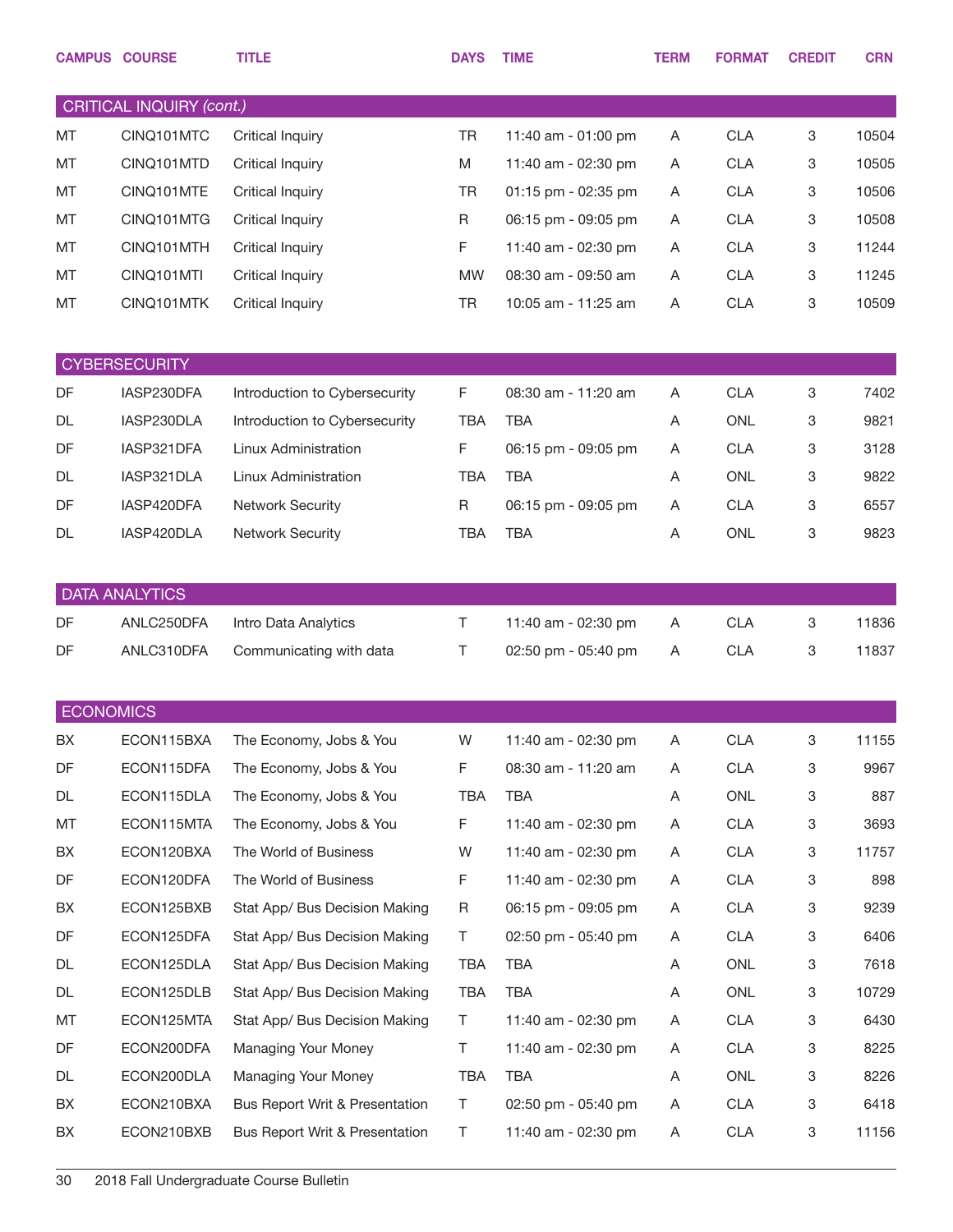|    | <b>CAMPUS COURSE</b> | <b>TITLE</b>                              | <b>DAYS</b> | <b>TIME</b>         | <b>TERM</b> | <b>FORMAT</b> | <b>CREDIT</b> | <b>CRN</b> |  |
|----|----------------------|-------------------------------------------|-------------|---------------------|-------------|---------------|---------------|------------|--|
| DF | ECON210DFA           | Bus Report Writ & Presentation            | F           | 08:30 am - 11:20 am | A           | <b>CLA</b>    | 3             | 6407       |  |
| DF | ECON210DFB           | Bus Report Writ & Presentation            | W           | 02:50 pm - 05:40 pm | A           | <b>CLA</b>    | 3             | 7739       |  |
| DF | ECON210DFC           | Bus Report Writ & Presentation            | $\top$      | 08:30 am - 11:20 am | A           | <b>CLA</b>    | 3             | 10726      |  |
| DF | ECON210DFD           | Bus Report Writ & Presentation            | W           | 11:40 am - 02:30 pm | A           | <b>CLA</b>    | 3             | 11157      |  |
| DF | ECON210DFE           | <b>Bus Report Writ &amp; Presentation</b> | W           | 02:50 pm - 05:40 pm | A           | <b>CLA</b>    | 3             | 11158      |  |
| DF | ECON210DFF           | Bus Report Writ & Presentation            | T.          | 11:40 am - 02:30 pm | Α           | <b>CLA</b>    | 3             | 11159      |  |
| DF | ECON210DFH           | Bus Report Writ & Presentation            | R           | 11:40 am - 02:30 pm | A           | <b>CLA</b>    | 3             | 11161      |  |
| DL | ECON210DLA           | Bus Report Writ & Presentation            | <b>TBA</b>  | <b>TBA</b>          | A           | <b>ONL</b>    | 3             | 7631       |  |
| DL | ECON210DLB           | Bus Report Writ & Presentation            | <b>TBA</b>  | <b>TBA</b>          | Α           | <b>ONL</b>    | 3             | 9322       |  |
| DL | ECON210DLC           | Bus Report Writ & Presentation            | <b>TBA</b>  | <b>TBA</b>          | Α           | <b>ONL</b>    | 3             | 10810      |  |
| MT | ECON210MTA           | <b>Bus Report Writ &amp; Presentation</b> | T           | 06:15 pm - 09:05 pm | A           | <b>CLA</b>    | 3             | 6431       |  |
| MT | ECON210MTB           | Bus Report Writ & Presentation            | T.          | 02:50 pm - 05:40 pm | A           | <b>CLA</b>    | 3             | 11162      |  |
| BX | ECON220BXA           | Macro-Economics                           | M           | 06:15 pm - 09:05 pm | A           | <b>CLA</b>    | 3             | 8517       |  |
| BX | ECON220BXB           | Macro-Economics                           | <b>TR</b>   | 05:50 pm - 08:20 pm | В           | <b>CLA</b>    | 3             | 10307      |  |
| DF | ECON220DFA           | Macro-Economics                           | W           | 02:50 pm - 05:40 pm | A           | <b>CLA</b>    | 3             | 904        |  |
| DF | ECON220DFC           | Macro-Economics                           | T.          | 11:40 am - 02:30 pm | A           | <b>CLA</b>    | 3             | 11758      |  |
| DL | ECON220DLA           | Macro-Economics                           | <b>TBA</b>  | <b>TBA</b>          | A           | <b>ONL</b>    | 3             | 905        |  |
| DL | ECON220DLB           | Macro-Economics                           | <b>TBA</b>  | <b>TBA</b>          | Α           | <b>ONL</b>    | 3             | 11372      |  |
| MT | ECON220MTA           | Macro-Economics                           | R           | 11:40 am - 02:30 pm | Α           | <b>CLA</b>    | 3             | 2376       |  |
| BX | ECON221BXA           | Micro-Economics                           | <b>TR</b>   | 05:50 pm - 08:20 pm | MC          | <b>CLA</b>    | 3             | 10308      |  |
| DF | ECON221DFA           | Micro-Economics                           | M           | 11:40 am - 02:30 pm | A           | <b>CLA</b>    | 3             | 908        |  |
| DL | ECON221DLA           | Micro-Economics                           | <b>TBA</b>  | <b>TBA</b>          | A           | <b>ONL</b>    | 3             | 909        |  |
| DL | ECON221DLB           | Micro-Economics                           | <b>TBA</b>  | <b>TBA</b>          | Α           | <b>ONL</b>    | 3             | 10863      |  |
| MT | ECON221MTA           | Micro-Economics                           | W           | 11:40 am - 02:30 pm | A           | <b>CLA</b>    | 3             | 9206       |  |
| BX | ECON230BXA           | Ethics: Corp Comm in Society              | M           | 11:40 am - 02:30 pm | A           | <b>CLA</b>    | 3             | 6420       |  |
| DF | ECON230DFA           | Ethics: Corp Comm in Society              | T           | 08:30 am - 11:20 am | A           | CLA           | 3             | 6408       |  |
| DF | ECON230DFB           | Ethics: Corp Comm in Society              | R           | 11:40 am - 02:30 pm | A           | CLA           | 3             | 10511      |  |
| DF | ECON230DFC           | Ethics: Corp Comm in Society              | F           | 08:30 am - 11:20 am | A           | CLA           | 3             | 9412       |  |
| DL | ECON230DLA           | Ethics: Corp Comm in Society              | <b>TBA</b>  | TBA                 | A           | ONL           | 3             | 6425       |  |
| DL | ECON230DLB           | Ethics: Corp Comm in Society              | <b>TBA</b>  | <b>TBA</b>          | A           | ONL           | 3             | 9323       |  |
| МT | ECON230MTA           | Ethics: Corp Comm in Society              | $\mathsf R$ | 06:15 pm - 09:05 pm | A           | CLA           | 3             | 6496       |  |
| DF | ECON344DFA           | Money & Banking                           | T.          | 11:40 am - 02:30 pm | A           | CLA           | 3             | 6492       |  |
| МT | ECON344MTA           | Money & Banking                           | M           | 11:40 am - 02:30 pm | A           | CLA           | 3             | 11164      |  |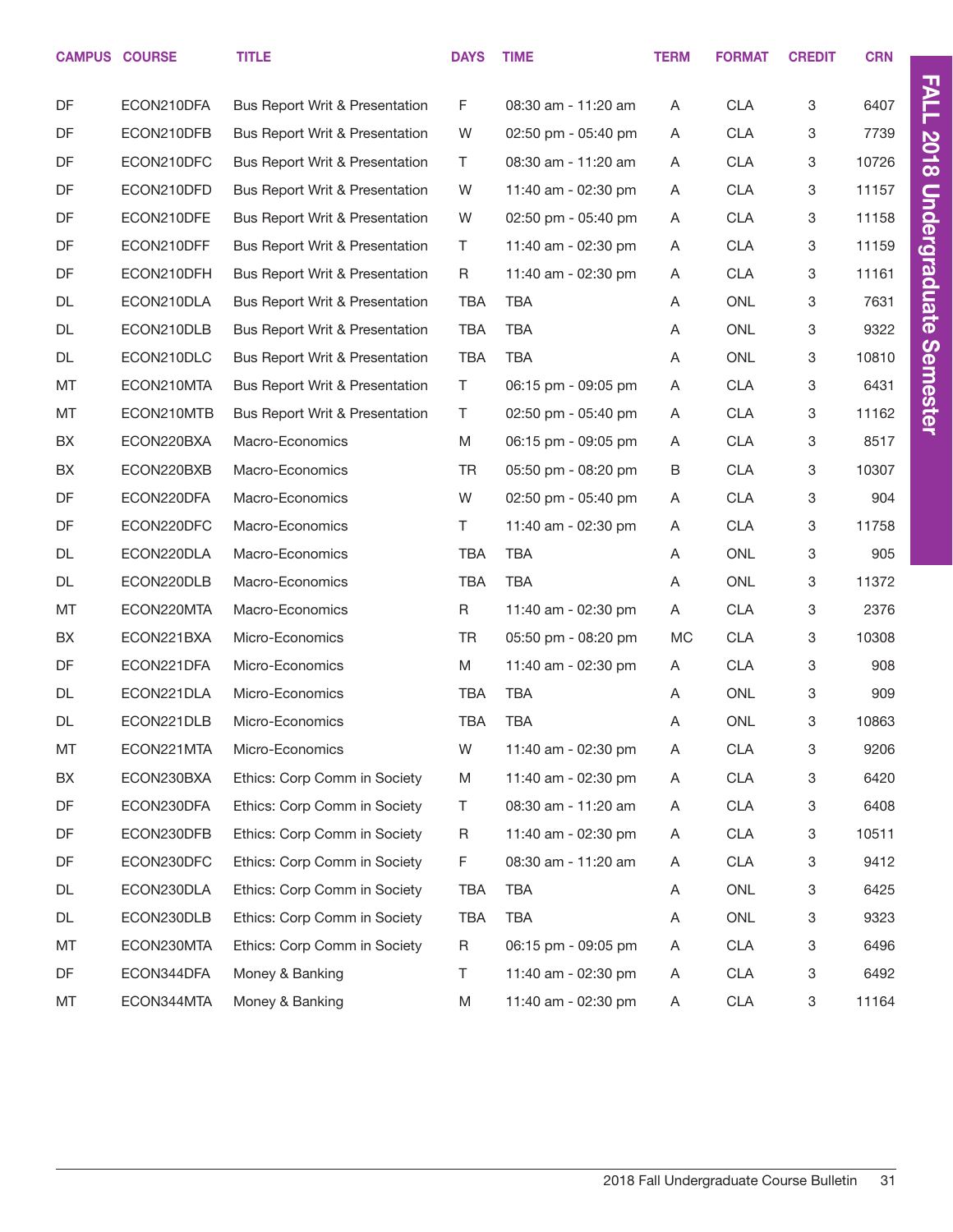|                | <b>CAMPUS COURSE</b> | <b>TITLE</b>                  | <b>DAYS</b> | <b>TIME</b>           | <b>TERM</b> | <b>FORMAT</b> | <b>CREDIT</b>             | <b>CRN</b> |
|----------------|----------------------|-------------------------------|-------------|-----------------------|-------------|---------------|---------------------------|------------|
| <b>ENGLISH</b> |                      |                               |             |                       |             |               |                           |            |
| BX             | ENGL110BXA           | Elements of Exposition        | W           | 11:40 am - 02:30 pm   | A           | <b>CLA</b>    | 3                         | 10407      |
| BX             | ENGL110BXB           | Elements of Exposition        | Τ           | 11:40 am - 02:30 pm   | A           | <b>CLA</b>    | 3                         | 11474      |
| DF             | ENGL110DFA           | Elements of Exposition        | Τ           | 11:40 am - 02:30 pm   | Α           | <b>CLA</b>    | 3                         | 10751      |
| DF             | ENGL110DFB           | <b>Elements of Exposition</b> | R           | 02:50 pm - 05:40 pm   | A           | <b>CLA</b>    | $\ensuremath{\mathsf{3}}$ | 10406      |
| DF             | ENGL110DFC           | Elements of Exposition        | W           | 11:40 am - 02:30 pm   | A           | <b>CLA</b>    | 3                         | 10755      |
| DF             | ENGL110DFD           | Elements of Exposition        | M           | 08:30 am - 11:20 am   | Α           | <b>CLA</b>    | $\ensuremath{\mathsf{3}}$ | 11472      |
| DL             | ENGL110DLA           | Elements of Exposition        | <b>TBA</b>  | <b>TBA</b>            | Α           | <b>ONL</b>    | 3                         | 10408      |
| MT             | ENGL110MTF           | Elements of Exposition        | R           | 11:40 am - 02:30 pm   | Α           | <b>CLA</b>    | 3                         | 10409      |
| BX             | ENGL111BXA           | Written Engl/Lit Studies I    | M           | 11:40 am - 02:30 pm   | A           | <b>CLA</b>    | 3                         | 1982       |
| BX             | ENGL111BXB           | Written Engl/Lit Studies I    | S           | 11:40 am - 02:30 pm   | Α           | <b>CLA</b>    | 3                         | 9075       |
| BX             | ENGL111BXC           | Written Engl/Lit Studies I    | <b>MW</b>   | 11:40 am - 01:00 pm   | Α           | <b>CLA</b>    | 3                         | 10359      |
| BX             | ENGL111BXD           | Written Engl/Lit Studies I    | F           | 08:30 am - 11:20 am   | A           | <b>CLA</b>    | 3                         | 1988       |
| BX             | ENGL111BXF           | Written Engl/Lit Studies I    | T.          | 02:50 pm - 05:40 pm   | A           | <b>CLA</b>    | 3                         | 10360      |
| BX             | ENGL111BXH           | Written Engl/Lit Studies I    | <b>MW</b>   | 01:15 pm - 02:35 pm   | A           | <b>CLA</b>    | 3                         | 10381      |
| BX             | ENGL111BXI           | Written Engl/Lit Studies I    | M           | 11:40 am - 02:30 pm   | A           | <b>CLA</b>    | 3                         | 10382      |
| BX             | ENGL111BXJ           | Written Engl/Lit Studies I    | W           | 11:40 am - 02:30 pm   | Α           | <b>CLA</b>    | $\ensuremath{\mathsf{3}}$ | 2002       |
| BX             | ENGL111BXK           | Written Engl/Lit Studies I    | W           | 02:50 pm - 05:40 pm   | A           | <b>CLA</b>    | 3                         | 10722      |
| BX             | ENGL111BXL           | Written Engl/Lit Studies I    | T.          | 11:40 am - 02:30 pm   | Α           | <b>CLA</b>    | 3                         | 10723      |
| BX             | ENGL111BXM           | Written Engl/Lit Studies I    | <b>MW</b>   | 11:40 am - 01:00 pm   | A           | <b>CLA</b>    | 3                         | 11250      |
| BX             | ENGL111BXN           | Written Engl/Lit Studies I    | R           | 11:40 am - 02:30 pm   | A           | <b>CLA</b>    | 3                         | 11475      |
| DF             | <b>ENGL111D01</b>    | Written Engl/Lit Studies I    | F           | 11:40 am - 02:30 pm   | A           | <b>CLA</b>    | 3                         | 11421      |
| DF             | ENGL111DF1           | Written Engl/Lit Studies I    | R           | 11:40 am - 02:30 pm   | A           | <b>CLA</b>    | $\ensuremath{\mathsf{3}}$ | 10727      |
| DF             | ENGL111DF2           | Written Engl/Lit Studies I    | W           | 02:50 pm - 05:40 pm   | A           | CLA           | 3                         | 10728      |
| DF             | ENGL111DF3           | Written Engl/Lit Studies I    | F           | 11:40 am - 02:30 pm   | A           | <b>CLA</b>    | 3                         | 10741      |
| DF             | ENGL111DF4           | Written Engl/Lit Studies I    | R           | 11:40 am - 02:30 pm   | A           | <b>CLA</b>    | 3                         | 10752      |
| DF             | ENGL111DF5           | Written Engl/Lit Studies I    | F           | 11:40 am - 02:30 pm   | A           | <b>CLA</b>    | 3                         | 10756      |
| DF             | ENGL111DF6           | Written Engl/Lit Studies I    | Τ           | 08:30 am - 11:20 am   | A           | <b>CLA</b>    | 3                         | 10779      |
| DF             | ENGL111DF7           | Written Engl/Lit Studies I    | W           | 02:50 pm - 05:40 pm   | A           | <b>CLA</b>    | 3                         | 10790      |
| DF             | ENGL111DF8           | Written Engl/Lit Studies I    | <b>MW</b>   | $01:15$ pm - 02:35 pm | A           | <b>CLA</b>    | 3                         | 10791      |
| DF             | ENGL111DF9           | Written Engl/Lit Studies I    | W           | 02:50 pm - 05:40 pm   | A           | <b>CLA</b>    | 3                         | 10792      |
| DF             | ENGL111DFA           | Written Engl/Lit Studies I    | Τ           | 02:50 pm - 05:40 pm   | A           | <b>CLA</b>    | 3                         | 9866       |
| DF             | ENGL111DFB           | Written Engl/Lit Studies I    | Τ           | 11:40 am - 02:30 pm   | A           | <b>CLA</b>    | 3                         | 9867       |
| DF             | ENGL111DFC           | Written Engl/Lit Studies I    | R           | 02:50 pm - 05:40 pm   | A           | <b>CLA</b>    | 3                         | 9891       |
| DF             | ENGL111DFD           | Written Engl/Lit Studies I    | W           | 08:30 am - 11:20 am   | A           | <b>CLA</b>    | 3                         | 2018       |
| DF             | ENGL111DFE           | Written Engl/Lit Studies I    | <b>MW</b>   | 11:40 am - 01:00 pm   | A           | <b>CLA</b>    | 3                         | 9892       |
| DF             | ENGL111DFF           | Written Engl/Lit Studies I    | W           | 11:40 am - 02:30 pm   | A           | <b>CLA</b>    | 3                         | 3733       |
| DF             | ENGL111DFG           | Written Engl/Lit Studies I    | MW          | 04:20 pm - 05:40 pm   | A           | <b>CLA</b>    | 3                         | 9934       |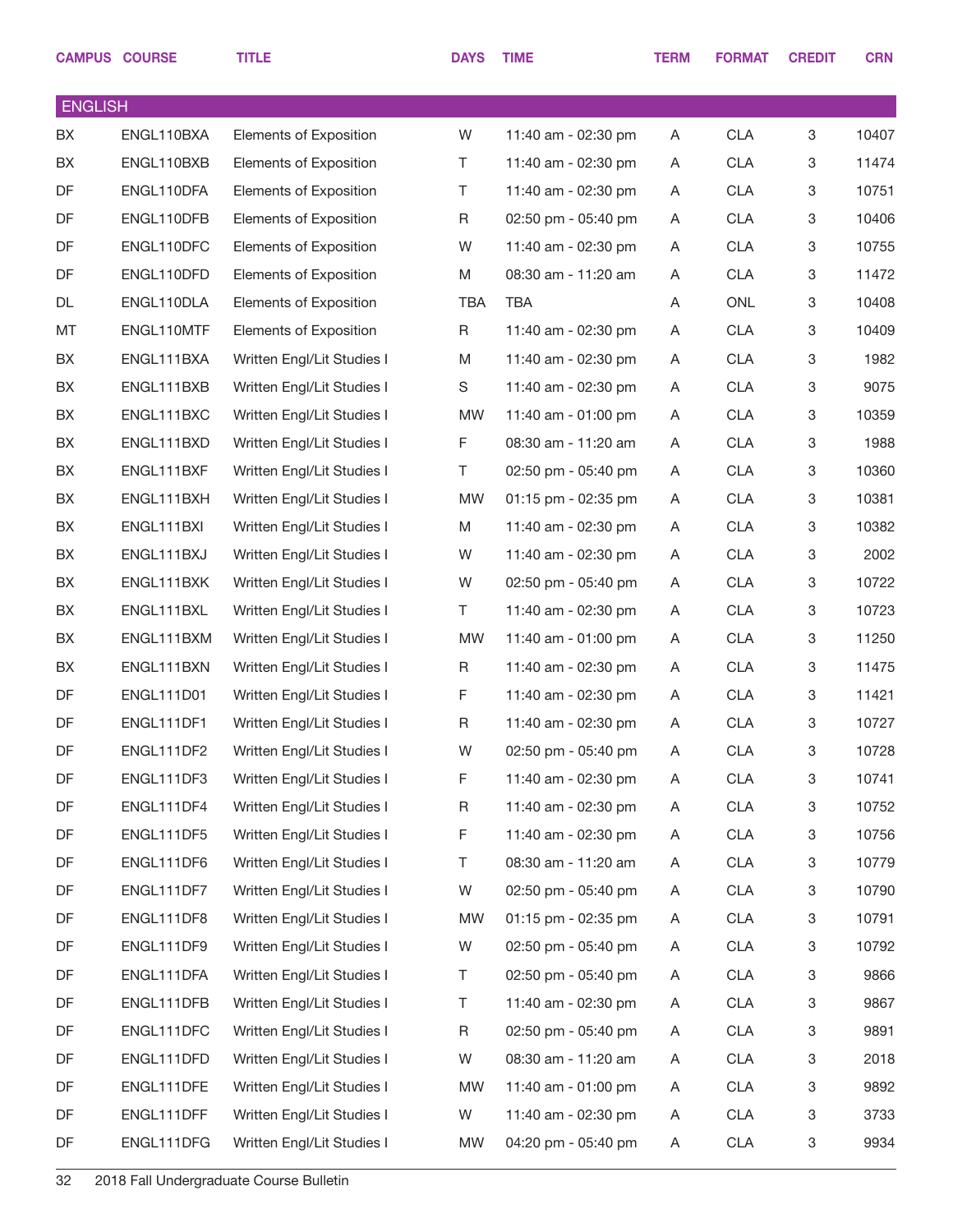|    | <b>CAMPUS COURSE</b> | <b>TITLE</b>                  | <b>DAYS</b> | <b>TIME</b>         | <b>TERM</b> | <b>FORMAT</b> | <b>CREDIT</b> | <b>CRN</b> |                      |
|----|----------------------|-------------------------------|-------------|---------------------|-------------|---------------|---------------|------------|----------------------|
| DF | ENGL111DFH           | Written Engl/Lit Studies I    | M           | 11:40 am - 02:30 pm | Α           | <b>CLA</b>    | 3             | 4713       | <b>FALL</b>          |
| DF | ENGL111DFI           | Written Engl/Lit Studies I    | TR          | 11:40 am - 01:00 pm | A           | <b>CLA</b>    | 3             | 4799       |                      |
| DF | ENGL111DFJ           | Written Engl/Lit Studies I    | <b>MW</b>   | 11:40 am - 01:00 pm | A           | <b>CLA</b>    | 3             | 10362      | <b>2018</b>          |
| DF | ENGL111DFL           | Written Engl/Lit Studies I    | T.          | 02:50 pm - 05:40 pm | Α           | <b>CLA</b>    | 3             | 5912       |                      |
| DF | ENGL111DFM           | Written Engl/Lit Studies I    | <b>TR</b>   | 10:05 am - 11:25 am | A           | <b>CLA</b>    | 3             | 10364      |                      |
| DF | ENGL111DFN           | Written Engl/Lit Studies I    | <b>TR</b>   | 01:15 pm - 02:35 pm | Α           | <b>CLA</b>    | 3             | 10365      |                      |
| DF | ENGL111DFO           | Written Engl/Lit Studies I    | F           | 11:40 am - 02:30 pm | A           | <b>CLA</b>    | 3             | 7697       |                      |
| DF | ENGL111DFP           | Written Engl/Lit Studies I    | $\mathsf R$ | 08:30 am - 11:20 am | Α           | <b>CLA</b>    | 3             | 10366      | <b>Undergraduate</b> |
| DF | ENGL111DFR           | Written Engl/Lit Studies I    | <b>MW</b>   | 11:40 am - 01:00 pm | A           | <b>CLA</b>    | 3             | 10367      |                      |
| DF | ENGL111DFS           | Written Engl/Lit Studies I    | M           | 11:40 am - 02:30 pm | Α           | <b>CLA</b>    | 3             | 11248      | <b>Semester</b>      |
| DF | ENGL111DFT           | Written Engl/Lit Studies I    | <b>TR</b>   | 11:40 am - 01:00 pm | A           | <b>CLA</b>    | 3             | 10369      |                      |
| DF | ENGL111DFV           | Written Engl/Lit Studies I    | <b>TR</b>   | 02:50 pm - 04:10 pm | Α           | <b>CLA</b>    | 3             | 11241      |                      |
| DF | ENGL111DFW           | Written Engl/Lit Studies I    | W           | 08:30 am - 11:20 am | Α           | <b>CLA</b>    | 3             | 11473      |                      |
| DL | ENGL111DLA           | Written Engl/Lit Studies I    | TBA         | <b>TBA</b>          | Α           | ONL           | 3             | 2025       |                      |
| DL | ENGL111DLB           | Written Engl/Lit Studies I    | TBA         | <b>TBA</b>          | Α           | ONL           | 3             | 2026       |                      |
| DL | ENGL111DLC           | Written Engl/Lit Studies I    | <b>TBA</b>  | <b>TBA</b>          | Α           | ONL           | 3             | 3710       |                      |
| DL | ENGL111DLD           | Written Engl/Lit Studies I    | TBA         | <b>TBA</b>          | Α           | ONL           | 3             | 10374      |                      |
| MT | ENGL111MTA           | Written Engl/Lit Studies I    | T.          | 02:50 pm - 05:40 pm | Α           | <b>CLA</b>    | 3             | 2029       |                      |
| MT | ENGL111MTB           | Written Engl/Lit Studies I    | <b>MW</b>   | 10:05 am - 11:25 am | A           | <b>CLA</b>    | 3             | 10377      |                      |
| MT | ENGL111MTC           | Written Engl/Lit Studies I    | <b>TR</b>   | 10:05 am - 11:25 am | A           | <b>CLA</b>    | 3             | 10378      |                      |
| MT | ENGL111MTD           | Written Engl/Lit Studies I    | W           | 08:30 am - 11:20 am | A           | <b>CLA</b>    | 3             | 4711       |                      |
| MT | ENGL111MTE           | Written Engl/Lit Studies I    | $\mathsf R$ | 11:40 am - 02:30 pm | A           | <b>CLA</b>    | 3             | 4917       |                      |
| MT | ENGL111MTF           | Written Engl/Lit Studies I    | Τ           | 11:40 am - 02:30 pm | Α           | <b>CLA</b>    | 3             | 5915       |                      |
| MT | ENGL111MTG           | Written Engl/Lit Studies I    | Τ           | 11:40 am - 02:30 pm | A           | <b>CLA</b>    | 3             | 6809       |                      |
| MT | ENGL111MTH           | Written Engl/Lit Studies I    | M           | 02:50 pm - 05:40 pm | A           | <b>CLA</b>    | 3             | 10379      |                      |
| MT | ENGL111MTI           | Written Engl/Lit Studies I    | F           | 08:30 am - 11:20 am | A           | CLA           | 3             | 11251      |                      |
| YH | ENGL111YHA           | Written Engl/Lit Studies I    | M           | 02:50 pm - 05:40 pm | A           | <b>CLA</b>    | 3             | 11742      |                      |
| BX | ENGL112BXB           | Written Engl & Lit Studies II | W           | 11:40 am - 02:30 pm | A           | CLA           | 3             | 2062       |                      |
| BX | ENGL112BXE           | Written Engl & Lit Studies II | M           | 06:15 pm - 09:05 pm | A           | CLA           | 3             | 2279       |                      |
| BX | ENGL112BXJ           | Written Engl & Lit Studies II | T.          | 08:30 am - 11:20 am | A           | CLA           | 3             | 2282       |                      |
| BX | ENGL112BXK           | Written Engl & Lit Studies II | W           | 11:40 am - 02:30 pm | A           | CLA           | 3             | 4798       |                      |
| DF | ENGL112DFA           | Written Engl & Lit Studies II | MW          | 11:40 am - 01:00 pm | A           | CLA           | 3             | 2283       |                      |
| DF | ENGL112DFB           | Written Engl & Lit Studies II | MW          | 01:15 pm - 02:35 pm | A           | CLA           | 3             | 2284       |                      |
| DF | ENGL112DFC           | Written Engl & Lit Studies II | TR          | 10:05 am - 11:25 am | A           | CLA           | 3             | 2285       |                      |
| DF | ENGL112DFD           | Written Engl & Lit Studies II | TR          | 11:40 am - 01:00 pm | A           | CLA           | 3             | 2286       |                      |
| DF | ENGL112DFE           | Written Engl & Lit Studies II | T.          | 11:40 am - 02:30 pm | A           | CLA           | 3             | 2287       |                      |
| DF | ENGL112DFG           | Written Engl & Lit Studies II | S           | 02:50 pm - 05:40 pm | A           | CLA           | 3             | 2293       |                      |
| DF | ENGL112DFI           | Written Engl & Lit Studies II | $\mathsf R$ | 02:50 pm - 05:40 pm | A           | CLA           | 3             | 4800       |                      |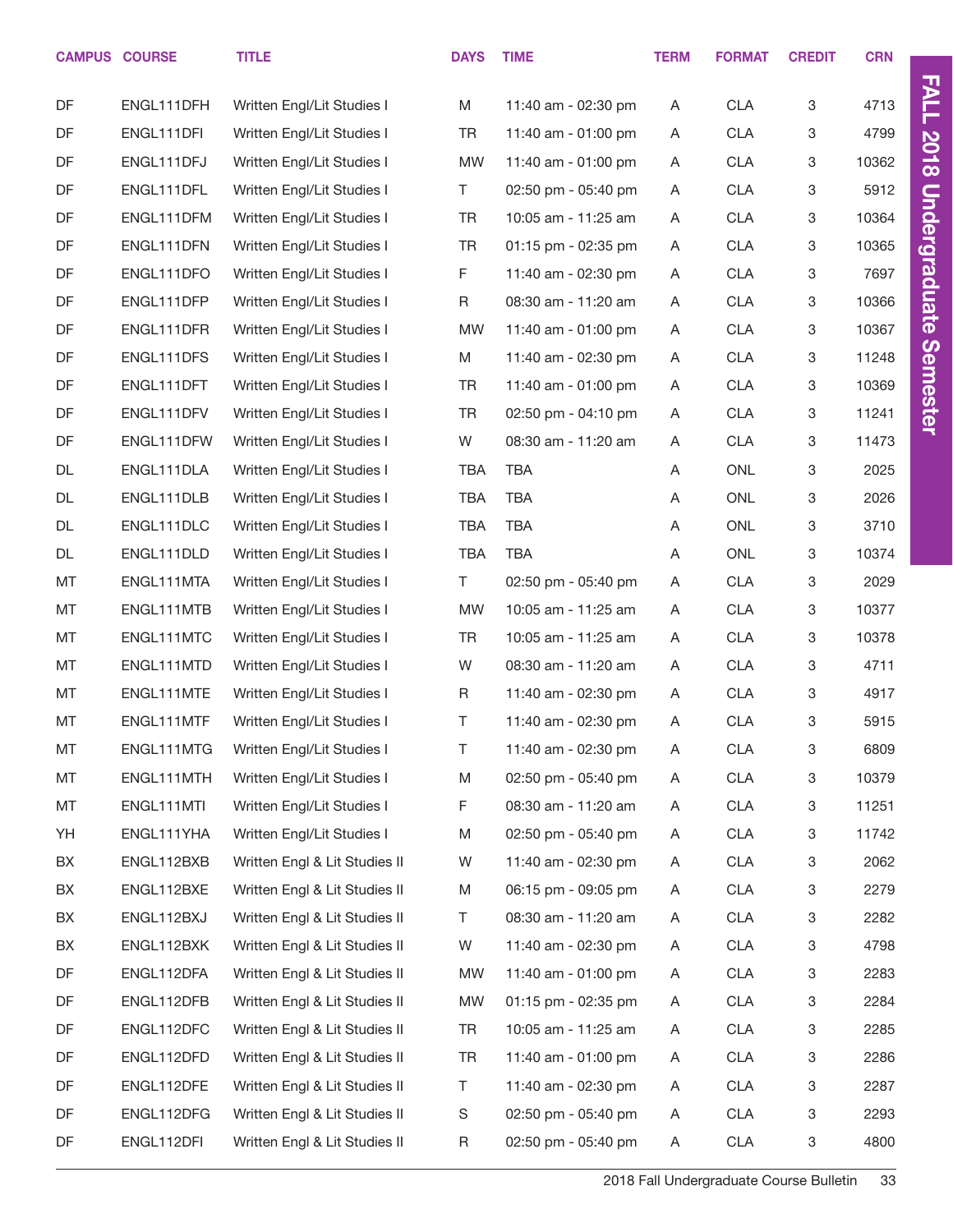|    | <b>CAMPUS COURSE</b>   | <b>TITLE</b>                    | <b>DAYS</b> | <b>TIME</b>         | <b>TERM</b> | <b>FORMAT</b> | <b>CREDIT</b> | <b>CRN</b> |
|----|------------------------|---------------------------------|-------------|---------------------|-------------|---------------|---------------|------------|
|    | <b>ENGLISH</b> (cont.) |                                 |             |                     |             |               |               |            |
| DF | ENGL112DFK             | Written Engl & Lit Studies II   | <b>TR</b>   | 01:15 pm - 02:35 pm | A           | <b>CLA</b>    | 3             | 5920       |
| DF | ENGL112DFL             | Written Engl & Lit Studies II   | R           | 11:40 am - 02:30 pm | A           | <b>CLA</b>    | 3             | 6828       |
| DF | ENGL112DFN             | Written Engl & Lit Studies II   | M           | 02:50 pm - 05:40 pm | A           | <b>CLA</b>    | 3             | 7767       |
| DL | ENGL112DLA             | Written Engl & Lit Studies II   | TBA         | <b>TBA</b>          | A           | <b>ONL</b>    | 3             | 2289       |
| DL | ENGL112DLB             | Written Engl & Lit Studies II   | <b>TBA</b>  | <b>TBA</b>          | A           | ONL           | 3             | 2290       |
| DL | ENGL112DLC             | Written Engl & Lit Studies II   | <b>TBA</b>  | <b>TBA</b>          | A           | <b>ONL</b>    | $\mathbf 3$   | 2291       |
| DL | ENGL112DLD             | Written Engl & Lit Studies II   | TBA         | <b>TBA</b>          | A           | ONL           | 3             | 10861      |
| DL | ENGL112DLE             | Written Engl & Lit Studies II   | <b>TBA</b>  | <b>TBA</b>          | A           | <b>ONL</b>    | 3             | 11568      |
| МT | ENGL112MTA             | Written Engl & Lit Studies II   | M           | 06:15 pm - 09:05 pm | A           | <b>CLA</b>    | 3             | 2292       |
| MT | ENGL112MTD             | Written Engl & Lit Studies II   | W           | 11:40 am - 02:30 pm | A           | <b>CLA</b>    | 3             | 4918       |
| МT | ENGL112MTG             | Written Engl & Lit Studies II   | T.          | 08:30 am - 11:20 am | A           | <b>CLA</b>    | 3             | 11335      |
| DF | ENGL200DFA             | Poetics: Intro Literary Texts   | W           | 11:40 am - 02:30 pm | A           | <b>CLA</b>    | $\mathbf 3$   | 2300       |
| DF | ENGL202DFA             | <b>Business Writing</b>         | T.          | 02:50 pm - 05:40 pm | A           | <b>CLA</b>    | 3             | 10764      |
| DF | ENGL205DFA             | Survey English Lit I            | R           | 11:40 am - 02:30 pm | A           | <b>CLA</b>    | 3             | 10395      |
| DL | ENGL206DLA             | Survey English Lit II           | TBA         | <b>TBA</b>          | A           | ONL           | 3             | 10396      |
| DF | ENGL208DFA             | Amer Lit Sur II 1865-Present    | W           | 02:50 pm - 05:40 pm | A           | <b>CLA</b>    | 3             | 11838      |
| DF | ENGL212DFA             | <b>Science Fiction</b>          | M           | 02:50 pm - 05:40 pm | A           | <b>CLA</b>    | 3             | 11840      |
| BX | ENGL217BXA             | Creative Writing: Fiction       | W           | 02:50 pm - 05:40 pm | A           | <b>CLA</b>    | 3             | 10397      |
| DF | ENGL217DFA             | Creative Writing: Fiction       | T.          | 02:50 pm - 05:40 pm | A           | <b>CLA</b>    | 3             | 5314       |
| DF | ENGL217DFB             | Creative Writing: Fiction       | W           | 08:30 am - 11:20 am | A           | <b>CLA</b>    | 3             | 9785       |
| DF | ENGL217DFC             | Creative Writing: Fiction       | W           | 11:40 am - 02:30 pm | A           | <b>CLA</b>    | 3             | 10398      |
| DF | ENGL217DFD             | Creative Writing: Fiction       | R           | 06:15 pm - 09:05 pm | A           | <b>CLA</b>    | 3             | 10691      |
| DF | ENGL217DFE             | Creative Writing: Fiction       | F           | 11:40 am - 02:30 pm | A           | <b>CLA</b>    | $\mathbf 3$   | 10523      |
| DL | ENGL217DLA             | Creative Writing: Fiction       | TBA         | <b>TBA</b>          | A           | ONL           | 3             | 7665       |
| DL | ENGL217DLB             | Creative Writing: Fiction       | TBA         | <b>TBA</b>          | A           | ONL           | $\mathbf 3$   | 10399      |
| МT | ENGL217MTA             | Creative Writing: Fiction       | M           | 06:15 pm - 09:05 pm | A           | <b>CLA</b>    | 3             | 8247       |
| BX | ENGL218BXA             | Creative Writing: Poetry        | W           | 02:50 pm - 05:40 pm | A           | <b>CLA</b>    | 3             | 9782       |
| DF | ENGL218DFA             | Creative Writing: Poetry        | Μ           | 11:40 am - 02:30 pm | A           | <b>CLA</b>    | 3             | 6360       |
| DF | ENGL218DFB             | <b>Creative Writing: Poetry</b> | T.          | 08:30 am - 11:20 am | A           | <b>CLA</b>    | 3             | 9786       |
| DL | ENGL218DLA             | Creative Writing: Poetry        | TBA         | TBA                 | A           | ONL           | $\mathbf 3$   | 7361       |
| DL | ENGL218DLB             | <b>Creative Writing: Poetry</b> | TBA         | <b>TBA</b>          | A           | ONL           | $\mathbf 3$   | 8248       |
| BX | ENGL219BXA             | Creative Writing: Nonfiction    | W           | 11:40 am - 02:30 pm | A           | <b>CLA</b>    | 3             | 10583      |
| DF | ENGL219DFB             | Creative Writing: Nonfiction    | F           | 08:30 am - 11:20 am | A           | <b>CLA</b>    | $\mathbf 3$   | 10580      |
| DL | ENGL219DLB             | Creative Writing: Nonfiction    | TBA         | TBA                 | A           | ONL           | $\mathbf 3$   | 10581      |
| МT | ENGL219MTA             | Creative Writing: Nonfiction    | M           | 11:40 am - 02:30 pm | A           | <b>CLA</b>    | $\mathbf 3$   | 10582      |
| BX | ENGL220BXC             | The Short Story                 | R           | 02:50 pm - 05:40 pm | A           | <b>CLA</b>    | 3             | 11337      |
| DF | ENGL220DFB             | The Short Story                 | Τ           | 11:40 am - 02:30 pm | A           | <b>CLA</b>    | $\mathbf 3$   | 7604       |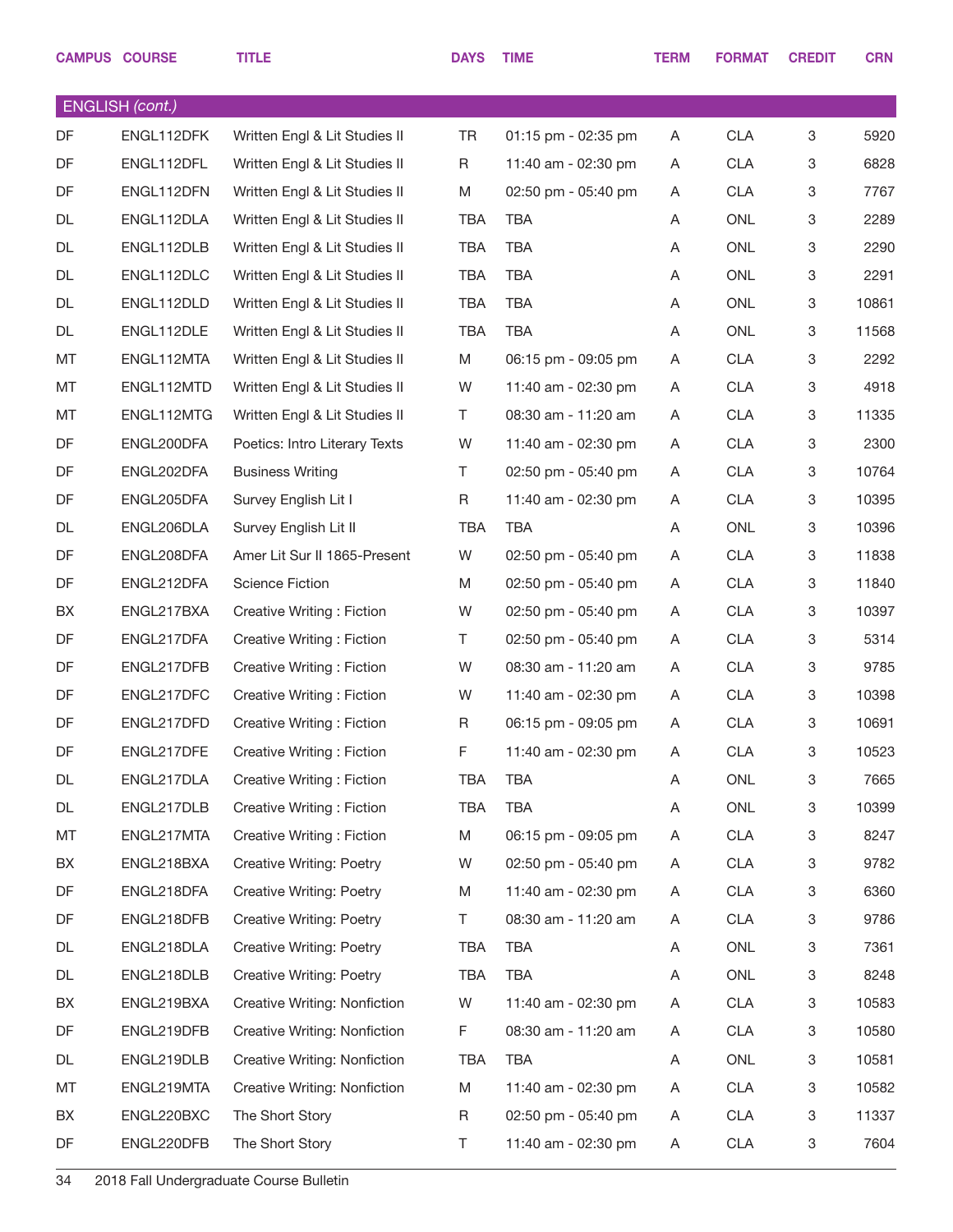|           | <b>CAMPUS COURSE</b>    | <b>TITLE</b>                      | <b>DAYS</b> | <b>TIME</b>         | <b>TERM</b> | <b>FORMAT</b> | <b>CREDIT</b> | <b>CRN</b> |                      |
|-----------|-------------------------|-----------------------------------|-------------|---------------------|-------------|---------------|---------------|------------|----------------------|
| DF        | ENGL220DFC              | The Short Story                   | W           | 02:50 pm - 05:40 pm | A           | <b>CLA</b>    | 3             | 9077       | <b>FALL</b>          |
| DF        | ENGL220DFD              | The Short Story                   | W           | 08:30 am - 11:20 am | Α           | <b>CLA</b>    | 3             | 6770       |                      |
| DF        | ENGL220DFF              | The Short Story                   | <b>TR</b>   | 10:05 am - 11:25 am | Α           | <b>CLA</b>    | 3             | 10400      | <b>2018</b>          |
| DF        | ENGL220DFG              | The Short Story                   | $\mathsf R$ | 11:40 am - 02:30 pm | Α           | <b>CLA</b>    | 3             | 11336      |                      |
| <b>DL</b> | ENGL220DLA              | The Short Story                   | <b>TBA</b>  | <b>TBA</b>          | A           | <b>ONL</b>    | 3             | 10642      |                      |
| DL        | ENGL220DLB              | The Short Story                   | <b>TBA</b>  | <b>TBA</b>          | Α           | <b>ONL</b>    | 3             | 7744       |                      |
| <b>DL</b> | ENGL220DLC              | The Short Story                   | <b>TBA</b>  | <b>TBA</b>          | Α           | <b>ONL</b>    | 3             | 10765      |                      |
| MT        | ENGL220MTA              | The Short Story                   | $\mathsf R$ | 08:30 am - 11:20 am | Α           | <b>CLA</b>    | 3             | 9697       | <b>Undergraduate</b> |
| BX        | ENGL263BXA              | <b>Black Atlantic:Lit/History</b> | R           | 11:40 am - 02:30 pm | Α           | <b>CLA</b>    | 3             | 11744      |                      |
| MT        | ENGL268MTA              | Harlem Renaissance                | W           | 02:50 pm - 05:40 pm | Α           | <b>CLA</b>    | 3             | 11181      |                      |
| DF        | ENGL269DFA              | Hispanic Latino Lit               | T.          | 11:40 am - 02:30 pm | Α           | <b>CLA</b>    | 3             | 11845      | <b>Semester</b>      |
| BX        | ENGL285BXA              | Modern Poetry                     | W           | 06:15 pm - 09:05 pm | A           | <b>CLA</b>    | 3             | 11178      |                      |
| BX        | ENGL304BXA              | Mod Engl Writing with Style       | T.          | 11:40 am - 02:30 pm | Α           | <b>CLA</b>    | 3             | 11334      |                      |
| DL        | ENGL306DLA              | Secret Life Words & Sentences     | <b>TBA</b>  | <b>TBA</b>          | A           | <b>ONL</b>    | 3             | 11847      |                      |
| <b>DL</b> | ENGL315DLA              | Shakespeare                       | <b>TBA</b>  | <b>TBA</b>          | Α           | <b>ONL</b>    | 3             | 11746      |                      |
| DF        | ENGL319DFA              | <b>Advanced Creative Writing</b>  | $\mathsf R$ | 11:40 am - 02:30 pm | Α           | <b>CLA</b>    | 3             | 11839      |                      |
| <b>DL</b> | ENGL330DLA              | The Eighteenth Century            | <b>TBA</b>  | <b>TBA</b>          | A           | <b>ONL</b>    | 3             | 11747      |                      |
| <b>DL</b> | ENGL400DLA              | Seminar in Literary Research      | <b>TBA</b>  | <b>TBA</b>          | A           | <b>ONL</b>    | 3             | 10763      |                      |
|           |                         |                                   |             |                     |             |               |               |            |                      |
|           | <b>ENTREPRENEURSHIP</b> |                                   |             |                     |             |               |               |            |                      |
| DF        | ENTR250DFA              | Social Entrepreneurship           | R           | 02:30 pm - 05:40 pm | Α           | <b>CLA</b>    | 3             | 11759      |                      |
| BX        | ENTR300BXA              | Intro to Entrepreneurship         | W           | 11:40 am - 02:30 pm | A           | <b>CLA</b>    | 3             | 11165      |                      |
|           |                         |                                   |             |                     |             |               |               |            |                      |
|           | <b>EXERCISE SCIENCE</b> |                                   |             |                     |             |               |               |            |                      |
| DF        | EXSC105DFA              | Intro to Athletic Training        | W           | 08:30 am - 11:20 am | Α           | <b>CLA</b>    | 3             | 8430       |                      |
| DF        | EXSC110DFB              | Found Exercise Sci & Health       | M           | 06:15 pm - 09:05 pm | A           | <b>CLA</b>    | 3             | 8299       |                      |
| DF        | EXSC209DFA              | Emerg Care & Personal Safety      | R           | 09:20 am - 11:20 am | Α           | <b>CLA</b>    | 2             | 8450       |                      |
| DF        | EXSC209DFB              | Emerg Care & Personal Safety      | R           | 11:40 am - 01:40 pm | A           | <b>CLA</b>    | 2             | 10327      |                      |
| DF        | EXSC230DFA              | Motor Learning                    | M           | 11:40 am - 02:30 pm | Α           | <b>CLA</b>    | 3             | 8263       |                      |
| DF        | EXSC250DFA              | Measure & Eval in Exercise Sci    | T.          | 08:30 am - 11:20 am | Α           | <b>CLA</b>    | 3             | 9054       |                      |
| DF        | EXSC295DFA              | Research Exercise Science         | <b>TBA</b>  | <b>TBA</b>          | Α           | <b>CLA</b>    | 3             | 11784      |                      |
| DF        | EXSC360DFA              | <b>Exercise Kinesiology</b>       | W           | 08:30 am - 11:20 am | Α           | <b>CLA</b>    | 3             | 9184       |                      |
| DF        | EXSC385DFA              | Strength and Conditioning         | W           | 11:40 am - 02:30 pm | Α           | <b>CLA</b>    | 3             | 9645       |                      |
| DF        | EXSC397DFA              | Independent Study Exercise Sci    | <b>TBA</b>  | <b>TBA</b>          | Α           | <b>CLA</b>    | 1             | 11611      |                      |
| DF        | EXSC490ADFA             | Ex Testing & Prescription Lab     | R           | 08:30 am - 11:20 am | Α           | <b>CLA</b>    | 1             | 10118      |                      |
| DF        | EXSC490ADFB             | Ex Testing & Prescription Lab     | R           | 11:40 am - 02:30 pm | A           | <b>CLA</b>    | 1             | 10119      |                      |
| DF        | EXSC490DFB              | Exer Testing & Prescription       | T.          | 11:40 am - 02:30 pm | A           | <b>CLA</b>    | 3             | 10117      |                      |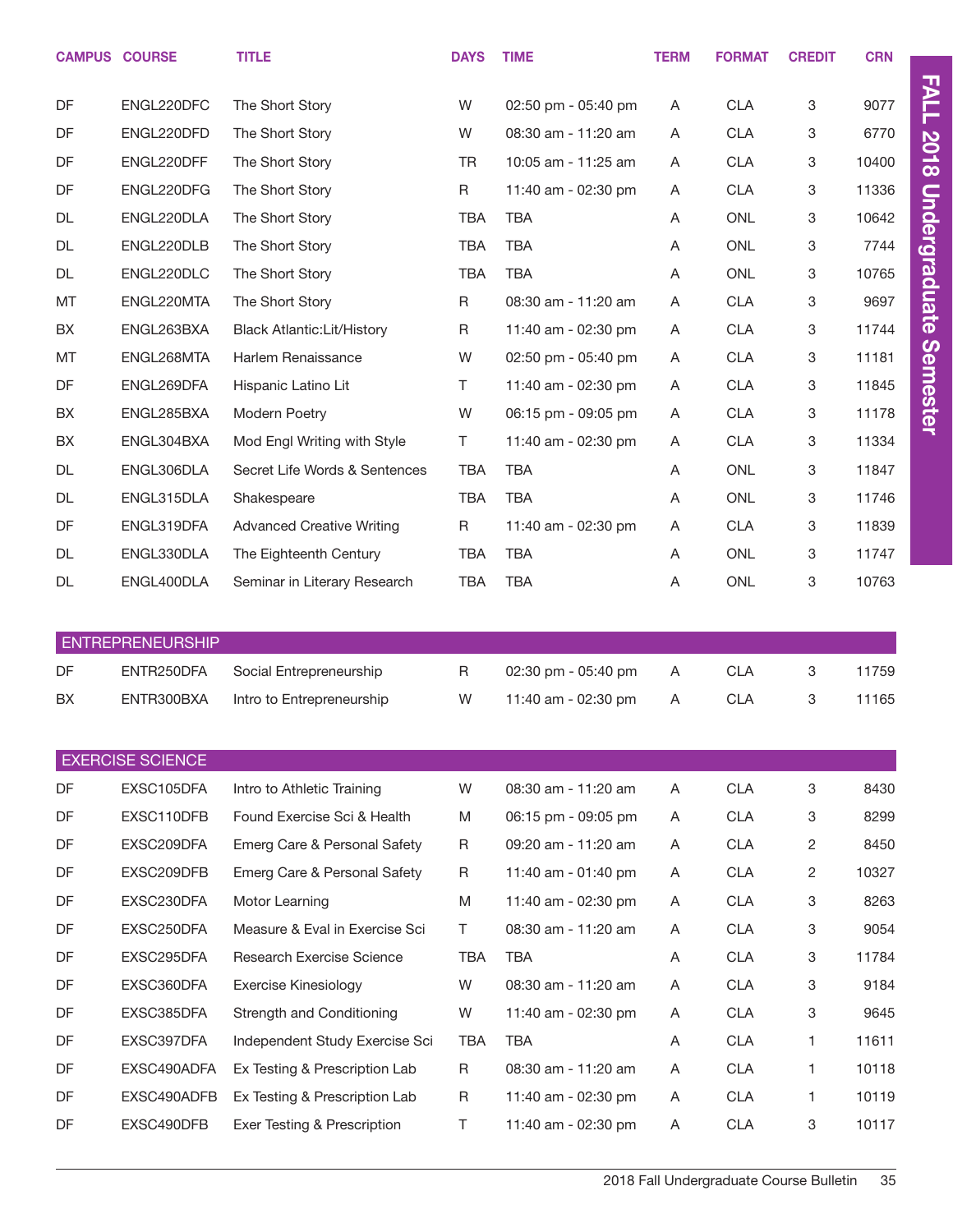|                | <b>CAMPUS COURSE</b>            | <b>TITLE</b>                        | <b>DAYS</b> | <b>TIME</b>         | <b>TERM</b> | <b>FORMAT</b> | <b>CREDIT</b> | <b>CRN</b> |
|----------------|---------------------------------|-------------------------------------|-------------|---------------------|-------------|---------------|---------------|------------|
|                | <b>EXERCISE SCIENCE (cont.)</b> |                                     |             |                     |             |               |               |            |
| DF             | EXSC495DFA                      | Exercise Science Internship         | <b>TBA</b>  | <b>TBA</b>          | Α           | <b>CLA</b>    | 3             | 9776       |
| DF             | EXSC496DFA                      | Exercise Science Internship         | <b>TBA</b>  | <b>TBA</b>          | Α           | <b>CLA</b>    | 3             | 10325      |
| DF             | EXSC497DFA                      | Exercise Science Internship         | <b>TBA</b>  | <b>TBA</b>          | Α           | <b>CLA</b>    | 3             | 10326      |
| <b>FINANCE</b> |                                 |                                     |             |                     |             |               |               |            |
| BX             | FINC235BXA                      | <b>Financial Management</b>         | T.          | 06:15 pm - 09:05 pm | A           | <b>CLA</b>    | 3             | 9237       |
| DF             | FINC235DFA                      | <b>Financial Management</b>         | Τ           | 08:30 am - 11:20 am | Α           | <b>CLA</b>    | 3             | 6410       |
| DF             | FINC235DFB                      | <b>Financial Management</b>         | W           | 08:30 am - 11:20 am | Α           | <b>CLA</b>    | 3             | 6411       |
| <b>DL</b>      | FINC235DLA                      | <b>Financial Management</b>         | <b>TBA</b>  | <b>TBA</b>          | Α           | <b>ONL</b>    | 3             | 6426       |
| MT             | FINC235MTA                      | <b>Financial Management</b>         | R           | 11:40 am - 02:30 pm | Α           | <b>CLA</b>    | 3             | 9031       |
| DF             | FINC295DFA                      | Special Topics in Finance           | W           | 06:15 pm - 09:05 pm | Α           | <b>CLA</b>    | 3             | 11760      |
| DF             | FINC295DFB                      | Special Topics in Finance           | $\mathsf R$ | 11:40 am - 02:30 pm | Α           | <b>CLA</b>    | 3             | 11761      |
| DF             | FINC330DFA                      | Corporate Finance                   | Τ           | 06:15 pm - 09:05 pm | A           | <b>CLA</b>    | 3             | 8227       |
| MT             | FINC330MTA                      | Corporate Finance                   | M           | 02:50 pm - 05:40 pm | Α           | <b>CLA</b>    | 3             | 11168      |
| DF             | FINC345DFA                      | <b>Financial Statement Analysis</b> | R           | 08:30 am - 11:20 am | Α           | <b>CLA</b>    | 3             | 9032       |
| DL             | FINC345DLA                      | <b>Financial Statement Analysis</b> | <b>TBA</b>  | <b>TBA</b>          | Α           | <b>ONL</b>    | 3             | 11385      |
| DF             | FINC346DFA                      | Student Manage Investment Fund      | M           | 06:15 pm - 09:05 pm | Α           | <b>CLA</b>    | 3             | 11174      |
| DF             | FINC420DFA                      | Financial Planning & Analysis       | W           | 08:30 am - 11:20 am | Α           | <b>CLA</b>    | 3             | 11848      |
| DF             | FINC442DFA                      | Investment Management               | Τ           | 11:40 am - 02:30 pm | Α           | <b>CLA</b>    | 3             | 9750       |
| DF             | FINC450DFA                      | Applied Res Analysis Finance        | Τ           | 08:30 am - 11:20 am | Α           | <b>ONL</b>    | 3             | 9740       |
| <b>FRENCH</b>  |                                 |                                     |             |                     |             |               |               |            |
| BX             | FREN115BXA                      | French For Communication            | <b>TR</b>   | 10:05 am - 11:25 am | Α           | <b>CLA</b>    | 3             | 10442      |
| DF             | FREN115DFA                      | French For Communication            | <b>MW</b>   | 10:05 am - 11:25 am | Α           | <b>CLA</b>    | 3             | 10428      |
| DF             | FREN115DFB                      | French For Communication            | <b>MW</b>   | 11:40 am - 01:00 pm | Α           | <b>CLA</b>    | 3             | 3478       |
| <b>DL</b>      | FREN115DLA                      | French For Communication            | <b>TBA</b>  | <b>TBA</b>          | Α           | ONL           | 3             | 5547       |
| MT             | FREN115MTA                      | French For Communication            | <b>MW</b>   | 11:40 am - 01:00 pm | A           | <b>CLA</b>    | 3             | 11829      |
| DF             | FREN116DFA                      | Communicating in French             | <b>MW</b>   | 02:50 pm - 04:10 pm | Α           | <b>CLA</b>    | 3             | 6620       |
| DL             | FREN116DLA                      | Communicating in French             | <b>TBA</b>  | <b>TBA</b>          | Α           | ONL           | 3             | 9708       |
| MT             | FREN116MTB                      | Communicating in French             | <b>MW</b>   | 01:15 pm - 02:35 pm | Α           | <b>CLA</b>    | 3             | 8211       |
| DF             | FREN397DFA                      | Independent Study French            | <b>TBA</b>  | <b>TBA</b>          | Α           | <b>CLA</b>    | 3             | 11348      |
|                | <b>HEALTH SCIENCE</b>           |                                     |             |                     |             |               |               |            |
| BX             | HLSC102BXA                      | Intro to Health Professions         | M           | 11:40 am - 02:30 pm | Α           | <b>CLA</b>    | 3             | 11470      |
| DF             | HLSC102DFA                      | Intro to Health Professions         | <b>MW</b>   | 04:20 pm - 05:40 pm | A           | <b>CLA</b>    | 3             | 8591       |
| DF             | HLSC102DFC                      | Intro to Health Professions         | M           | 06:15 pm - 09:05 pm | Α           | <b>CLA</b>    | 3             | 9345       |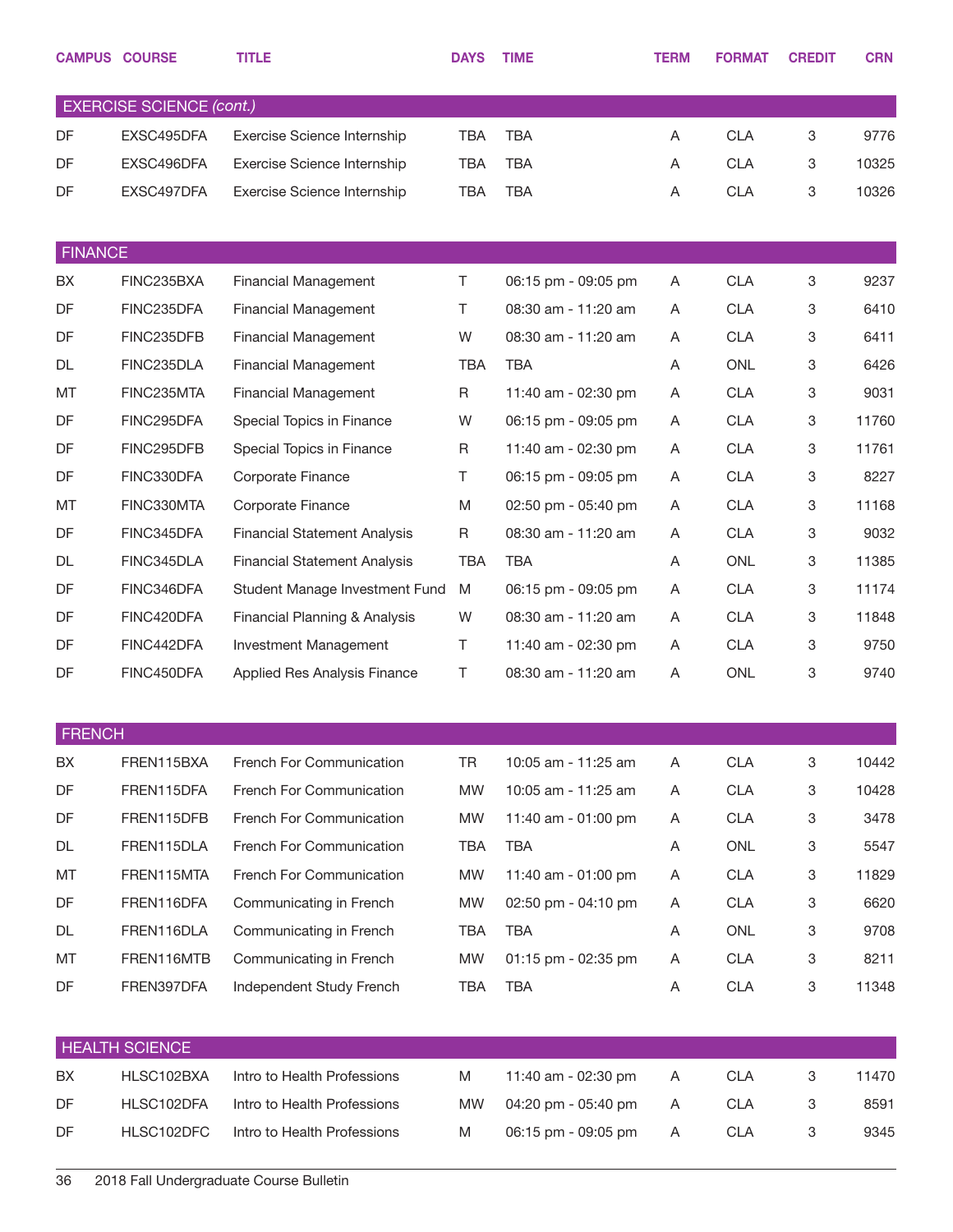|                | <b>CAMPUS COURSE</b> | <b>TITLE</b>                          | <b>DAYS</b> | <b>TIME</b>         | <b>TERM</b> | <b>FORMAT</b> | <b>CREDIT</b>             | <b>CRN</b> |
|----------------|----------------------|---------------------------------------|-------------|---------------------|-------------|---------------|---------------------------|------------|
| DF             | HLSC102DFD           | Intro to Health Professions           | F           | 02:50 pm - 05:40 pm | A           | <b>CLA</b>    | 3                         | 9923       |
| BX             | HLSC200BXA           | <b>Issues in Personal Health</b>      | W           | 06:15 pm - 09:05 pm | A           | <b>CLA</b>    | 3                         | 11409      |
| <b>DF</b>      | HLSC200DFA           | <b>Issues in Personal Health</b>      | <b>TR</b>   | 10:05 am - 11:25 am | A           | <b>CLA</b>    | 3                         | 2834       |
| DL             | HLSC201DLA           | <b>Medical Terminology</b>            | <b>TBA</b>  | <b>TBA</b>          | A           | ONL           | $\overline{c}$            | 11176      |
| DL             | HLSC201DLB           | <b>Medical Terminology</b>            | <b>TBA</b>  | TBA                 | A           | ONL           | $\overline{2}$            | 11177      |
| BX             | HLSC205BXA           | Stnd Sfty Precaut/Hith Care Pr        | T.          | 06:15 pm - 08:45 pm | МC          | <b>CLA</b>    | 1.                        | 3364       |
| <b>DL</b>      | HLSC205DLA           | Stnd Sfty Precaut/Hith Care Pr        | <b>TBA</b>  | <b>TBA</b>          | B           | <b>ONL</b>    | 1.                        | 4652       |
| DL             | HLSC205DLB           | Stnd Sfty Precaut/Hith Care Pr        | <b>TBA</b>  | TBA                 | <b>MC</b>   | ONL           | 1.                        | 4653       |
| DF             | HLSC209DFA           | Emerg Care & Personal Safety          | R           | 09:20 am - 11:20 am | A           | <b>CLA</b>    | $\overline{2}$            | 8451       |
| DF             | HLSC209DFB           | Emerg Care & Personal Safety          | R           | 11:40 am - 01:40 pm | A           | <b>CLA</b>    | $\overline{c}$            | 10328      |
| BX             | HLSC210BXA           | <b>Ovrview Occup Therapy Practice</b> | S           | 09:00 am - 11:30 am | МC          | <b>CLA</b>    | 1.                        | 2382       |
| DF             | HLSC210DFD           | <b>Ovrview Occup Therapy Practice</b> | $\top$      | 05:50 pm - 08:20 pm | МC          | <b>CLA</b>    | 1.                        | 8642       |
| BX             | HLSC215BXB           | <b>Cultural Comp in Hithcare</b>      | W           | 11:40 am - 02:30 pm | A           | <b>CLA</b>    | 3                         | 11471      |
| DF             | HLSC215DFA           | <b>Cultural Comp in Hithcare</b>      | W           | 06:15 pm - 09:05 pm | A           | <b>CLA</b>    | 3                         | 10848      |
| BX             | HLSC225BXA           | Accessing Read Scholarly Lit          | S           | 09:00 am - 11:30 am | В           | <b>CLA</b>    | 1.                        | 2384       |
| DF             | HLSC225DFB           | Accessing Read Scholarly Lit          | $\mathsf R$ | 05:50 pm - 08:20 pm | В           | <b>CLA</b>    | 1.                        | 2385       |
| DF             | HLSC250DFA           | Global Health                         | <b>MW</b>   | 10:05 am - 11:25 am | A           | <b>CLA</b>    | 3                         | 11097      |
| DF             | HLSC302DFA           | Pathology for Rehabilitation          | <b>TR</b>   | 10:05 am - 11:25 am | A           | <b>CLA</b>    | 3                         | 11098      |
| DF             | HLSC303ADFA          | Hum Anatomy w/Cadaver Lab             | M           | 06:15 pm - 09:05 pm | A           | <b>CLA</b>    | 1.                        | 11225      |
| DF             | HLSC303DFB           | Human Anatomy w/Cadaver               | W           | 06:15 pm - 09:05 pm | A           | <b>CLA</b>    | 3                         | 11230      |
| DF             | HLSC314DFA           | <b>Clinical Kines/Applied Physics</b> | T.          | 05:45 pm - 09:45 pm | A           | <b>CLA</b>    | 4                         | 2782       |
| DF             | HLSC344DFB           | Group Process Health Profes           | T.          | 06:15 pm - 09:05 pm | A           | <b>CLA</b>    | 3                         | 2763       |
| DF             | HLSC380DFA           | Workplace Experience I                | <b>TBA</b>  | TBA                 | A           | <b>CLA</b>    | 3                         | 11783      |
| DF             | HLSC397DFA           | Ind. Study in Health Science          | <b>TBA</b>  | <b>TBA</b>          | A           | <b>CLA</b>    | 1                         | 11628      |
| DF             | HLSC400DFA           | <b>Health Sciences Capstone</b>       | W           | 06:15 pm - 09:05 pm | Α           | CLA           | 3                         | 10615      |
| DF             | HLSC402DFB           | Scientific Writing                    | R           | 05:50 pm - 08:20 pm | МC          | <b>CLA</b>    | $\overline{c}$            | 2387       |
| DF             | HLSC410DFA           | Applied Neurosci/Rehab Prof           | $\mathsf R$ | 02:50 pm - 06:50 pm | A           | CLA           | 4                         | 5299       |
| <b>HISTORY</b> |                      |                                       |             |                     |             |               |                           |            |
| BX             | HIST101BXA           | European History to 1500              | $\mathsf R$ | 11:40 am - 02:30 pm | Α           | CLA           | $\ensuremath{\mathsf{3}}$ | 10681      |
| DF             | HIST101DFA           | European History to 1500              | M           | 08:30 am - 11:20 am | A           | <b>CLA</b>    | 3                         | 388        |
| DF             | HIST101DFB           | European History to 1500              | M           | 06:15 pm - 09:05 pm | Α           | <b>CLA</b>    | 3                         | 389        |
| МT             | HIST101MTA           | European History to 1500              | W           | 11:40 am - 02:30 pm | A           | <b>CLA</b>    | 3                         | 9671       |
| МT             | HIST101MTB           | European History to 1500              | <b>TR</b>   | 10:05 am - 11:25 am | Α           | <b>CLA</b>    | 3                         | 10447      |
| BX             | HIST102BXA           | European History Since 1500           | M           | 02:50 pm - 05:40 pm | A           | <b>CLA</b>    | 3                         | 392        |
| DL             | HIST102DLA           | European History Since 1500           | TBA         | <b>TBA</b>          | A           | ONL           | 3                         | 9672       |
| DL             | HIST102DLB           | European History Since 1500           | <b>TBA</b>  | TBA                 | A           | ONL           | 3                         | 11753      |
| MT             | HIST102MTA           | European History Since 1500           | T.          | 11:40 am - 02:30 pm | Α           | CLA           | 3                         | 11323      |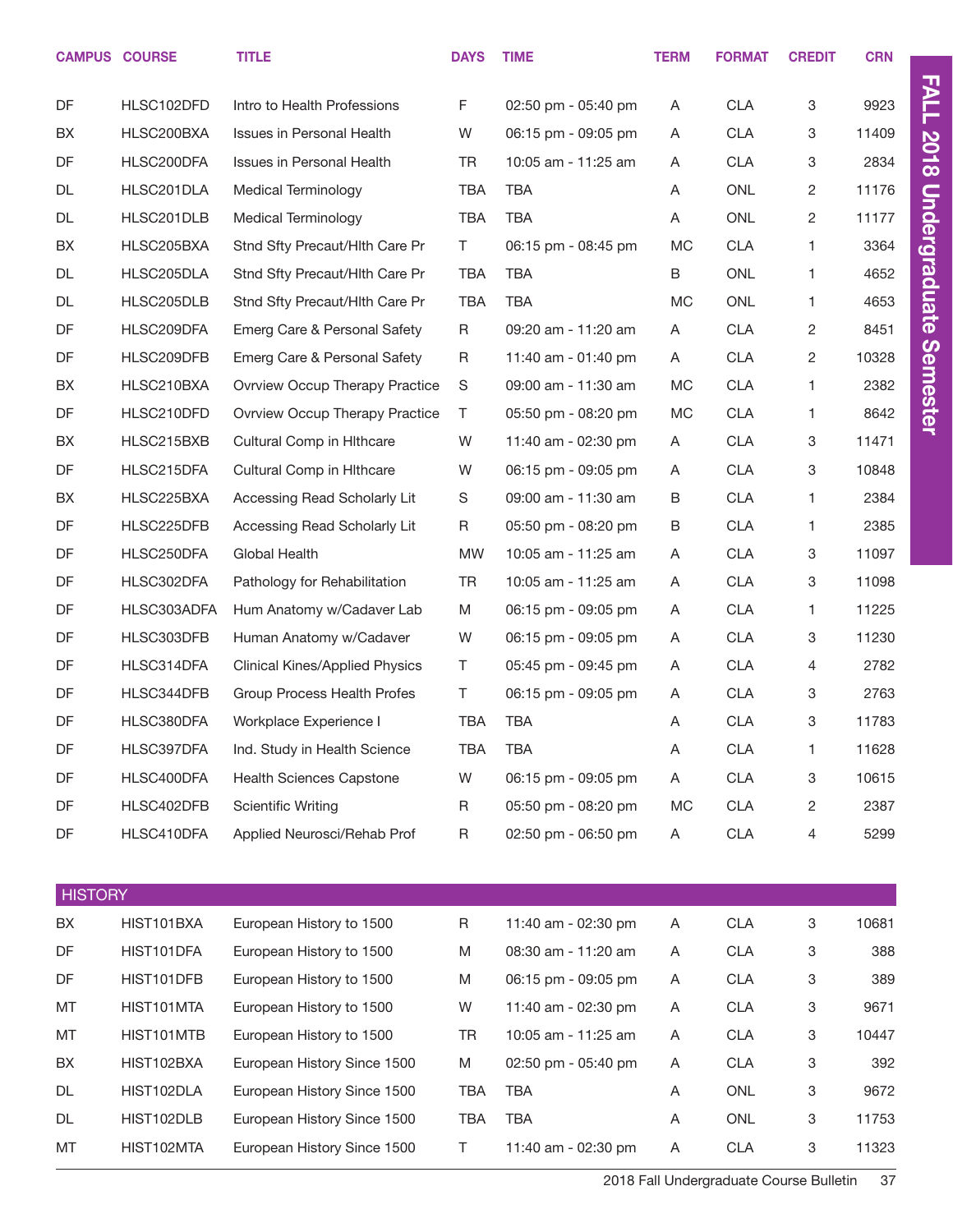|    | <b>CAMPUS COURSE</b> | <b>TITLE</b>                       | <b>DAYS</b> | <b>TIME</b>         | <b>TERM</b> | <b>FORMAT</b> | <b>CREDIT</b>             | <b>CRN</b> |
|----|----------------------|------------------------------------|-------------|---------------------|-------------|---------------|---------------------------|------------|
|    |                      |                                    |             |                     |             |               |                           |            |
|    | HISTORY (cont.)      |                                    |             |                     |             |               |                           |            |
| BX | HIST105BXB           | American History Through 1877      | T           | 02:50 pm - 05:40 pm | A           | <b>CLA</b>    | 3                         | 9674       |
| DF | HIST105DFA           | American History Through 1877      | F           | 11:40 am - 02:30 pm | A           | <b>CLA</b>    | $\ensuremath{\mathsf{3}}$ | 401        |
| DF | HIST105DFB           | American History Through 1877      | <b>TR</b>   | 10:05 am - 11:25 am | A           | <b>CLA</b>    | 3                         | 10445      |
| DL | HIST105DLA           | American History Through 1877      | <b>TBA</b>  | <b>TBA</b>          | Α           | <b>ONL</b>    | $\ensuremath{\mathsf{3}}$ | 3600       |
| DL | HIST105DLB           | American History Through 1877      | <b>TBA</b>  | <b>TBA</b>          | Α           | <b>ONL</b>    | 3                         | 5323       |
| MT | HIST105MTA           | American History Through 1877      | W           | 08:30 am - 11:20 am | A           | <b>CLA</b>    | $\ensuremath{\mathsf{3}}$ | 404        |
| BX | HIST106BXA           | American History Since 1877        | T           | 11:40 am - 02:30 pm | A           | <b>CLA</b>    | $\ensuremath{\mathsf{3}}$ | 406        |
| BX | HIST106BXE           | American History Since 1877        | F           | 11:40 am - 02:30 pm | A           | <b>CLA</b>    | $\ensuremath{\mathsf{3}}$ | 3644       |
| BX | HIST106BXF           | American History Since 1877        | W           | 06:15 pm - 09:05 pm | A           | <b>CLA</b>    | 3                         | 10841      |
| DF | HIST106DFA           | American History Since 1877        | W           | 08:30 am - 11:20 am | A           | <b>CLA</b>    | $\ensuremath{\mathsf{3}}$ | 9941       |
| DF | HIST106DFB           | American History Since 1877        | F           | 08:30 am - 11:20 am | A           | <b>CLA</b>    | 3                         | 411        |
| DF | HIST106DFC           | American History Since 1877        | F           | 02:50 pm - 05:40 pm | A           | <b>CLA</b>    | $\ensuremath{\mathsf{3}}$ | 9381       |
| DF | HIST106DFD           | American History Since 1877        | TR          | 02:50 pm - 04:10 pm | A           | <b>CLA</b>    | 3                         | 10446      |
| DF | HIST106DFE           | American History Since 1877        | <b>MW</b>   | 02:50 pm - 04:10 pm | A           | <b>CLA</b>    | $\ensuremath{\mathsf{3}}$ | 10449      |
| DL | HIST106DLA           | American History Since 1877        | <b>TBA</b>  | <b>TBA</b>          | Α           | <b>ONL</b>    | $\ensuremath{\mathsf{3}}$ | 412        |
| DL | HIST106DLB           | American History Since 1877        | <b>TBA</b>  | <b>TBA</b>          | Α           | <b>ONL</b>    | $\ensuremath{\mathsf{3}}$ | 413        |
| MT | HIST106MTA           | American History Since 1877        | M           | 08:30 am - 11:20 am | A           | <b>CLA</b>    | $\ensuremath{\mathsf{3}}$ | 414        |
| MT | HIST106MTB           | American History Since 1877        | R           | 11:40 am - 02:30 pm | A           | <b>CLA</b>    | $\ensuremath{\mathsf{3}}$ | 415        |
| MT | HIST106MTC           | American History Since 1877        | T           | 06:15 pm - 09:05 pm | Α           | <b>CLA</b>    | 3                         | 10839      |
| DL | HIST117DLA           | Introduction to Asian History      | <b>TBA</b>  | <b>TBA</b>          | A           | <b>ONL</b>    | $\ensuremath{\mathsf{3}}$ | 11754      |
| MT | HIST117MTA           | Introduction to Asian History      | W           | 11:40 am - 02:30 pm | A           | <b>CLA</b>    | 3                         | 10457      |
| DL | HIST118DLA           | Introduction African History       | <b>TBA</b>  | <b>TBA</b>          | Α           | <b>ONL</b>    | $\ensuremath{\mathsf{3}}$ | 7648       |
| DF | HIST119DFA           | Intro Latin American History       | T.          | 11:40 am - 02:30 pm | A           | <b>CLA</b>    | 3                         | 436        |
| DF | HIST220DFA           | Intro Research Methods             | M           | 02:50 pm - 05:40 pm | A           | CLA           | $\mathbf 3$               | 11328      |
| DF | HIST232DLA           | Early Modern Europe                | TBA         | <b>TBA</b>          | Α           | ONL           | $\mathbf 3$               | 11842      |
| BX | HIST263BXA           | <b>Black Atlantic: Lit/History</b> | R           | 11:40 am - 02:30 pm | A           | <b>CLA</b>    | $\mathbf 3$               | 11745      |
| DF | HIST295DFA           | Topics in History                  | M           | 11:40 am - 02:30 pm | A           | ONL           | $\mathbf 3$               | 11755      |
| DF | HIST295DFB           | Topics in History                  | R           | 02:50 pm - 05:40 pm | A           | <b>CLA</b>    | $\mathbf 3$               | 11756      |
| DF | HIST311DFA           | WW II and Europe                   | W           | 11:40 am - 02:30 pm | A           | <b>CLA</b>    | $\mathbf 3$               | 11843      |
| DL | HIST336DLA           | Africa: Colonial/Independence      | TBA         | TBA                 | A           | ONL           | $\mathbf 3$               | 7393       |
| DF | HIST342DFA           | Early American Republic            | T.          | 02:50 pm - 05:40 pm | A           | <b>CLA</b>    | $\mathbf 3$               | 11844      |
| DF | HIST495DFA           | Senior Seminar in History          | M           | 02:50 pm - 05:40 pm | A           | <b>CLA</b>    | $\mathbf 3$               | 11327      |
|    |                      |                                    |             |                     |             |               |                           |            |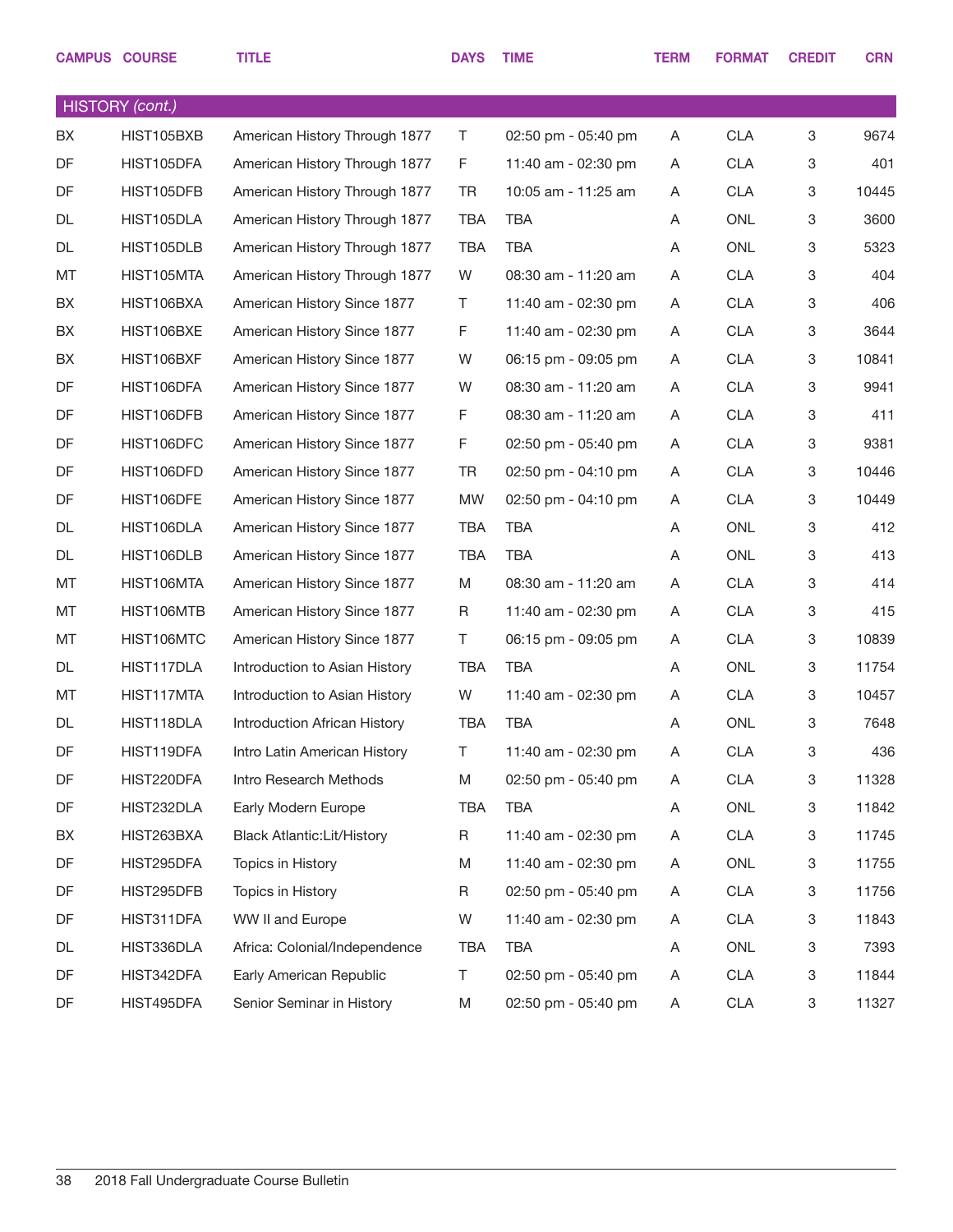|               | <b>CAMPUS COURSE</b>          | <b>TITLE</b>                   | <b>DAYS</b> | <b>TIME</b>         | <b>TERM</b> | <b>FORMAT</b>  | <b>CREDIT</b> | <b>CRN</b> |
|---------------|-------------------------------|--------------------------------|-------------|---------------------|-------------|----------------|---------------|------------|
| <b>HONORS</b> |                               |                                |             |                     |             |                |               |            |
| DF            | ARTT190DFA                    | Honors History of Art I        | M           | 08:30 am - 11:20 am | Α           | <b>CLA</b>     | 3             | 9072       |
| DF            | CINQ190DFA                    | <b>Honors Critical Inquiry</b> | <b>MW</b>   | 02:50 pm - 04:10 pm | A           | <b>CLA</b>     | 3             | 11685      |
| DF            | CINQ190DFB                    | <b>Honors Critical Inquiry</b> | R           | 08:30 am - 11:20 am | Α           | <b>CLA</b>     | 3             | 11687      |
| DF            | ECON210DFI                    | Honors Bus Report Writ & Pres  | T.          | 02:50 pm - 05:40 pm | Α           | <b>CLA</b>     | 3             | 11389      |
| DF            | ENGL191DFA                    | Honors English I               | T.          | 11:40 am - 02:30 pm | Α           | <b>CLA</b>     | 3             | 9784       |
| DF            | ENGL191DFB                    | Honors English I               | <b>TR</b>   | 01:15 pm - 02:35 pm | Α           | <b>CLA</b>     | 3             | 6590       |
| DF            | ENGL191DFC                    | Honors English I               | <b>MW</b>   | 01:15 pm - 02:35 pm | A           | <b>CLA</b>     | 3             | 10780      |
| DF            | HONR190DFA                    | <b>Honors Critical Inquiry</b> | <b>MW</b>   | 02:50 pm - 04:10 pm | A           | <b>CLA</b>     | 3             | 11684      |
| DF            | HONR190DFB                    | <b>Honors Critical Inquiry</b> | R           | 08:30 am - 11:20 am | A           | <b>CLA</b>     | 3             | 11686      |
| DF            | HONR191DFA                    | Honors English 1               | T.          | 11:40 am - 02:30 pm | Α           | <b>CLA</b>     | 3             | 11688      |
| DF            | HONR191DFB                    | Honors English 1               | <b>TR</b>   | 01:15 pm - 02:35 pm | Α           | <b>CLA</b>     | 3             | 11689      |
| DF            | HONR191DFC                    | Honors English 1               | <b>MW</b>   | 01:15 pm - 02:35 pm | Α           | <b>CLA</b>     | 3             | 11690      |
| DF            | HONR193DFA                    | <b>Honors Mathematics</b>      | W           | 08:30 am - 11:20 am | A           | <b>CLA</b>     | 3             | 11711      |
| DF            | HONR194DFA                    | Honors Oral Communication      | <b>MW</b>   | 11:40 am - 01:00 pm | Α           | <b>CLA</b>     | 3             | 11714      |
| DF            | JRSM301DFJ                    | Junior Seminar Honors          | T.          | 02:50 pm - 05:40 pm | A           | <b>CLA</b>     | 3             | 7423       |
| DF            | MATH193DFA                    | <b>Honors Mathematics</b>      | W           | 08:30 am - 11:20 am | A           | <b>CLA</b>     | 3             | 11710      |
| DF            | RELG190DFA                    | Honors Religion                | R           | 02:50 pm - 05:40 pm | A           | <b>CLA</b>     | 3             | 9789       |
| DF            | SPCM194DFA                    | Honors Oral Communication      | <b>MW</b>   | 11:40 am - 01:00 pm | A           | <b>CLA</b>     | 3             | 11713      |
|               |                               |                                |             |                     |             |                |               |            |
|               | <b>INTERNATIONAL BUSINESS</b> |                                |             |                     |             |                |               |            |
| BX            | INBU250BXB                    | <b>International Business</b>  | M           | 06:15 pm - 09:05 pm | A           | <b>CLA</b>     | 3             | 9238       |
| DF            | INBU250DFA                    | <b>International Business</b>  | M           | 11:40 am - 02:30 pm | A           | <b>CLA</b>     | 3             | 9751       |
| DF            | INBU250DFB                    | <b>International Business</b>  | W           | 02:50 pm - 05:40 pm | Α           | <b>CLA</b>     | 3             | 938        |
| DL            | INBU250DLA                    | <b>International Business</b>  | TBA         | TBA                 | Α           | ONL            | 3             | 940        |
| DL            | INBU250DLB                    | <b>International Business</b>  | TBA         | TBA                 | Α           | ONL            | 3             | 10730      |
| MT            | INBU250MTB                    | <b>International Business</b>  | M           | 11:40 am - 02:30 pm | Α           | <b>CLA</b>     | 3             | 7369       |
| DL            | INBU375DLA                    | <b>International Marketing</b> | TBA         | TBA                 | Α           | ONL            | 3             | 6427       |
| DL            | INBU375DLB                    | International Marketing        | TBA         | TBA                 | A           | ONL            | 3             | 10798      |
| DF            | INBU444DFA                    | International Management       | M           | 11:40 am - 02:30 pm | Α           | <b>CLA</b>     | 3             | 6415       |
| DL            | INBU447DLA                    | <b>International Finance</b>   | TBA         | TBA                 | A           | ONL            | 3             | 928        |
| DL            | INBU447DLB                    | <b>International Finance</b>   | TBA         | TBA                 | Α           | <b>ONL</b>     | 3             | 9883       |
| DL            | INBU450DLA                    | Applied Res Analysis-Int'l Bus | <b>TBA</b>  | TBA                 | A           | $\mathsf{ONL}$ | 3             | 8236       |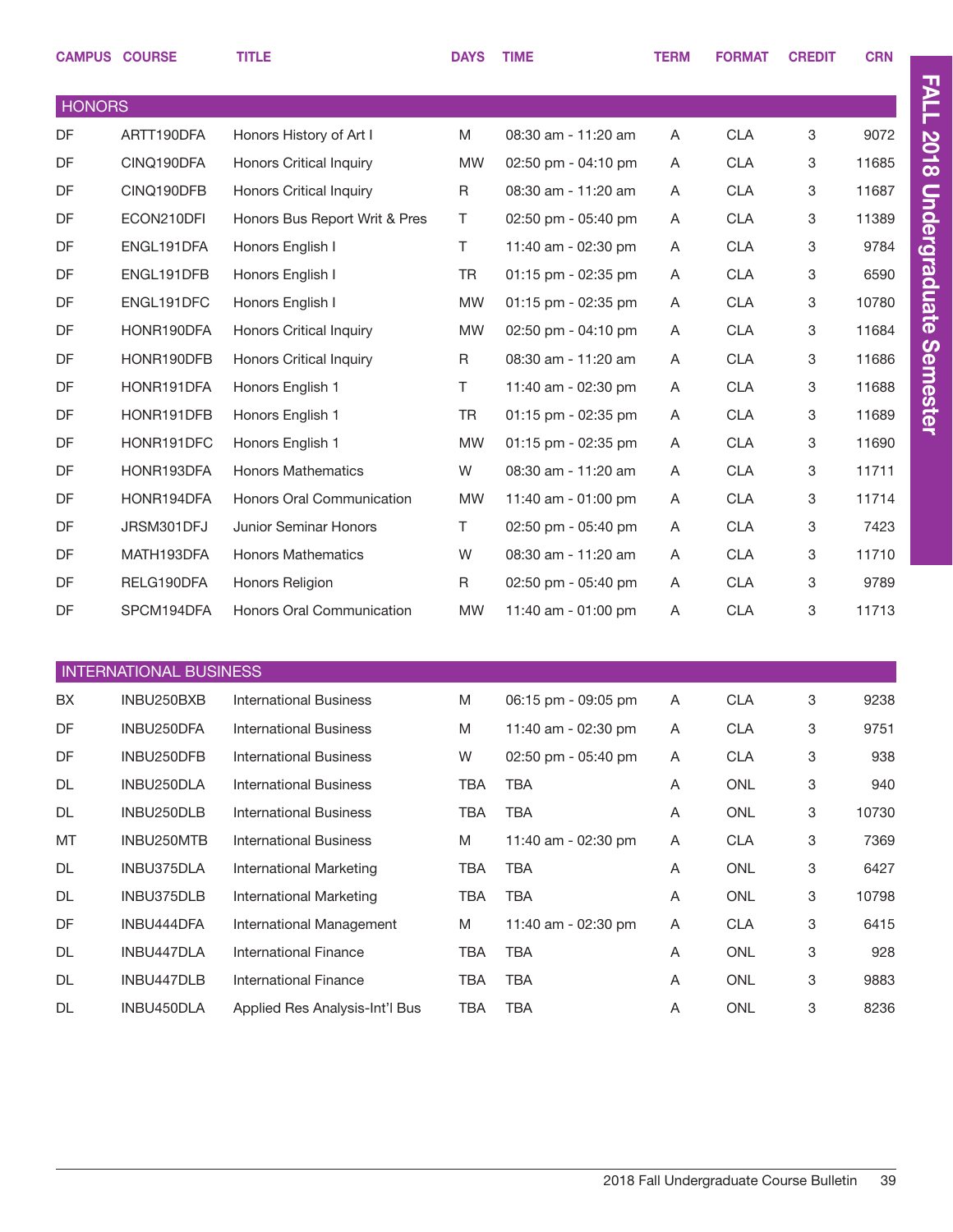|                | <b>CAMPUS COURSE</b>           | <b>TITLE</b>                            | <b>DAYS</b> | <b>TIME</b>         | <b>TERM</b> | <b>FORMAT</b> | <b>CREDIT</b> | <b>CRN</b> |
|----------------|--------------------------------|-----------------------------------------|-------------|---------------------|-------------|---------------|---------------|------------|
|                | <b>INTERNATIONAL RELATIONS</b> |                                         |             |                     |             |               |               |            |
| MT             | IRDP110MTA                     | <b>World Cultures</b>                   | M           | 11:40 am - 02:30 pm | A           | <b>CLA</b>    | 3             | 9125       |
| MT             | IRDP252MTA                     | Globalization                           | Τ           | 11:40 am - 02:30 pm | Α           | <b>CLA</b>    | 3             | 7261       |
| DF             | IRDP295DFA                     | Top Int'l Relations & Diplomcy          | F           | 08:30 am - 11:20 am | Α           | <b>VCF</b>    | 3             | 7263       |
| MT             | IRDP295MTA                     | Top Int'l Relations & Diplomcy          | F           | 08:30 am - 11:20 am | Α           | <b>VCF</b>    | 3             | 11360      |
| DF             | IRDP340DFB                     | Art & Science Int'l Relations           | R           | 11:40 am - 02:30 pm | A           | <b>CLA</b>    | 3             | 11436      |
| DF             | IRDP356DFB                     | Int'l Negotiations & Diplomacy          | M           | 02:50 pm - 05:40 pm | Α           | <b>CLA</b>    | 3             | 11363      |
| DF             | IRDP372DFA                     | International Org Fundamentals          | F           | 02:50 pm - 05:40 pm | Α           | <b>VCF</b>    | 3             | 9199       |
| MT             | IRDP372MTA                     | International Org Fundamentals          | F           | 02:50 pm - 05:40 pm | Α           | <b>VCF</b>    | 3             | 11120      |
| DF             | IRDP461DFC                     | Service Learning: Externship I          | <b>TBA</b>  | <b>TBA</b>          | Α           | <b>CLA</b>    | 3             | 11485      |
| DF             | IRDP461DFD                     | Service Learning: Externship I          | <b>TBA</b>  | <b>TBA</b>          | Α           | <b>CLA</b>    | 3             | 11634      |
| DF             | IRDP461DFE                     | Service Learning: Externship I          | <b>TBA</b>  | <b>TBA</b>          | B           | <b>CLA</b>    | 3             | 11646      |
| DF             | IRDP462DFA                     | Service Learning: Externship II         | <b>TBA</b>  | <b>TBA</b>          | B           | <b>CLA</b>    | 3             | 11647      |
| DF             | IRDP471DFA                     | Capstone Project I                      | F           | 11:40 am - 02:30 pm | Α           | <b>CLA</b>    | 3             | 9739       |
|                |                                |                                         |             |                     |             |               |               |            |
| <b>ITALIAN</b> |                                |                                         |             |                     |             |               |               |            |
| BX             | ITAL115BXB                     | Italian for Communication               | <b>TR</b>   | 11:40 am - 01:00 pm | A           | <b>CLA</b>    | 3             | 10440      |
| DF             | ITAL115DFB                     | Italian for Communication               | W           | 06:15 pm - 09:05 pm | Α           | <b>CLA</b>    | 3             | 10635      |
| DF             | ITAL115DFC                     | Italian for Communication               | <b>MW</b>   | 10:05 am - 11:25 am | Α           | <b>CLA</b>    | 3             | 6227       |
| DL             | ITAL115DLA                     | Italian for Communication               | <b>TBA</b>  | <b>TBA</b>          | Α           | <b>ONL</b>    | 3             | 7623       |
| MT             | ITAL115MTA                     | Italian for Communication               | <b>TR</b>   | 10:05 am - 11:25 am | Α           | <b>CLA</b>    | 3             | 3937       |
| MT             | ITAL115MTB                     | Italian for Communication               | <b>TR</b>   | 11:40 am - 01:00 pm | Α           | <b>CLA</b>    | 3             | 10636      |
| DL             | ITAL116DLA                     | Communicating in Italian                | <b>TBA</b>  | <b>TBA</b>          | A           | <b>ONL</b>    | 3             | 8292       |
| DF             | ITAL397DFA                     | Independent Study in Italian            | TBA         | <b>TBA</b>          | Α           | <b>CLA</b>    | 3             | 11433      |
|                |                                |                                         |             |                     |             |               |               |            |
|                | <b>JUNIOR SEMINARY</b>         |                                         |             |                     |             |               |               |            |
| BX             | JRSM301BXA                     | Junior Seminar                          | $\mathbb S$ | 08:30 am - 11:20 am | Α           | <b>CLA</b>    | 3             | 2352       |
| BX             | JRSM301BXB                     | Junior Seminar                          | TR          | 02:50 pm - 04:10 pm | A           | <b>CLA</b>    | 3             | 2353       |
| BX             | JRSM301BXC                     | Junior Seminar                          | S           | 11:40 am - 02:30 pm | A           | <b>CLA</b>    | 3             | 2354       |
| BX             | JRSM301BXD                     | Junior Seminar                          | M           | 06:15 pm - 09:05 pm | A           | <b>CLA</b>    | 3             | 2355       |
| BX             | JRSM301BXF                     | Junior Seminar                          | TR          | 11:40 am - 01:00 pm | A           | <b>CLA</b>    | 3             | 7422       |
| BX             | JRSM301BXG                     | Junior Seminar                          | <b>MW</b>   | 04:20 pm - 05:40 pm | A           | <b>CLA</b>    | 3             | 4067       |
| DF             | JRSM301DFA                     | Junior Seminar                          | <b>TR</b>   | 01:15 pm - 02:35 pm | A           | <b>CLA</b>    | 3             | 2356       |
| DF             | JRSM301DFB                     | Junior Seminar                          | <b>TR</b>   | 10:05 am - 11:25 am | A           | <b>CLA</b>    | 3             | 2357       |
| DF             | JRSM301DFD                     | Junior Seminar                          | R           | 06:15 pm - 09:05 pm | A           | <b>CLA</b>    | 3             | 2359       |
| DF             | JRSM301DFE                     | Junior Seminar                          | TR          | 02:50 pm - 04:10 pm | A           | <b>CLA</b>    | 3             | 3487       |
| DF             | JRSM301DFF                     | Junior Seminar                          | TR          | 10:05 am - 11:25 am | A           | <b>CLA</b>    | 3             | 4572       |
| DF             | JRSM301DFH                     | Junior Seminar                          | F           | 08:30 am - 11:20 am | A           | <b>CLA</b>    | 3             | 4778       |
| л∩             |                                | 2018 Fall Undergraduate Course Bulletin |             |                     |             |               |               |            |

40 2018 Fall Undergraduate Course Bulletin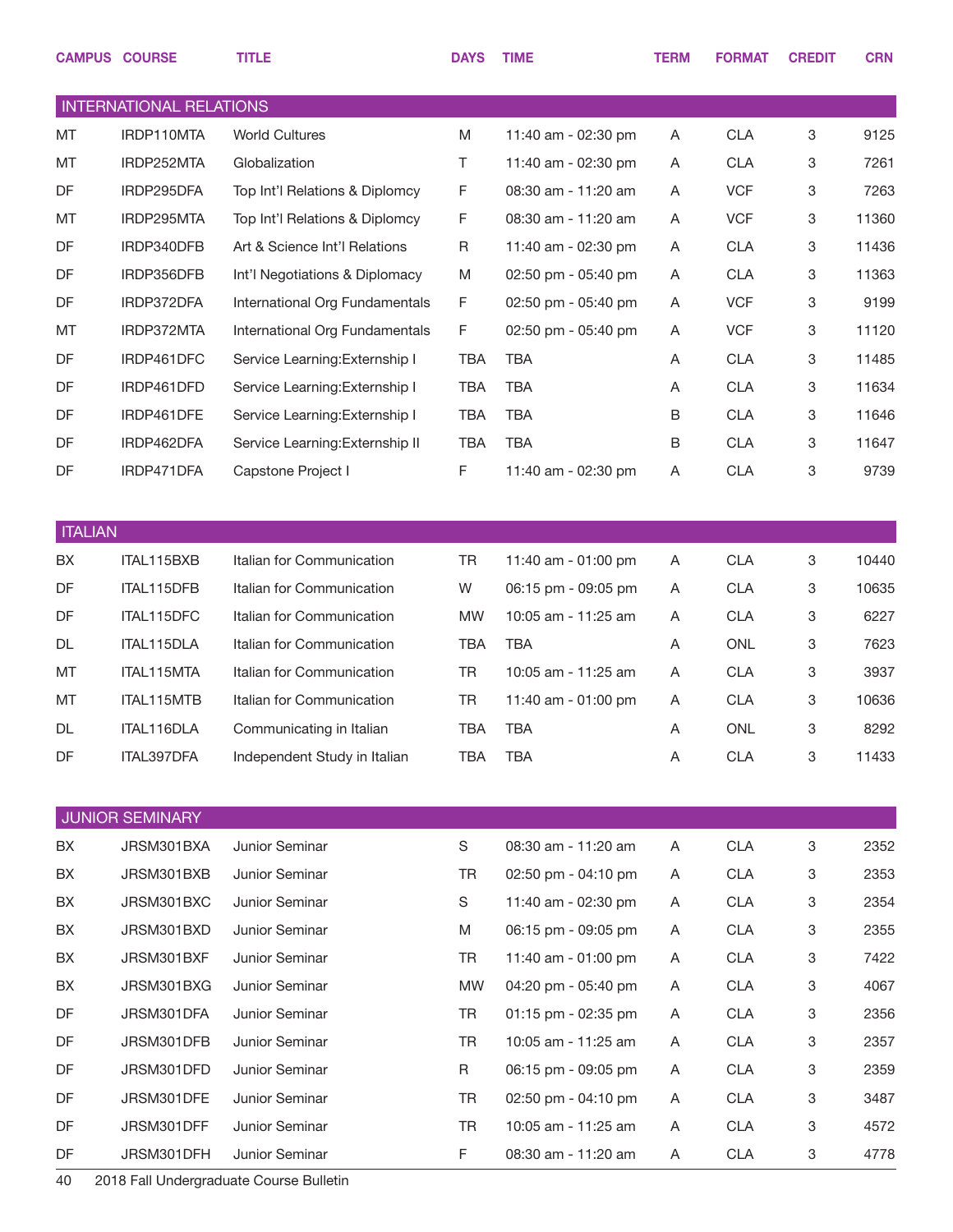|    | <b>CAMPUS COURSE</b> | <b>TITLE</b>                   | <b>DAYS</b> | <b>TIME</b>         | <b>TERM</b> | <b>FORMAT</b> | <b>CREDIT</b> | <b>CRN</b> |                      |
|----|----------------------|--------------------------------|-------------|---------------------|-------------|---------------|---------------|------------|----------------------|
| DF | JRSM301DFI           | Junior Seminar                 | $\mathsf F$ | 11:40 am - 02:30 pm | A           | <b>CLA</b>    | 3             | 6761       | <b>FALL</b>          |
| DF | JRSM301DFK           | Junior Seminar                 | W           | 11:40 am - 02:30 pm | A           | <b>CLA</b>    | 3             | 8261       |                      |
| DF | JRSM301DFL           | Junior Seminar                 | <b>MW</b>   | 04:20 pm - 05:40 pm | A           | <b>CLA</b>    | 3             | 9545       | <b>2018</b>          |
| DF | JRSM301DFM           | Junior Seminar                 | W           | 02:50 pm - 05:40 pm | A           | <b>CLA</b>    | 3             | 8262       |                      |
| DF | JRSM301DFN           | Junior Seminar                 | <b>TR</b>   | 10:05 am - 11:25 am | A           | <b>CLA</b>    | 3             | 8272       |                      |
| DF | JRSM301DFO           | Junior Seminar                 | M           | 02:50 pm - 05:40 pm | A           | <b>CLA</b>    | 3             | 10520      | <b>Undergraduate</b> |
| DL | JRSM301DLA           | Junior Seminar                 | <b>TBA</b>  | <b>TBA</b>          | Α           | <b>ONL</b>    | 3             | 2360       |                      |
| DL | JRSM301DLB           | Junior Seminar                 | <b>TBA</b>  | <b>TBA</b>          | Α           | <b>ONL</b>    | 3             | 2361       |                      |
| DL | JRSM301DLC           | Junior Seminar                 | <b>TBA</b>  | <b>TBA</b>          | Α           | <b>ONL</b>    | 3             | 2362       |                      |
| DL | JRSM301DLD           | Junior Seminar                 | <b>TBA</b>  | <b>TBA</b>          | Α           | <b>ONL</b>    | 3             | 2363       | <b>Semester</b>      |
| DL | JRSM301DLE           | Junior Seminar                 | <b>TBA</b>  | <b>TBA</b>          | Α           | <b>ONL</b>    | 3             | 2364       |                      |
| DL | JRSM301DLF           | Junior Seminar                 | <b>TBA</b>  | <b>TBA</b>          | Α           | <b>ONL</b>    | 3             | 9423       |                      |
| DL | JRSM301DLG           | Junior Seminar                 | <b>TBA</b>  | <b>TBA</b>          | Α           | <b>ONL</b>    | 3             | 10987      |                      |
| DL | JRSM301DLH           | Junior Seminar                 | <b>TBA</b>  | <b>TBA</b>          | Α           | <b>ONL</b>    | 3             | 9546       |                      |
| DL | JRSM301DLJ           | Junior Seminar                 | <b>TBA</b>  | <b>TBA</b>          | Α           | <b>ONL</b>    | 3             | 4674       |                      |
| DL | JRSM301DLK           | Junior Seminar                 | <b>TBA</b>  | <b>TBA</b>          | Α           | <b>ONL</b>    | 3             | 4675       |                      |
| DL | JRSM301DLM           | Junior Seminar                 | <b>TBA</b>  | <b>TBA</b>          | Α           | <b>ONL</b>    | 3             | 6946       |                      |
| DL | JRSM301DLN           | Junior Seminar                 | <b>TBA</b>  | <b>TBA</b>          | Α           | <b>ONL</b>    | 3             | 6947       |                      |
| DL | JRSM301DLO           | Junior Seminar                 | <b>TBA</b>  | <b>TBA</b>          | Α           | <b>ONL</b>    | 3             | 7725       |                      |
| DL | JRSM301DLP           | Junior Seminar                 | <b>TBA</b>  | <b>TBA</b>          | Α           | <b>ONL</b>    | 3             | 7900       |                      |
| DL | JRSM301DLQ           | Junior Seminar                 | <b>TBA</b>  | <b>TBA</b>          | Α           | <b>CLA</b>    | 3             | 11616      |                      |
| MT | JRSM301MTB           | Junior Seminar                 | S           | 11:40 am - 02:30 pm | A           | <b>CLA</b>    | 3             | 2413       |                      |
| MT | JRSM301MTC           | Junior Seminar                 | W           | 06:15 pm - 09:05 pm | Α           | <b>CLA</b>    | 3             | 4596       |                      |
| MT | JRSM301MTD           | Junior Seminar                 | <b>MW</b>   | 01:15 pm - 02:35 pm | A           | <b>CLA</b>    | 3             | 6764       |                      |
| YH | JRSM301YHA           | Junior Seminar                 | M           | 06:15 pm - 09:05 pm | A           | <b>CLA</b>    | 3             | 2367       |                      |
|    |                      |                                |             |                     |             |               |               |            |                      |
|    | <b>LEGAL STUDIES</b> |                                |             |                     |             |               |               |            |                      |
| BX | LAWS130BXA           | Intro Legal Studies            | T           | 11:40 am - 02:30 pm | A           | <b>CLA</b>    | 3             | 11130      |                      |
| DF | LAWS130DFA           | Intro Legal Studies            | F           | 08:30 am - 11:20 am | A           | <b>CLA</b>    | 3             | 5171       |                      |
| DF | LAWS203DFA           | Law of Evidence                | M           | 08:30 am - 11:20 am | A           | CLA           | 3             | 11675      |                      |
| DF | LAWS210DFA           | <b>Exploring the NY Courts</b> | W           | 08:30 am - 11:20 am | A           | <b>CLA</b>    | 3             | 8354       |                      |
| BX | LAWS220BXA           | The Art of Legal Reasoning     | S           | 11:40 am - 02:30 pm | A           | <b>CLA</b>    | 3             | 1688       |                      |
| DL | LAWS250DLA           | <b>Criminal Procedure</b>      | <b>TBA</b>  | <b>TBA</b>          | A           | ONL           | 3             | 1882       |                      |
| BX | LAWS255BXA           | Managing Human Conflict I      | S           | 08:30 am - 11:20 am | Α           | <b>CLA</b>    | 3             | 1714       |                      |

BX LAWS255BXB Managing Human Conflict I R 08:30 am - 11:20 am A CLA 3 5380 DF LAWS255DFA Managing Human Conflict I W 11:40 am - 02:30 pm A CLA 3 1720 DF LAWS255DFB Managing Human Conflict I F 11:40 am - 02:30 pm A CLA 3 6321 DF LAWS255DFC Managing Human Conflict I TR 08:30 am - 09:50 am A CLA 3 8350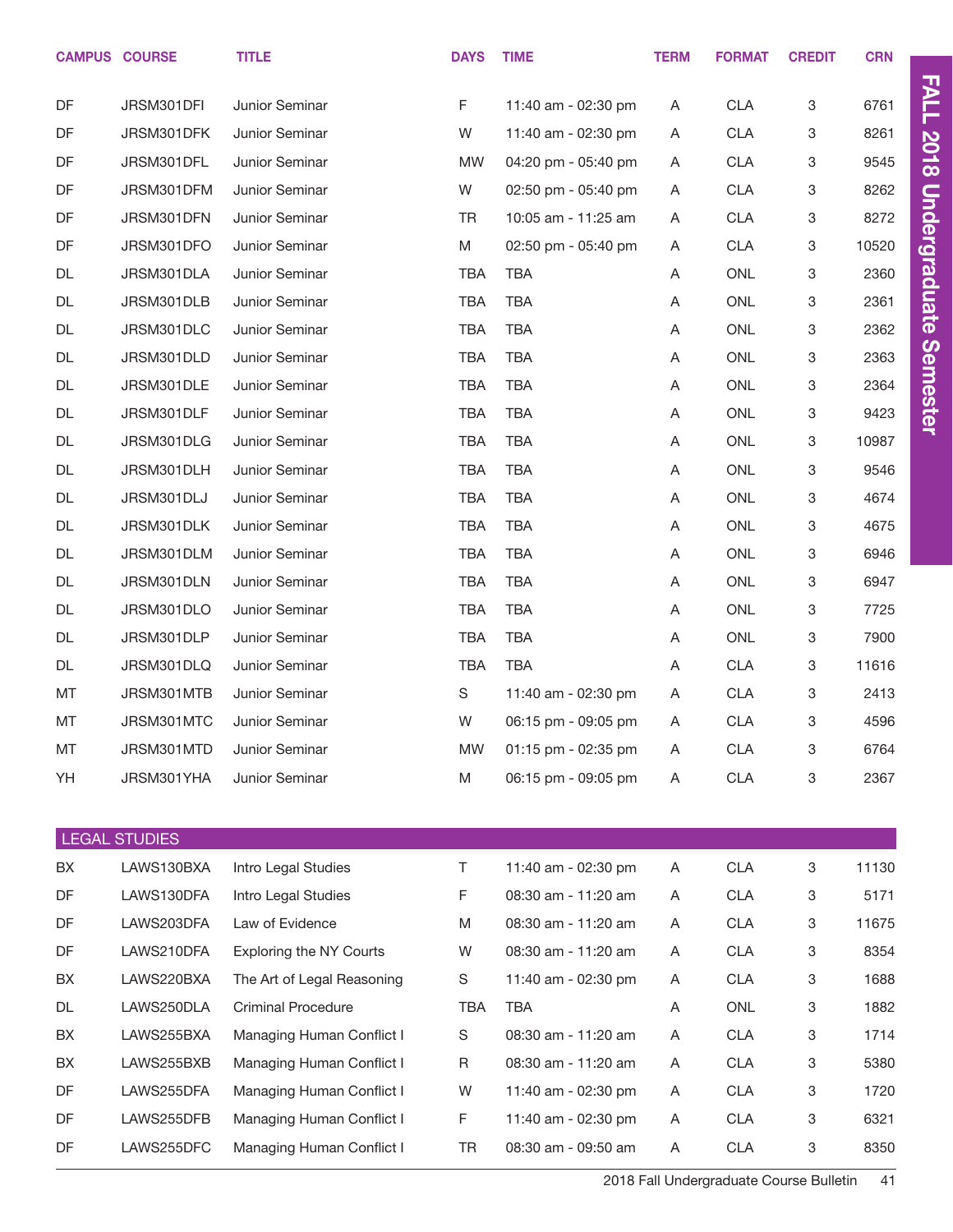|    | <b>CAMPUS COURSE</b>         | <b>TITLE</b>                        | <b>DAYS</b> | <b>TIME</b>         | <b>TERM</b> | <b>FORMAT</b> | <b>CREDIT</b> | <b>CRN</b> |
|----|------------------------------|-------------------------------------|-------------|---------------------|-------------|---------------|---------------|------------|
|    | <b>LEGAL STUDIES (cont.)</b> |                                     |             |                     |             |               |               |            |
| DL | LAWS255DLA                   | Managing Human Conflict I           | <b>TBA</b>  | <b>TBA</b>          | A           | <b>ONL</b>    | 3             | 1727       |
| DL | LAWS255DLB                   | Managing Human Conflict I           | <b>TBA</b>  | <b>TBA</b>          | Α           | <b>ONL</b>    | 3             | 5807       |
| MT | LAWS255MTA                   | Managing Human Conflict I           | <b>TR</b>   | 05:50 pm - 08:20 pm | B           | <b>CLA</b>    | 3             | 1731       |
| MT | LAWS255MTB                   | Managing Human Conflict I           | M           | 11:40 am - 02:30 pm | A           | <b>CLA</b>    | 3             | 1904       |
| BX | LAWS256BXA                   | Managing Human Conflict II          | M           | 11:40 am - 02:30 pm | Α           | <b>CLA</b>    | 3             | 11286      |
| DF | LAWS256DFA                   | Managing Human Conflict II          | W           | 06:15 pm - 09:05 pm | A           | <b>CLA</b>    | 3             | 10812      |
| MT | LAWS256MTA                   | Managing Human Conflict II          | <b>TR</b>   | 05:50 pm - 08:20 pm | <b>MC</b>   | <b>CLA</b>    | 3             | 7656       |
| DF | LAWS295DFA                   | Contemp Issues Legal Studies        | F           | 08:30 am - 11:20 am | A           | <b>VCF</b>    | 3             | 7323       |
| DF | LAWS295DFB                   | Contemp Issues Legal Studies        | M           | 06:15 pm - 09:05 pm | A           | <b>CLA</b>    | 3             | 11115      |
| MT | LAWS295MTA                   | Contemp Issues Legal Studies        | F           | 08:30 am - 11:20 am | Α           | <b>VCF</b>    | 3             | 11359      |
| DL | LAWS310DLA                   | Intro Law School Experience         | <b>TBA</b>  | <b>TBA</b>          | Α           | <b>ONL</b>    | 3             | 9127       |
| DF | LAWS361DFA                   | Constitutional Law & Policy         | Τ           | 11:40 am - 02:30 pm | Α           | <b>CLA</b>    | 3             | 8355       |
|    |                              |                                     |             |                     |             |               |               |            |
|    | <b>LIFE ACHIEVEMENT</b>      |                                     |             |                     |             |               |               |            |
| DL | LFAC301DLA                   | Life Achievement Portfolio          | TBA         | <b>TBA</b>          | A           | <b>ONL</b>    | 3             | 10710      |
|    |                              |                                     |             |                     |             |               |               |            |
|    | <b>MANAGEMENT</b>            |                                     |             |                     |             |               |               |            |
| BX | MGMT225BXA                   | Principles of Management            | R           | 08:30 am - 11:20 am | A           | <b>CLA</b>    | 3             | 959        |
| BX | MGMT225BXB                   | Principles of Management            | W           | 06:15 pm - 09:05 pm | A           | <b>CLA</b>    | 3             | 10309      |
| DF | MGMT225DFA                   | Principles of Management            | W           | 08:30 am - 11:20 am | A           | <b>CLA</b>    | 3             | 960        |
| DF | MGMT225DFB                   | Principles of Management            | M           | 11:40 am - 02:30 pm | Α           | <b>CLA</b>    | 3             | 8228       |
| DF |                              | MGMT225DFC Principles of Management | W           | 06:15 pm - 09:05 pm | A           | <b>CLA</b>    | 3             | 7615       |
| DF | MGMT225DFI                   | Principles of Management            | W           | 08:30 am - 11:20 am | A           | <b>CLA</b>    | 3             | 9956       |
| DL | MGMT225DLA                   | Principles of Management            | TBA         | TBA                 | A           | ONL           | 3             | 962        |
| DL | MGMT225DLB                   | Principles of Management            | <b>TBA</b>  | <b>TBA</b>          | A           | ONL           | 3             | 5954       |
| МT | MGMT225MTA                   | Principles of Management            | Τ           | 02:50 pm - 05:40 pm | A           | <b>CLA</b>    | 3             | 963        |
| МT | MGMT225MTB                   | Principles of Management            | R           | 02:50 pm - 05:40 pm | A           | <b>CLA</b>    | 3             | 11763      |
| МT | MGMT225MTC                   | Principles of Management            | R           | 11:40 am - 02:30 pm | A           | <b>CLA</b>    | 3             | 11762      |
| BX | MGMT255BXA                   | Info Systems for Mgmnt              | R           | 11:40 am - 02:30 pm | A           | <b>CLA</b>    | 3             | 7372       |
| DF | MGMT255DFA                   | Info Systems for Mgmnt              | F           | 08:30 am - 11:20 am | A           | <b>CLA</b>    | 3             | 6414       |
| DF | MGMT255DFB                   | Info Systems for Mgmnt              | M           | 08:30 am - 11:20 am | A           | <b>CLA</b>    | 3             | 10513      |
| DL | MGMT255DLA                   | Info Systems for Mgmnt              | TBA         | TBA                 | A           | ONL           | 3             | 10704      |
| MT | MGMT255MTA                   | Info Systems for Mgmnt              | W           | 08:30 am - 11:20 am | A           | <b>CLA</b>    | 3             | 6560       |
| DF | MGMT295DFA                   | Special Topics in Management        | M           | 11:40 am - 02:30 pm | A           | <b>CLA</b>    | 3             | 10316      |
| DF | MGMT295DFB                   | Special Topics in Management        | W           | 06:15 pm - 09:05 pm | A           | <b>CLA</b>    | 3             | 11814      |
| DF | MGMT340DFA                   | Organizational Behavior             | R           | 08:30 am - 11:20 am | A           | <b>CLA</b>    | 3             | 966        |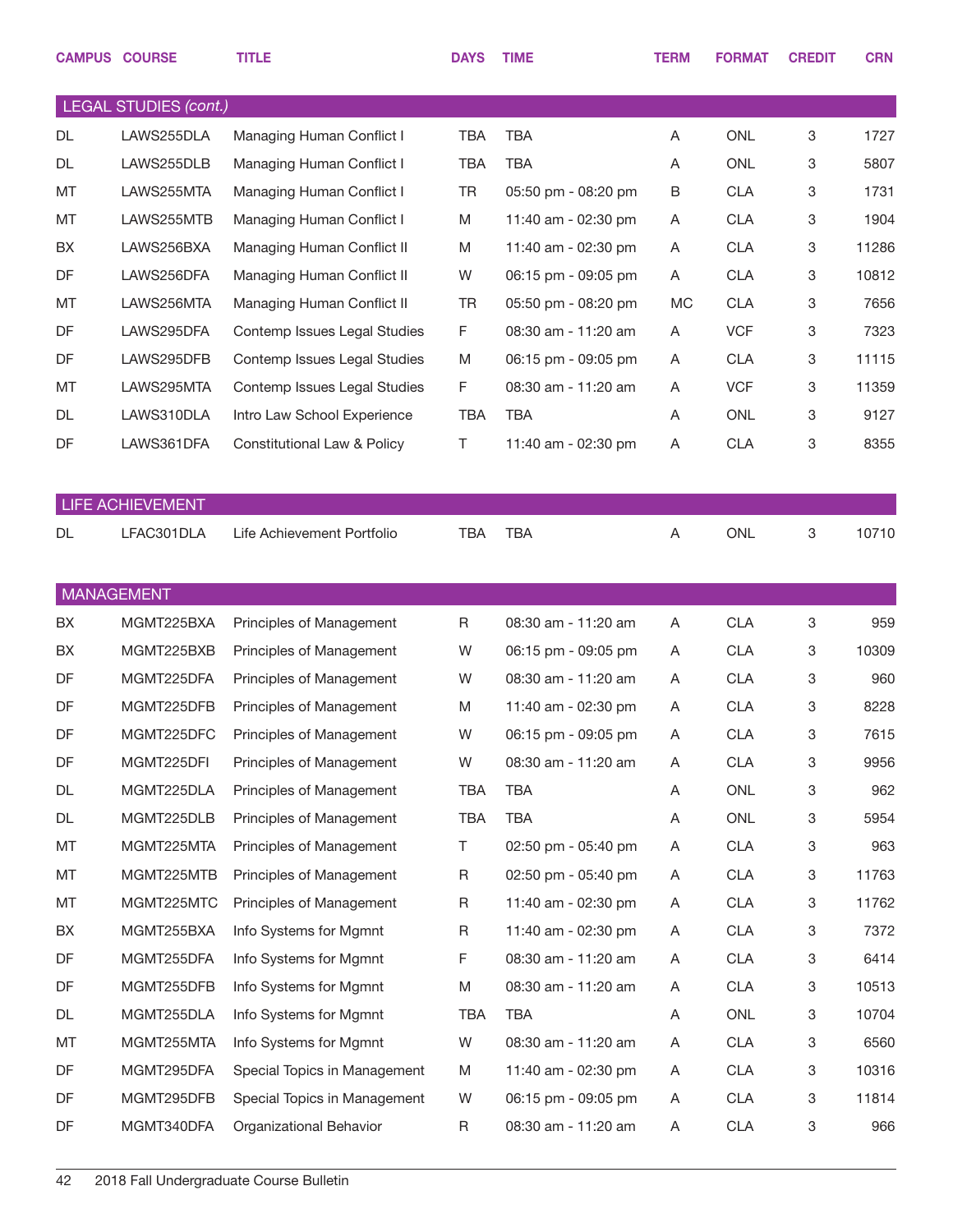|                  | <b>CAMPUS COURSE</b> | <b>TITLE</b>                   | <b>DAYS</b> | <b>TIME</b>         | <b>TERM</b> | <b>FORMAT</b> | <b>CREDIT</b> | <b>CRN</b> |                      |
|------------------|----------------------|--------------------------------|-------------|---------------------|-------------|---------------|---------------|------------|----------------------|
| DF               | MGMT340DFB           | Organizational Behavior        | M           | 06:15 pm - 09:05 pm | Α           | <b>CLA</b>    | 3             | 9990       | <b>FALL</b>          |
| DL               | MGMT340DLA           | Organizational Behavior        | <b>TBA</b>  | <b>TBA</b>          | Α           | <b>ONL</b>    | 3             | 967        |                      |
| DL               | MGMT340DLB           | Organizational Behavior        | <b>TBA</b>  | <b>TBA</b>          | Α           | <b>ONL</b>    | 3             | 10705      | <b>2018</b>          |
| DL               | MGMT340DLC           | Organizational Behavior        | <b>TBA</b>  | <b>TBA</b>          | Α           | <b>ONL</b>    | 3             | 10725      |                      |
| DL               | MGMT340DLD           | Organizational Behavior        | <b>TBA</b>  | <b>TBA</b>          | A           | <b>ONL</b>    | 3             | 10808      | <b>Undergraduate</b> |
| MT               | MGMT340MTB           | Organizational Behavior        | W           | 06:15 pm - 09:05 pm | Α           | <b>CLA</b>    | 3             | 7642       |                      |
| BX               | MGMT345BXA           | Organizational & Indust Psych. | T.          | 08:30 am - 11:20 am | Α           | <b>CLA</b>    | 3             | 7374       |                      |
| DL               | MGMT345DLA           | Organizational & Indust Psych. | <b>TBA</b>  | <b>TBA</b>          | A           | <b>ONL</b>    | 3             | 11170      |                      |
| DF               | MGMT446DFA           | Human Resource Management      | T.          | 06:15 pm - 09:05 pm | Α           | <b>CLA</b>    | 3             | 10639      |                      |
| DL               | MGMT446DLA           | Human Resource Management      | <b>TBA</b>  | <b>TBA</b>          | A           | <b>ONL</b>    | 3             | 982        | <b>Semester</b>      |
| BX               | MGMT450BXA           | App Res Analysis Management    | W           | 06:15 pm - 09:05 pm | Α           | <b>CLA</b>    | 3             | 10315      |                      |
| DF               | MGMT450DFA           | App Res Analysis Management    | M           | 11:40 am - 02:30 pm | Α           | <b>CLA</b>    | 3             | 9037       |                      |
| DL               | MGMT450DLA           | App Res Analysis Management    | <b>TBA</b>  | <b>TBA</b>          | Α           | <b>ONL</b>    | 3             | 11267      |                      |
| BX               | MGMT460BXA           | Strategic Management           | W           | 11:40 am - 02:30 pm | Α           | <b>CLA</b>    | 3             | 7610       |                      |
| DF               | MGMT460DFB           | Strategic Management           | W           | 08:30 am - 11:20 am | Α           | <b>CLA</b>    | 3             | 10317      |                      |
| DF               | MGMT460DFC           | Strategic Management           | T.          | 02:50 pm - 05:40 pm | Α           | <b>CLA</b>    | 3             | 10512      |                      |
| DL               | MGMT460DLA           | Strategic Management           | <b>TBA</b>  | <b>TBA</b>          | Α           | <b>ONL</b>    | 3             | 987        |                      |
| DL               | MGMT460DLB           | Strategic Management           | <b>TBA</b>  | <b>TBA</b>          | Α           | <b>ONL</b>    | 3             | 9321       |                      |
| DL               | MGMT460DLC           | Strategic Management           | <b>TBA</b>  | <b>TBA</b>          | A           | <b>ONL</b>    | 3             | 11453      |                      |
|                  |                      |                                |             |                     |             |               |               |            |                      |
| <b>MARKETING</b> |                      |                                |             |                     |             |               |               |            |                      |
| BX               | MKTG220BXA           | Principles of Marketing        | R           | 11:40 am - 02:30 pm | Α           | <b>CLA</b>    | 3             | 990        |                      |
| BX               | MKTG220BXB           | Principles of Marketing        | <b>MW</b>   | 05:50 pm - 08:20 pm | MC          | <b>CLA</b>    | 3             | 11171      |                      |
| DF               | MKTG220DFA           | Principles of Marketing        | W           | 11:40 am - 02:30 pm | Α           | <b>CLA</b>    | 3             | 992        |                      |
| DF               | MKTG220DFB           | Principles of Marketing        | R           | 02:50 pm - 05:40 pm | Α           | <b>CLA</b>    | 3             | 10811      |                      |
| DL               | MKTG220DLA           | Principles of Marketing        | <b>TBA</b>  | <b>TBA</b>          | Α           | ONL           | 3             | 993        |                      |
| DL               | MKTG220DLB           | Principles of Marketing        | <b>TBA</b>  | <b>TBA</b>          | Α           | ONL           | 3             | 9985       |                      |
| MT               | MKTG220MTA           | Principles of Marketing        | W           | 11:40 am - 02:30 pm | Α           | <b>CLA</b>    | 3             | 7455       |                      |
| DF               | MKTG344DFA           | Advertising                    | T           | 02:50 pm - 05:40 pm | Α           | <b>CLA</b>    | 3             | 10707      |                      |
| DF               | MKTG344DFB           | Advertising                    | $\mathsf R$ | 06:15 pm - 09:05 pm | A           | <b>CLA</b>    | 3             | 11764      |                      |
| DL               | MKTG344DLA           | Advertising                    | <b>TBA</b>  | <b>TBA</b>          | Α           | ONL           | 3             | 3208       |                      |
| MT               | MKTG344MTA           | Advertising                    | W           | 02:50 pm - 05:40 pm | Α           | <b>CLA</b>    | 3             | 11172      |                      |
| DF               | MKTG345DFA           | Digital Marketing              | M           | 06:15 pm - 09:05 pm | Α           | <b>CLA</b>    | 3             | 9841       |                      |
| DF               | MKTG345DFB           | Digital Marketing              | F           | 11:40 am - 02:30 pm | A           | <b>CLA</b>    | 3             | 11295      |                      |
| MT               | MKTG345MTA           | Digital Marketing              | R           | 06:15 pm - 09:05 pm | Α           | <b>CLA</b>    | 3             | 11765      |                      |
| DF               | MKTG348DFA           | Sales Management               | Τ           | 11:40 am - 02:30 pm | A           | <b>CLA</b>    | 3             | 9210       |                      |

DF MKTG350DFA Entertainment Marketing W 11:40 am - 02:30 pm A CLA 3 11175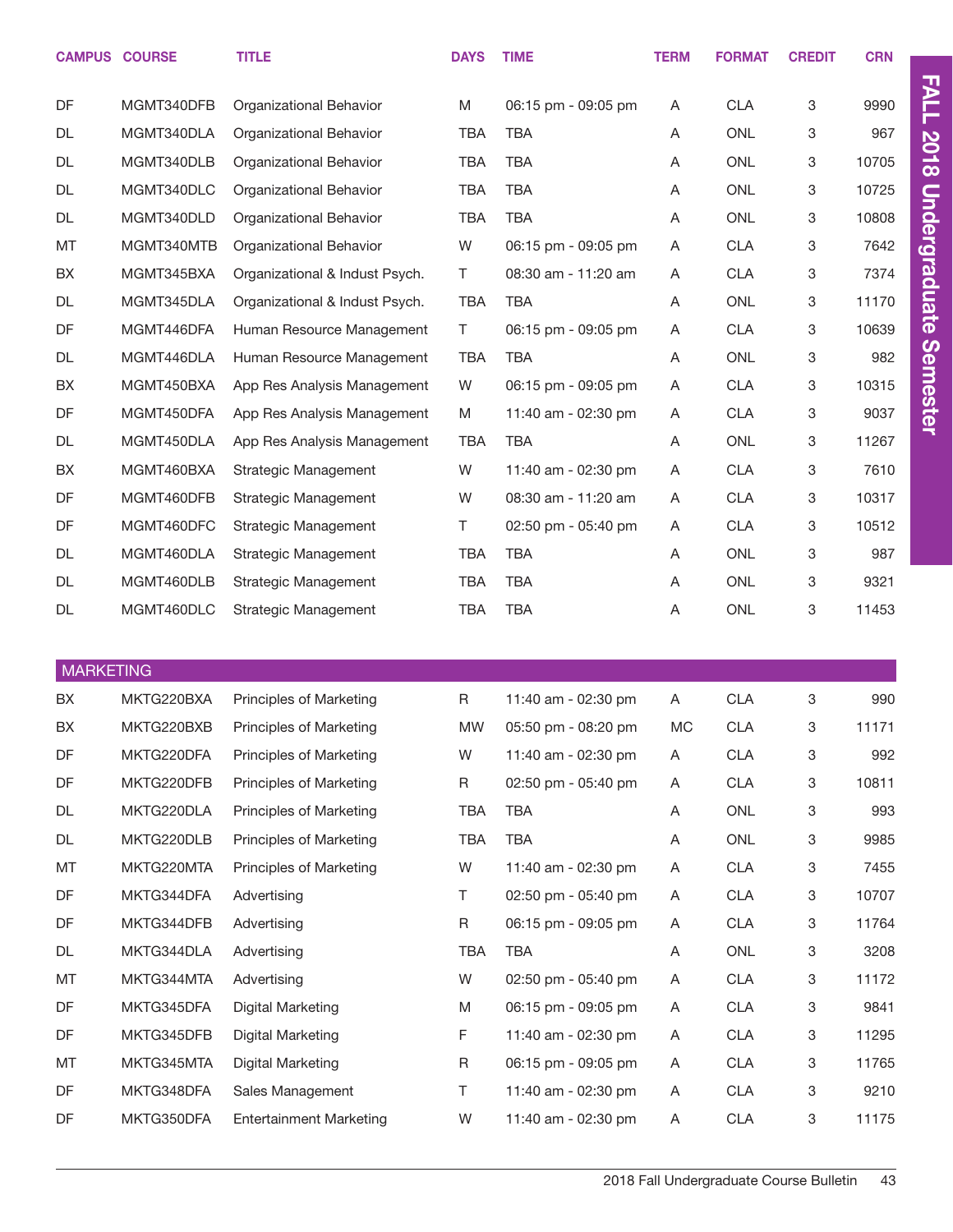|                    | <b>CAMPUS COURSE</b> | <b>TITLE</b>                | <b>DAYS</b> | <b>TIME</b>         | <b>TERM</b> | <b>FORMAT</b> | <b>CREDIT</b> | <b>CRN</b> |
|--------------------|----------------------|-----------------------------|-------------|---------------------|-------------|---------------|---------------|------------|
|                    | MARKETING (cont.)    |                             |             |                     |             |               |               |            |
| DF                 | MKTG440DFA           | Marketing Research          | $\top$      | 11:40 am - 02:30 pm | Α           | <b>CLA</b>    | 3             | 7619       |
| DF                 | MKTG442DFA           | Marketing Management        | M           | 02:50 pm - 05:40 pm | A           | <b>CLA</b>    | 3             | 9355       |
| DL                 | MKTG442DLA           | Marketing Management        | <b>TBA</b>  | <b>TBA</b>          | Α           | <b>ONL</b>    | 3             | 1006       |
| DF                 | MKTG450DFA           | Applied Res Analysis in MKT | M           | 08:30 am - 11:20 am | Α           | <b>CLA</b>    | 3             | 9038       |
|                    |                      |                             |             |                     |             |               |               |            |
| <b>MATHEMATICS</b> |                      |                             |             |                     |             |               |               |            |
| BX                 | MATH115BXC           | Math for Liberal Arts       | <b>TF</b>   | 11:40 am - 01:40 pm | Α           | <b>CLA</b>    | 3             | 10570      |
| BX                 | MATH115BXD           | Math for Liberal Arts       | <b>TR</b>   | 06:15 pm - 08:15 pm | Α           | <b>CLA</b>    | 3             | 10738      |
| DF                 | MATH115DFG           | Math for Liberal Arts       | <b>MR</b>   | 02:50 pm - 04:50 pm | Α           | <b>CLA</b>    | 3             | 10734      |
| DF                 | MATH115DFH           | Math for Liberal Arts       | <b>TF</b>   | 02:50 pm - 04:50 pm | Α           | <b>CLA</b>    | 3             | 10733      |
| DF                 | MATH115DFI           | Math for Liberal Arts       | <b>MW</b>   | 06:15 pm - 08:15 pm | Α           | <b>CLA</b>    | 3             | 10739      |
| DF                 | MATH115DFJ           | Math for Liberal Arts       | <b>TR</b>   | 06:15 pm - 08:15 pm | Α           | <b>CLA</b>    | 3             | 10386      |
| DL                 | MATH115DLA           | Math for Liberal Arts       | <b>TBA</b>  | <b>TBA</b>          | A           | <b>ONL</b>    | 3             | 10711      |
| DL                 | MATH115DLB           | Math for Liberal Arts       | <b>TBA</b>  | <b>TBA</b>          | Α           | <b>ONL</b>    | 3             | 10712      |
| DL                 | MATH115DLC           | Math for Liberal Arts       | <b>TBA</b>  | <b>TBA</b>          | Α           | <b>ONL</b>    | 3             | 10713      |
| MT                 | MATH115MTB           | Math for Liberal Arts       | <b>MR</b>   | 08:30 am - 10:30 am | Α           | <b>CLA</b>    | 3             | 10571      |
| BX                 | MATH116BXA           | College Algebra             | TF.         | 08:30 am - 10:30 am | A           | <b>CLA</b>    | 3             | 10574      |
| BX                 | MATH116BXB           | College Algebra             | <b>MR</b>   | 11:40 am - 01:40 pm | Α           | <b>CLA</b>    | 3             | 10525      |
| BX                 | MATH116BXC           | College Algebra             | <b>MR</b>   | 02:50 pm - 04:50 pm | A           | <b>CLA</b>    | 3             | 10575      |
| BX                 | MATH116BXD           | College Algebra             | TF.         | 02:50 pm - 04:50 pm | Α           | <b>CLA</b>    | 3             | 10876      |
| BX                 | MATH116BXE           | College Algebra             | <b>MW</b>   | 06:15 pm - 08:15 pm | A           | <b>CLA</b>    | 3             | 10576      |
| BX                 | MATH116BXF           | College Algebra             | <b>MW</b>   | 08:30 am - 10:30 am | Α           | <b>CLA</b>    | 3             | 11297      |
| DF                 | MATH116DFA           | College Algebra             | MR          | 08:30 am - 10:30 am | Α           | <b>CLA</b>    | 3             | 700        |
| DF                 | MATH116DFB           | College Algebra             | TF          | 08:30 am - 10:30 am | Α           | <b>CLA</b>    | 3             | 701        |
| DF                 | MATH116DFC           | College Algebra             | WS          | 08:30 am - 10:30 am | Α           | <b>CLA</b>    | 3             | 702        |
| DF                 | MATH116DFD           | College Algebra             | MR          | 11:40 am - 01:40 pm | Α           | <b>CLA</b>    | 3             | 703        |
| DF                 | MATH116DFE           | College Algebra             | TF.         | 11:40 am - 01:40 pm | Α           | <b>CLA</b>    | 3             | 704        |
| DF                 | MATH116DFF           | College Algebra             | WS          | 11:40 am - 01:40 pm | Α           | <b>CLA</b>    | 3             | 10388      |
| DF                 | MATH116DFG           | College Algebra             | MR          | 02:50 pm - 04:50 pm | Α           | <b>CLA</b>    | 3             | 4787       |
| DF                 | MATH116DFH           | College Algebra             | TF.         | 02:50 pm - 04:50 pm | A           | <b>CLA</b>    | 3             | 5746       |
| DF                 | MATH116DFI           | College Algebra             | MW          | 06:15 pm - 08:15 pm | Α           | <b>CLA</b>    | 3             | 6771       |
| DF                 | MATH116DFJ           | College Algebra             | TR          | 06:15 pm - 08:15 pm | Α           | <b>CLA</b>    | 3             | 10735      |
| DF                 | MATH116DFK           | College Algebra             | MR          | 08:30 am - 10:30 am | Α           | <b>CLA</b>    | 3             | 10736      |
| DF                 | MATH116DFL           | College Algebra             | TF.         | 08:30 am - 10:30 am | Α           | <b>CLA</b>    | 3             | 6923       |
| DF                 | MATH116DFM           | College Algebra             | MR          | 11:40 am - 01:40 pm | Α           | <b>CLA</b>    | 3             | 710        |
| DF                 | MATH116DFN           | College Algebra             | TF          | 11:40 am - 01:40 pm | A           | <b>CLA</b>    | 3             | 9870       |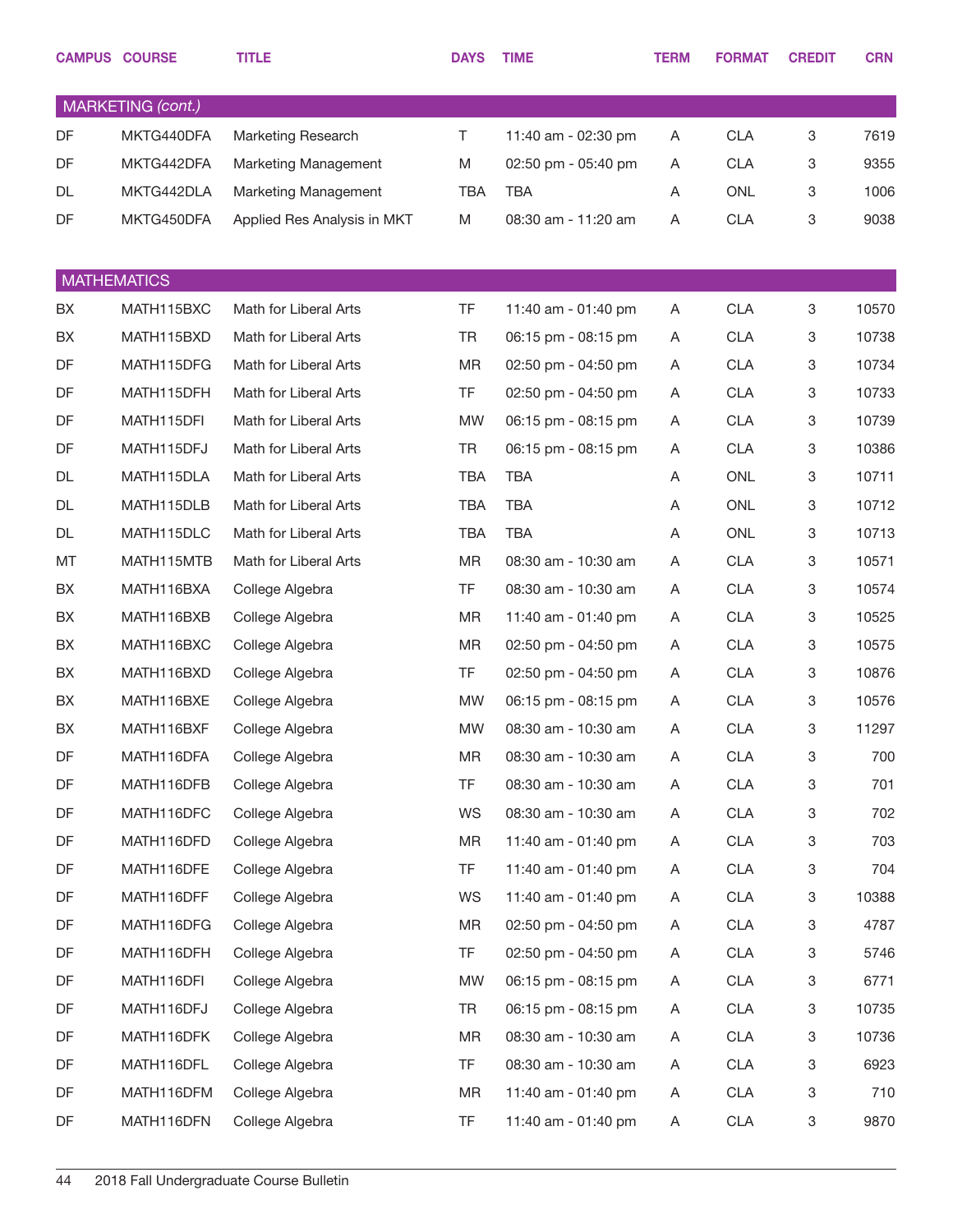|    | <b>CAMPUS COURSE</b> | <b>TITLE</b>                 | <b>DAYS</b> | <b>TIME</b>         | <b>TERM</b> | <b>FORMAT</b> | <b>CREDIT</b> | <b>CRN</b> |                      |
|----|----------------------|------------------------------|-------------|---------------------|-------------|---------------|---------------|------------|----------------------|
| DF | MATH116DFP           | College Algebra              | <b>TF</b>   | 02:50 pm - 04:50 pm | Α           | CLA           | 3             | 10740      | <b>FALL</b>          |
| DF | MATH116DFQ           | College Algebra              | <b>TR</b>   | 06:15 pm - 08:15 pm | A           | <b>CLA</b>    | 3             | 10778      |                      |
| DF | MATH116DFR           | College Algebra              | WS          | 08:30 am - 10:30 am | A           | <b>CLA</b>    | 3             | 10895      | <b>2018</b>          |
| DF | MATH116DFS           | College Algebra              | MR          | 08:30 am - 10:30 am | A           | <b>CLA</b>    | 3             | 11298      |                      |
| DF | MATH116DFT           | College Algebra              | <b>TF</b>   | 08:30 am - 10:30 am | A           | <b>CLA</b>    | 3             | 11299      |                      |
| DF | MATH116DFU           | College Algebra              | WS          | 08:30 am - 10:30 am | A           | <b>CLA</b>    | 3             | 11301      |                      |
| DF | MATH116DFV           | College Algebra              | <b>MR</b>   | 11:40 am - 01:40 pm | A           | <b>CLA</b>    | 3             | 11302      |                      |
| DF | MATH116DFW           | College Algebra              | <b>TF</b>   | 11:40 am - 01:40 pm | Α           | <b>CLA</b>    | 3             | 11303      | <b>Undergraduate</b> |
| DF | MATH116DFX           | College Algebra              | WS          | 11:40 am - 01:40 pm | A           | <b>CLA</b>    | 3             | 11304      |                      |
| DL | MATH116DLA           | College Algebra              | <b>TBA</b>  | <b>TBA</b>          | Α           | <b>ONL</b>    | 3             | 10714      | <b>Semester</b>      |
| DL | MATH116DLB           | College Algebra              | <b>TBA</b>  | <b>TBA</b>          | Α           | ONL           | 3             | 10715      |                      |
| DL | MATH116DLC           | College Algebra              | <b>TBA</b>  | <b>TBA</b>          | Α           | ONL           | 3             | 10716      |                      |
| MT | MATH116MTA           | College Algebra              | MR          | 08:30 am - 10:30 am | Α           | <b>CLA</b>    | 3             | 11243      |                      |
| MT | MATH116MTB           | College Algebra              | <b>TF</b>   | 08:30 am - 10:30 am | A           | <b>CLA</b>    | 3             | 10577      |                      |
| MT | MATH116MTC           | College Algebra              | MR          | 11:40 am - 01:40 pm | A           | <b>CLA</b>    | 3             | 10579      |                      |
| MT | MATH116MTD           | College Algebra              | <b>TF</b>   | 11:40 am - 01:40 pm | A           | <b>CLA</b>    | 3             | 10578      |                      |
| MT | MATH116MTF           | College Algebra              | MR          | 02:50 pm - 04:50 pm | A           | <b>CLA</b>    | 3             | 11305      |                      |
| MT | MATH116MTG           | College Algebra              | <b>MW</b>   | 06:15 pm - 08:15 pm | A           | <b>CLA</b>    | 3             | 11306      |                      |
| DF | MATH117DFA           | Intro Statistical Reasoning  | T.          | 11:40 am - 02:30 pm | A           | <b>CLA</b>    | 3             | 11314      |                      |
| DF | MATH117DFB           | Intro Statistical Reasoning  | R           | 11:40 am - 02:30 pm | A           | <b>CLA</b>    | 3             | 11315      |                      |
| BX | MATH120BXA           | Intro Computers/App Software | M           | 11:40 am - 02:30 pm | A           | <b>CLA</b>    | 3             | 588        |                      |
| BX | MATH120BXB           | Intro Computers/App Software | R           | 02:50 pm - 05:40 pm | A           | <b>CLA</b>    | 3             | 590        |                      |
| BX | MATH120BXC           | Intro Computers/App Software | F           | 11:40 am - 02:30 pm | Α           | <b>CLA</b>    | 3             | 592        |                      |
| BX | MATH120BXD           | Intro Computers/App Software | S           | 08:30 am - 11:20 am | Α           | <b>CLA</b>    | 3             | 594        |                      |
| BX | MATH120BXE           | Intro Computers/App Software | Τ           | 08:30 am - 11:20 am | A           | <b>CLA</b>    | 3             | 596        |                      |
| BX | MATH120BXF           | Intro Computers/App Software | MW          | 08:30 pm - 11:00 pm | B           | <b>CLA</b>    | 3             | 598        |                      |
| BX | MATH120BXG           | Intro Computers/App Software | Τ           | 08:30 am - 11:20 am | A           | <b>CLA</b>    | 3             | 600        |                      |
| BX | MATH120BXH           | Intro Computers/App Software | TR          | 05:50 pm - 08:20 pm | B           | <b>CLA</b>    | 3             | 602        |                      |
| DF | MATH120DFA           | Intro Computers/App Software | F           | 08:30 am - 11:20 am | A           | <b>CLA</b>    | 3             | 604        |                      |
| DF | MATH120DFB           | Intro Computers/App Software | MW          | 11:40 am - 01:00 pm | A           | <b>CLA</b>    | 3             | 606        |                      |
| DF | MATH120DFC           | Intro Computers/App Software | MW          | 02:50 pm - 04:10 pm | A           | <b>CLA</b>    | 3             | 608        |                      |
| DF | MATH120DFD           | Intro Computers/App Software | W           | 06:15 pm - 09:05 pm | A           | <b>CLA</b>    | 3             | 636        |                      |
| DF | MATH120DFE           | Intro Computers/App Software | W           | 08:30 am - 11:20 am | A           | <b>CLA</b>    | 3             | 612        |                      |
| DF | MATH120DFF           | Intro Computers/App Software | Τ           | 08:30 am - 11:20 am | A           | <b>CLA</b>    | 3             | 614        |                      |
| DF | MATH120DFG           | Intro Computers/App Software | F           | 11:40 am - 02:30 pm | Α           | <b>CLA</b>    | 3             | 10029      |                      |
| DF | MATH120DFH           | Intro Computers/App Software | W           | 08:30 am - 11:20 am | Α           | <b>CLA</b>    | 3             | 618        |                      |
| DF | MATH120DFI           | Intro Computers/App Software | M           | 06:15 pm - 09:05 pm | A           | <b>CLA</b>    | 3             | 620        |                      |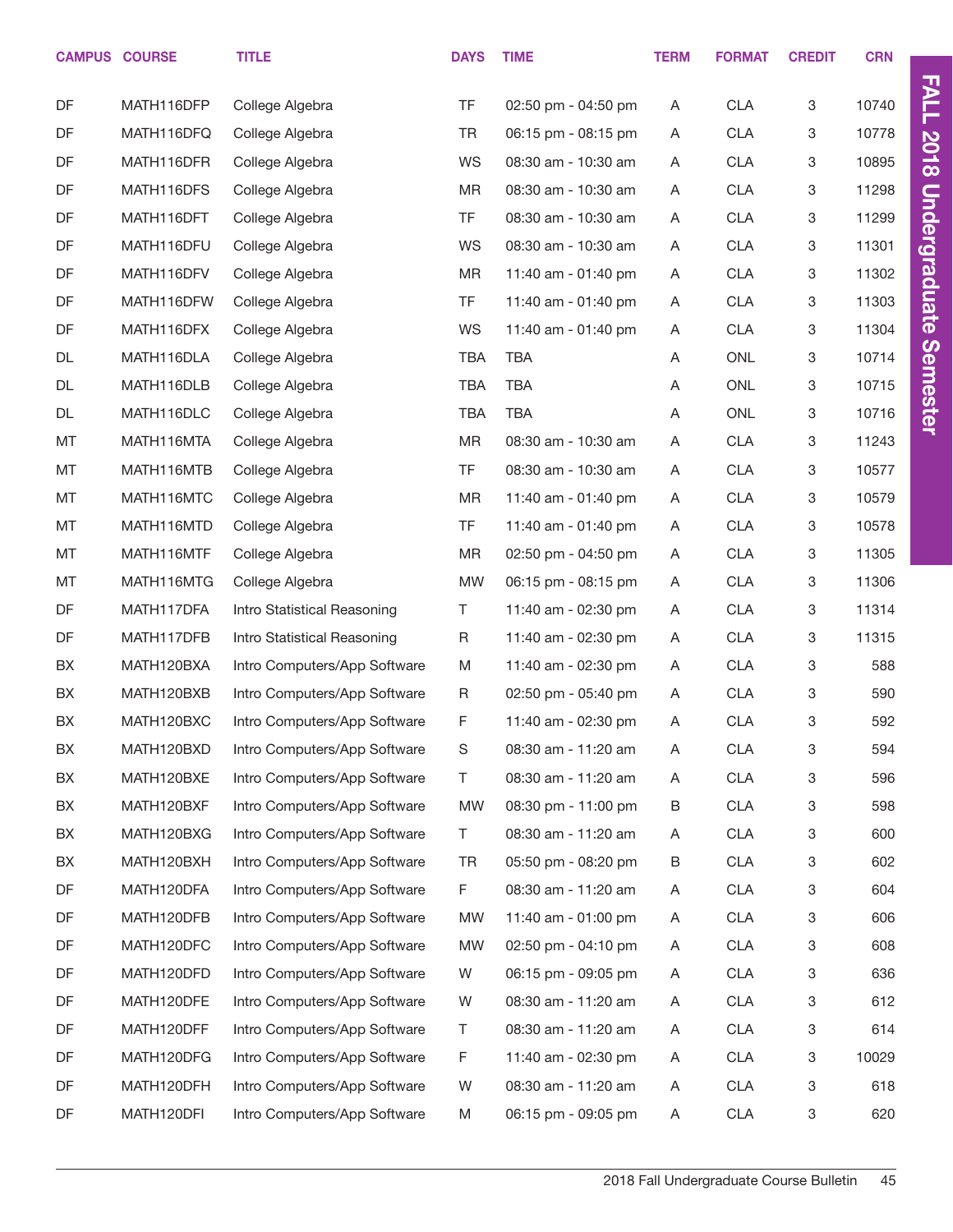|    | <b>CAMPUS COURSE</b> | <b>TITLE</b>                 | <b>DAYS</b> | <b>TIME</b>             | <b>TERM</b> | <b>FORMAT</b> | <b>CREDIT</b>             | <b>CRN</b> |
|----|----------------------|------------------------------|-------------|-------------------------|-------------|---------------|---------------------------|------------|
|    | MATHEMATICS (cont.)  |                              |             |                         |             |               |                           |            |
| DF | MATH120DFJ           | Intro Computers/App Software | T           | 06:15 pm - 09:05 pm     | A           | <b>CLA</b>    | 3                         | 3719       |
| DF | MATH120DFK           | Intro Computers/App Software | R           | 08:30 am - 11:20 am     | A           | <b>CLA</b>    | 3                         | 4945       |
| DF | MATH120DFL           | Intro Computers/App Software | F           | 08:30 am - 11:20 am     | A           | <b>CLA</b>    | 3                         | 5747       |
| DF | MATH120DFN           | Intro Computers/App Software | F           | 02:50 pm - 05:40 pm     | A           | <b>CLA</b>    | 3                         | 6865       |
| DF | MATH120DFP           | Intro Computers/App Software | <b>TR</b>   | 02:50 pm - 04:10 pm     | A           | <b>CLA</b>    | 3                         | 7828       |
| DF | MATH120DFQ           | Intro Computers/App Software | F           | 08:30 am - 11:20 am     | A           | <b>CLA</b>    | $\ensuremath{\mathsf{3}}$ | 10826      |
| DL | MATH120DLA           | Intro Computers/App Software | <b>TBA</b>  | TBA                     | A           | <b>ONL</b>    | 3                         | 622        |
| DL | MATH120DLB           | Intro Computers/App Software | <b>TBA</b>  | <b>TBA</b>              | A           | <b>ONL</b>    | $\ensuremath{\mathsf{3}}$ | 624        |
| DL | MATH120DLC           | Intro Computers/App Software | <b>TBA</b>  | <b>TBA</b>              | A           | <b>ONL</b>    | 3                         | 3632       |
| DL | MATH120DLD           | Intro Computers/App Software | <b>TBA</b>  | <b>TBA</b>              | A           | <b>ONL</b>    | 3                         | 5948       |
| DL | MATH120DLE           | Intro Computers/App Software | <b>TBA</b>  | <b>TBA</b>              | Α           | <b>ONL</b>    | 3                         | 7752       |
| DL | MATH120DLF           | Intro Computers/App Software | <b>TBA</b>  | <b>TBA</b>              | Α           | <b>ONL</b>    | 3                         | 7895       |
| DL | MATH120DLG           | Intro Computers/App Software | <b>TBA</b>  | <b>TBA</b>              | Α           | <b>ONL</b>    | 3                         | 8749       |
| MT | MATH120MTA           | Intro Computers/App Software | M           | $02:50$ pm - $05:40$ pm | A           | <b>CLA</b>    | $\ensuremath{\mathsf{3}}$ | 626        |
| MT | MATH120MTB           | Intro Computers/App Software | R.          | 11:40 am - 02:30 pm     | A           | <b>CLA</b>    | 3                         | 628        |
| MT | MATH120MTC           | Intro Computers/App Software | W           | 11:40 am - 02:30 pm     | A           | <b>CLA</b>    | 3                         | 5801       |
| MT | MATH120MTE           | Intro Computers/App Software | Τ           | 11:40 am - 02:30 pm     | A           | <b>CLA</b>    | 3                         | 4943       |
| MT | MATH120MTF           | Intro Computers/App Software | Τ           | 08:30 am - 11:20 am     | A           | <b>CLA</b>    | 3                         | 6818       |
| MT | MATH120MTG           | Intro Computers/App Software | W           | 08:30 am - 11:20 am     | A           | <b>CLA</b>    | 3                         | 7830       |
| YH | MATH120YHA           | Intro Computers/App Software | Τ           | 11:40 am - 02:30 pm     | A           | <b>CLA</b>    | 3                         | 638        |
| DF | MATH122DFB           | Statistics                   | <b>TR</b>   | 10:05 am - 11:25 am     | A           | <b>CLA</b>    | 3                         | 718        |
| DF | MATH122DFC           | Statistics                   | T           | 06:15 pm - 09:05 pm     | A           | <b>CLA</b>    | 3                         | 720        |
| DL | MATH122DLA           | <b>Statistics</b>            | <b>TBA</b>  | <b>TBA</b>              | Α           | <b>ONL</b>    | 3                         | 722        |
| MT | MATH122MTA           | <b>Statistics</b>            | F           | 08:30 am - 11:20 am     | A           | <b>CLA</b>    | 3                         | 724        |
| BX | MATH131BXB           | Foundations of Computing I   | <b>TR</b>   | 12:50 pm - 02:50 pm     | A           | CLA           | 3                         | 10758      |
| DF | MATH131DFA           | Foundations of Computing I   | <b>MW</b>   | 06:15 pm - 08:15 pm     | A           | CLA           | 3                         | 3537       |
| DF | MATH131DFC           | Foundations of Computing I   | <b>WF</b>   | 03:00 pm - 05:00 pm     | A           | <b>CLA</b>    | 3                         | 10762      |
| DL | MATH131DLA           | Foundations of Computing I   | <b>TBA</b>  | TBA                     | A           | ONL           | 3                         | 642        |
| BX | MATH201BXA           | Precalculus                  | <b>TR</b>   | 05:50 pm - 08:15 pm     | A           | CLA           | 3                         | 729        |
| DF | MATH201DFB           | Precalculus                  | <b>MW</b>   | 06:15 pm - 08:40 pm     | A           | CLA           | 3                         | 731        |
| DF | MATH201DFC           | Precalculus                  | <b>TR</b>   | 08:30 am - 10:55 am     | A           | <b>CLA</b>    | 3                         | 7727       |
| DF | MATH201DFD           | Precalculus                  | <b>TR</b>   | 10:05 am - 12:30 pm     | A           | <b>CLA</b>    | 3                         | 11246      |
| DF | MATH201DFE           | Precalculus                  | <b>MW</b>   | 11:40 am - 02:05 pm     | A           | <b>CLA</b>    | 3                         | 11247      |
| DL | MATH201DLA           | Precalculus                  | <b>TBA</b>  | TBA                     | A           | ONL           | 3                         | 732        |
| MT | MATH201MTA           | Precalculus                  | <b>TR</b>   | 11:40 am - 02:05 pm     | A           | <b>CLA</b>    | 3                         | 6750       |
| BX | MATH231BXA           | Foundations in Computing II  | <b>TR</b>   | 03:00 pm - 05:00 pm     | A           | CLA           | 3                         | 11419      |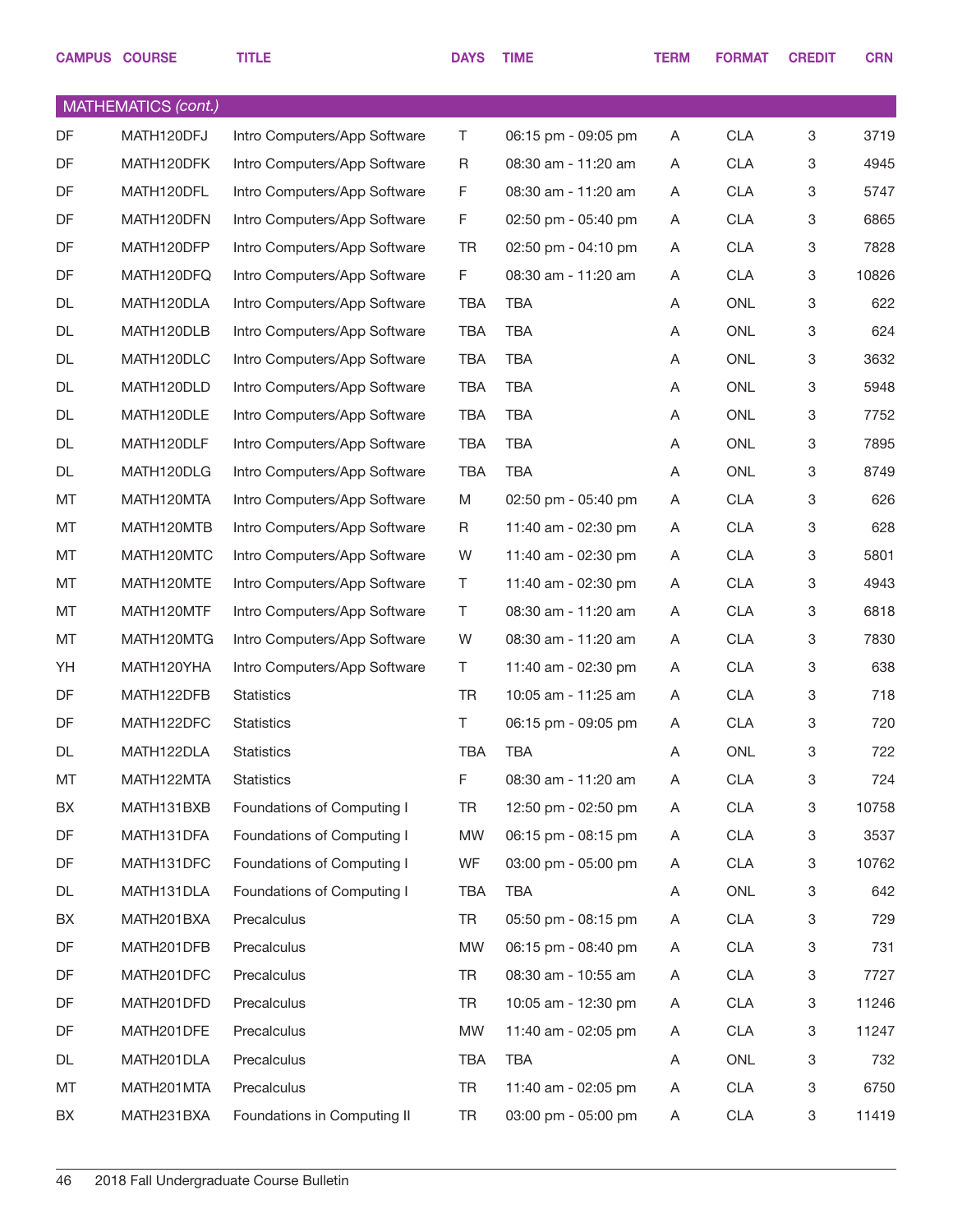|           | <b>CAMPUS COURSE</b> | <b>TITLE</b>                    | <b>DAYS</b> | <b>TIME</b>                           | <b>TERM</b> | <b>FORMAT</b> | <b>CREDIT</b>  | <b>CRN</b> |  |
|-----------|----------------------|---------------------------------|-------------|---------------------------------------|-------------|---------------|----------------|------------|--|
|           |                      |                                 |             |                                       |             |               |                |            |  |
| DF        | MATH231DFA           | Foundations in Computing II     | <b>MW</b>   | 06:15 pm - 08:15 pm                   | Α           | <b>CLA</b>    | 3              | 3138       |  |
| DF        | MATH231DFB           | Foundations in Computing II     | <b>TR</b>   | $03:00 \text{ pm} - 05:00 \text{ pm}$ | A           | <b>CLA</b>    | 3              | 11396      |  |
| DL        | MATH231DLB           | Foundations in Computing II     | <b>TBA</b>  | <b>TBA</b>                            | A           | <b>ONL</b>    | 3              | 8486       |  |
| DF        | MATH244DFA           | <b>Discrete Structures</b>      | R           | 06:15 pm - 09:05 pm                   | Α           | <b>CLA</b>    | 3              | 733        |  |
| DF        | MATH244DFB           | <b>Discrete Structures</b>      | T.          | $01:15$ pm - 04:05 pm                 | A           | <b>CLA</b>    | 3              | 7689       |  |
| DL        | MATH248DLA           | Research/Design/Statistics      | <b>TBA</b>  | <b>TBA</b>                            | Α           | <b>ONL</b>    | 3              | 10885      |  |
| DF        | MATH260DFA           | Calculus I                      | <b>MW</b>   | 04:00 pm - 06:00 pm                   | A           | <b>CLA</b>    | $\overline{4}$ | 735        |  |
| <b>DL</b> | MATH260DLA           | Calculus I                      | <b>TBA</b>  | <b>TBA</b>                            | A           | <b>ONL</b>    | 4              | 736        |  |
| DF        | MATH261DFA           | Calculus II                     | <b>MW</b>   | 04:10 pm - 06:10 pm                   | A           | <b>CLA</b>    | 4              | 9312       |  |
| DF        | MATH315DFA           | Linear Algebra                  | $\top$      | 06:15 pm - 09:05 pm                   | A           | <b>CLA</b>    | 3              | 737        |  |
| DF        | MATH350DFA           | Probability: Theory/Application | R           | 06:15 pm - 09:05 pm                   | A           | <b>CLA</b>    | 3              | 739        |  |
| DF        | MATH352DFA           | Math Methods in Data Science    | M           | $01:15$ pm - 04:05 pm                 | A           | <b>CLA</b>    | 3              | 11346      |  |
| DF        | MATH360DFA           | Calculus III                    | <b>MW</b>   | $06:15$ pm - $08:15$ pm               | Α           | <b>CLA</b>    | 4              | 741        |  |
| DF        | MATH362DFB           | <b>Differential Equations</b>   | R           | $01:15$ pm - 04:05 pm                 | A           | <b>CLA</b>    | 3              | 11333      |  |
| DF        | MATH395DFA           | Special Topics in Mathematics   | T.          | 01:15 pm - 04:05 pm                   | Α           | <b>CLA</b>    | 3              | 11752      |  |
| DF        | MATH397DFA           | Independent Study in Math       | <b>TBA</b>  | <b>TBA</b>                            | A           | <b>CLA</b>    | 3              | 11621      |  |

|           | <b>MEDIA STUDIES</b> |                                   |             |                     |   |            |                           |       |
|-----------|----------------------|-----------------------------------|-------------|---------------------|---|------------|---------------------------|-------|
| DF        | MEDA110DFA           | Radio Production I                | W           | 11:40 am - 02:30 pm | A | <b>CLA</b> | $\,3$                     | 10416 |
| DF        | MEDA115DFA           | <b>Fundamentals TV Production</b> | M           | 11:40 am - 02:30 pm | A | <b>CLA</b> | $\,3$                     | 575   |
| DF        | MEDA120DFA           | <b>TV Studio Production</b>       | Τ           | 02:50 pm - 05:40 pm | A | <b>CLA</b> | 3                         | 5643  |
| DF        | MEDA134DFA           | The Feature Article I             | т           | 11:40 am - 02:30 pm | A | <b>CLA</b> | 3                         | 577   |
| <b>BX</b> | MEDA145BXA           | Media in America                  | W           | 06:15 pm - 09:05 pm | A | <b>CLA</b> | 3                         | 10415 |
| DF        | MEDA145DFA           | Media in America                  | T           | 11:40 am - 02:30 pm | A | <b>CLA</b> | $\,3$                     | 578   |
| DF        | MEDA145DFB           | Media in America                  | W           | 11:40 am - 02:30 pm | A | <b>CLA</b> | 3                         | 6744  |
| DF        | MEDA145DFC           | Media in America                  | W           | 02:50 pm - 05:40 pm | A | <b>CLA</b> | $\,3$                     | 9270  |
| DF        | MEDA145DFD           | Media in America                  | Τ           | 06:15 pm - 09:05 pm | A | <b>CLA</b> | 3                         | 8276  |
| DF        | MEDA145DFE           | Media in America                  | $\mathsf R$ | 02:50 pm - 05:40 pm | A | <b>CLA</b> | $\ensuremath{\mathsf{3}}$ | 9271  |
| DF        | MEDA145DFF           | Media in America                  | R           | 11:40 am - 02:30 pm | Α | <b>CLA</b> | 3                         | 8522  |
| DF        | MEDA200DFA           | <b>TV Performance</b>             | M           | 02:50 pm - 05:40 pm | A | <b>CLA</b> | 3                         | 11728 |
| DF        | MEDA211DFA           | The Language of Film              | R           | 11:40 am - 02:30 pm | A | <b>CLA</b> | 3                         | 9721  |
| DF        | MEDA215DF            | Video Editing Workshop            | Τ           | 11:40 am - 02:30 pm | A | <b>CLA</b> | $\,3$                     | 11729 |
| <b>DF</b> | MEDA221DFA           | Mastrs Flm: Griff/Wells/Hitch     | W           | 06:15 pm - 09:05 pm | A | <b>CLA</b> | 3                         | 11730 |
| DF        | MEDA222DFA           | Newspaper Publication Pract       | R           | 11:40 am - 02:30 pm | A | <b>CLA</b> | 3                         | 583   |
| <b>DF</b> | MEDA232DFA           | News Reporting II                 | M           | 11:40 am - 02:30 pm | Α | <b>CLA</b> | 3                         | 11735 |
| DL        | MEDA234DLA           | The Feature Article II            | <b>TBA</b>  | <b>TBA</b>          | A | <b>ONL</b> | 3                         | 6269  |
| DF        | MEDA235DFA           | Screen Comedy & Clowns            | T           | 02:50 pm - 05:40 pm | A | <b>CLA</b> | 3                         | 11731 |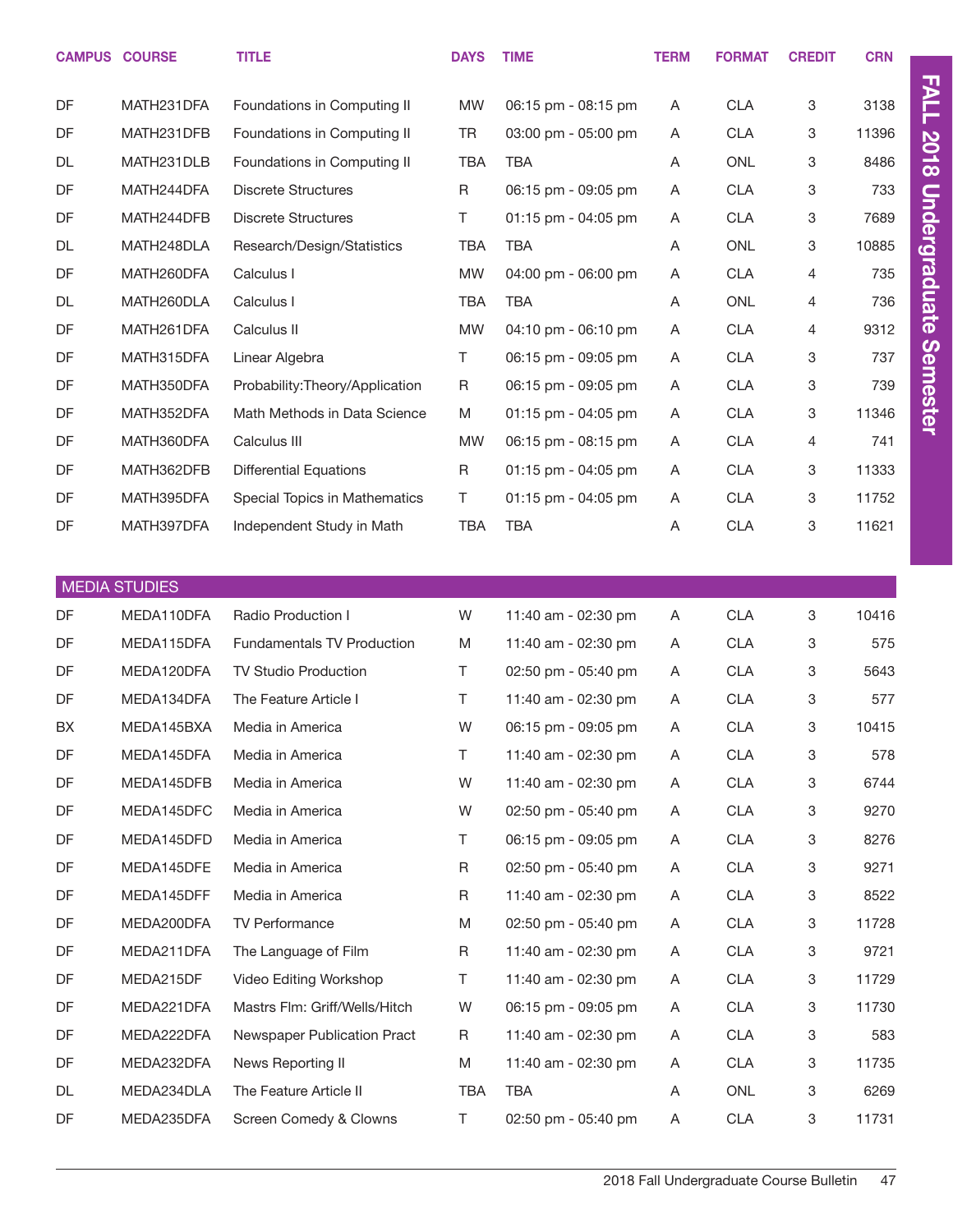|              | <b>CAMPUS COURSE</b>         | <b>TITLE</b>                          | <b>DAYS</b> | <b>TIME</b>         | <b>TERM</b> | <b>FORMAT</b> | <b>CREDIT</b> | <b>CRN</b> |
|--------------|------------------------------|---------------------------------------|-------------|---------------------|-------------|---------------|---------------|------------|
|              | <b>MEDIA STUDIES (cont.)</b> |                                       |             |                     |             |               |               |            |
| DF           | MEDA252DFA                   | Practice of Public Relations          | W           | 06:15 pm - 09:05 pm | Α           | <b>CLA</b>    | 3             | 11203      |
| DF           | MEDA262DFA                   | Introduction to Acting                | W           | 02:50 pm - 05:40 pm | A           | <b>CLA</b>    | 3             | 11732      |
| DF           | MEDA295DFA                   | Topics in Media Studies               | M           | 06:15 pm - 09:05 pm | A           | <b>CLA</b>    | 3             | 11733      |
| DF           | MEDA350DFA                   | Video Documentary                     | F           | 11:40 am - 02:30 pm | A           | <b>CLA</b>    | 3             | 11734      |
| DF           | MEDA399DFA                   | Internship in Media Studies           | <b>TBA</b>  | <b>TBA</b>          | Α           | <b>CLA</b>    | 3             | 2475       |
| <b>MUSIC</b> |                              |                                       |             |                     |             |               |               |            |
| DF           | MUSI101DFB                   | Elmts Music/Develp Musicianshp        | R           | 09:30 am - 01:00 pm | Α           | <b>CLA</b>    | 3             | 10425      |
| DF           | MUSI101DFC                   | Elmts Music/Develp Musicianshp        | R           | 02:50 pm - 06:20 pm | A           | <b>CLA</b>    | 3             | 6699       |
| DF           | MUSI104DFA                   | Theory & Musicianship II              | Τ           | 02:50 pm - 06:20 pm | Α           | <b>CLA</b>    | 3             | 10426      |
| DF           | MUSI104DFB                   | Theory & Musicianship II              | Τ           | 09:30 am - 01:00 pm | A           | <b>CLA</b>    | 3             | 10427      |
| BX           | MUSI107BXA                   | Music Appreciation                    | $\mathsf R$ | 11:40 am - 02:30 pm | Α           | <b>CLA</b>    | 3             | 468        |
| <b>DF</b>    | MUSI107DFA                   | Music Appreciation                    | <b>MW</b>   | 11:40 am - 01:00 pm | A           | <b>CLA</b>    | 3             | 473        |
| DF           | MUSI107DFC                   | Music Appreciation                    | <b>MW</b>   | 01:15 pm - 02:35 pm | Α           | <b>CLA</b>    | 3             | 6934       |
| DF           | MUSI107DFD                   | Music Appreciation                    | F           | 11:40 am - 02:30 pm | A           | <b>CLA</b>    | 3             | 475        |
| DF           | MUSI107DFE                   | Music Appreciation                    | $\mathsf R$ | 11:40 am - 02:30 pm | Α           | <b>CLA</b>    | 3             | 11712      |
| DL           | MUSI107DLA                   | Music Appreciation                    | <b>TBA</b>  | <b>TBA</b>          | A           | <b>ONL</b>    | 3             | 477        |
| DL           | MUSI107DLB                   | Music Appreciation                    | TBA         | <b>TBA</b>          | A           | <b>ONL</b>    | 3             | 478        |
| DL           | MUSI107DLC                   | Music Appreciation                    | TBA         | <b>TBA</b>          | A           | <b>ONL</b>    | 3             | 3242       |
| MT           | MUSI107MTA                   | Music Appreciation                    | M           | 11:40 am - 02:30 pm | Α           | <b>CLA</b>    | 3             | 479        |
|              |                              |                                       |             |                     |             |               |               |            |
|              | MUSIC TECHNOLOGY             |                                       |             |                     |             |               |               |            |
| DF           | MTEC100DFA                   | Music Business I                      | M           | 02:50 pm - 05:40 pm | Α           | <b>CLA</b>    | 3             | 450        |
| DF           | MTEC101DFA                   | Audio Production I                    | W           | 09:30 am - 01:00 pm | A           | <b>CLA</b>    | 3             | 452        |
| DF           | MTEC101DFB                   | Audio Production I                    | W           | 02:50 pm - 06:20 pm | Α           | <b>CLA</b>    | 3             | 451        |
| DF           | MTEC110DFA                   | <b>Electronic Music Production I</b>  | M           | 09:30 am - 01:00 pm | A           | <b>CLA</b>    | 3             | 453        |
| DF           | MTEC110DFB                   | <b>Electronic Music Production I</b>  | M           | 02:50 pm - 06:20 pm | A           | <b>CLA</b>    | 3             | 454        |
| DF           | MTEC220DFA                   | Recording Studio Workshop I           | W           | 09:30 am - 01:00 pm | A           | <b>CLA</b>    | 3             | 8260       |
| DF           | MTEC220DFB                   | Recording Studio Workshop I           | W           | 02:50 pm - 06:20 pm | A           | <b>CLA</b>    | 3             | 8421       |
| DF           | MTEC230DFA                   | Audio System Design & Install         | T           | 02:50 pm - 06:20 pm | A           | <b>CLA</b>    | 3             | 3240       |
| DF           | MTEC301DFA                   | Audio Production III                  | M           | 09:30 am - 01:00 pm | A           | <b>CLA</b>    | 3             | 10717      |
| DF           | MTEC301DFB                   | <b>Audio Production III</b>           | M           | 02:50 pm - 06:20 pm | A           | <b>CLA</b>    | 3             | 10718      |
| DF           | MTEC310DFA                   | Electronic Music Prod III             | W           | 09:30 am - 01:00 pm | A           | <b>CLA</b>    | 3             | 10719      |
| DF           | MTEC310DFB                   | Electronic Music Prod III             | W           | 02:50 pm - 06:20 pm | A           | <b>CLA</b>    | 3             | 10720      |
| DF           | MTEC325DFA                   | Audio for Video                       | R           | 09:30 am - 01:00 pm | Α           | <b>CLA</b>    | 3             | 3460       |
| DF           | MTEC335DFA                   | <b>Survey Music Production Styles</b> | M           | 09:30 am - 01:00 pm | A           | <b>CLA</b>    | 3             | 10679      |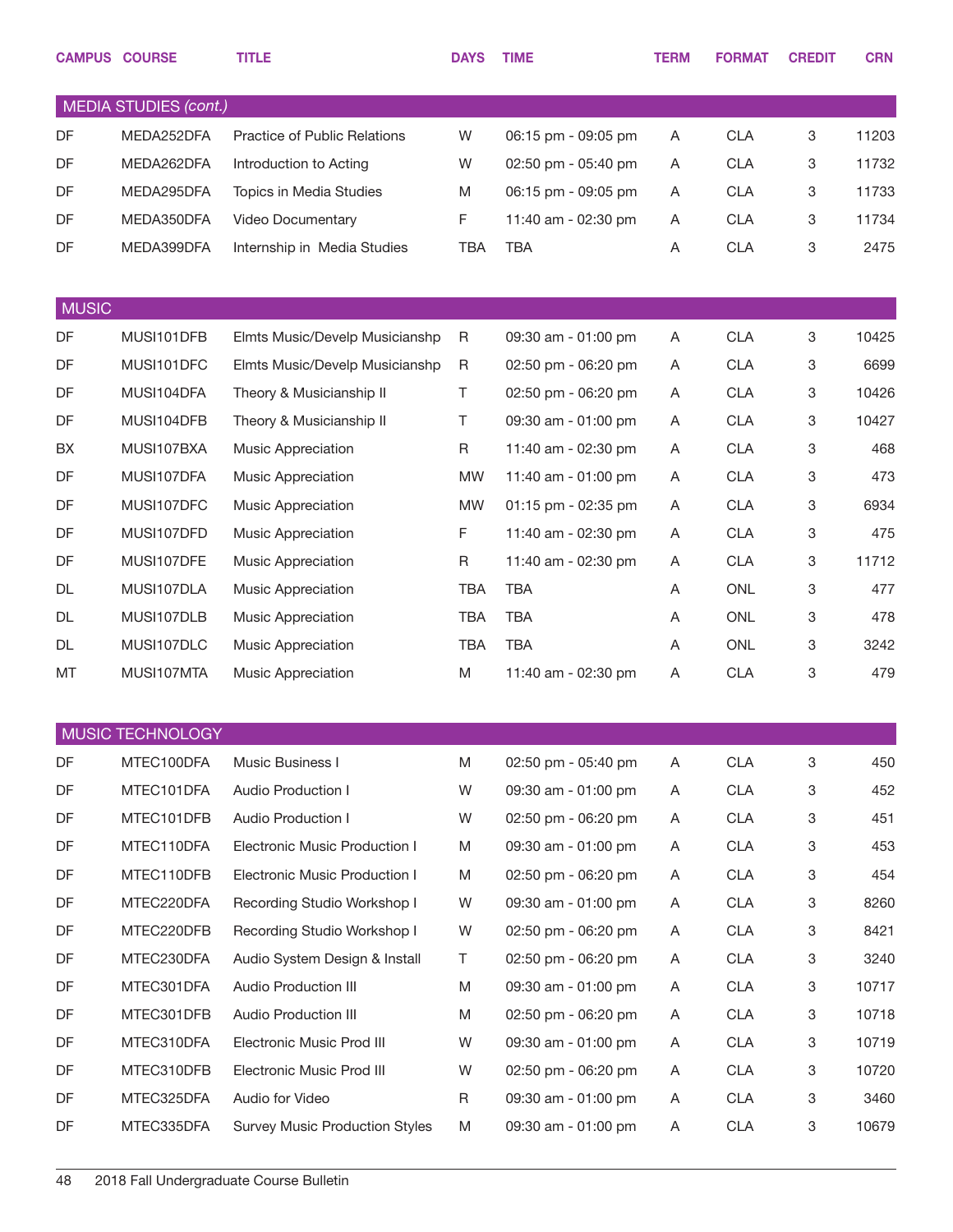|                | <b>CAMPUS COURSE</b> | <b>TITLE</b>                           | <b>DAYS</b> | <b>TIME</b>         | <b>TERM</b> | <b>FORMAT</b>  | <b>CREDIT</b>           | <b>CRN</b> |                      |
|----------------|----------------------|----------------------------------------|-------------|---------------------|-------------|----------------|-------------------------|------------|----------------------|
| DF             | MTEC340DFA           | Techniques of Underscoring             | T           | 09:30 am - 01:00 pm | Α           | <b>CLA</b>     | 3                       | 9070       | <b>FALL</b>          |
| DF             | MTEC350DFA           | <b>Advanced Mixing &amp; Editing</b>   | R           | 02:50 pm - 06:20 pm | Α           | <b>CLA</b>     | 3                       | 9949       |                      |
| DF             | MTEC397DFA           | Independent Study Music Tech           | TBA         | <b>TBA</b>          | <b>MC</b>   | <b>CLA</b>     | 3                       | 11660      | <b>2018</b>          |
| DF             | MTEC399DFA           | Internship Music Technology            | <b>TBA</b>  | <b>TBA</b>          | Α           | <b>CLA</b>     | 3                       | 10684      |                      |
|                |                      |                                        |             |                     |             |                |                         |            | <b>Undergraduate</b> |
| <b>NURSING</b> |                      |                                        |             |                     |             |                |                         |            |                      |
| DF             | NURS198ADFA          | Hith Asses & Promotion Lab             | T.          | 02:50 pm - 04:50 pm | A           | CLA            | 1                       | 11794      |                      |
| DF             | NURS198ADFB          | Hith Asses & Promotion Lab             | T           | 02:50 pm - 04:50 pm | A           | <b>CLA</b>     | 1                       | 11795      |                      |
| DF             | NURS198ADFC          | Hith Asses & Promotion Lab             | R           | 02:50 pm - 04:50 pm | A           | <b>CLA</b>     | 1                       | 11796      |                      |
| DF             | NURS198ADFD          | Hith Asses & Promotion Lab             | $\mathsf R$ | 02:50 pm - 04:50 pm | A           | <b>CLA</b>     | 1                       | 11797      | <b>Semester</b>      |
| DF             | NURS198DFA           | Hith Assessment & Promotion            | T           | 11:40 am - 01:40 pm | A           | <b>CLA</b>     | 2                       | 11792      |                      |
| DF             | NURS198DFB           | <b>Hith Assessment &amp; Promotion</b> | R           | 11:40 am - 01:40 pm | A           | <b>CLA</b>     | $\overline{c}$          | 11793      |                      |
| DF             | NURS225ADFA          | Pediatric & Parent Child Nurs          | T.          | 11:40 am - 01:40 pm | A           | <b>CLA</b>     | 1                       | 11790      |                      |
| DF             | NURS225ADFB          | Pediatric & Parent Child Nurs          | T.          | 11:40 am - 01:40 pm | A           | <b>CLA</b>     | 1                       | 11791      |                      |
| DF             | NURS225DFA           | Pediatrics & Parent Child Nurs         | T           | 08:30 am - 01:30 pm | A           | <b>CLA</b>     | 3                       | 11091      |                      |
| DF             | NURS225SDFA          | Pediatric & Parent Child Sim           | M           | 08:00 am - 05:00 pm | A           | <b>CLA</b>     | $\overline{c}$          | 11786      |                      |
| DF             | NURS225SDFB          | Pediatric & Parent Child Sim           | M           | 08:00 am - 05:00 pm | A           | <b>CLA</b>     | $\overline{c}$          | 11787      |                      |
| DF             | NURS225SDFC          | Pediatric & Parent Child Sim           | W           | 08:00 am - 05:00 pm | A           | <b>CLA</b>     | $\overline{c}$          | 11788      |                      |
| DF             | NURS225SDFD          | Pediatric & Parent Child Sim           | F           | 08:00 am - 05:00 pm | A           | <b>CLA</b>     | $\overline{c}$          | 11789      |                      |
| DF             | NURS241ADFA          | Med Surgical Nurs II Lab               | R           | 11:40 am - 01:40 pm | A           | <b>CLA</b>     | 1                       | 11804      |                      |
| DF             | NURS241ADFB          | Med Surgical Nurs II Lab               | R           | 11:40 am - 01:40 pm | A           | <b>CLA</b>     | 1                       | 11805      |                      |
| DF             | NURS241DFA           | Med Surgical Nurs II                   | R           | 08:30 am - 11:20 am | A           | <b>CLA</b>     | 3                       | 11798      |                      |
| DF             | NURS241SDFA          | Med Surgical Nurs Sim                  | M           | 08:00 am - 05:00 pm | Α           | <b>CLA</b>     | 2                       | 11799      |                      |
| DF             | NURS241SDFB          | Med Surgical Nurs Sim                  | M           | 08:00 am - 05:00 pm | A           | <b>CLA</b>     | $\overline{\mathbf{c}}$ | 11800      |                      |
| DF             | NURS241SDFC          | Med Surgical Nurs Sim                  | W           | 08:00 am - 05:00 pm | A           | CLA            | $\overline{\mathbf{c}}$ | 11801      |                      |
| DF             | NURS241SDFD          | Med Surgical Nurs Sim                  | F.          | 08:00 am - 05:00 pm | A           | CLA            | 2                       | 11802      |                      |
| DL             | NURS361DLA           | <b>Contmp Topics Prof Nursing</b>      | TBA         | <b>TBA</b>          | A           | ONL            | 3                       | 1259       |                      |
| DL             | NURS362DLA           | <b>Transcultural Nursing</b>           | <b>TBA</b>  | <b>TBA</b>          | A           | ONL            | 3                       | 1260       |                      |
| DF             | NURS365DFA           | Intro to Health Policy                 | $\mathsf R$ | 08:30 am - 11:20 am | Α           | CLA            | 3                       | 11094      |                      |
| DL             | NURS365DLA           | Intro to Health Policy                 | <b>TBA</b>  | <b>TBA</b>          | A           | ONL            | 3                       | 7678       |                      |
| DL             | NURS366DLA           | Leadership & Management                | <b>TBA</b>  | <b>TBA</b>          | A           | ONL            | 3                       | 1264       |                      |
| DF             | NURS367DFA           | Path/Clinic Reasoning Nursing          | M           | 11:40 am - 02:30 pm | A           | CLA            | 3                       | 11312      |                      |
| DF             | NURS367DFB           | Path/Clinic Reasoning Nursing          | R           | 11:40 am - 02:30 pm | A           | CLA            | 3                       | 11313      |                      |
| DL             | NURS367DLA           | Path/Clinic Reasoning Nursing          | <b>TBA</b>  | <b>TBA</b>          | A           | ONL            | 3                       | 11806      |                      |
| DL             | NURS368DLA           | Hith Assessment/Hith Promotion         | <b>TBA</b>  | <b>TBA</b>          | A           | ONL            | 3                       | 11807      |                      |
| DL             | NURS371DLA           | <b>Statistics for Nurses</b>           | <b>TBA</b>  | <b>TBA</b>          | Α           | ONL            | 3                       | 2455       |                      |
| DL             | NURS401DLA           | <b>Community Health Nursing</b>        | <b>TBA</b>  | TBA                 | Α           | $\mathsf{ONL}$ | 6                       | 8584       |                      |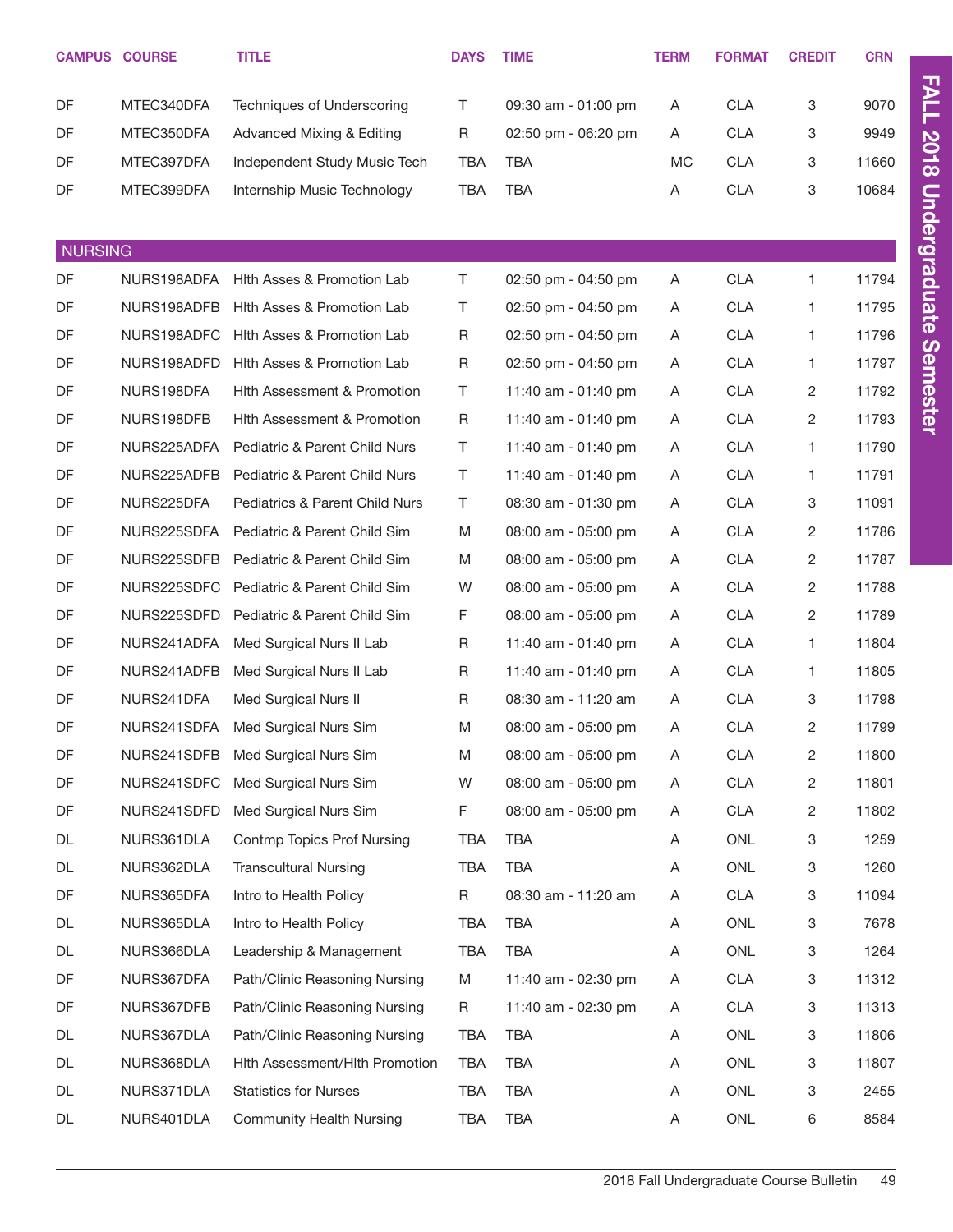|           | <b>CAMPUS COURSE</b>      | <b>TITLE</b>                   | <b>DAYS</b> | <b>TIME</b>         | <b>TERM</b>    | <b>FORMAT</b> | <b>CREDIT</b> | <b>CRN</b> |
|-----------|---------------------------|--------------------------------|-------------|---------------------|----------------|---------------|---------------|------------|
|           |                           |                                |             |                     |                |               |               |            |
|           | OCCUPATIONAL THERAPY      |                                |             |                     |                |               |               |            |
| <b>DF</b> | OCTR201DFA                | OT Practice Assistnt: Overview | M           | 06:15 pm - 09:05 pm | Α              | <b>CLA</b>    | 3             | 1252       |
| DF        | OCTR203DFA                | OT Practice Assist/Ther Mod I  | R           | 06:15 pm - 09:05 pm | A              | <b>CLA</b>    | 3             | 1253       |
| <b>DF</b> | OCTR204DFA                | OT Practice Assistnt: Med Cond | W           | 06:15 pm - 09:05 pm | Α              | <b>CLA</b>    | 3             | 1254       |
| DF        | OCTR209ADFA               | <b>OTA Clinical Hours</b>      | <b>TBA</b>  | <b>TBA</b>          | Α              | <b>CLA</b>    | 3             | 11782      |
| <b>DF</b> | OCTR209DFA                | OTP Assist: Advanced Clin Ed I | <b>TBA</b>  | <b>TBA</b>          | Α              | <b>CLA</b>    | 3             | 11781      |
| DF        | OCTR210ADFA               | <b>OTA Clinical Hours</b>      | <b>TBA</b>  | <b>TBA</b>          | Α              | <b>CLA</b>    | 3             | 5872       |
| DF        | OCTR210ADFB               | <b>OTA Clinical Hours</b>      | <b>TBA</b>  | <b>TBA</b>          | Α              | <b>CLA</b>    | 3             | 11779      |
| DF        | OCTR210DFA                | OTP Assist: Advnced Clin Ed II | <b>TBA</b>  | <b>TBA</b>          | Α              | <b>CLA</b>    | 3             | 11780      |
| DF        | OCTR210DFB                | OTP Assist: Advnced Clin Ed II | <b>TBA</b>  | <b>TBA</b>          | Α              | <b>CLA</b>    | 3             | 10993      |
| DF        | OCTR260DFA                | OT Practice Assistn/Child Adol | $\top$      | 05:00 pm - 09:00 pm | Α              | <b>CLA</b>    | 7             | 1257       |
|           |                           |                                |             |                     |                |               |               |            |
|           | ORGANIZATIONAL MANAGEMENT |                                |             |                     |                |               |               |            |
| <b>DL</b> | BHSC280DLA                | Philosophy & Social Sciences   | <b>TBA</b>  | <b>TBA</b>          | E <sub>3</sub> | <b>CLA</b>    | 3             | 9759       |
| DL        | ECON225DLA                | Hist Mcro Econ Thry            | <b>TBA</b>  | <b>TBA</b>          | E1             | <b>ONL</b>    | 3             | 11233      |
| DL        | ECON430DLA                | The International Dimension    | <b>TBA</b>  | <b>TBA</b>          | E3             | <b>ONL</b>    | 3             | 11234      |
| DL        | FINC340DLA                | Information Sources & Systems  | <b>TBA</b>  | <b>TBA</b>          | E4             | <b>ONL</b>    | 3             | 3342       |
| DL        | HUMN320DLA                | Interdisciplinary Humanities   | <b>TBA</b>  | <b>TBA</b>          | E <sub>1</sub> | <b>ONL</b>    | 3             | 11766      |
| DL        | MGMT425DLA                | Managerial Behav-Lead Mod Org  | <b>TBA</b>  | <b>TBA</b>          | E <sub>2</sub> | <b>ONL</b>    | 3             | 11767      |
| DL        | MGMT465DLA                | Entrepreneurship               | <b>TBA</b>  | <b>TBA</b>          | E3             | <b>ONL</b>    | 3             | 11768      |
| DL        | MGMT490DLA                | Integrative Project Pt. I      | <b>TBA</b>  | <b>TBA</b>          | E3             | <b>ONL</b>    | 3             | 9273       |
| DL        | MGMT495DLB                | Integrative Project Pt. II     | <b>TBA</b>  | <b>TBA</b>          | E4             | <b>ONL</b>    | 3             | 10806      |
| DL        | MKTG445DLA                | Market Assessment              | <b>TBA</b>  | <b>TBA</b>          | E4             | <b>ONL</b>    | 3             | 11235      |
| DL        | PSYN250DLA                | Psychology of Communication    | <b>TBA</b>  | <b>TBA</b>          | E <sub>2</sub> | ONL           | 3             | 1698       |
| DL        | PSYN280DLA                | Philosophy & Social Sciences   | <b>TBA</b>  | <b>TBA</b>          | E <sub>3</sub> | ONL           | 3             | 1702       |
| DL        | PSYN310DLA                | Career/Life Assessmnt & Ethics | <b>TBA</b>  | <b>TBA</b>          | E <sub>1</sub> | ONL           | 3             | 1697       |
| DL        | SOCL280DLA                | Philosophy & Social Sciences   | <b>TBA</b>  | <b>TBA</b>          | E <sub>3</sub> | <b>CLA</b>    | 3             | 9758       |
| DL        | SOCL420DLA                | Society/Social Change/Sci/Tech | <b>TBA</b>  | <b>TBA</b>          | E <sub>2</sub> | ONL           | 3             | 11236      |
| DL        | SPCM250DLA                | Psychology of Communication    | <b>TBA</b>  | <b>TBA</b>          | E <sub>2</sub> | ONL           | 3             | 8392       |
|           |                           |                                |             |                     |                |               |               |            |
|           | PARALEGAL STUDIES         |                                |             |                     |                |               |               |            |
| DF        | PARA206DFA                | Substantive Law/Document Draft | <b>TR</b>   | 05:50 pm - 08:20 pm | B              | <b>CLA</b>    | 3             | 1773       |
| DF        | PARA260DFB                | Legal Research/Writing I       | $\mathsf R$ | 08:30 am - 11:20 am | A              | <b>CLA</b>    | 3             | 11284      |
| DF        | PARA302DFA                | Litigation                     | MW          | 05:50 pm - 08:20 pm | MC             | <b>CLA</b>    | 3             | 1781       |
| DF        | PARA303DFA                | Probate, Estates & Trusts      | <b>MW</b>   | 05:50 pm - 08:20 pm | $\sf B$        | <b>CLA</b>    | 3             | 11391      |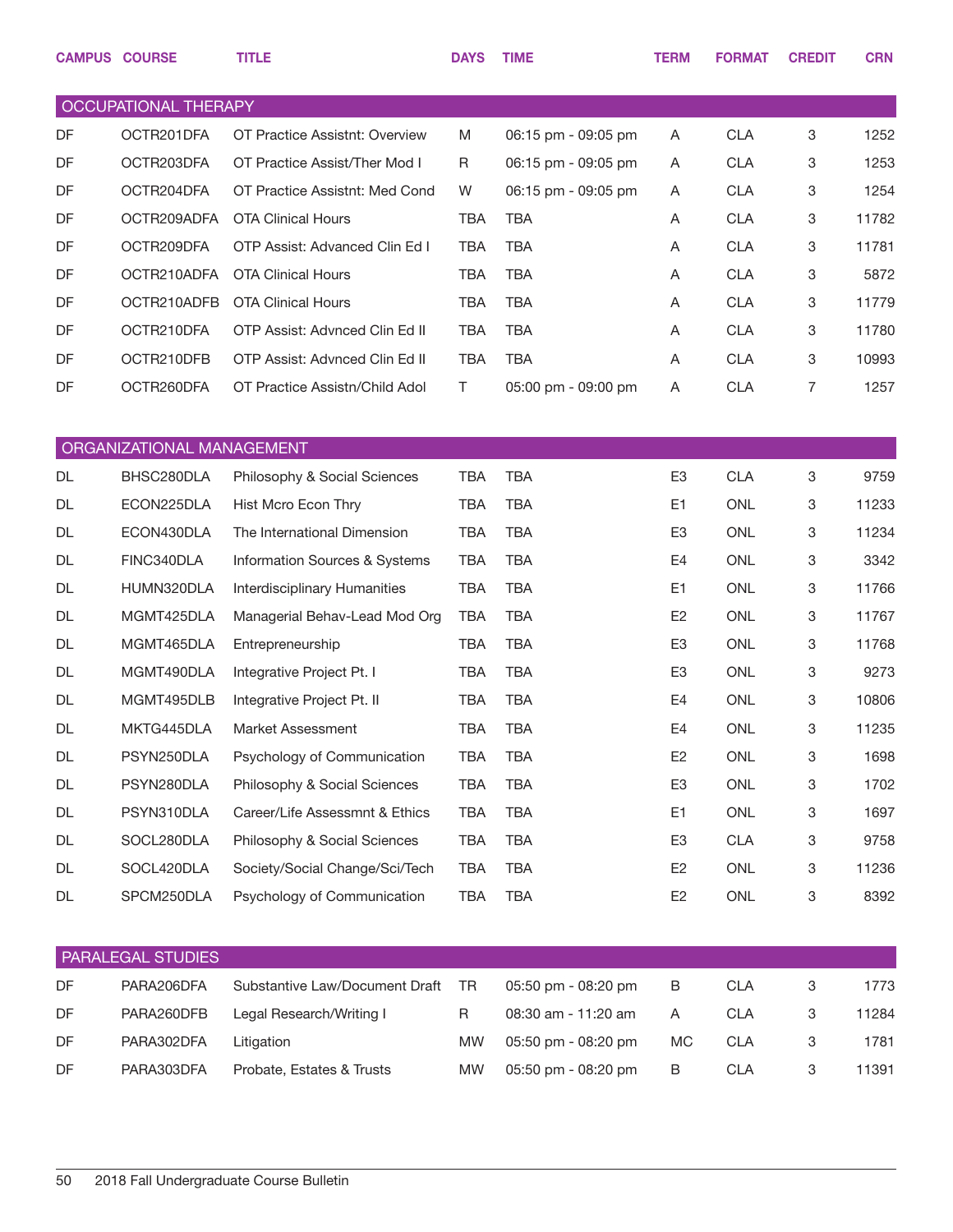|                   | <b>CAMPUS COURSE</b> | <b>TITLE</b>                | <b>DAYS</b> | <b>TIME</b>         | <b>TERM</b> | <b>FORMAT</b> | <b>CREDIT</b> | <b>CRN</b> |
|-------------------|----------------------|-----------------------------|-------------|---------------------|-------------|---------------|---------------|------------|
| <b>PHILOSOPHY</b> |                      |                             |             |                     |             |               |               |            |
| BX                | PHIL110BXA           | Introduction to Philosophy  | M           | 02:50 pm - 05:40 pm | A           | <b>CLA</b>    | 3             | 486        |
| BX                | PHIL110BXB           | Introduction to Philosophy  | <b>TR</b>   | 10:05 am - 11:25 am | A           | <b>CLA</b>    | 3             | 10461      |
| DF                | PHIL110DFA           | Introduction to Philosophy  | R           | 11:40 am - 02:30 pm | Α           | <b>CLA</b>    | 3             | 488        |
| DF                | PHIL110DFB           | Introduction to Philosophy  | M           | 06:15 pm - 09:05 pm | Α           | <b>CLA</b>    | 3             | 6745       |
| DF                | PHIL110DFC           | Introduction to Philosophy  | Τ           | 02:50 pm - 05:40 pm | Α           | <b>CLA</b>    | 3             | 9948       |
| DF                | PHIL110DFD           | Introduction to Philosophy  | <b>MW</b>   | 10:05 am - 11:25 am | A           | <b>CLA</b>    | 3             | 9950       |
| DL                | PHIL110DLA           | Introduction to Philosophy  | <b>TBA</b>  | <b>TBA</b>          | Α           | <b>ONL</b>    | 3             | 489        |
| <b>DL</b>         | PHIL110DLB           | Introduction to Philosophy  | <b>TBA</b>  | <b>TBA</b>          | Α           | <b>ONL</b>    | 3             | 3601       |
| <b>DL</b>         | PHIL110DLC           | Introduction to Philosophy  | <b>TBA</b>  | <b>TBA</b>          | Α           | <b>ONL</b>    | 3             | 7396       |
| <b>DL</b>         | PHIL110DLD           | Introduction to Philosophy  | <b>TBA</b>  | <b>TBA</b>          | Α           | <b>ONL</b>    | 3             | 9961       |
| MT                | PHIL110MTA           | Introduction to Philosophy  | M           | 11:40 am - 02:30 pm | Α           | <b>CLA</b>    | 3             | 490        |
| MT                | PHIL110MTB           | Introduction to Philosophy  | <b>MW</b>   | 05:50 pm - 08:20 pm | B           | <b>CLA</b>    | 3             | 491        |
| BX                | PHIL112BXB           | Logical Thinking            | <b>TR</b>   | 05:50 pm - 08:20 pm | MC          | <b>CLA</b>    | 3             | 495        |
| DF                | PHIL112DFA           | Logical Thinking            | M           | 02:50 pm - 05:40 pm | Α           | <b>CLA</b>    | 3             | 496        |
| DF                | PHIL112DFB           | Logical Thinking            | <b>TR</b>   | 01:15 pm - 02:35 pm | Α           | <b>CLA</b>    | 3             | 9951       |
| <b>DL</b>         | PHIL207DLA           | <b>Business Ethics</b>      | <b>TBA</b>  | <b>TBA</b>          | Α           | <b>ONL</b>    | 3             | 6450       |
| <b>DL</b>         | PHIL317DLA           | Perspectives on Death       | <b>TBA</b>  | <b>TBA</b>          | Α           | <b>ONL</b>    | 3             | 11480      |
|                   |                      |                             |             |                     |             |               |               |            |
| <b>PHYSICS</b>    |                      |                             |             |                     |             |               |               |            |
| DF                | PHYS110DFA           | Introduction to Physics     | F           | 06:15 pm - 09:05 pm | Α           | <b>CLA</b>    | 3             | 2211       |
| <b>DL</b>         | PHYS110DLA           | Introduction to Physics     | <b>TBA</b>  | <b>TBA</b>          | A           | ONL           | 3             | 8202       |
| DF                | PHYS120DFA           | Physics of the Human Body   | R           | 06:15 pm - 09:05 pm | A           | <b>CLA</b>    | 3             | 9059       |
| DF                | PHYS160DFA           | Physics for Life Science I  | MW          | 02:50 pm - 05:40 pm | Α           | CLA           | 4             | 3725       |
| DF                | PHYS160DFB           | Physics for Life Science I  | <b>MW</b>   | 06:15 pm - 09:05 pm | Α           | <b>CLA</b>    | 4             | 2221       |
| DF                | PHYS160DFC           | Physics for Life Science I  | TR          | 11:40 am - 02:30 pm | Α           | <b>CLA</b>    | 4             | 9313       |
| DF                | PHYS161DFA           | Physics for Life Science II | TR          | 02:50 pm - 05:40 pm | Α           | <b>CLA</b>    | 4             | 2224       |
| DF                | PHYS161DFB           | Physics for Life Science II | TR          | 06:15 pm - 09:05 pm | Α           | <b>CLA</b>    | 4             | 9290       |
| DF                | PHYS161DFC           | Physics for Life Science II | <b>MW</b>   | 08:30 am - 11:20 am | Α           | <b>CLA</b>    | 4             | 10749      |
|                   |                      |                             |             |                     |             |               |               |            |
|                   | POLITICAL SCIENCE    |                             |             |                     |             |               |               |            |
| BX                | POLS101BXB           | Political Power in America  | T.          | 02:50 pm - 05:40 pm | Α           | <b>CLA</b>    | 3             | 9688       |
| DF                | POLS101DFA           | Political Power in America  | TR          | 02:50 pm - 04:10 pm | A           | <b>CLA</b>    | 3             | 502        |
| DF                | POLS101DFB           | Political Power in America  | F           | 11:40 am - 02:30 pm | A           | <b>CLA</b>    | 3             | 503        |
| DF                | POLS101DFC           | Political Power in America  | W           | 08:30 am - 11:20 am | Α           | <b>CLA</b>    | 3             | 9942       |
| DL                | POLS101DLA           | Political Power in America  | TBA         | <b>TBA</b>          | Α           | ONL           | 3             | 506        |
| MT                | POLS101MTA           | Political Power in America  | Μ           | 02:50 pm - 05:40 pm | A           | <b>CLA</b>    | 3             | 507        |
|                   |                      |                             |             |                     |             |               |               |            |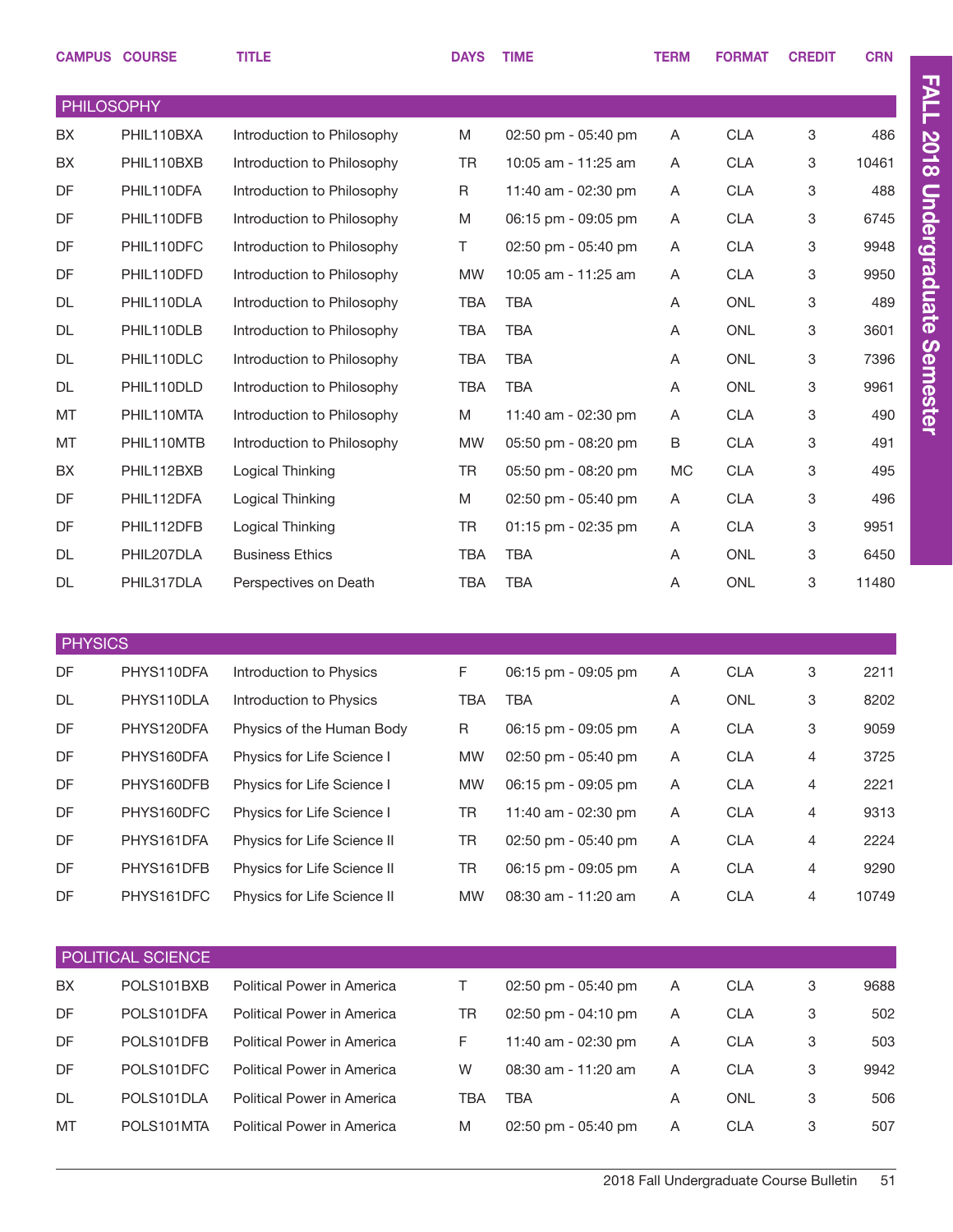|           | <b>CAMPUS COURSE</b>      | <b>TITLE</b>                   | <b>DAYS</b> | <b>TIME</b>         | <b>TERM</b> | <b>FORMAT</b> | <b>CREDIT</b>             | <b>CRN</b> |
|-----------|---------------------------|--------------------------------|-------------|---------------------|-------------|---------------|---------------------------|------------|
|           | POLITICAL SCIENCE (cont.) |                                |             |                     |             |               |                           |            |
| BX        | POLS255BXA                | Managing Human Conflict I      | S           | 08:30 am - 11:20 am | A           | <b>CLA</b>    | 3                         | 1716       |
| BX        | POLS255BXB                | Managing Human Conflict I      | R           | 08:30 am - 11:20 am | A           | <b>CLA</b>    | 3                         | 5381       |
| <b>BX</b> | POLS255BXC                | Managing Human Conflict I      | <b>TR</b>   | 05:50 pm - 08:20 pm | B           | <b>CLA</b>    | 3                         | 10821      |
| DF        | POLS255DFA                | Managing Human Conflict I      | W           | 11:40 am - 02:30 pm | A           | <b>CLA</b>    | 3                         | 1723       |
| DF        | POLS255DFB                | Managing Human Conflict I      | F           | 11:40 am - 02:30 pm | A           | <b>CLA</b>    | 3                         | 6325       |
| DF        | POLS255DFC                | Managing Human Conflict I      | <b>TR</b>   | 08:30 am - 09:50 am | A           | <b>CLA</b>    | 3                         | 8353       |
| DL        | POLS255DLA                | Managing Human Conflict I      | <b>TBA</b>  | <b>TBA</b>          | A           | <b>ONL</b>    | 3                         | 1730       |
| DL        | POLS255DLB                | Managing Human Conflict I      | <b>TBA</b>  | <b>TBA</b>          | A           | <b>ONL</b>    | 3                         | 5810       |
| MT        | POLS255MTA                | Managing Human Conflict I      | <b>TR</b>   | 05:50 pm - 08:20 pm | B           | <b>CLA</b>    | 3                         | 1732       |
| MT        | POLS255MTB                | Managing Human Conflict I      | M           | 11:40 am - 02:30 pm | A           | <b>CLA</b>    | 3                         | 1903       |
| BX        | POLS256BXA                | Managing Human Conflict II     | M           | 11:40 am - 02:30 pm | A           | <b>CLA</b>    | 3                         | 11287      |
| DF        | POLS256DFA                | Managing Human Conflict II     | W           | 06:15 pm - 09:05 pm | A           | <b>CLA</b>    | 3                         | 10815      |
| MT        | POLS256MTA                | Managing Human Conflict II     | <b>TR</b>   | 05:50 pm - 08:20 pm | <b>MC</b>   | <b>CLA</b>    | 3                         | 7657       |
| DF        | POLS295DFB                | Topics in Government           | M           | 06:15 pm - 09:05 pm | A           | <b>CLA</b>    | 3                         | 11114      |
| DF        | POLS301DFA                | Constitution Law/Crim Justice  | <b>MW</b>   | 10:05 am - 11:25 am | A           | <b>CLA</b>    | 3                         | 1989       |
| DF        | POLS340DFB                | Art & Science Int'l Relations  | R           | 11:40 am - 02:30 pm | A           | <b>CLA</b>    | 3                         | 11437      |
| DF        | POLS356DFB                | Int'l Negotiations & Diplomacy | M           | 02:50 pm - 05:40 pm | A           | <b>CLA</b>    | 3                         | 11364      |
| DF        | POLS361DFA                | Constitutional Law & Policy    | Τ           | 11:40 am - 02:30 pm | A           | <b>CLA</b>    | 3                         | 8356       |
| DL        | POLS370DLA                | <b>International Relations</b> | <b>TBA</b>  | <b>TBA</b>          | A           | <b>ONL</b>    | 3                         | 3207       |
| DF        | POLS372DFA                | International Organizatns/U.N. | F           | 02:50 pm - 05:40 pm | A           | <b>VCF</b>    | 3                         | 9198       |
| MT        | POLS372MTA                | International Organizatns/U.N. | F           | 02:50 pm - 05:40 pm | Α           | <b>VCF</b>    | 3                         | 11121      |
|           | <b>PSYCHOLOGY</b>         |                                |             |                     |             |               |                           |            |
| BX        | PSYN101BXA                | Introduction to Psychology     | W           | 08:30 am - 11:20 am | A           | CLA           | $\ensuremath{\mathsf{3}}$ | 1328       |
| BX        | PSYN101BXB                | Introduction to Psychology     | Τ           | 11:40 am - 02:30 pm | Α           | <b>CLA</b>    | 3                         | 1329       |
| BX        | PSYN101BXC                | Introduction to Psychology     | <b>MW</b>   | 05:50 pm - 08:20 pm | В           | <b>CLA</b>    | 3                         | 10552      |
| BX        | PSYN101BXD                | Introduction to Psychology     | F           | 08:30 am - 11:20 am | Α           | <b>CLA</b>    | 3                         | 10553      |
| BX        | PSYN101BXJ                | Introduction to Psychology     | W           | 11:40 am - 02:30 pm | Α           | <b>CLA</b>    | 3                         | 6332       |
| BX        | PSYN101BXK                | Introduction to Psychology     | R           | 08:30 am - 11:20 am | Α           | <b>CLA</b>    | 3                         | 5732       |
| BX        | PSYN101BXL                | Introduction to Psychology     | W           | 02:50 pm - 05:40 pm | Α           | <b>CLA</b>    | 3                         | 6333       |
| DF        | PSYN101DFA                | Introduction to Psychology     | MW          | 01:15 pm - 02:35 pm | Α           | <b>CLA</b>    | 3                         | 1349       |
| DF        | PSYN101DFB                | Introduction to Psychology     | <b>TR</b>   | 11:40 am - 01:00 pm | Α           | <b>CLA</b>    | 3                         | 1336       |
| DF        | PSYN101DFD                | Introduction to Psychology     | MW          | 10:05 am - 11:25 am | Α           | <b>CLA</b>    | 3                         | 1338       |
| DF        | PSYN101DFE                | Introduction to Psychology     | <b>MW</b>   | 08:30 am - 09:50 am | A           | CLA           | 3                         | 1339       |

DF PSYN101DFF Introduction to Psychology TR 10:05 am - 11:25 am A CLA 3 1340 DF PSYN101DFG Introduction to Psychology T 02:50 pm - 05:40 pm A CLA 3 6334 DF PSYN101DFI Introduction to Psychology F 11:40 am - 02:30 pm A CLA 3 9986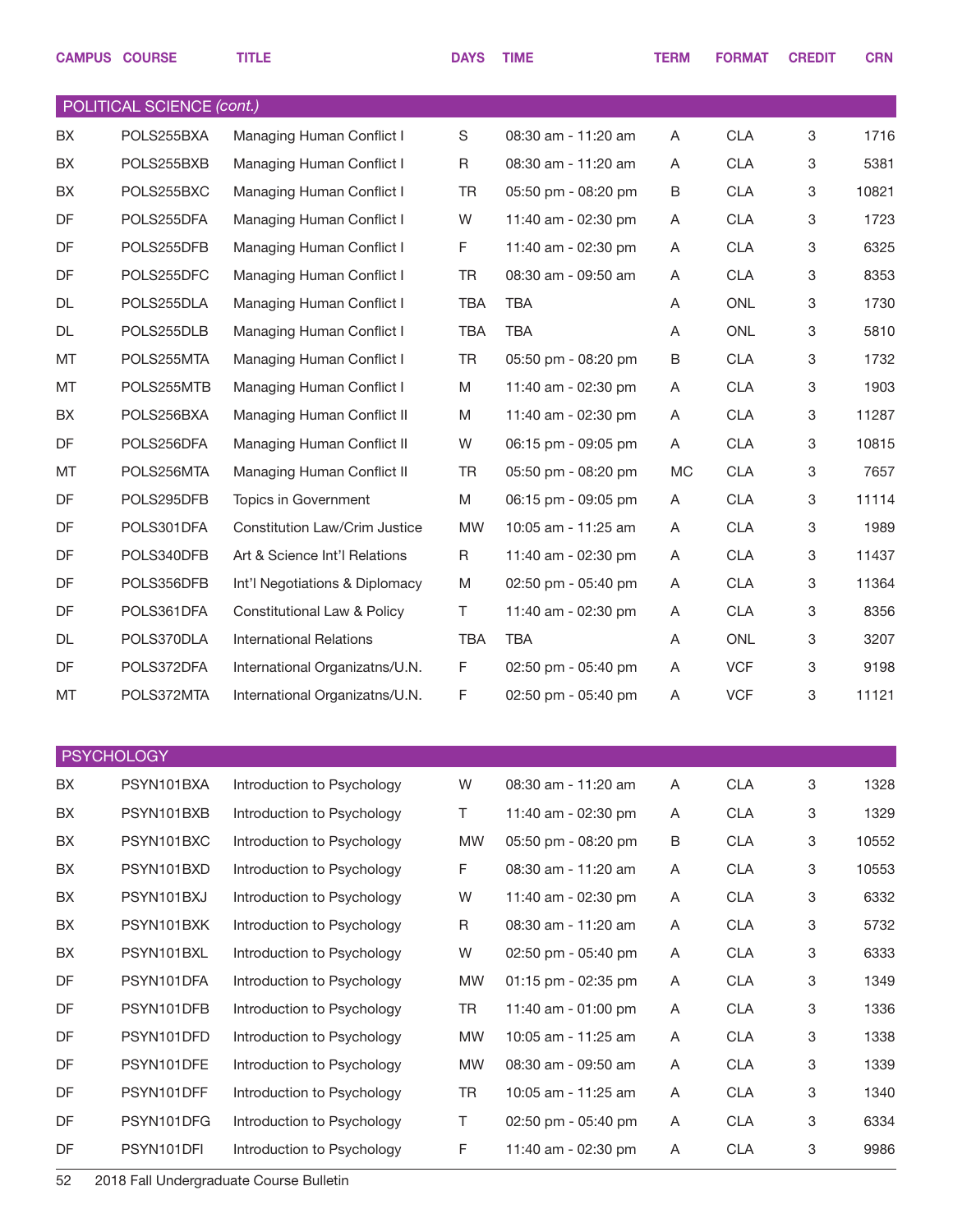|    | <b>CAMPUS COURSE</b> | <b>TITLE</b>                       | <b>DAYS</b> | <b>TIME</b>         | <b>TERM</b> | <b>FORMAT</b> | <b>CREDIT</b> | <b>CRN</b> |
|----|----------------------|------------------------------------|-------------|---------------------|-------------|---------------|---------------|------------|
| DF | PSYN101DFK           | Introduction to Psychology         | <b>MW</b>   | 11:40 am - 01:00 pm | A           | <b>CLA</b>    | 3             | 4699       |
| DF | PSYN101DFL           | Introduction to Psychology         | F           | 08:30 am - 11:20 am | A           | <b>CLA</b>    | 3             | 4785       |
| DF | PSYN101DFM           | Introduction to Psychology         | <b>MW</b>   | 08:30 am - 09:50 am | Α           | <b>CLA</b>    | 3             | 5733       |
| DF | PSYN101DFN           | Introduction to Psychology         | F           | 08:30 am - 11:20 am | Α           | <b>CLA</b>    | 3             | 5734       |
| DF | PSYN101DFP           | Introduction to Psychology         | T.          | 08:30 am - 11:20 am | Α           | <b>CLA</b>    | 3             | 5736       |
| DF | PSYN101DFQ           | Introduction to Psychology         | <b>TR</b>   | 04:10 pm - 05:40 pm | A           | <b>CLA</b>    | 3             | 6335       |
| DL | PSYN101DLA           | Introduction to Psychology         | <b>TBA</b>  | <b>TBA</b>          | A           | <b>ONL</b>    | 3             | 1344       |
| DL | PSYN101DLB           | Introduction to Psychology         | <b>TBA</b>  | <b>TBA</b>          | A           | ONL           | 3             | 1345       |
| DL | PSYN101DLC           | Introduction to Psychology         | <b>TBA</b>  | <b>TBA</b>          | A           | <b>ONL</b>    | 3             | 4875       |
| MT | PSYN101MTA           | Introduction to Psychology         | T.          | 11:40 am - 02:30 pm | Α           | <b>CLA</b>    | 3             | 1346       |
| MT | PSYN101MTB           | Introduction to Psychology         | S           | 08:30 am - 11:20 am | Α           | <b>CLA</b>    | 3             | 1347       |
| MT | PSYN101MTD           | Introduction to Psychology         | W           | 11:40 am - 02:30 pm | Α           | <b>CLA</b>    | 3             | 2969       |
| MT | PSYN101MTE           | Introduction to Psychology         | R           | 11:40 am - 02:30 pm | A           | <b>CLA</b>    | 3             | 4677       |
| MT | PSYN101MTG           | Introduction to Psychology         | M           | 08:30 am - 11:20 am | Α           | <b>CLA</b>    | 3             | 6337       |
| BX | PSYN120BXB           | Career & Life Planning             | <b>TR</b>   | 08:30 pm - 11:00 pm | МC          | <b>CLA</b>    | 3             | 2459       |
| DF | PSYN120DFA           | Career & Life Planning             | M           | 11:40 am - 02:30 pm | Α           | <b>CLA</b>    | 3             | 5218       |
| DF | PSYN120DFB           | Career & Life Planning             | R           | 02:50 pm - 05:40 pm | A           | <b>CLA</b>    | 3             | 9988       |
| DL | PSYN120DLA           | Career & Life Planning             | <b>TBA</b>  | <b>TBA</b>          | A           | ONL           | 3             | 1352       |
| DL | PSYN120DLB           | Career & Life Planning             | <b>TBA</b>  | <b>TBA</b>          | Α           | ONL           | 3             | 6239       |
| BX | PSYN207BXB           | Psychology of Learning             | R           | 02:50 pm - 05:40 pm | Α           | <b>CLA</b>    | 3             | 1387       |
| DF | PSYN207DFA           | Psychology of Learning             | <b>TR</b>   | 01:15 pm - 02:35 pm | A           | <b>CLA</b>    | 3             | 1389       |
| BX | PSYN209BXA           | Intro to Forensic Psychology       | MW          | 08:30 pm - 11:00 pm | МC          | <b>CLA</b>    | 3             | 9248       |
| DF | PSYN209DFA           | Intro to Forensic Psychology       | <b>TR</b>   | 02:50 pm - 04:10 pm | A           | <b>CLA</b>    | 3             | 6340       |
| DL | PSYN209DLA           | Intro to Forensic Psychology       | TBA         | TBA                 | A           | ONL           | 3             | 6341       |
| MT | PSYN209MTA           | Intro to Forensic Psychology       | <b>TR</b>   | 05:50 pm - 08:20 pm | В           | <b>CLA</b>    | 3             | 6342       |
| BX | PSYN210BXA           | Modern Psych/Historical Perspc     | M           | 02:50 pm - 05:40 pm | A           | <b>CLA</b>    | 3             | 1393       |
| BX | PSYN210BXB           | Modern Psych/Historical Perspc     | S           | 08:30 am - 11:20 am | Α           | <b>CLA</b>    | 3             | 1394       |
| BX | PSYN210BXC           | Modern Psych/Historical Perspc     | MW          | 05:50 pm - 08:20 pm | МC          | <b>CLA</b>    | 3             | 1395       |
| DF | PSYN210DFA           | Modern Psych/Historical Perspc     | W           | 06:15 pm - 09:05 pm | Α           | <b>CLA</b>    | 3             | 1396       |
| DF | PSYN210DFB           | Modern Psych/Historical Perspc     | MW          | 10:05 am - 11:25 am | A           | <b>CLA</b>    | 3             | 1397       |
| DL | PSYN210DLA           | Modern Psych/Historical Perspc     | <b>TBA</b>  | TBA                 | A           | ONL           | 3             | 1398       |
| DL | PSYN210DLB           | Modern Psych/Historical Perspc     | TBA         | TBA                 | Α           | ONL           | 3             | 4702       |
| BX | PSYN213BXA           | Psychology of Personality          | W           | 11:40 am - 02:30 pm | Α           | <b>CLA</b>    | 3             | 5265       |
| DF | PSYN213DFB           | Psychology of Personality          | MW          | 11:40 am - 01:00 pm | A           | <b>CLA</b>    | 3             | 1519       |
| DF | PSYN213DFC           | Psychology of Personality          | M           | 06:15 pm - 09:05 pm | A           | <b>CLA</b>    | 3             | 1529       |
| DL | PSYN213DLA           | Psychology of Personality          | TBA         | <b>TBA</b>          | Α           | ONL           | 3             | 6344       |
| MT | PSYN213MTA           | Psychology of Personality          | M           | 08:30 am - 11:20 am | Α           | <b>CLA</b>    | 3             | 5266       |
| BX | PSYN226BXA           | <b>Computers Soc/Behv Sciences</b> | M           | 02:50 pm - 05:40 pm | Α           | CLA           | 3             | 1612       |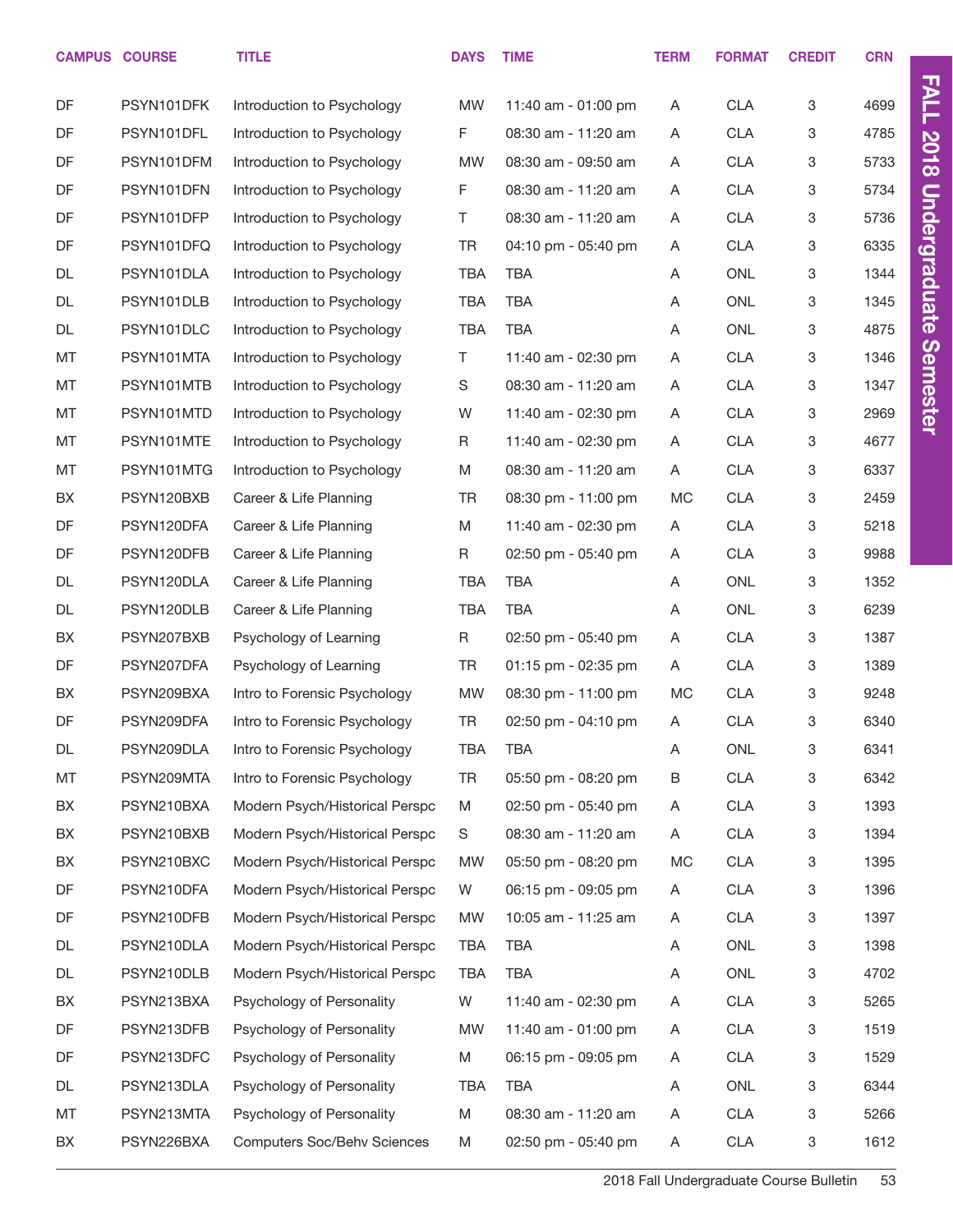|           | <b>CAMPUS COURSE</b> | <b>TITLE</b>                       | <b>DAYS</b> | <b>TIME</b>             | <b>TERM</b> | <b>FORMAT</b> | <b>CREDIT</b> | <b>CRN</b> |
|-----------|----------------------|------------------------------------|-------------|-------------------------|-------------|---------------|---------------|------------|
|           | PSYCHOLOGY (cont.)   |                                    |             |                         |             |               |               |            |
| <b>BX</b> | PSYN226BXD           | <b>Computers Soc/Behv Sciences</b> | S           | 11:40 am - 02:30 pm     | A           | <b>CLA</b>    | 3             | 1619       |
| BX.       | PSYN226BXE           | <b>Computers Soc/Behv Sciences</b> | <b>MW</b>   | 05:50 pm - 08:20 pm     | B           | <b>CLA</b>    | 3             | 1622       |
| BX        | PSYN226BXF           | <b>Computers Soc/Behv Sciences</b> | <b>MW</b>   | 05:50 pm - 08:20 pm     | <b>MC</b>   | <b>CLA</b>    | 3             | 1625       |
| BX        | PSYN226BXG           | <b>Computers Soc/Behv Sciences</b> | R           | 08:30 am - 11:20 am     | Α           | <b>CLA</b>    | 3             | 6245       |
| DF        | PSYN226DFA           | <b>Computers Soc/Behv Sciences</b> | Τ           | 11:40 am - 01:00 pm     | A           | <b>BLD</b>    | 3             | 1634       |
| DF        | PSYN226DFB           | <b>Computers Soc/Behv Sciences</b> | T.          | 04:20 pm - 05:40 pm     | A           | <b>BLD</b>    | 3             | 1637       |
| DF        | PSYN226DFC           | <b>Computers Soc/Behv Sciences</b> | W           | 06:15 pm - 09:05 pm     | Α           | <b>CLA</b>    | 3             | 1640       |
| DF        | PSYN226DFE           | <b>Computers Soc/Behv Sciences</b> | F           | 11:40 am - 01:00 pm     | A           | <b>CLA</b>    | 3             | 6262       |
| DF        | PSYN226DFF           | <b>Computers Soc/Behv Sciences</b> | F           | 08:30 am - 11:20 am     | Α           | <b>CLA</b>    | 3             | 6266       |
| DL        | PSYN226DLB           | <b>Computers Soc/Behv Sciences</b> | <b>TBA</b>  | <b>TBA</b>              | A           | <b>ONL</b>    | 3             | 1646       |
| DL        | PSYN226DLC           | <b>Computers Soc/Behv Sciences</b> | <b>TBA</b>  | TBA                     | A           | <b>ONL</b>    | 3             | 4895       |
| DL        | PSYN226DLD           | <b>Computers Soc/Behv Sciences</b> | <b>TBA</b>  | <b>TBA</b>              | A           | <b>ONL</b>    | 3             | 7862       |
| MT        | PSYN226MTA           | <b>Computers Soc/Behv Sciences</b> | <b>TR</b>   | 05:50 pm - 08:20 pm     | B           | <b>CLA</b>    | 3             | 1649       |
| MT        | PSYN226MTB           | <b>Computers Soc/Behv Sciences</b> | F           | 11:40 am - 02:30 pm     | A           | <b>CLA</b>    | 3             | 8316       |
| YH        | PSYN226YHA           | <b>Computers Soc/Behv Sciences</b> | <b>TR</b>   | 02:50 pm - 04:10 pm     | Α           | <b>CLA</b>    | 3             | 11826      |
| BX        | PSYN230BXA           | Cognitive Psychology               | T.          | 11:40 am - 02:30 pm     | A           | <b>CLA</b>    | 3             | 4048       |
| DL        | PSYN230DLA           | Cognitive Psychology               | <b>TBA</b>  | TBA                     | A           | <b>ONL</b>    | 3             | 6345       |
| DF        | PSYN232DFA           | Health Psychology                  | <b>MW</b>   | 10:05 am - 11:25 am     | A           | <b>CLA</b>    | 3             | 1667       |
| DL        | PSYN232DLA           | Health Psychology                  | <b>TBA</b>  | <b>TBA</b>              | A           | <b>ONL</b>    | 3             | 1668       |
| DL        | PSYN232DLB           | Health Psychology                  | <b>TBA</b>  | TBA                     | A           | <b>ONL</b>    | 3             | 5269       |
| МT        | PSYN232MTB           | Health Psychology                  | R           | $02:50$ pm - $05:40$ pm | A           | <b>CLA</b>    | 3             | 7464       |
| BX        | PSYN233BXA           | Dvlpmntl Psych Across Lifespan     | M           | 08:30 am - 11:20 am     | A           | <b>CLA</b>    | 3             | 1669       |
| BX        | PSYN233BXB           | Dvlpmntl Psych Across Lifespan     | TR          | 05:50 pm - 08:20 pm     | В           | <b>CLA</b>    | 3             | 1671       |
| BX        | PSYN233BXC           | Dvlpmntl Psych Across Lifespan     | M           | 05:50 pm - 08:20 pm     | МC          | <b>BLD</b>    | 3             | 1680       |
| DF        | PSYN233DFA           | Dvlpmntl Psych Across Lifespan     | MW          | 08:30 am - 09:50 am     | Α           | <b>CLA</b>    | 3             | 1719       |
| DF        | PSYN233DFC           | Dvlpmntl Psych Across Lifespan     | T.          | 06:15 pm - 09:05 pm     | Α           | <b>CLA</b>    | 3             | 3278       |
| DL        | PSYN233DLA           | Dvlpmntl Psych Across Lifespan     | <b>TBA</b>  | <b>TBA</b>              | Α           | ONL           | 3             | 1737       |
| DL        | PSYN233DLB           | Dvlpmntl Psych Across Lifespan     | <b>TBA</b>  | <b>TBA</b>              | Α           | ONL           | 3             | 1741       |
| DL        | PSYN233DLC           | Dvlpmntl Psych Across Lifespan     | <b>TBA</b>  | <b>TBA</b>              | Α           | ONL           | 3             | 6346       |
| МT        | PSYN233MTA           | Dvlpmntl Psych Across Lifespan     | W           | 02:50 pm - 05:40 pm     | Α           | <b>CLA</b>    | 3             | 3698       |
| BX        | PSYN234BXB           | Perspectives on Parenting          | W           | 02:50 pm - 05:40 pm     | Α           | <b>CLA</b>    | 3             | 4468       |
| DL        | PSYN234DLA           | Perspectives on Parenting          | <b>TBA</b>  | TBA                     | Α           | ONL           | 3             | 4474       |
| DL        | PSYN234DLB           | Perspectives on Parenting          | <b>TBA</b>  | <b>TBA</b>              | A           | ONL           | 3             | 4472       |
| DF        | PSYN235DFA           | Sports Psychology                  | <b>TR</b>   | 02:50 pm - 04:10 pm     | Α           | <b>CLA</b>    | 3             | 10598      |
| DF        | PSYN236DFA           | Introduction to Counseling         | W           | 02:50 pm - 05:40 pm     | Α           | <b>CLA</b>    | 3             | 11676      |
| BX        | PSYN237BXA           | Human Sexual Behavior              | F.          | 08:30 am - 11:20 am     | Α           | <b>CLA</b>    | 3             | 10558      |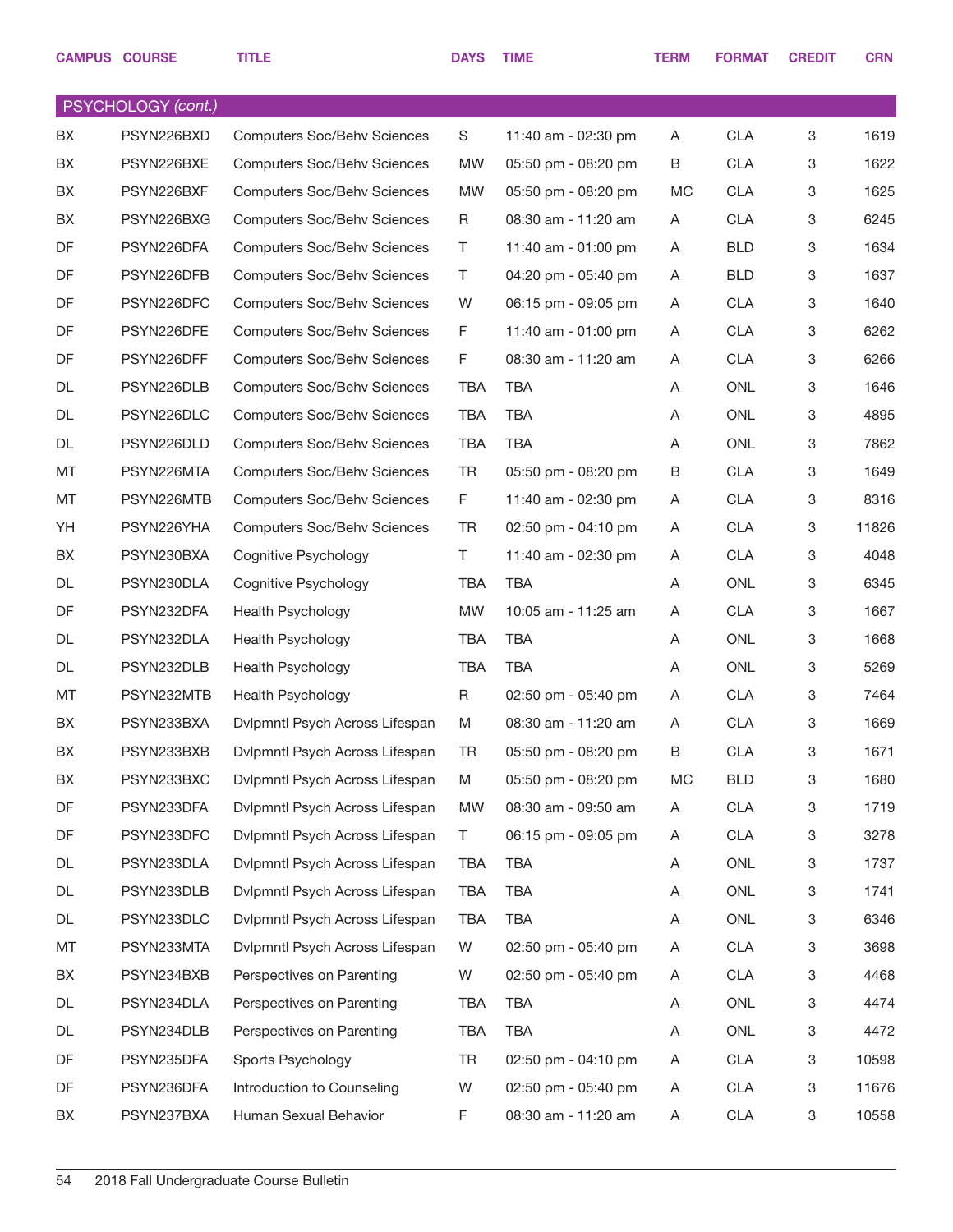|    | <b>CAMPUS COURSE</b> | <b>TITLE</b>                   | <b>DAYS</b> | <b>TIME</b>         | <b>TERM</b> | <b>FORMAT</b> | <b>CREDIT</b> | <b>CRN</b> |                      |
|----|----------------------|--------------------------------|-------------|---------------------|-------------|---------------|---------------|------------|----------------------|
| BX | PSYN237BXB           | Human Sexual Behavior          | <b>TR</b>   | 08:30 pm - 11:00 pm | MC          | <b>CLA</b>    | 3             | 1756       | <b>FALL</b>          |
| DF | PSYN237DFA           | Human Sexual Behavior          | <b>TR</b>   | 08:30 am - 09:50 am | A           | <b>CLA</b>    | 3             | 1744       |                      |
| DF | PSYN237DFB           | Human Sexual Behavior          | T.          | 04:15 pm - 07:05 pm | A           | <b>CLA</b>    | 3             | 8361       | <b>2018</b>          |
| DL | PSYN237DLA           | Human Sexual Behavior          | <b>TBA</b>  | <b>TBA</b>          | A           | <b>ONL</b>    | 3             | 6347       |                      |
| DL | PSYN237DLB           | Human Sexual Behavior          | <b>TBA</b>  | <b>TBA</b>          | Α           | <b>ONL</b>    | 3             | 8140       |                      |
| DL | PSYN238DLA           | <b>Gender Role Dynamics</b>    | <b>TBA</b>  | <b>TBA</b>          | A           | <b>ONL</b>    | 3             | 4951       |                      |
| DL | PSYN239DLA           | Adult Development and Aging    | <b>TBA</b>  | <b>TBA</b>          | A           | ONL           | 3             | 5279       |                      |
| BX | PSYN241BXA           | Religion & Psychology          | <b>MW</b>   | 05:50 pm - 08:20 pm | В           | <b>CLA</b>    | 3             | 11678      | <b>Undergraduate</b> |
| DL | PSYN243DLA           | Psychological Tests & Mesurmnt | <b>TBA</b>  | <b>TBA</b>          | Α           | ONL           | 3             | 1809       |                      |
| BX | PSYN244BXA           | Social Psychology              | T.          | 08:30 am - 11:20 am | Α           | <b>CLA</b>    | 3             | 1818       |                      |
| BX | PSYN244BXB           | Social Psychology              | S           | 02:50 pm - 05:40 pm | A           | <b>CLA</b>    | 3             | 1821       | <b>Semester</b>      |
| BX | PSYN244BXD           | Social Psychology              | <b>MW</b>   | 05:50 pm - 08:20 pm | В           | <b>CLA</b>    | 3             | 1827       |                      |
| DF | PSYN244DFA           | Social Psychology              | W           | 06:15 pm - 09:05 pm | A           | <b>CLA</b>    | 3             | 1832       |                      |
| DF | PSYN244DFB           | Social Psychology              | F           | 08:30 am - 11:20 am | A           | <b>BLD</b>    | 3             | 6351       |                      |
| DF | PSYN244DFC           | Social Psychology              | TR          | 08:30 am - 09:50 am | A           | <b>CLA</b>    | 3             | 1841       |                      |
| DL | PSYN244DLA           | Social Psychology              | <b>TBA</b>  | <b>TBA</b>          | A           | ONL           | 3             | 1844       |                      |
| DL | PSYN244DLB           | Social Psychology              | <b>TBA</b>  | <b>TBA</b>          | Α           | ONL           | 3             | 4647       |                      |
| MT | PSYN244MTA           | Social Psychology              | <b>MW</b>   | 08:30 pm - 11:00 pm | MC          | <b>CLA</b>    | 3             | 1850       |                      |
| BX | PSYN254BXA           | Child Psychology               | R           | 08:30 am - 11:20 am | A           | <b>CLA</b>    | 3             | 1884       |                      |
| DF | PSYN254DFB           | Child Psychology               | F           | 11:40 am - 02:30 pm | A           | <b>CLA</b>    | 3             | 3277       |                      |
| DL | PSYN254DLA           | Child Psychology               | <b>TBA</b>  | <b>TBA</b>          | A           | ONL           | 3             | 1896       |                      |
| DL | PSYN254DLB           | Child Psychology               | <b>TBA</b>  | <b>TBA</b>          | Α           | ONL           | 3             | 5281       |                      |
| MT | PSYN254MTB           | Child Psychology               | <b>MW</b>   | 05:50 pm - 08:20 pm | MC          | <b>CLA</b>    | 3             | 4051       |                      |
| BX | PSYN255BXA           | Managing Human Conflict I      | S           | 08:30 am - 11:20 am | Α           | <b>CLA</b>    | 3             | 1717       |                      |
| BX | PSYN255BXB           | Managing Human Conflict I      | R           | 08:30 am - 11:20 am | A           | <b>CLA</b>    | 3             | 5382       |                      |
| DF | PSYN255DFA           | Managing Human Conflict I      | W           | 11:40 am - 02:30 pm | A           | <b>CLA</b>    | 3             | 1722       |                      |
| DF | PSYN255DFB           | Managing Human Conflict I      | F           | 11:40 am - 02:30 pm | A           | <b>CLA</b>    | 3             | 6324       |                      |
| DF | PSYN255DFC           | Managing Human Conflict I      | TR          | 08:30 am - 09:50 am | A           | <b>CLA</b>    | 3             | 8351       |                      |
| DL | PSYN255DLA           | Managing Human Conflict I      | TBA         | TBA                 | A           | ONL           | 3             | 1729       |                      |
| DL | PSYN255DLB           | Managing Human Conflict I      | <b>TBA</b>  | <b>TBA</b>          | A           | ONL           | 3             | 5808       |                      |
| MT | PSYN255MTA           | Managing Human Conflict I      | TR          | 05:50 pm - 08:20 pm | B           | <b>CLA</b>    | 3             | 1733       |                      |
| MT | PSYN255MTB           | Managing Human Conflict I      | M           | 11:40 am - 02:30 pm | A           | <b>CLA</b>    | 3             | 1902       |                      |
| BX | PSYN256BXA           | Managing Human Conflict II     | M           | 11:40 am - 02:30 pm | A           | <b>CLA</b>    | 3             | 11288      |                      |
| DF | PSYN256DFA           | Managing Human Conflict II     | W           | 06:15 pm - 09:05 pm | A           | <b>CLA</b>    | 3             | 10814      |                      |
| MT | PSYN256MTA           | Managing Human Conflict II     | TR          | 05:50 pm - 08:20 pm | МC          | <b>CLA</b>    | 3             | 7659       |                      |
| BX | PSYN257BXA           | Psych of the Exceptional Child | <b>TR</b>   | 05:50 pm - 08:20 pm | B           | <b>CLA</b>    | 3             | 11677      |                      |
| DF | PSYN257DFA           | Psych of the Exceptional Child | TR          | 11:40 am - 01:00 pm | A           | <b>CLA</b>    | 3             | 1922       |                      |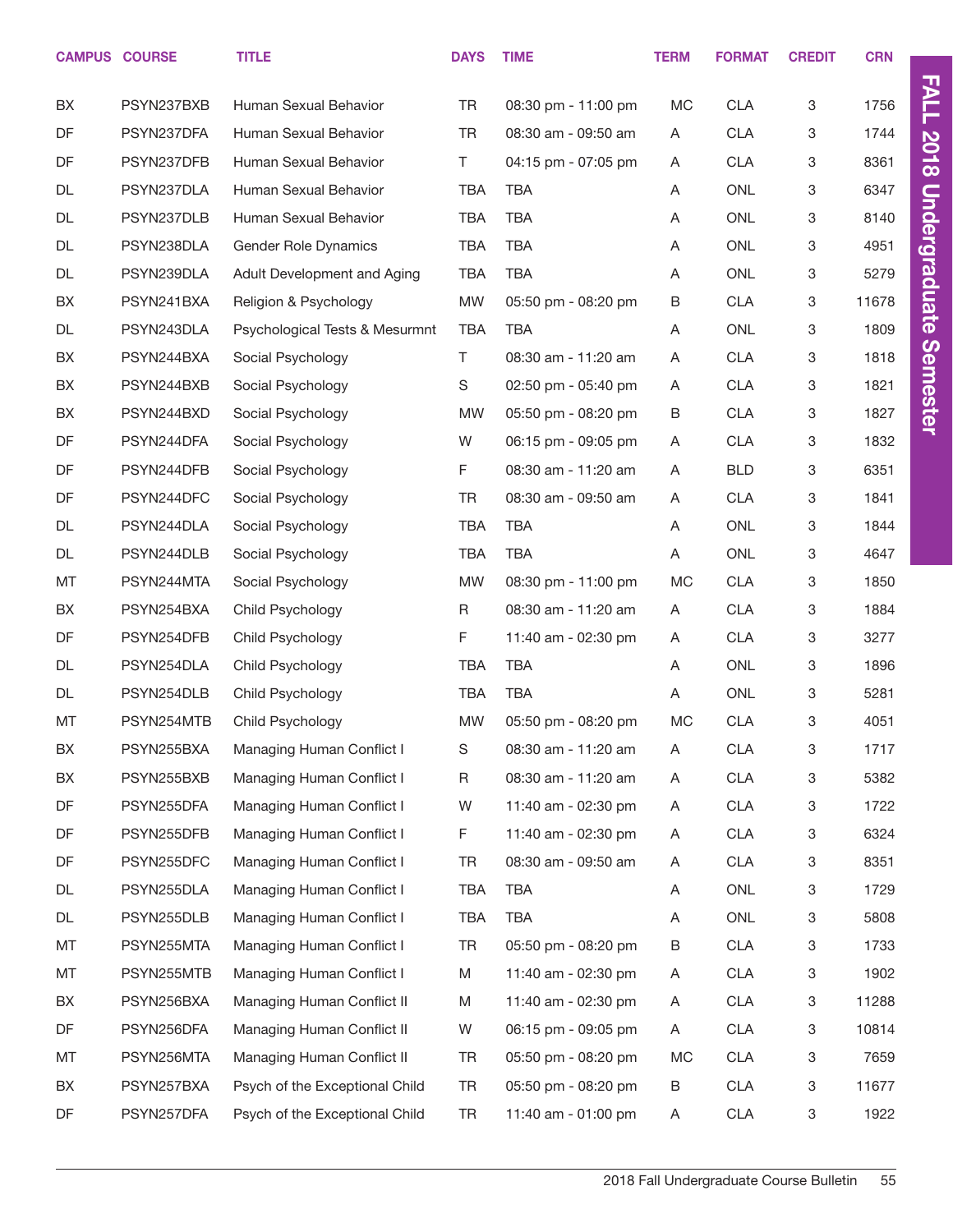|    | <b>CAMPUS COURSE</b> | <b>TITLE</b>                    | <b>DAYS</b> | <b>TIME</b>         | <b>TERM</b> | <b>FORMAT</b> | <b>CREDIT</b>             | <b>CRN</b> |
|----|----------------------|---------------------------------|-------------|---------------------|-------------|---------------|---------------------------|------------|
|    | PSYCHOLOGY (cont.)   |                                 |             |                     |             |               |                           |            |
| DL | PSYN257DLA           | Psych of the Exceptional Child  | <b>TBA</b>  | <b>TBA</b>          | A           | <b>ONL</b>    | 3                         | 1927       |
| DF | PSYN260DFA           | OT Practice Assistn/Child Adol  | T           | 05:00 pm - 09:00 pm | A           | <b>CLA</b>    | $\overline{7}$            | 1258       |
| BX | PSYN262BXA           | Alcohol, Drugs & Behavior       | M           | 11:40 am - 02:30 pm | A           | <b>CLA</b>    | 3                         | 1909       |
| BX | PSYN262BXD           | Alcohol, Drugs & Behavior       | TR.         | 05:50 pm - 08:20 pm | МC          | <b>CLA</b>    | 3                         | 1932       |
| BX | PSYN262BXE           | Alcohol, Drugs & Behavior       | S           | 11:40 am - 02:30 pm | A           | <b>CLA</b>    | 3                         | 5228       |
| DF | PSYN262DFA           | Alcohol, Drugs & Behavior       | MW          | 01:15 pm - 02:35 pm | A           | <b>CLA</b>    | $\,3$                     | 1937       |
| DF | PSYN262DFC           | Alcohol, Drugs & Behavior       | M           | 06:15 pm - 09:05 pm | A           | <b>CLA</b>    | 3                         | 5238       |
| DL | PSYN262DLA           | Alcohol, Drugs & Behavior       | <b>TBA</b>  | <b>TBA</b>          | A           | <b>ONL</b>    | $\mathbf 3$               | 1944       |
| DL | PSYN262DLB           | Alcohol, Drugs & Behavior       | <b>TBA</b>  | <b>TBA</b>          | A           | ONL           | 3                         | 6272       |
| МT | PSYN262MTA           | Alcohol, Drugs & Behavior       | T.          | 08:30 am - 11:20 am | A           | <b>CLA</b>    | $\,3$                     | 6021       |
| DF | PSYN263DFA           | Psychology of Adolescence       | <b>TR</b>   | 10:05 am - 11:25 am | A           | <b>CLA</b>    | 3                         | 1962       |
| BX | PSYN295BXC           | Contemporary Issues             | M           | 02:50 pm - 05:40 pm | A           | <b>CLA</b>    | $\mathbf 3$               | 10656      |
| DF | PSYN295DFA           | Contemporary Issues             | M           | 02:50 pm - 05:40 pm | A           | <b>CLA</b>    | 3                         | 11289      |
| DL | PSYN295DLA           | Contemporary Issues             | <b>TBA</b>  | <b>TBA</b>          | A           | <b>ONL</b>    | 3                         | 5253       |
| DL | PSYN295DLB           | Contemporary Issues             | <b>TBA</b>  | <b>TBA</b>          | A           | ONL           | 3                         | 2045       |
| DL | PSYN295DLD           | Contemporary Issues             | <b>TBA</b>  | <b>TBA</b>          | A           | <b>ONL</b>    | $\mathbf 3$               | 10542      |
| DL | PSYN295DLF           | Contemporary Issues             | <b>TBA</b>  | <b>TBA</b>          | A           | <b>ONL</b>    | 3                         | 11107      |
| МT | PSYN295MTA           | Contemporary Issues             | M           | 11:40 am - 02:30 pm | A           | <b>CLA</b>    | 3                         | 2065       |
| МT | PSYN295MTB           | Contemporary Issues             | T.          | 02:50 pm - 05:40 pm | A           | <b>CLA</b>    | 3                         | 8341       |
| BX | PSYN311BXA           | Psych Disords/Chldhd & Adolesc  | <b>MW</b>   | 05:50 pm - 08:20 pm | МC          | <b>CLA</b>    | 3                         | 6354       |
| DL | PSYN311DLA           | Psych Disords/Chldhd & Adolesc  | TBA         | TBA                 | A           | <b>ONL</b>    | 3                         | 2076       |
| BX | PSYN312BXC           | Abnormal Psychology             | $\mathbb S$ | 11:40 am - 02:30 pm | A           | <b>CLA</b>    | $\,3$                     | 7411       |
| DF | PSYN312DFA           | Abnormal Psychology             | MW          | 01:15 pm - 02:35 pm | Α           | <b>CLA</b>    | $\ensuremath{\mathsf{3}}$ | 2085       |
| DF | PSYN312DFB           | Abnormal Psychology             | R           | 06:15 pm - 09:05 pm | A           | <b>CLA</b>    | 3                         | 4053       |
| DL | PSYN312DLA           | Abnormal Psychology             | TBA         | <b>TBA</b>          | Α           | ONL           | $\ensuremath{\mathsf{3}}$ | 2087       |
| DL | PSYN312DLB           | Abnormal Psychology             | <b>TBA</b>  | <b>TBA</b>          | Α           | ONL           | $\mathbf 3$               | 7864       |
| МT | PSYN312MTA           | Abnormal Psychology             | W           | 08:30 am - 11:20 am | A           | <b>CLA</b>    | $\mathbf 3$               | 9249       |
| DL | PSYN315DLA           | Aging & Mental Health           | TBA         | <b>TBA</b>          | Α           | ONL           | $\mathbf 3$               | 2089       |
| DL | PSYN317DLA           | Perspectives on Death           | TBA         | <b>TBA</b>          | A           | ONL           | $\mathbf 3$               | 11479      |
| BX | PSYN320BXA           | Psychobiology                   | W           | 02:50 pm - 05:40 pm | A           | <b>CLA</b>    | 3                         | 3261       |
| DF | PSYN320DFA           | Psychobiology                   | TR          | 10:05 am - 11:25 am | A           | <b>CLA</b>    | 3                         | 2113       |
| DL | PSYN320DLA           | Psychobiology                   | TBA         | <b>TBA</b>          | Α           | ONL           | $\mathbf 3$               | 2117       |
| DL | PSYN320DLB           | Psychobiology                   | <b>TBA</b>  | <b>TBA</b>          | A           | ONL           | $\mathbf 3$               | 2118       |
| MT | PSYN320MTB           | Psychobiology                   | T.          | 11:40 am - 02:30 pm | A           | <b>CLA</b>    | $\mathbf 3$               | 7462       |
| DF | PSYN340DFA           | Psychology of Crisis            | TR          | 04:20 pm - 05:40 pm | МC          | <b>BLD</b>    | $\mathbf 3$               | 11132      |
| DF | PSYN349DFA           | Directed Research in Psych      | T.          | 01:15 pm - 04:05 pm | A           | <b>CLA</b>    | 3                         | 11416      |
| BX | PSYN370BXA           | <b>Stats Socl/Behv Sciences</b> | T           | 02:50 pm - 05:40 pm | A           | <b>CLA</b>    | $\ensuremath{\mathsf{3}}$ | 8568       |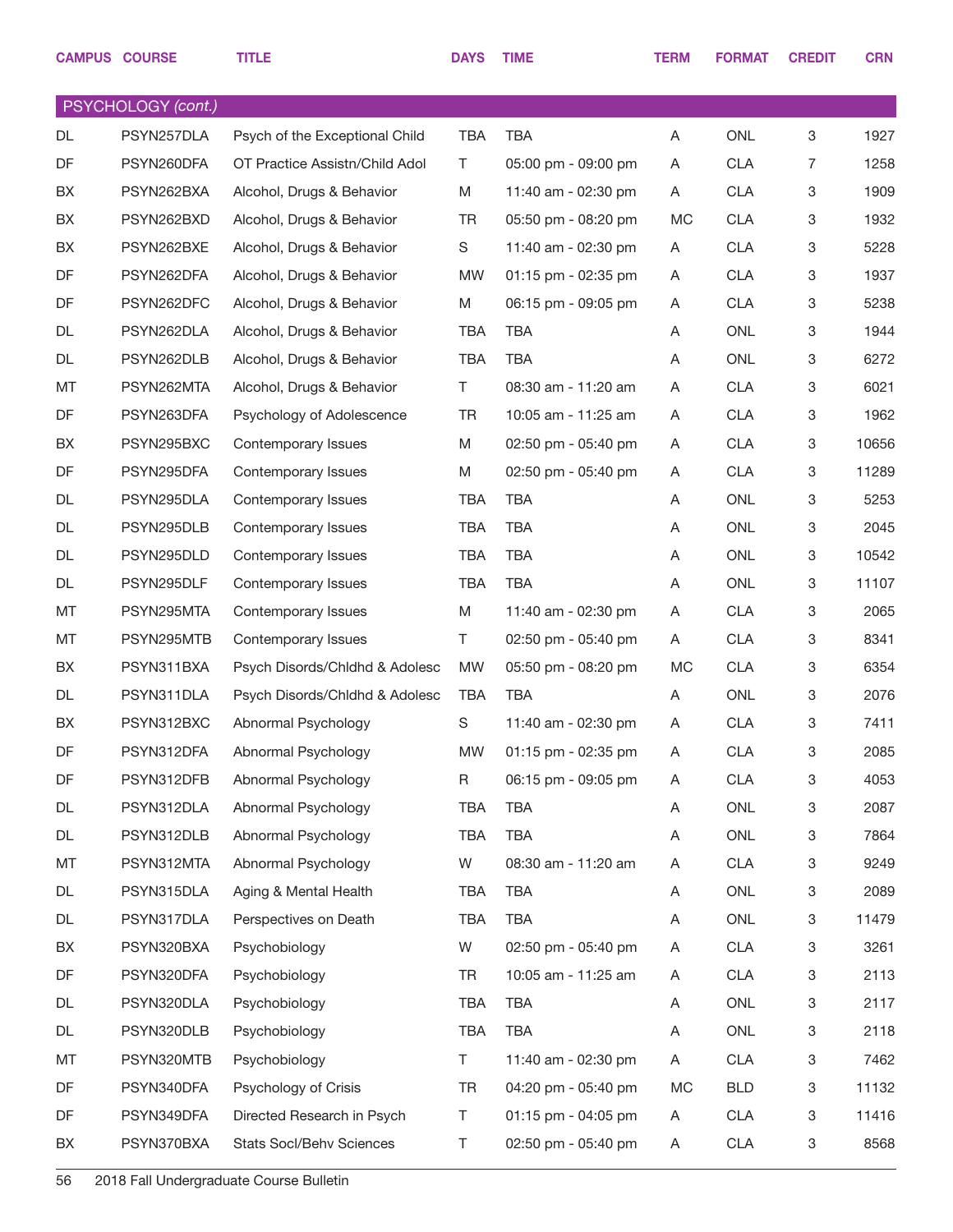|                 | <b>CAMPUS COURSE</b> | <b>TITLE</b>                     | <b>DAYS</b> | <b>TIME</b>         | <b>TERM</b> | <b>FORMAT</b> | <b>CREDIT</b> | <b>CRN</b> |                      |
|-----------------|----------------------|----------------------------------|-------------|---------------------|-------------|---------------|---------------|------------|----------------------|
| BX              | PSYN370BXB           | <b>Stats Socl/Behv Sciences</b>  | S           | 11:40 am - 02:30 pm | A           | <b>CLA</b>    | 3             | 2138       | <b>FALL</b>          |
| BX              | PSYN370BXC           | <b>Stats Socl/Behv Sciences</b>  | T.          | 06:15 pm - 09:05 pm | A           | <b>CLA</b>    | 3             | 2149       |                      |
| DF              | PSYN370DFA           | <b>Stats Socl/Behv Sciences</b>  | Τ           | 11:40 am - 02:30 pm | A           | <b>CLA</b>    | 3             | 2155       | 2018                 |
| DF              | PSYN370DFB           | <b>Stats Socl/Behv Sciences</b>  | R           | 06:15 pm - 09:05 pm | A           | <b>CLA</b>    | 3             | 2161       |                      |
| DF              | PSYN370DFC           | <b>Stats Socl/Behv Sciences</b>  | W           | 06:15 pm - 09:05 pm | A           | <b>CLA</b>    | 3             | 7717       |                      |
| DF              | PSYN370DFD           | <b>Stats Socl/Behv Sciences</b>  | T           | 02:50 pm - 05:40 pm | A           | <b>CLA</b>    | 3             | 7865       |                      |
| DF              | PSYN370DFE           | <b>Stats Socl/Behv Sciences</b>  | M           | 02:50 pm - 05:40 pm | A           | <b>CLA</b>    | 3             | 8571       |                      |
| DF              | PSYN370DFF           | <b>Stats Socl/Behv Sciences</b>  | F           | 11:40 am - 02:30 pm | A           | <b>CLA</b>    | 3             | 10564      | <b>Undergraduate</b> |
| DL              | PSYN370DLA           | <b>Stats Socl/Behv Sciences</b>  | <b>TBA</b>  | <b>TBA</b>          | A           | <b>ONL</b>    | 3             | 2166       |                      |
| MT              | PSYN370MTA           | <b>Stats Socl/Behv Sciences</b>  | W           | 11:40 am - 02:30 pm | A           | <b>CLA</b>    | 3             | 7463       |                      |
| MT              | PSYN370MTB           | <b>Stats Socl/Behv Sciences</b>  | M           | 06:15 pm - 09:05 pm | A           | <b>CLA</b>    | 3             | 2177       | Semester             |
| MT              | PSYN370MTC           | <b>Stats Socl/Behv Sciences</b>  | R           | 08:30 am - 11:20 am | A           | <b>CLA</b>    | 3             | 8574       |                      |
| YH              | PSYN370YHA           | <b>Stats Socl/Behv Sciences</b>  | W           | 06:15 pm - 09:05 pm | A           | <b>CLA</b>    | 3             | 4057       |                      |
| DL              | PSYN371DLA           | Research/Design/Statistics       | <b>TBA</b>  | <b>TBA</b>          | A           | ONL           | 3             | 10886      |                      |
| BX              | PSYN372BXB           | Experimnt Psych I: Methodology   | R           | 06:15 pm - 09:05 pm | A           | <b>CLA</b>    | 3             | 2184       |                      |
| DF              | PSYN372DFA           | Experimnt Psych I: Methodology   | <b>TR</b>   | 01:15 pm - 02:35 pm | A           | <b>CLA</b>    | 3             | 2185       |                      |
| DL              | PSYN372DLA           | Experimnt Psych I: Methodology   | <b>TBA</b>  | <b>TBA</b>          | A           | ONL           | 3             | 2188       |                      |
| MT              | PSYN372MTA           | Experimnt Psych I: Methodology   | W           | 06:15 pm - 09:05 pm | A           | <b>CLA</b>    | 3             | 8364       |                      |
| DL              | PSYN399DLA           | Internship Soc/Beh Sciences      | <b>TBA</b>  | <b>TBA</b>          | A           | <b>ONL</b>    | 3             | 2212       |                      |
| BX              | PSYN426BXA           | <b>Classics Soc/Beh Sciences</b> | T.          | 11:40 am - 02:30 pm | Α           | <b>CLA</b>    | 3             | 8481       |                      |
| BX              | PSYN426BXB           | <b>Classics Soc/Beh Sciences</b> | <b>TR</b>   | 05:50 pm - 08:20 pm | MC          | <b>CLA</b>    | 3             | 8581       |                      |
| DF              | PSYN426DFA           | <b>Classics Soc/Beh Sciences</b> | F           | 08:30 am - 11:20 am | A           | <b>CLA</b>    | 3             | 2253       |                      |
| DF              | PSYN426DFB           | <b>Classics Soc/Beh Sciences</b> | <b>TR</b>   | 08:30 am - 09:50 am | Α           | <b>CLA</b>    | 3             | 8577       |                      |
| DL              | PSYN426DLA           | <b>Classics Soc/Beh Sciences</b> | <b>TBA</b>  | <b>TBA</b>          | Α           | ONL           | 3             | 2259       |                      |
| DL              | PSYN426DLB           | <b>Classics Soc/Beh Sciences</b> | <b>TBA</b>  | <b>TBA</b>          | A           | <b>ONL</b>    | 3             | 2262       |                      |
| MT              | PSYN426MTA           | <b>Classics Soc/Beh Sciences</b> | W           | 11:40 am - 02:30 pm | Α           | <b>CLA</b>    | 3             | 8347       |                      |
| <b>RELIGION</b> |                      |                                  |             |                     |             |               |               |            |                      |
| BX              | RELG109BXA           | Introduction to Religions        | M           | 08:30 am - 11:20 am | A           | <b>CLA</b>    | 3             | 514        |                      |
| BX              | RELG109BXB           | Introduction to Religions        | R           | 11:40 am - 02:30 pm | A           | <b>CLA</b>    | 3             | 515        |                      |
| BX              | RELG109BXC           | Introduction to Religions        | S           | 11:40 am - 02:30 pm | A           | CLA           | 3             | 516        |                      |
| BX              | RELG109BXD           | Introduction to Religions        | TR          | 05:50 pm - 08:20 pm | B           | CLA           | 3             | 517        |                      |
| DF              | RELG109DFA           | Introduction to Religions        | M           | 11:40 am - 02:30 pm | Α           | CLA           | 3             | 520        |                      |
| DF              | RELG109DFB           | Introduction to Religions        | W           | 06:15 pm - 09:05 pm | A           | <b>CLA</b>    | 3             | 521        |                      |
| DF              | RELG109DFC           | Introduction to Religions        | F           | 11:40 am - 02:30 pm | Α           | CLA           | 3             | 4819       |                      |
| DF              | RELG109DFD           | Introduction to Religions        | <b>TR</b>   | 08:30 am - 09:50 am | Α           | <b>CLA</b>    | 3             | 5755       |                      |
| DL              | RELG109DLA           | Introduction to Religions        | <b>TBA</b>  | <b>TBA</b>          | Α           | ONL           | 3             | 523        |                      |
| DL              | RELG109DLB           | Introduction to Religions        | <b>TBA</b>  | <b>TBA</b>          | Α           | ONL           | 3             | 524        |                      |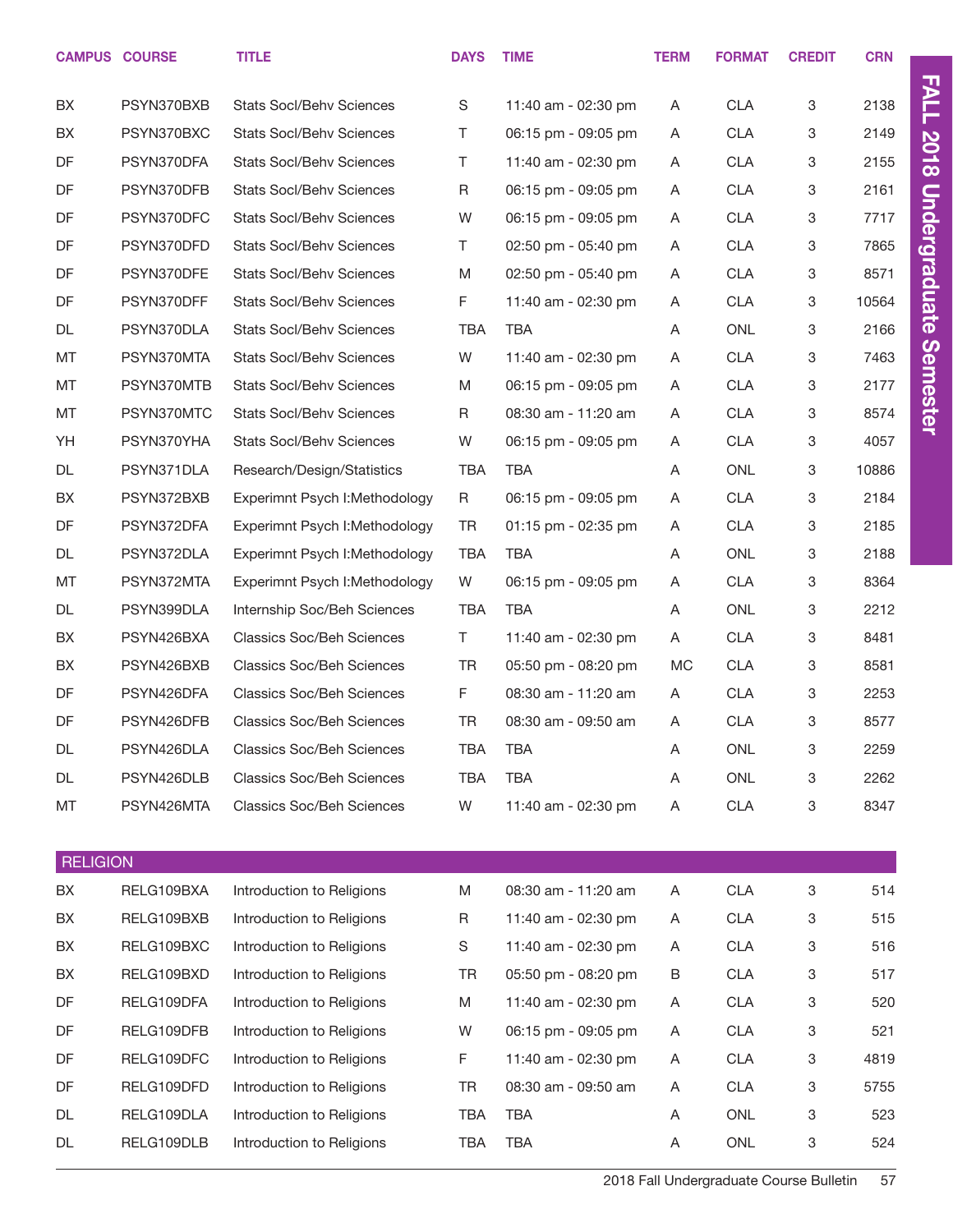|                    | <b>CAMPUS COURSE</b>    | <b>TITLE</b>                   | <b>DAYS</b> | <b>TIME</b>         | <b>TERM</b> | <b>FORMAT</b> | <b>CREDIT</b> | <b>CRN</b> |
|--------------------|-------------------------|--------------------------------|-------------|---------------------|-------------|---------------|---------------|------------|
|                    | <b>RELIGION</b> (cont.) |                                |             |                     |             |               |               |            |
| <b>DL</b>          | RELG109DLC              | Introduction to Religions      | <b>TBA</b>  | <b>TBA</b>          | Α           | <b>ONL</b>    | 3             | 11432      |
| MT                 | RELG109MTB              | Introduction to Religions      | R           | 08:30 am - 11:20 am | A           | <b>CLA</b>    | 3             | 2976       |
| MT                 | RELG109MTC              | Introduction to Religions      | Τ           | 08:30 am - 11:20 am | A           | <b>CLA</b>    | 3             | 3811       |
| MT                 | RELG109MTD              | Introduction to Religions      | R           | 06:15 pm - 09:05 pm | A           | <b>CLA</b>    | 3             | 10963      |
| BX                 | RELG111BXA              | Judaism, Christianty, Islam    | W           | 11:40 am - 02:30 pm | A           | <b>CLA</b>    | 3             | 529        |
| DF                 | RELG111DFA              | Judaism, Christianty, Islam    | F           | 08:30 am - 11:20 am | A           | <b>CLA</b>    | 3             | 10450      |
| MT                 | RELG111MTA              | Judaism, Christianty, Islam    | $\mathsf R$ | 11:40 am - 02:30 pm | A           | <b>CLA</b>    | 3             | 532        |
| DL                 | RELG220DLA              | Myth Ritual Symbol in Religion | <b>TBA</b>  | <b>TBA</b>          | A           | <b>ONL</b>    | 3             | 6502       |
| <b>SCIENCE</b>     |                         |                                |             |                     |             |               |               |            |
| DF                 | SINC110DFA              | The Principles of Science I    | F           | 11:40 am - 02:30 pm | A           | <b>CLA</b>    | 3             | 2229       |
| DF                 | SINC161DFA              | Forensic Science I             | M           | 02:50 pm - 05:40 pm | A           | <b>CLA</b>    | 3             | 6566       |
|                    |                         |                                |             |                     |             |               |               |            |
| <b>SOCIAL WORK</b> |                         |                                |             |                     |             |               |               |            |
| BX                 | SOWK201BXA              | Introduction to Social Work    | Τ           | 06:15 pm - 09:05 pm | Α           | <b>CLA</b>    | 3             | 8367       |
| DF                 | SOWK201DFD              | Introduction to Social Work    | R           | 11:40 am - 02:30 pm | Α           | <b>CLA</b>    | 3             | 7736       |
| DL                 | SOWK201DLA              | Introduction to Social Work    | <b>TBA</b>  | <b>TBA</b>          | Α           | <b>ONL</b>    | 3             | 11411      |
| BX                 | SOWK295BXC              | Contemporary Issues            | M           | 02:50 pm - 05:40 pm | Α           | <b>CLA</b>    | 3             | 10658      |
| DF                 | SOWK295DFA              | Contemporary Issues            | M           | 02:50 pm - 05:40 pm | Α           | <b>CLA</b>    | 3             | 11292      |
| DL                 | SOWK295DLA              | Contemporary Issues            | <b>TBA</b>  | <b>TBA</b>          | A           | <b>ONL</b>    | 3             | 5255       |
| DL                 | SOWK295DLB              | Contemporary Issues            | <b>TBA</b>  | <b>TBA</b>          | Α           | <b>ONL</b>    | 3             | 2046       |
| DL                 | SOWK295DLD              | Contemporary Issues            | <b>TBA</b>  | <b>TBA</b>          | Α           | ONL           | 3             | 10544      |
| DL                 | SOWK295DLF              | Contemporary Issues            | TBA         | <b>TBA</b>          | Α           | ONL           | 3             | 11105      |
| MT                 | SOWK295MTA              | Contemporary Issues            | M           | 11:40 am - 02:30 pm | A           | <b>CLA</b>    | 3             | 2070       |
| MT                 | SOWK295MTB              | Contemporary Issues            | Τ           | 02:50 pm - 05:40 pm | A           | <b>CLA</b>    | 3             | 8343       |
| BX                 | SOWK311BXA              | Human Beh/Social Environmt I   | W           | 06:15 pm - 09:05 pm | A           | <b>CLA</b>    | 3             | 1544       |
| DF                 | SOWK311DFA              | Human Beh/Social Environmt I   | M           | 11:40 am - 02:30 pm | Α           | <b>CLA</b>    | 3             | 1546       |
| BX                 | SOWK332BXA              | Social Work Research           | M           | 06:15 pm - 09:05 pm | A           | <b>CLA</b>    | 3             | 1547       |
| DF                 | SOWK332DFA              | Social Work Research           | W           | 11:40 am - 02:30 pm | Α           | <b>CLA</b>    | 3             | 1549       |
| BX                 | SOWK342BXA              | Social Welfare Policy/Services | R           | 06:15 pm - 09:05 pm | A           | <b>CLA</b>    | 3             | 1551       |
| DF                 | SOWK342DFB              | Social Welfare Policy/Services | R           | 11:40 am - 02:30 pm | Α           | <b>CLA</b>    | 3             | 6383       |
| BX                 | SOWK423BXA              | Social Work Practice II        | R           | 06:15 pm - 09:05 pm | A           | <b>CLA</b>    | 3             | 8368       |
| DF                 | SOWK423DFA              | Social Work Practice II        | F           | 11:40 am - 02:30 pm | A           | <b>CLA</b>    | 3             | 1553       |
| BX                 | SOWK431BXA              | Field Practicum I              | TBA         | TBA                 | A           | <b>CLA</b>    | 6             | 8369       |
| BX                 | SOWK431BXB              | Field Practicum I              | TBA         | TBA                 | Α           | <b>CLA</b>    | 6             | 9876       |
| DF                 | SOWK431DFA              | Field Practicum I              | TBA         | <b>TBA</b>          | A           | <b>CLA</b>    | 6             | 1562       |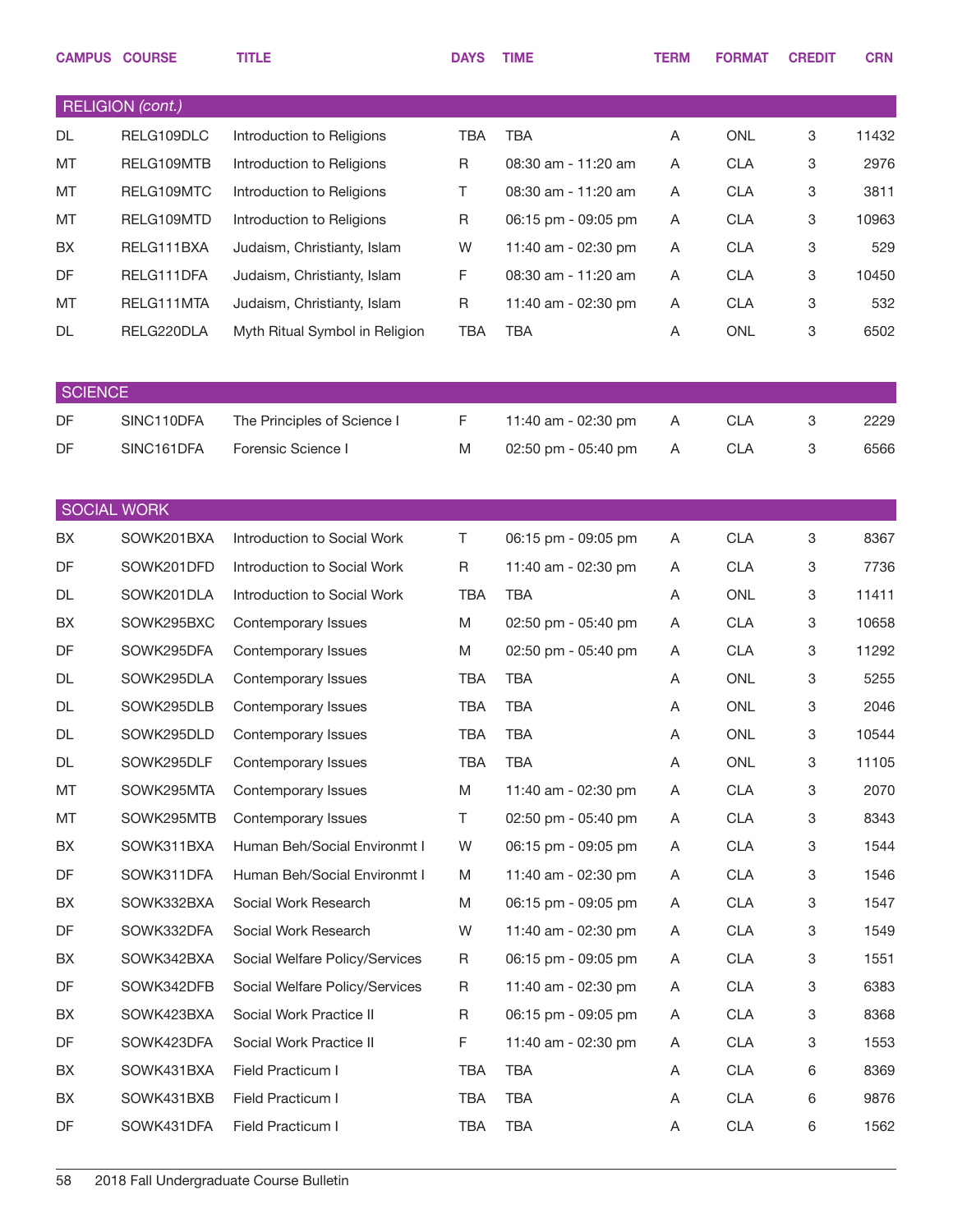|                  | <b>CAMPUS COURSE</b>     | <b>TITLE</b>                               | <b>DAYS</b> | <b>TIME</b>                                | <b>TERM</b> | <b>FORMAT</b>            | <b>CREDIT</b> | <b>CRN</b>    |
|------------------|--------------------------|--------------------------------------------|-------------|--------------------------------------------|-------------|--------------------------|---------------|---------------|
| DF               | SOWK431DFB               | Field Practicum I                          | <b>TBA</b>  | <b>TBA</b>                                 | A           | <b>CLA</b>               | 6             | 9875          |
| BX               | SOWK435BXA               | Soc Wrk w/Children & Adolescnt             | W           | 06:15 pm - 09:05 pm                        | A           | <b>CLA</b>               | 3             | 8370          |
| DF               | SOWK435DFC               | Soc Wrk w/Children & Adolescnt             | $\top$      | 06:15 pm - 09:05 pm                        | A           | <b>CLA</b>               | 3             | 6385          |
| BX               | SOWK436BXA               | Soc Wrk Hith & Mntl Hith Srvce             | $\top$      | 06:15 pm - 09:05 pm                        | A           | <b>CLA</b>               | 3             | 8371          |
| DF               | SOWK436DFB               | Soc Wrk Hith & Mntl Hith Srvce             | $\top$      | 06:15 pm - 09:05 pm                        | A           | <b>CLA</b>               | 3             | 2780          |
|                  |                          |                                            |             |                                            |             |                          |               |               |
| <b>SOCIOLOGY</b> |                          |                                            |             |                                            |             |                          |               |               |
| BX               | SOCL101BXA               | Introduction to Sociology                  | M           | 11:40 am - 02:30 pm                        | Α           | <b>CLA</b>               | $\,3$         | 1451          |
| BX               | SOCL101BXB               | Introduction to Sociology                  | R           | 11:40 am - 02:30 pm                        | A           | <b>CLA</b>               | 3             | 1452          |
| BX               | SOCL101BXC               | Introduction to Sociology                  | T.          | 08:30 am - 11:20 am                        | A           | <b>CLA</b>               | 3             | 6363          |
| BX               | SOCL101BXD               | Introduction to Sociology                  | W           | 02:50 pm - 05:40 pm                        | A           | <b>CLA</b>               | 3             | 1454          |
| BX               | SOCL101BXG               | Introduction to Sociology                  | MW          | 05:50 pm - 08:20 pm                        | В           | <b>CLA</b>               | 3             | 1459          |
| DF               | SOCL101DFA               | Introduction to Sociology                  | M           | 11:40 am - 02:30 pm                        | A           | <b>CLA</b>               | 3             | 1464          |
| DF               | SOCL101DFB               | Introduction to Sociology                  | <b>TR</b>   | 11:40 am - 01:00 pm                        | A           | <b>CLA</b>               | 3             | 1466          |
| DF               | SOCL101DFD               | Introduction to Sociology                  | <b>MW</b>   | 10:05 am - 11:25 am                        | A           | <b>CLA</b>               | 3             | 1470          |
| DF               | SOCL101DFF               | Introduction to Sociology                  | F           | 08:30 am - 11:20 am                        | A           | <b>CLA</b>               | 3             | 1472          |
| DF               | SOCL101DFH               | Introduction to Sociology                  | <b>MW</b>   | 01:15 pm - 02:35 pm                        | A           | <b>CLA</b>               | 3             | 4701          |
| DF               | SOCL101DFI               | Introduction to Sociology                  | TR          | 11:40 am - 01:00 pm                        | A           | <b>CLA</b>               | 3             | 4786          |
| DF               | SOCL101DFJ               | Introduction to Sociology                  | F           | 11:40 am - 02:30 pm                        | A           | <b>CLA</b>               | 3             | 5292          |
| DF               | SOCL101DFL               | Introduction to Sociology                  | Τ           | 06:15 pm - 09:05 pm                        | A           | <b>CLA</b>               | 3             | 5738          |
| DF               | SOCL101DFM               | Introduction to Sociology                  | R           | 08:30 am - 11:20 am                        | A           | <b>CLA</b>               | 3             | 5739          |
| DL               | SOCL101DLA               | Introduction to Sociology                  | TBA         | <b>TBA</b>                                 | A           | ONL                      | 3             | 1473          |
| DL               | SOCL101DLB               | Introduction to Sociology                  | TBA         | <b>TBA</b>                                 | A           | ONL                      | 3             | 1474          |
| DL               | SOCL101DLC               | Introduction to Sociology                  | TBA         | TBA                                        | A           | ONL                      | 3             | 3587          |
| MT               | SOCL101MTA               | Introduction to Sociology                  | W           | 11:40 am - 02:30 pm                        | A           | <b>CLA</b>               | 3             | 1476          |
| MT               | SOCL101MTB               | Introduction to Sociology                  | R           | 11:40 am - 02:30 pm                        | A           | <b>CLA</b>               | 3             | 1478          |
| MT               | SOCL101MTD               | Introduction to Sociology                  | TR          | 05:50 pm - 08:20 pm                        | B           | <b>CLA</b>               | 3             | 1481          |
| MT               | SOCL101MTE               | Introduction to Sociology                  | W           | 08:30 am - 11:20 am                        | A           | <b>CLA</b>               | 3             | 6366          |
| YH               | SOCL101YHA               | Introduction to Sociology                  | M           | 08:30 am - 11:20 am                        | A           | <b>CLA</b>               | 3             | 11679         |
| MT               | SOCL110MTA               | <b>Diversity Politics &amp; Tolerance</b>  | M           | 11:40 am - 02:30 pm                        | A           | <b>CLA</b>               | 3             | 10526         |
| BX               | SOCL120BXB               | Career & Life Planning                     | TR          | 08:30 pm - 11:00 pm                        | МC          | <b>CLA</b>               | 3             | 2460          |
| DF               | SOCL120DFA               | Career & Life Planning                     | M           | 11:40 am - 02:30 pm                        | A           | <b>CLA</b>               | 3             | 5219          |
| DF               | SOCL120DFB               | Career & Life Planning                     | R           | 02:50 pm - 05:40 pm                        | A           | <b>CLA</b>               | 3             | 9989          |
| DL               | SOCL120DLA               | Career & Life Planning                     | TBA         | TBA                                        | A           | ONL                      | 3             | 1354          |
| DL               | SOCL120DLB               | Career & Life Planning                     | TBA         | TBA                                        | A           | ONL                      | 3             | 6241          |
|                  |                          |                                            |             |                                            |             |                          |               |               |
|                  |                          |                                            |             |                                            |             |                          |               |               |
| BX<br>DF         | SOCL202BXA<br>SOCL202DFA | Ethics & the Family<br>Ethics & the Family | TR<br>W     | 05:50 pm - 08:20 pm<br>06:15 pm - 09:05 pm | МC<br>A     | <b>CLA</b><br><b>CLA</b> | 3<br>3        | 10532<br>1380 |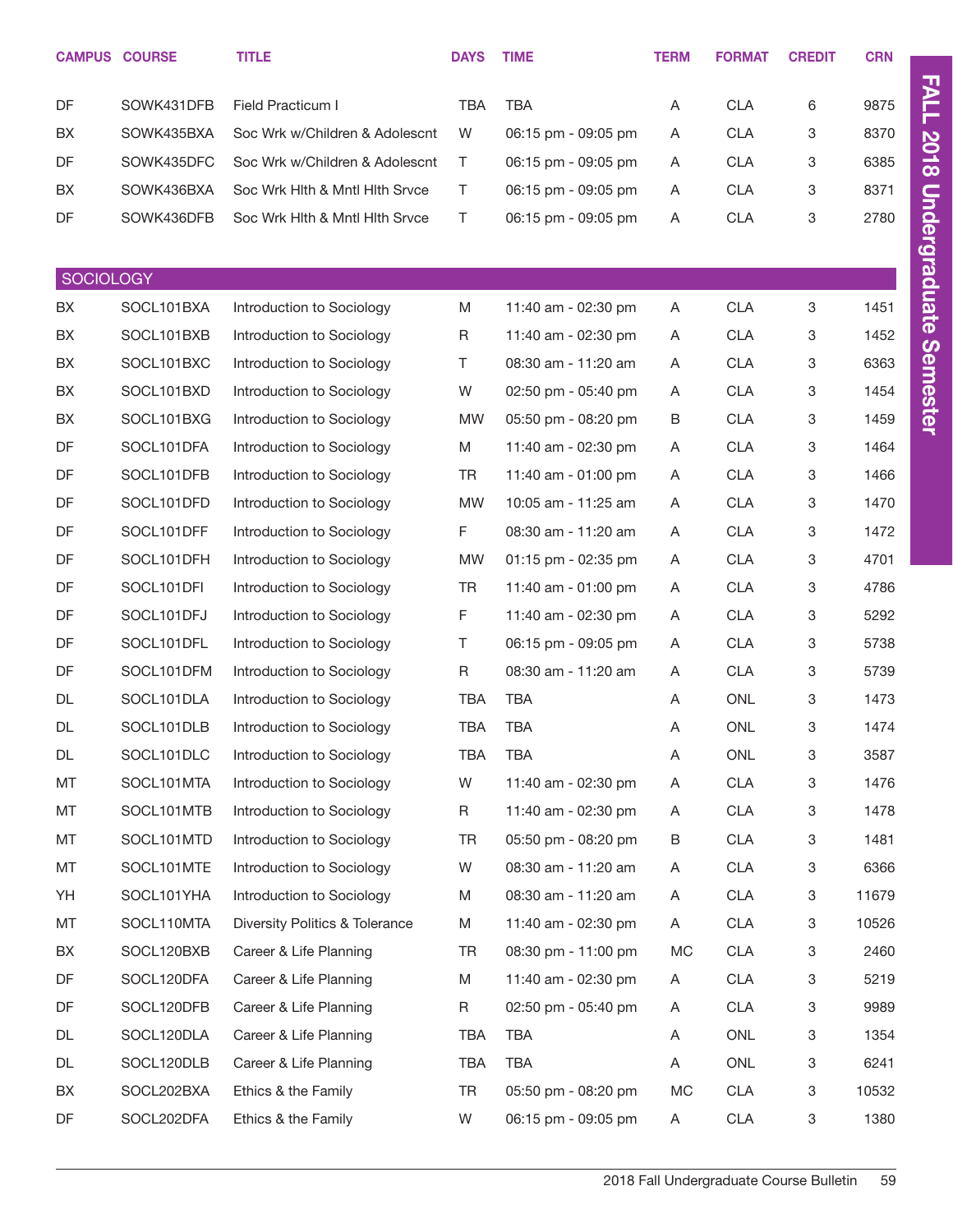|           | <b>CAMPUS COURSE</b> | <b>TITLE</b>                       | <b>DAYS</b> | <b>TIME</b>         | <b>TERM</b> | <b>FORMAT</b> | <b>CREDIT</b> | <b>CRN</b> |
|-----------|----------------------|------------------------------------|-------------|---------------------|-------------|---------------|---------------|------------|
|           | SOCIOLOGY (cont.)    |                                    |             |                     |             |               |               |            |
| <b>MT</b> | SOCL202MTA           | Ethics & the Family                | W           | 11:40 am - 02:30 pm | A           | <b>CLA</b>    | 3             | 1383       |
| BX        | SOCL212BXA           | Criminology                        | T.          | 11:40 am - 02:30 pm | A           | <b>CLA</b>    | 3             | 6303       |
| DF        | SOCL212DFA           | Criminology                        | <b>MW</b>   | 10:05 am - 11:25 am | A           | <b>CLA</b>    | 3             | 1491       |
| DL        | SOCL212DLA           | Criminology                        | <b>TBA</b>  | <b>TBA</b>          | A           | <b>ONL</b>    | 3             | 5166       |
| МT        | SOCL212MTA           | Criminology                        | M           | 11:40 am - 02:30 pm | A           | <b>CLA</b>    | 3             | 5814       |
| МT        | SOCL215MTA           | Juvenile Justice System            | <b>MW</b>   | 05:50 pm - 08:20 pm | B           | <b>CLA</b>    | $\mathbf 3$   | 1414       |
| BX        | SOCL222BXA           | The Family in Transition           | TR          | 05:50 pm - 08:20 pm | B           | <b>CLA</b>    | 3             | 10534      |
| DF        | SOCL222DFA           | The Family in Transition           | <b>TR</b>   | 01:15 pm - 02:35 pm | A           | <b>CLA</b>    | 3             | 7661       |
| YH        | SOCL222YHA           | The Family in Transition           | T.          | 11:40 am - 02:30 pm | A           | <b>CLA</b>    | 3             | 11680      |
| BX        | SOCL226BXA           | <b>Computers Soc/Behv Sciences</b> | M           | 02:50 pm - 05:40 pm | A           | <b>CLA</b>    | $\,3$         | 4121       |
| BX        | SOCL226BXD           | <b>Computers Soc/Behv Sciences</b> | S           | 11:40 am - 02:30 pm | A           | <b>CLA</b>    | 3             | 1621       |
| BX        | SOCL226BXE           | <b>Computers Soc/Behv Sciences</b> | <b>MW</b>   | 05:50 pm - 08:20 pm | B           | <b>CLA</b>    | $\,3$         | 1624       |
| BX        | SOCL226BXF           | <b>Computers Soc/Behv Sciences</b> | <b>MW</b>   | 05:50 pm - 08:20 pm | MC          | <b>CLA</b>    | 3             | 1627       |
| BX        | SOCL226BXG           | <b>Computers Soc/Behv Sciences</b> | R           | 08:30 am - 11:20 am | A           | <b>CLA</b>    | $\,3$         | 6247       |
| DF        | SOCL226DFA           | <b>Computers Soc/Behv Sciences</b> | Τ           | 11:40 am - 01:00 pm | A           | <b>BLD</b>    | 3             | 1636       |
| DF        | SOCL226DFB           | <b>Computers Soc/Behv Sciences</b> | Τ           | 04:20 pm - 05:40 pm | A           | <b>BLD</b>    | $\,3$         | 1639       |
| DF        | SOCL226DFC           | <b>Computers Soc/Behv Sciences</b> | W           | 06:15 pm - 09:05 pm | A           | <b>CLA</b>    | 3             | 1642       |
| DF        | SOCL226DFE           | <b>Computers Soc/Behv Sciences</b> | F           | 11:40 am - 01:00 pm | A           | <b>CLA</b>    | $\,3$         | 6263       |
| DF        | SOCL226DFF           | <b>Computers Soc/Behv Sciences</b> | F           | 08:30 am - 11:20 am | A           | <b>CLA</b>    | 3             | 6267       |
| DL        | SOCL226DLB           | <b>Computers Soc/Behv Sciences</b> | TBA         | <b>TBA</b>          | A           | ONL           | 3             | 1647       |
| DL        | SOCL226DLC           | <b>Computers Soc/Behv Sciences</b> | TBA         | <b>TBA</b>          | A           | ONL           | 3             | 4989       |
| DL        | SOCL226DLD           | <b>Computers Soc/Behv Sciences</b> | TBA         | <b>TBA</b>          | A           | <b>ONL</b>    | $\,3$         | 7863       |
| МT        | SOCL226MTA           | <b>Computers Soc/Behv Sciences</b> | <b>TR</b>   | 05:50 pm - 08:20 pm | В           | <b>CLA</b>    | $\mathbf 3$   | 1650       |
| МT        | SOCL226MTB           | <b>Computers Soc/Behv Sciences</b> | F.          | 11:40 am - 02:30 pm | A           | <b>CLA</b>    | 3             | 8317       |
| YH        | SOCL226YHA           | <b>Computers Soc/Behv Sciences</b> | TR          | 02:50 pm - 04:10 pm | A           | <b>CLA</b>    | $\mathbf 3$   | 11828      |
| BX        | SOCL234BXB           | Perspectives on Parenting          | W           | 02:50 pm - 05:40 pm | A           | <b>CLA</b>    | 3             | 4469       |
| DL        | SOCL234DLA           | Perspectives on Parenting          | TBA         | <b>TBA</b>          | A           | <b>ONL</b>    | $\mathbf 3$   | 4475       |
| DL        | SOCL234DLB           | Perspectives on Parenting          | TBA         | TBA                 | A           | ONL           | $\mathbf 3$   | 4473       |
| BX        | SOCL236BXA           | Social Deviance                    | R           | 11:40 am - 02:30 pm | A           | <b>CLA</b>    | $\mathbf 3$   | 10537      |
| DF        | SOCL236DFA           | Social Deviance                    | MW          | 10:05 am - 11:25 am | A           | <b>CLA</b>    | 3             | 11681      |
| BX        | SOCL237BXA           | Human Sexual Behavior              | F.          | 08:30 am - 11:20 am | A           | <b>CLA</b>    | $\mathbf 3$   | 10559      |
| BX        | SOCL237BXB           | Human Sexual Behavior              | <b>TR</b>   | 08:30 pm - 11:00 pm | МC          | <b>CLA</b>    | 3             | 1758       |
| DF        | SOCL237DFA           | Human Sexual Behavior              | TR          | 08:30 am - 09:50 am | A           | <b>CLA</b>    | $\mathbf 3$   | 1747       |
| DF        | SOCL237DFB           | Human Sexual Behavior              | T.          | 04:15 pm - 07:05 pm | A           | <b>CLA</b>    | $\mathbf 3$   | 8362       |
| DL        | SOCL237DLA           | Human Sexual Behavior              | TBA         | <b>TBA</b>          | A           | <b>ONL</b>    | $\mathbf 3$   | 6376       |
| DL        | SOCL237DLB           | Human Sexual Behavior              | TBA         | <b>TBA</b>          | A           | ONL           | 3             | 8141       |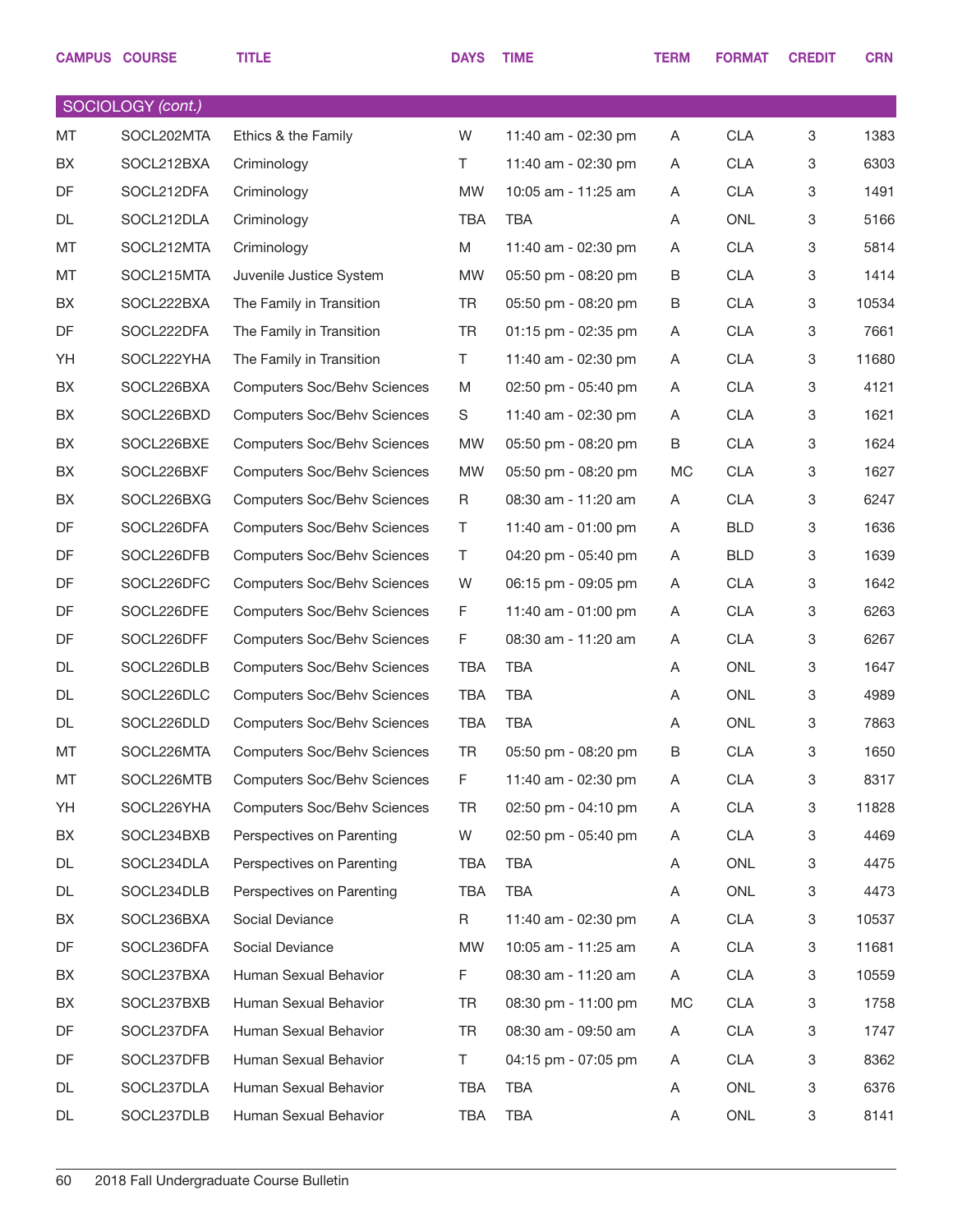|           | <b>CAMPUS COURSE</b> | <b>TITLE</b>                    | <b>DAYS</b> | <b>TIME</b>         | <b>TERM</b> | <b>FORMAT</b> | <b>CREDIT</b> | <b>CRN</b> |
|-----------|----------------------|---------------------------------|-------------|---------------------|-------------|---------------|---------------|------------|
| <b>DL</b> | SOCL238DLA           | Gender Role Dynamics            | <b>TBA</b>  | <b>TBA</b>          | Α           | <b>ONL</b>    | 3             | 4952       |
| DL        | SOCL241DLA           | Urban Sociology: City/Community | <b>TBA</b>  | <b>TBA</b>          | Α           | <b>ONL</b>    | 3             | 8366       |
| BX        | SOCL244BXA           | Social Psychology               | T           | 08:30 am - 11:20 am | Α           | <b>CLA</b>    | 3             | 2781       |
| BX        | SOCL244BXB           | Social Psychology               | S           | 02:50 pm - 05:40 pm | Α           | <b>CLA</b>    | 3             | 2981       |
| BX        | SOCL244BXD           | Social Psychology               | <b>MW</b>   | 05:50 pm - 08:20 pm | B           | <b>CLA</b>    | 3             | 1830       |
| DF        | SOCL244DFA           | Social Psychology               | W           | 06:15 pm - 09:05 pm | Α           | <b>CLA</b>    | 3             | 1835       |
| DF        | SOCL244DFB           | Social Psychology               | F.          | 08:30 am - 11:20 am | Α           | <b>BLD</b>    | 3             | 6352       |
| DF        | SOCL244DFC           | Social Psychology               | <b>TR</b>   | 08:30 am - 09:50 am | Α           | <b>CLA</b>    | 3             | 1842       |
| <b>DL</b> | SOCL244DLA           | Social Psychology               | <b>TBA</b>  | <b>TBA</b>          | Α           | <b>ONL</b>    | 3             | 1845       |
| DL        | SOCL244DLB           | Social Psychology               | <b>TBA</b>  | <b>TBA</b>          | Α           | ONL           | 3             | 4648       |
| MT        | SOCL244MTA           | Social Psychology               | <b>MW</b>   | 08:30 pm - 11:00 pm | <b>MC</b>   | <b>CLA</b>    | 3             | 1852       |
| BX        | SOCL249BXA           | Race, Culture & Ethnicity       | W           | 11:40 am - 02:30 pm | Α           | <b>CLA</b>    | 3             | 10540      |
| BX        | SOCL249BXB           | Race, Culture & Ethnicity       | <b>MW</b>   | 05:50 pm - 08:20 pm | <b>MC</b>   | <b>CLA</b>    | 3             | 1863       |
| DF        | SOCL249DFA           | Race, Culture & Ethnicity       | <b>TR</b>   | 10:05 am - 11:25 am | Α           | <b>CLA</b>    | 3             | 1866       |
| DL        | SOCL249DLA           | Race, Culture & Ethnicity       | <b>TBA</b>  | <b>TBA</b>          | Α           | ONL           | 3             | 1872       |
| МT        | SOCL252MTA           | Globalization                   | $\top$      | 11:40 am - 02:30 pm | Α           | <b>CLA</b>    | 3             | 7262       |
| BX        | SOCL255BXA           | Managing Human Conflict I       | S           | 08:30 am - 11:20 am | Α           | <b>CLA</b>    | 3             | 1718       |
| BX        | SOCL255BXB           | Managing Human Conflict I       | R           | 08:30 am - 11:20 am | Α           | <b>CLA</b>    | 3             | 5383       |
| BX        | SOCL255BXC           | Managing Human Conflict I       | <b>TR</b>   | 05:50 pm - 08:20 pm | B           | <b>CLA</b>    | 3             | 10820      |
| DF        | SOCL255DFA           | Managing Human Conflict I       | W           | 11:40 am - 02:30 pm | Α           | <b>CLA</b>    | 3             | 1724       |
| DF        | SOCL255DFB           | Managing Human Conflict I       | F.          | 11:40 am - 02:30 pm | Α           | <b>CLA</b>    | 3             | 6323       |
| DF        | SOCL255DFC           | Managing Human Conflict I       | <b>TR</b>   | 08:30 am - 09:50 am | Α           | <b>CLA</b>    | 3             | 8352       |
| DL        | SOCL255DLA           | Managing Human Conflict I       | <b>TBA</b>  | <b>TBA</b>          | Α           | <b>ONL</b>    | 3             | 1728       |
| DL        | SOCL255DLB           | Managing Human Conflict I       | <b>TBA</b>  | TBA                 | A           | ONL           | 3             | 5809       |
| MT        | SOCL255MTA           | Managing Human Conflict I       | <b>TR</b>   | 05:50 pm - 08:20 pm | B           | <b>CLA</b>    | 3             | 1734       |
| МT        | SOCL255MTB           | Managing Human Conflict I       | M           | 11:40 am - 02:30 pm | A           | <b>CLA</b>    | 3             | 2768       |
| BX        | SOCL256BXA           | Managing Human Conflict II      | M           | 11:40 am - 02:30 pm | Α           | <b>CLA</b>    | 3             | 11285      |
| DF        | SOCL256DFA           | Managing Human Conflict II      | W           | 06:15 pm - 09:05 pm | Α           | <b>CLA</b>    | 3             | 10813      |
| MT        | SOCL256MTA           | Managing Human Conflict II      | <b>TR</b>   | 05:50 pm - 08:20 pm | МC          | <b>CLA</b>    | 3             | 7658       |
| BX        | SOCL262BXA           | Alcohol, Drugs & Behavior       | M           | 11:40 am - 02:30 pm | A           | <b>CLA</b>    | 3             | 1908       |
| BX        | SOCL262BXD           | Alcohol, Drugs & Behavior       | <b>TR</b>   | 05:50 pm - 08:20 pm | МC          | <b>CLA</b>    | 3             | 1931       |
| BX        | SOCL262BXE           | Alcohol, Drugs & Behavior       | S           | 11:40 am - 02:30 pm | A           | <b>CLA</b>    | 3             | 5229       |
| DF        | SOCL262DFA           | Alcohol, Drugs & Behavior       | MW          | 01:15 pm - 02:35 pm | A           | <b>CLA</b>    | 3             | 1936       |
| DF        | SOCL262DFC           | Alcohol, Drugs & Behavior       | M           | 06:15 pm - 09:05 pm | A           | <b>CLA</b>    | 3             | 5239       |
| DL        | SOCL262DLA           | Alcohol, Drugs & Behavior       | TBA         | TBA                 | A           | ONL           | 3             | 1948       |
| DL        | SOCL262DLB           | Alcohol, Drugs & Behavior       | TBA         | TBA                 | Α           | ONL           | 3             | 6273       |
| MT        | SOCL262MTA           | Alcohol, Drugs & Behavior       | T.          | 08:30 am - 11:20 am | Α           | CLA           | 3             | 1976       |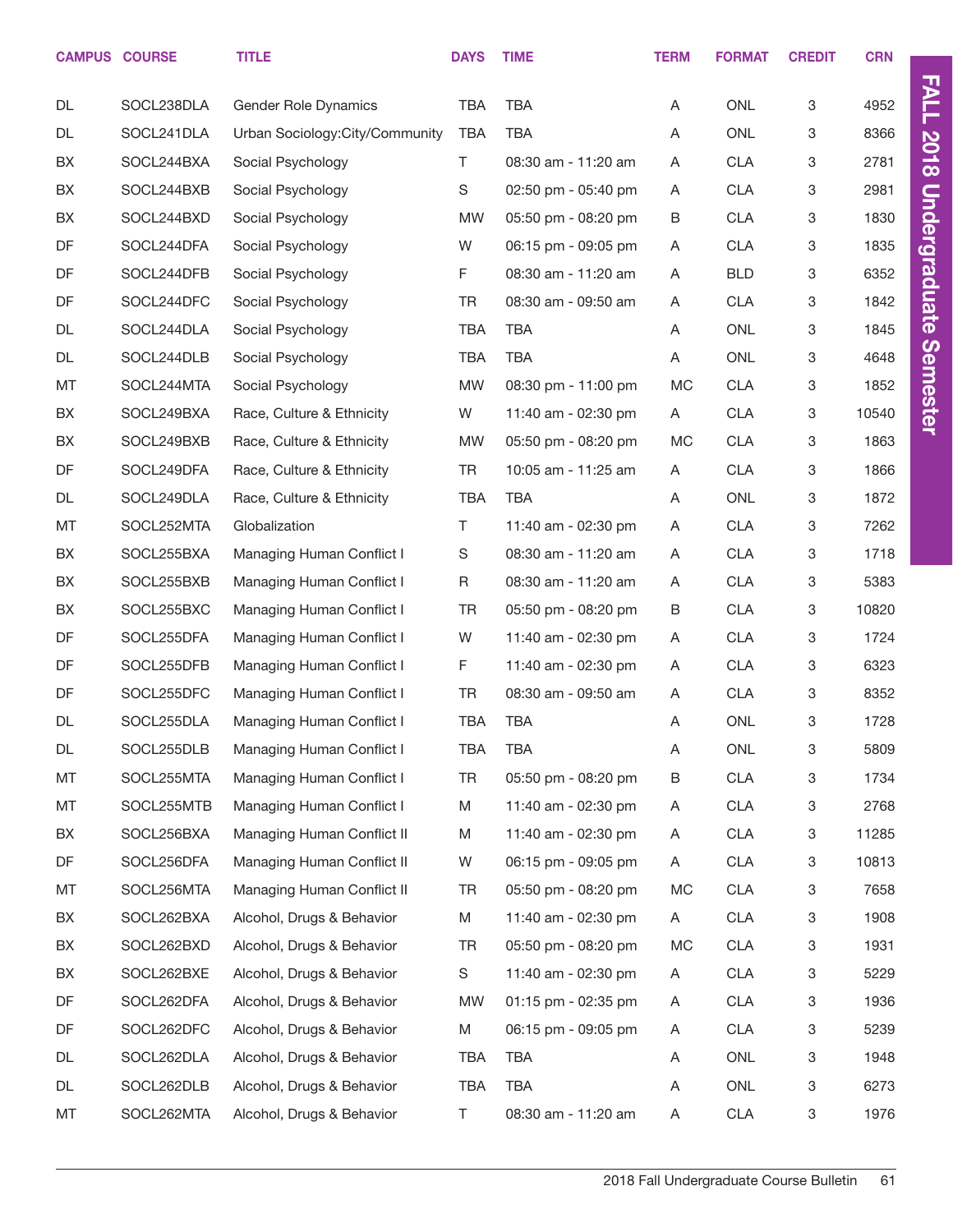|           | <b>CAMPUS COURSE</b> | <b>TITLE</b>                    | <b>DAYS</b> | <b>TIME</b>         | <b>TERM</b> | <b>FORMAT</b> | <b>CREDIT</b> | <b>CRN</b> |
|-----------|----------------------|---------------------------------|-------------|---------------------|-------------|---------------|---------------|------------|
|           | SOCIOLOGY (cont.)    |                                 |             |                     |             |               |               |            |
| <b>DF</b> | SOCL271DFA           | Med Sociology: Hlth Care Modrn  | W           | 01:15 pm - 02:35 pm | A           | <b>BLD</b>    | 3             | 1526       |
| DL        | SOCL271DLA           | Med Sociology: Hlth Care Modrn  | <b>TBA</b>  | <b>TBA</b>          | A           | <b>ONL</b>    | 3             | 1423       |
| DL        | SOCL271DLB           | Med Sociology: Hlth Care Modrn  | <b>TBA</b>  | <b>TBA</b>          | Α           | <b>ONL</b>    | 3             | 5782       |
| BX        | SOCL295BXC           | Contemporary Issues             | M           | 02:50 pm - 05:40 pm | A           | <b>CLA</b>    | 3             | 10657      |
| DF        | SOCL295DFA           | Contemporary Issues             | M           | 02:50 pm - 05:40 pm | A           | <b>CLA</b>    | 3             | 11291      |
| DF        | SOCL295DFB           | Contemporary Issues             | M           | 06:15 pm - 09:05 pm | A           | <b>CLA</b>    | 3             | 11342      |
| DL        | SOCL295DLA           | Contemporary Issues             | <b>TBA</b>  | <b>TBA</b>          | Α           | <b>ONL</b>    | 3             | 5254       |
| DL        | SOCL295DLB           | Contemporary Issues             | <b>TBA</b>  | <b>TBA</b>          | A           | <b>ONL</b>    | 3             | 2048       |
| DL        | SOCL295DLD           | Contemporary Issues             | <b>TBA</b>  | <b>TBA</b>          | Α           | <b>ONL</b>    | 3             | 10543      |
| DL        | SOCL295DLF           | Contemporary Issues             | <b>TBA</b>  | <b>TBA</b>          | Α           | <b>ONL</b>    | 3             | 11106      |
| MT        | SOCL295MTA           | Contemporary Issues             | M           | 11:40 am - 02:30 pm | A           | <b>CLA</b>    | 3             | 2067       |
| MT        | SOCL295MTB           | Contemporary Issues             | T.          | 02:50 pm - 05:40 pm | A           | <b>CLA</b>    | $\,3$         | 8342       |
| BX        | SOCL308BXA           | Hith Care Organizat/Management  | <b>MW</b>   | 05:50 pm - 08:20 pm | B           | <b>CLA</b>    | 3             | 1425       |
| DL        | SOCL308DLA           | Hith Care Organizat/Management  | <b>TBA</b>  | <b>TBA</b>          | Α           | <b>ONL</b>    | $\,3$         | 5379       |
| BX        | SOCL348BXA           | Methodology Soc/Beh Sciences    | M           | 06:15 pm - 09:05 pm | A           | <b>CLA</b>    | 3             | 1437       |
| BX        | SOCL348BXB           | Methodology Soc/Beh Sciences    | W           | 02:50 pm - 05:40 pm | A           | <b>CLA</b>    | 3             | 1439       |
| DF        | SOCL348DFB           | Methodology Soc/Beh Sciences    | <b>MW</b>   | 11:40 am - 01:00 pm | A           | <b>CLA</b>    | 3             | 6844       |
| DF        | SOCL348DFC           | Methodology Soc/Beh Sciences    | <b>TR</b>   | 10:05 am - 11:25 am | A           | <b>CLA</b>    | 3             | 11109      |
| DL        | SOCL348DLA           | Methodology Soc/Beh Sciences    | <b>TBA</b>  | <b>TBA</b>          | Α           | <b>ONL</b>    | 3             | 1446       |
| DL        | SOCL348DLB           | Methodology Soc/Beh Sciences    | <b>TBA</b>  | <b>TBA</b>          | A           | <b>ONL</b>    | 3             | 5257       |
| MT        | SOCL348MTA           | Methodology Soc/Beh Sciences    | R           | 06:15 pm - 09:05 pm | A           | <b>CLA</b>    | 3             | 1448       |
| BX        | SOCL366BXA           | <b>Medical Ethics</b>           | T           | 02:50 pm - 05:40 pm | A           | <b>CLA</b>    | $\,3$         | 10546      |
| DF        | SOCL366DFA           | <b>Medical Ethics</b>           | R           | 06:15 pm - 09:05 pm | A           | <b>CLA</b>    | $\mathbf 3$   | 1450       |
| DL        | SOCL366DLA           | <b>Medical Ethics</b>           | <b>TBA</b>  | <b>TBA</b>          | A           | <b>ONL</b>    | 3             | 5259       |
| BX        | SOCL370BXA           | Stats Socl/Behv Sciences        | T.          | 02:50 pm - 05:40 pm | A           | <b>CLA</b>    | 3             | 8570       |
| BX        | SOCL370BXB           | Stats Socl/Behv Sciences        | S           | 11:40 am - 02:30 pm | A           | <b>CLA</b>    | 3             | 2144       |
| BX        | SOCL370BXC           | Stats Socl/Behv Sciences        | T.          | 06:15 pm - 09:05 pm | A           | <b>CLA</b>    | 3             | 2153       |
| DF        | SOCL370DFA           | <b>Stats Socl/Behv Sciences</b> | T.          | 11:40 am - 02:30 pm | A           | <b>CLA</b>    | 3             | 6805       |
| DF        | SOCL370DFB           | Stats Socl/Behv Sciences        | R           | 06:15 pm - 09:05 pm | A           | <b>CLA</b>    | 3             | 2164       |
| DF        | SOCL370DFC           | Stats Socl/Behv Sciences        | W           | 06:15 pm - 09:05 pm | A           | <b>CLA</b>    | 3             | 7719       |
| DF        | SOCL370DFD           | Stats Socl/Behv Sciences        | Τ           | 02:50 pm - 05:40 pm | A           | <b>CLA</b>    | $\mathbf 3$   | 7866       |
| DF        | SOCL370DFE           | Stats Socl/Behv Sciences        | M           | 02:50 pm - 05:40 pm | A           | <b>CLA</b>    | 3             | 8573       |
| DF        | SOCL370DFF           | Stats Socl/Behv Sciences        | F.          | 11:40 am - 02:30 pm | A           | <b>CLA</b>    | 3             | 10566      |
| DL        | SOCL370DLA           | Stats Socl/Behv Sciences        | TBA         | TBA                 | A           | <b>ONL</b>    | 3             | 2169       |
| MT        | SOCL370MTA           | Stats Socl/Behv Sciences        | W           | 11:40 am - 02:30 pm | A           | <b>CLA</b>    | 3             | 7693       |
| МT        | SOCL370MTB           | Stats Socl/Behv Sciences        | M           | 06:15 pm - 09:05 pm | A           | <b>CLA</b>    | 3             | 2180       |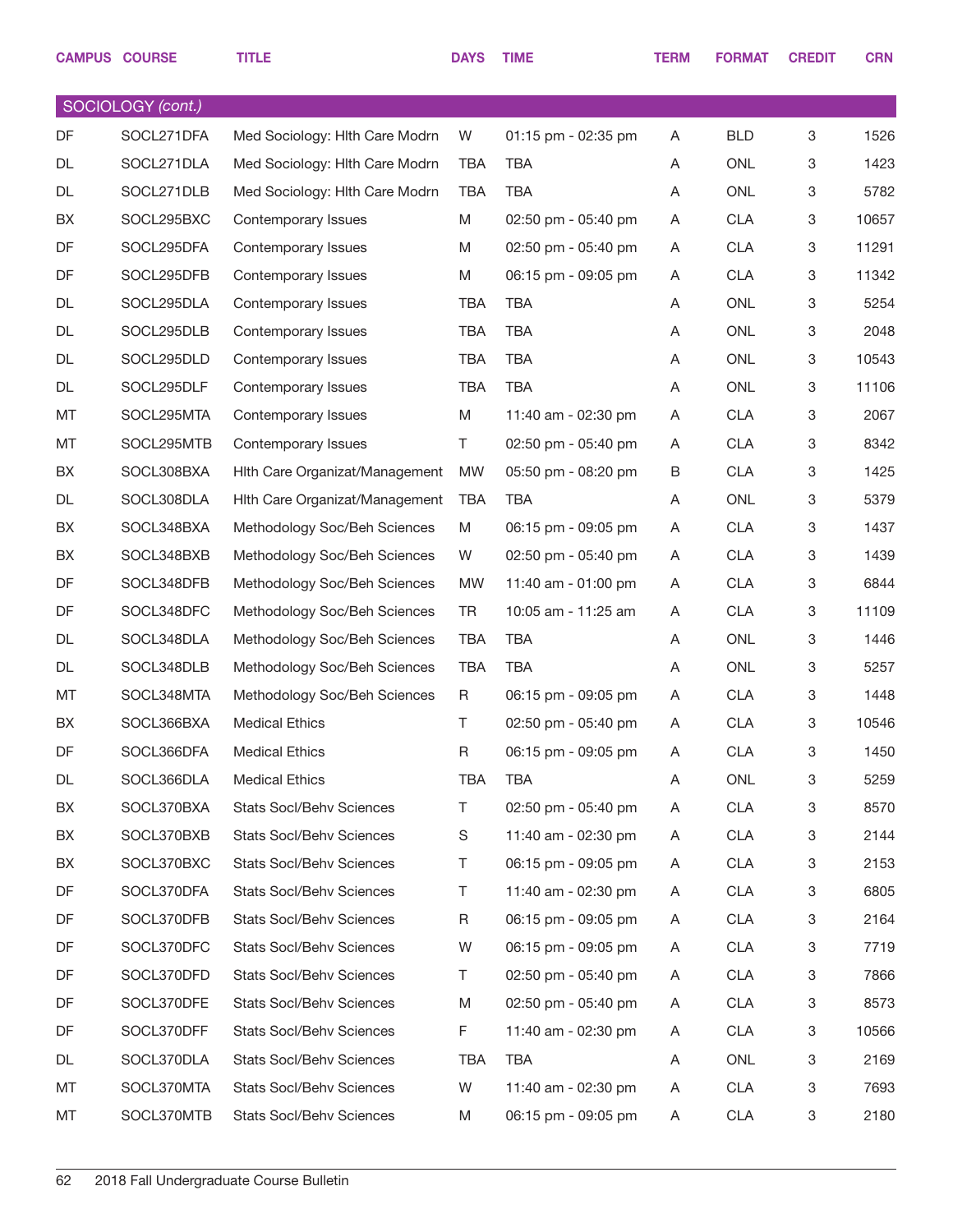| <b>CAMPUS COURSE</b> |            | <b>TITLE</b>                      | <b>DAYS</b> | <b>TIME</b>         | <b>TERM</b> | <b>FORMAT</b> | <b>CREDIT</b> | <b>CRN</b> |
|----------------------|------------|-----------------------------------|-------------|---------------------|-------------|---------------|---------------|------------|
|                      |            |                                   |             |                     |             |               |               |            |
| MT                   | SOCL370MTC | Stats Socl/Behy Sciences          | R           | 08:30 am - 11:20 am | A           | <b>CLA</b>    | 3             | 8576       |
| YH                   | SOCL370YHA | Stats Socl/Behy Sciences          | W           | 06:15 pm - 09:05 pm | A           | <b>CLA</b>    | 3             | 4059       |
| <b>DL</b>            | SOCL399DLA | Internship Soc/Beh Sciences       | <b>TBA</b>  | TBA                 | A           | <b>ONL</b>    | 3             | 2215       |
| <b>BX</b>            | SOCL426BXA | <b>Classics Socl/Beh Sciences</b> | T.          | 11:40 am - 02:30 pm | A           | <b>CLA</b>    | 3             | 8483       |
| <b>BX</b>            | SOCL426BXB | <b>Classics Socl/Beh Sciences</b> | TR          | 05:50 pm - 08:20 pm | <b>MC</b>   | <b>CLA</b>    | 3             | 8583       |
| DF                   | SOCL426DFA | <b>Classics Socl/Beh Sciences</b> | F           | 08:30 am - 11:20 am | A           | <b>CLA</b>    | 3             | 2255       |
| DF                   | SOCL426DFB | <b>Classics Socl/Beh Sciences</b> | TR          | 08:30 am - 09:50 am | A           | <b>CLA</b>    | 3             | 8579       |
| <b>DL</b>            | SOCL426DLA | <b>Classics Socl/Beh Sciences</b> | TBA         | TBA                 | A           | <b>ONL</b>    | 3             | 2261       |
| <b>DL</b>            | SOCL426DLB | <b>Classics Socl/Beh Sciences</b> | TBA         | TBA                 | A           | <b>ONL</b>    | 3             | 2263       |
| MT                   | SOCL426MTA | <b>Classics Socl/Beh Sciences</b> | W           | 11:40 am - 02:30 pm | A           | <b>CLA</b>    | 3             | 8348       |

| <b>SPANISH</b> |            |                           |             |                     |              |            |   |       |
|----------------|------------|---------------------------|-------------|---------------------|--------------|------------|---|-------|
| <b>BX</b>      | SPAN115BXA | Spanish for Communication | <b>MW</b>   | 10:05 am - 11:25 am | A            | <b>CLA</b> | 3 | 545   |
| BX             | SPAN115BXB | Spanish for Communication | F           | 08:30 am - 11:20 am | A            | <b>CLA</b> | 3 | 10628 |
| BX             | SPAN115BXC | Spanish for Communication | <b>MW</b>   | 11:40 am - 01:00 pm | A            | <b>CLA</b> | 3 | 547   |
| BX             | SPAN115BXD | Spanish for Communication | $\mathbb S$ | 08:30 am - 11:20 am | A            | <b>CLA</b> | 3 | 548   |
| BX             | SPAN115BXF | Spanish for Communication | <b>TR</b>   | 01:15 pm - 02:35 pm | $\mathsf{A}$ | <b>CLA</b> | 3 | 10633 |
| BX             | SPAN115BXG | Spanish for Communication | <b>TR</b>   | 08:30 pm - 11:00 pm | B            | <b>CLA</b> | 3 | 549   |
| BX             | SPAN115BXH | Spanish for Communication | <b>MW</b>   | 05:50 pm - 08:20 pm | MC           | <b>CLA</b> | 3 | 550   |
| DF             | SPAN115DFA | Spanish for Communication | <b>MW</b>   | 08:30 am - 09:50 am | A            | <b>CLA</b> | 3 | 11830 |
| DF             | SPAN115DFB | Spanish for Communication | <b>MW</b>   | 10:05 am - 11:25 am | $\mathsf{A}$ | <b>CLA</b> | 3 | 553   |
| DF             | SPAN115DFC | Spanish for Communication | <b>MW</b>   | 01:15 pm - 02:35 pm | A            | <b>CLA</b> | 3 | 554   |
| DF             | SPAN115DFD | Spanish for Communication | F           | 11:40 am - 02:30 pm | A            | CLA        | 3 | 9971  |
| DF             | SPAN115DFE | Spanish for Communication | <b>TR</b>   | 10:05 am - 11:25 am | A            | CLA        | 3 | 555   |
| DF             | SPAN115DFF | Spanish for Communication | <b>TR</b>   | 11:40 am - 01:00 pm | A            | <b>CLA</b> | 3 | 556   |
| DF             | SPAN115DFH | Spanish for Communication | <b>TR</b>   | 01:15 pm - 02:35 pm | A            | CLA        | 3 | 5743  |
| DF             | SPAN115DFI | Spanish for Communication | <b>MW</b>   | 08:30 am - 09:50 am | A            | <b>CLA</b> | 3 | 10637 |
| DF             | SPAN115DFJ | Spanish for Communication | F           | 08:30 am - 11:20 am | A            | <b>CLA</b> | 3 | 6882  |
| DL             | SPAN115DLA | Spanish for Communication | TBA         | <b>TBA</b>          | A            | <b>ONL</b> | 3 | 557   |
| DL             | SPAN115DLB | Spanish for Communication | <b>TBA</b>  | <b>TBA</b>          | A            | <b>ONL</b> | 3 | 3469  |
| DL             | SPAN115DLC | Spanish for Communication | <b>TBA</b>  | <b>TBA</b>          | A            | <b>ONL</b> | 3 | 9969  |
| <b>DL</b>      | SPAN115DLE | Spanish for Communication | <b>TBA</b>  | <b>TBA</b>          | A            | <b>ONL</b> | 3 | 8737  |
| MT             | SPAN115MTA | Spanish for Communication | <b>MW</b>   | 10:05 am - 11:25 am | A            | <b>CLA</b> | 3 | 558   |
| MT             | SPAN115MTB | Spanish for Communication | <b>TR</b>   | 05:50 pm - 08:20 pm | В            | <b>CLA</b> | 3 | 3165  |
| MT             | SPAN115MTD | Spanish for Communication | <b>MW</b>   | 11:40 am - 01:00 pm | Α            | <b>CLA</b> | 3 | 6233  |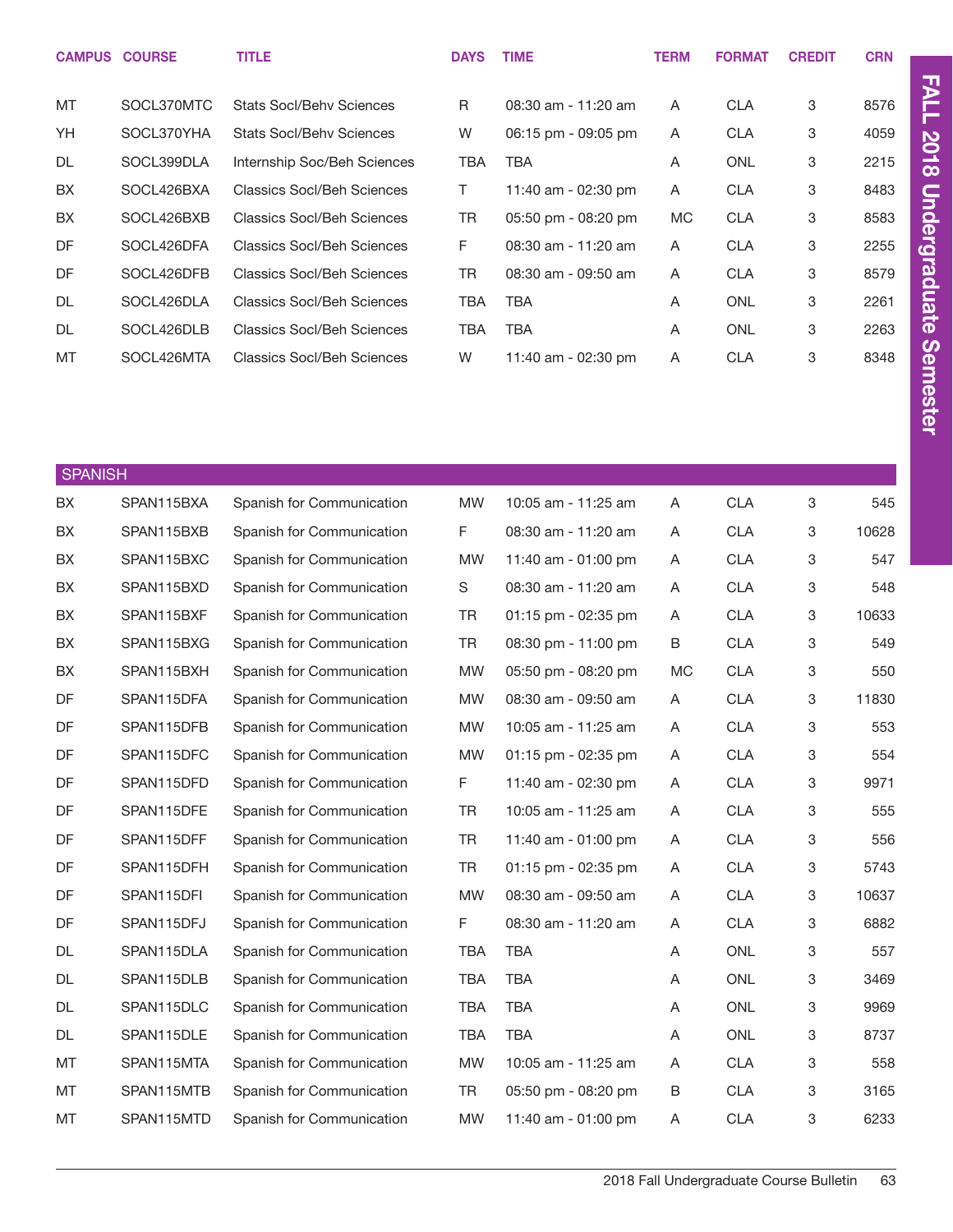| SPANISH (cont.)<br>YH<br>SPAN115YHB<br><b>MW</b><br><b>CLA</b><br>3<br>Spanish for Communication<br>10:05 am - 11:25 am<br>Α<br>F<br><b>CLA</b><br>3<br>BX<br>SPAN116BXA<br>Communicating in Spanish<br>11:40 am - 02:30 pm<br>A<br>BX<br><b>TR</b><br>MC<br><b>CLA</b><br>3<br>SPAN116BXB<br>Communicating in Spanish<br>08:30 am - 09:50 am<br><b>TR</b><br><b>CLA</b><br>3<br>BX<br>SPAN116BXC<br>Communicating in Spanish<br>10:05 am - 11:25 am<br>A<br>BX<br><b>CLA</b><br>3<br>SPAN116BXD<br>Communicating in Spanish<br><b>MW</b><br>01:15 pm - 02:35 pm<br>Α<br>DF<br><b>CLA</b><br>3<br>SPAN116DFA<br>Communicating in Spanish<br><b>TR</b><br>10:05 am - 11:25 am<br>A<br>DF<br>W<br><b>CLA</b><br>3<br>SPAN116DFB<br>Communicating in Spanish<br>06:15 pm - 09:05 pm<br>Α<br>DF<br>SPAN116DFC<br><b>CLA</b><br>3<br>Communicating in Spanish<br><b>TR</b><br>11:40 am - 01:00 pm<br>A<br>DF<br><b>TR</b><br><b>CLA</b><br>3<br>SPAN116DFD<br>Communicating in Spanish<br>01:15 pm - 02:35 pm<br>A<br>DF<br>F.<br><b>CLA</b><br>3<br>SPAN116DFF<br>Communicating in Spanish<br>11:40 am - 02:30 pm<br>A<br>DF<br><b>CLA</b><br>3<br>SPAN116DFG<br>Communicating in Spanish<br><b>MW</b><br>10:05 am - 11:25 am<br>Α<br>DF<br><b>TR</b><br><b>CLA</b><br>3<br>SPAN116DFH<br>Communicating in Spanish<br>10:05 am - 11:25 am<br>Α<br>DL<br><b>TBA</b><br><b>ONL</b><br>3<br>SPAN116DLA<br>Communicating in Spanish<br><b>TBA</b><br>Α<br><b>TBA</b><br><b>ONL</b><br>3<br>DL<br>SPAN116DLB<br>Communicating in Spanish<br><b>TBA</b><br>Α<br><b>TBA</b><br><b>ONL</b><br>3<br>DL<br>SPAN116DLC<br>Communicating in Spanish<br><b>TBA</b><br>Α<br><b>DL</b><br><b>TBA</b><br><b>ONL</b><br>3<br>SPAN116DLD<br>Communicating in Spanish<br><b>TBA</b><br>Α<br><b>TBA</b><br><b>TBA</b><br><b>ONL</b><br>3<br>DL<br>SPAN116DLE<br>Α<br>Communicating in Spanish<br><b>TBA</b><br><b>TBA</b><br><b>ONL</b><br>3<br>DL<br>SPAN116DLF<br>Communicating in Spanish<br>Α<br><b>TR</b><br>3<br>MT<br>SPAN116MTA<br><b>MC</b><br><b>CLA</b><br>Communicating in Spanish<br>05:50 pm - 08:20 pm<br>MT<br>SPAN116MTB<br>R<br><b>CLA</b><br>3<br>Communicating in Spanish<br>06:15 pm - 09:05 pm<br>A<br>DF<br><b>CLA</b><br>3<br>SPAN121DFB<br><b>MW</b><br>10:05 am - 11:25 am<br>Α<br>Spanish for Heritage Speakers<br><b>TBA</b><br><b>TBA</b><br>ONL<br>3<br>DL<br>SPAN121DLA<br>Spanish for Heritage Speakers<br>Α<br>DL<br>SPAN121DLB<br>Spanish for Heritage Speakers<br><b>TBA</b><br><b>TBA</b><br>ONL<br>3<br>Α<br>MT<br>SPAN121MTA<br>11:40 am - 02:30 pm<br><b>CLA</b><br>3<br>Spanish for Heritage Speakers<br>R<br>Α<br>DF<br>Intermediate Span I<br>MW<br>08:30 am - 09:50 am<br><b>CLA</b><br>3<br>SPAN215DFA<br>A<br>Latin Amer Through Film<br>BX<br>W<br>06:15 pm - 09:05 pm<br><b>CLA</b><br>3<br>SPAN220BXA<br>Α<br>DL<br>Intro Lit Crit Hispanic Stdnt<br><b>TBA</b><br>ONL<br>3<br>SPAN238DLA<br>TBA<br>Α<br>DL<br>Aspects of Caribbean Culture<br><b>TBA</b><br>ONL<br>3<br>SPAN240DLA<br>TBA<br>Α<br>DF<br>Topics in Lit & Linguistics<br>T.<br>02:50 pm - 05:40 pm<br><b>CLA</b><br>3<br>SPAN295DFB<br>A | <b>CAMPUS COURSE</b> | <b>TITLE</b> | <b>DAYS</b> | <b>TIME</b> | <b>TERM</b> | <b>FORMAT</b> | <b>CREDIT</b> | <b>CRN</b> |
|---------------------------------------------------------------------------------------------------------------------------------------------------------------------------------------------------------------------------------------------------------------------------------------------------------------------------------------------------------------------------------------------------------------------------------------------------------------------------------------------------------------------------------------------------------------------------------------------------------------------------------------------------------------------------------------------------------------------------------------------------------------------------------------------------------------------------------------------------------------------------------------------------------------------------------------------------------------------------------------------------------------------------------------------------------------------------------------------------------------------------------------------------------------------------------------------------------------------------------------------------------------------------------------------------------------------------------------------------------------------------------------------------------------------------------------------------------------------------------------------------------------------------------------------------------------------------------------------------------------------------------------------------------------------------------------------------------------------------------------------------------------------------------------------------------------------------------------------------------------------------------------------------------------------------------------------------------------------------------------------------------------------------------------------------------------------------------------------------------------------------------------------------------------------------------------------------------------------------------------------------------------------------------------------------------------------------------------------------------------------------------------------------------------------------------------------------------------------------------------------------------------------------------------------------------------------------------------------------------------------------------------------------------------------------------------------------------------------------------------------------------------------------------------------------------------------------------------------------------------------------------------------------------------------------------------------------------------------------------------------------------------------------------------------------------------------------------------------------------------------------------|----------------------|--------------|-------------|-------------|-------------|---------------|---------------|------------|
|                                                                                                                                                                                                                                                                                                                                                                                                                                                                                                                                                                                                                                                                                                                                                                                                                                                                                                                                                                                                                                                                                                                                                                                                                                                                                                                                                                                                                                                                                                                                                                                                                                                                                                                                                                                                                                                                                                                                                                                                                                                                                                                                                                                                                                                                                                                                                                                                                                                                                                                                                                                                                                                                                                                                                                                                                                                                                                                                                                                                                                                                                                                                 |                      |              |             |             |             |               |               |            |
|                                                                                                                                                                                                                                                                                                                                                                                                                                                                                                                                                                                                                                                                                                                                                                                                                                                                                                                                                                                                                                                                                                                                                                                                                                                                                                                                                                                                                                                                                                                                                                                                                                                                                                                                                                                                                                                                                                                                                                                                                                                                                                                                                                                                                                                                                                                                                                                                                                                                                                                                                                                                                                                                                                                                                                                                                                                                                                                                                                                                                                                                                                                                 |                      |              |             |             |             |               |               | 10624      |
|                                                                                                                                                                                                                                                                                                                                                                                                                                                                                                                                                                                                                                                                                                                                                                                                                                                                                                                                                                                                                                                                                                                                                                                                                                                                                                                                                                                                                                                                                                                                                                                                                                                                                                                                                                                                                                                                                                                                                                                                                                                                                                                                                                                                                                                                                                                                                                                                                                                                                                                                                                                                                                                                                                                                                                                                                                                                                                                                                                                                                                                                                                                                 |                      |              |             |             |             |               |               | 564        |
|                                                                                                                                                                                                                                                                                                                                                                                                                                                                                                                                                                                                                                                                                                                                                                                                                                                                                                                                                                                                                                                                                                                                                                                                                                                                                                                                                                                                                                                                                                                                                                                                                                                                                                                                                                                                                                                                                                                                                                                                                                                                                                                                                                                                                                                                                                                                                                                                                                                                                                                                                                                                                                                                                                                                                                                                                                                                                                                                                                                                                                                                                                                                 |                      |              |             |             |             |               |               | 565        |
|                                                                                                                                                                                                                                                                                                                                                                                                                                                                                                                                                                                                                                                                                                                                                                                                                                                                                                                                                                                                                                                                                                                                                                                                                                                                                                                                                                                                                                                                                                                                                                                                                                                                                                                                                                                                                                                                                                                                                                                                                                                                                                                                                                                                                                                                                                                                                                                                                                                                                                                                                                                                                                                                                                                                                                                                                                                                                                                                                                                                                                                                                                                                 |                      |              |             |             |             |               |               | 6235       |
|                                                                                                                                                                                                                                                                                                                                                                                                                                                                                                                                                                                                                                                                                                                                                                                                                                                                                                                                                                                                                                                                                                                                                                                                                                                                                                                                                                                                                                                                                                                                                                                                                                                                                                                                                                                                                                                                                                                                                                                                                                                                                                                                                                                                                                                                                                                                                                                                                                                                                                                                                                                                                                                                                                                                                                                                                                                                                                                                                                                                                                                                                                                                 |                      |              |             |             |             |               |               | 11339      |
|                                                                                                                                                                                                                                                                                                                                                                                                                                                                                                                                                                                                                                                                                                                                                                                                                                                                                                                                                                                                                                                                                                                                                                                                                                                                                                                                                                                                                                                                                                                                                                                                                                                                                                                                                                                                                                                                                                                                                                                                                                                                                                                                                                                                                                                                                                                                                                                                                                                                                                                                                                                                                                                                                                                                                                                                                                                                                                                                                                                                                                                                                                                                 |                      |              |             |             |             |               |               | 6240       |
|                                                                                                                                                                                                                                                                                                                                                                                                                                                                                                                                                                                                                                                                                                                                                                                                                                                                                                                                                                                                                                                                                                                                                                                                                                                                                                                                                                                                                                                                                                                                                                                                                                                                                                                                                                                                                                                                                                                                                                                                                                                                                                                                                                                                                                                                                                                                                                                                                                                                                                                                                                                                                                                                                                                                                                                                                                                                                                                                                                                                                                                                                                                                 |                      |              |             |             |             |               |               | 568        |
|                                                                                                                                                                                                                                                                                                                                                                                                                                                                                                                                                                                                                                                                                                                                                                                                                                                                                                                                                                                                                                                                                                                                                                                                                                                                                                                                                                                                                                                                                                                                                                                                                                                                                                                                                                                                                                                                                                                                                                                                                                                                                                                                                                                                                                                                                                                                                                                                                                                                                                                                                                                                                                                                                                                                                                                                                                                                                                                                                                                                                                                                                                                                 |                      |              |             |             |             |               |               | 5742       |
|                                                                                                                                                                                                                                                                                                                                                                                                                                                                                                                                                                                                                                                                                                                                                                                                                                                                                                                                                                                                                                                                                                                                                                                                                                                                                                                                                                                                                                                                                                                                                                                                                                                                                                                                                                                                                                                                                                                                                                                                                                                                                                                                                                                                                                                                                                                                                                                                                                                                                                                                                                                                                                                                                                                                                                                                                                                                                                                                                                                                                                                                                                                                 |                      |              |             |             |             |               |               | 6242       |
|                                                                                                                                                                                                                                                                                                                                                                                                                                                                                                                                                                                                                                                                                                                                                                                                                                                                                                                                                                                                                                                                                                                                                                                                                                                                                                                                                                                                                                                                                                                                                                                                                                                                                                                                                                                                                                                                                                                                                                                                                                                                                                                                                                                                                                                                                                                                                                                                                                                                                                                                                                                                                                                                                                                                                                                                                                                                                                                                                                                                                                                                                                                                 |                      |              |             |             |             |               |               | 6883       |
|                                                                                                                                                                                                                                                                                                                                                                                                                                                                                                                                                                                                                                                                                                                                                                                                                                                                                                                                                                                                                                                                                                                                                                                                                                                                                                                                                                                                                                                                                                                                                                                                                                                                                                                                                                                                                                                                                                                                                                                                                                                                                                                                                                                                                                                                                                                                                                                                                                                                                                                                                                                                                                                                                                                                                                                                                                                                                                                                                                                                                                                                                                                                 |                      |              |             |             |             |               |               | 8643       |
|                                                                                                                                                                                                                                                                                                                                                                                                                                                                                                                                                                                                                                                                                                                                                                                                                                                                                                                                                                                                                                                                                                                                                                                                                                                                                                                                                                                                                                                                                                                                                                                                                                                                                                                                                                                                                                                                                                                                                                                                                                                                                                                                                                                                                                                                                                                                                                                                                                                                                                                                                                                                                                                                                                                                                                                                                                                                                                                                                                                                                                                                                                                                 |                      |              |             |             |             |               |               | 9364       |
|                                                                                                                                                                                                                                                                                                                                                                                                                                                                                                                                                                                                                                                                                                                                                                                                                                                                                                                                                                                                                                                                                                                                                                                                                                                                                                                                                                                                                                                                                                                                                                                                                                                                                                                                                                                                                                                                                                                                                                                                                                                                                                                                                                                                                                                                                                                                                                                                                                                                                                                                                                                                                                                                                                                                                                                                                                                                                                                                                                                                                                                                                                                                 |                      |              |             |             |             |               |               | 569        |
|                                                                                                                                                                                                                                                                                                                                                                                                                                                                                                                                                                                                                                                                                                                                                                                                                                                                                                                                                                                                                                                                                                                                                                                                                                                                                                                                                                                                                                                                                                                                                                                                                                                                                                                                                                                                                                                                                                                                                                                                                                                                                                                                                                                                                                                                                                                                                                                                                                                                                                                                                                                                                                                                                                                                                                                                                                                                                                                                                                                                                                                                                                                                 |                      |              |             |             |             |               |               | 4098       |
|                                                                                                                                                                                                                                                                                                                                                                                                                                                                                                                                                                                                                                                                                                                                                                                                                                                                                                                                                                                                                                                                                                                                                                                                                                                                                                                                                                                                                                                                                                                                                                                                                                                                                                                                                                                                                                                                                                                                                                                                                                                                                                                                                                                                                                                                                                                                                                                                                                                                                                                                                                                                                                                                                                                                                                                                                                                                                                                                                                                                                                                                                                                                 |                      |              |             |             |             |               |               | 6846       |
|                                                                                                                                                                                                                                                                                                                                                                                                                                                                                                                                                                                                                                                                                                                                                                                                                                                                                                                                                                                                                                                                                                                                                                                                                                                                                                                                                                                                                                                                                                                                                                                                                                                                                                                                                                                                                                                                                                                                                                                                                                                                                                                                                                                                                                                                                                                                                                                                                                                                                                                                                                                                                                                                                                                                                                                                                                                                                                                                                                                                                                                                                                                                 |                      |              |             |             |             |               |               | 9970       |
|                                                                                                                                                                                                                                                                                                                                                                                                                                                                                                                                                                                                                                                                                                                                                                                                                                                                                                                                                                                                                                                                                                                                                                                                                                                                                                                                                                                                                                                                                                                                                                                                                                                                                                                                                                                                                                                                                                                                                                                                                                                                                                                                                                                                                                                                                                                                                                                                                                                                                                                                                                                                                                                                                                                                                                                                                                                                                                                                                                                                                                                                                                                                 |                      |              |             |             |             |               |               | 10889      |
|                                                                                                                                                                                                                                                                                                                                                                                                                                                                                                                                                                                                                                                                                                                                                                                                                                                                                                                                                                                                                                                                                                                                                                                                                                                                                                                                                                                                                                                                                                                                                                                                                                                                                                                                                                                                                                                                                                                                                                                                                                                                                                                                                                                                                                                                                                                                                                                                                                                                                                                                                                                                                                                                                                                                                                                                                                                                                                                                                                                                                                                                                                                                 |                      |              |             |             |             |               |               | 11583      |
|                                                                                                                                                                                                                                                                                                                                                                                                                                                                                                                                                                                                                                                                                                                                                                                                                                                                                                                                                                                                                                                                                                                                                                                                                                                                                                                                                                                                                                                                                                                                                                                                                                                                                                                                                                                                                                                                                                                                                                                                                                                                                                                                                                                                                                                                                                                                                                                                                                                                                                                                                                                                                                                                                                                                                                                                                                                                                                                                                                                                                                                                                                                                 |                      |              |             |             |             |               |               | 3167       |
|                                                                                                                                                                                                                                                                                                                                                                                                                                                                                                                                                                                                                                                                                                                                                                                                                                                                                                                                                                                                                                                                                                                                                                                                                                                                                                                                                                                                                                                                                                                                                                                                                                                                                                                                                                                                                                                                                                                                                                                                                                                                                                                                                                                                                                                                                                                                                                                                                                                                                                                                                                                                                                                                                                                                                                                                                                                                                                                                                                                                                                                                                                                                 |                      |              |             |             |             |               |               | 9976       |
|                                                                                                                                                                                                                                                                                                                                                                                                                                                                                                                                                                                                                                                                                                                                                                                                                                                                                                                                                                                                                                                                                                                                                                                                                                                                                                                                                                                                                                                                                                                                                                                                                                                                                                                                                                                                                                                                                                                                                                                                                                                                                                                                                                                                                                                                                                                                                                                                                                                                                                                                                                                                                                                                                                                                                                                                                                                                                                                                                                                                                                                                                                                                 |                      |              |             |             |             |               |               | 10629      |
|                                                                                                                                                                                                                                                                                                                                                                                                                                                                                                                                                                                                                                                                                                                                                                                                                                                                                                                                                                                                                                                                                                                                                                                                                                                                                                                                                                                                                                                                                                                                                                                                                                                                                                                                                                                                                                                                                                                                                                                                                                                                                                                                                                                                                                                                                                                                                                                                                                                                                                                                                                                                                                                                                                                                                                                                                                                                                                                                                                                                                                                                                                                                 |                      |              |             |             |             |               |               | 10429      |
|                                                                                                                                                                                                                                                                                                                                                                                                                                                                                                                                                                                                                                                                                                                                                                                                                                                                                                                                                                                                                                                                                                                                                                                                                                                                                                                                                                                                                                                                                                                                                                                                                                                                                                                                                                                                                                                                                                                                                                                                                                                                                                                                                                                                                                                                                                                                                                                                                                                                                                                                                                                                                                                                                                                                                                                                                                                                                                                                                                                                                                                                                                                                 |                      |              |             |             |             |               |               | 10927      |
|                                                                                                                                                                                                                                                                                                                                                                                                                                                                                                                                                                                                                                                                                                                                                                                                                                                                                                                                                                                                                                                                                                                                                                                                                                                                                                                                                                                                                                                                                                                                                                                                                                                                                                                                                                                                                                                                                                                                                                                                                                                                                                                                                                                                                                                                                                                                                                                                                                                                                                                                                                                                                                                                                                                                                                                                                                                                                                                                                                                                                                                                                                                                 |                      |              |             |             |             |               |               | 6248       |
|                                                                                                                                                                                                                                                                                                                                                                                                                                                                                                                                                                                                                                                                                                                                                                                                                                                                                                                                                                                                                                                                                                                                                                                                                                                                                                                                                                                                                                                                                                                                                                                                                                                                                                                                                                                                                                                                                                                                                                                                                                                                                                                                                                                                                                                                                                                                                                                                                                                                                                                                                                                                                                                                                                                                                                                                                                                                                                                                                                                                                                                                                                                                 |                      |              |             |             |             |               |               | 11841      |
|                                                                                                                                                                                                                                                                                                                                                                                                                                                                                                                                                                                                                                                                                                                                                                                                                                                                                                                                                                                                                                                                                                                                                                                                                                                                                                                                                                                                                                                                                                                                                                                                                                                                                                                                                                                                                                                                                                                                                                                                                                                                                                                                                                                                                                                                                                                                                                                                                                                                                                                                                                                                                                                                                                                                                                                                                                                                                                                                                                                                                                                                                                                                 |                      |              |             |             |             |               |               | 11846      |
|                                                                                                                                                                                                                                                                                                                                                                                                                                                                                                                                                                                                                                                                                                                                                                                                                                                                                                                                                                                                                                                                                                                                                                                                                                                                                                                                                                                                                                                                                                                                                                                                                                                                                                                                                                                                                                                                                                                                                                                                                                                                                                                                                                                                                                                                                                                                                                                                                                                                                                                                                                                                                                                                                                                                                                                                                                                                                                                                                                                                                                                                                                                                 |                      |              |             |             |             |               |               | 11720      |
|                                                                                                                                                                                                                                                                                                                                                                                                                                                                                                                                                                                                                                                                                                                                                                                                                                                                                                                                                                                                                                                                                                                                                                                                                                                                                                                                                                                                                                                                                                                                                                                                                                                                                                                                                                                                                                                                                                                                                                                                                                                                                                                                                                                                                                                                                                                                                                                                                                                                                                                                                                                                                                                                                                                                                                                                                                                                                                                                                                                                                                                                                                                                 |                      |              |             |             |             |               |               | 11725      |
|                                                                                                                                                                                                                                                                                                                                                                                                                                                                                                                                                                                                                                                                                                                                                                                                                                                                                                                                                                                                                                                                                                                                                                                                                                                                                                                                                                                                                                                                                                                                                                                                                                                                                                                                                                                                                                                                                                                                                                                                                                                                                                                                                                                                                                                                                                                                                                                                                                                                                                                                                                                                                                                                                                                                                                                                                                                                                                                                                                                                                                                                                                                                 |                      |              |             |             |             |               |               | 11727      |
| DL<br>Main Curr Span-Amer Civ II<br><b>TBA</b><br><b>TBA</b><br>ONL<br>3<br>SPAN352DLA<br>A                                                                                                                                                                                                                                                                                                                                                                                                                                                                                                                                                                                                                                                                                                                                                                                                                                                                                                                                                                                                                                                                                                                                                                                                                                                                                                                                                                                                                                                                                                                                                                                                                                                                                                                                                                                                                                                                                                                                                                                                                                                                                                                                                                                                                                                                                                                                                                                                                                                                                                                                                                                                                                                                                                                                                                                                                                                                                                                                                                                                                                     |                      |              |             |             |             |               |               | 11724      |

| <b>SPEECH COMMUNICATION</b> |            |                     |           |                     |   |            |  |      |  |  |  |
|-----------------------------|------------|---------------------|-----------|---------------------|---|------------|--|------|--|--|--|
| <b>BX</b>                   | SPCM110BXA | Oral Communications | <b>MW</b> | 11:40 am - 01:00 pm | A | CLA        |  | 3947 |  |  |  |
| <b>BX</b>                   | SPCM110BXB | Oral Communications | W         | 02:50 pm - 05:40 pm | A | CLA        |  | 1576 |  |  |  |
| <b>BX</b>                   | SPCM110BXC | Oral Communications | <b>MW</b> | 01:15 pm - 02:35 pm | A | CLA        |  | 1577 |  |  |  |
| BX                          | SPCM110BXD | Oral Communications |           | 11:40 am - 02:30 pm | A | <b>CLA</b> |  | 1578 |  |  |  |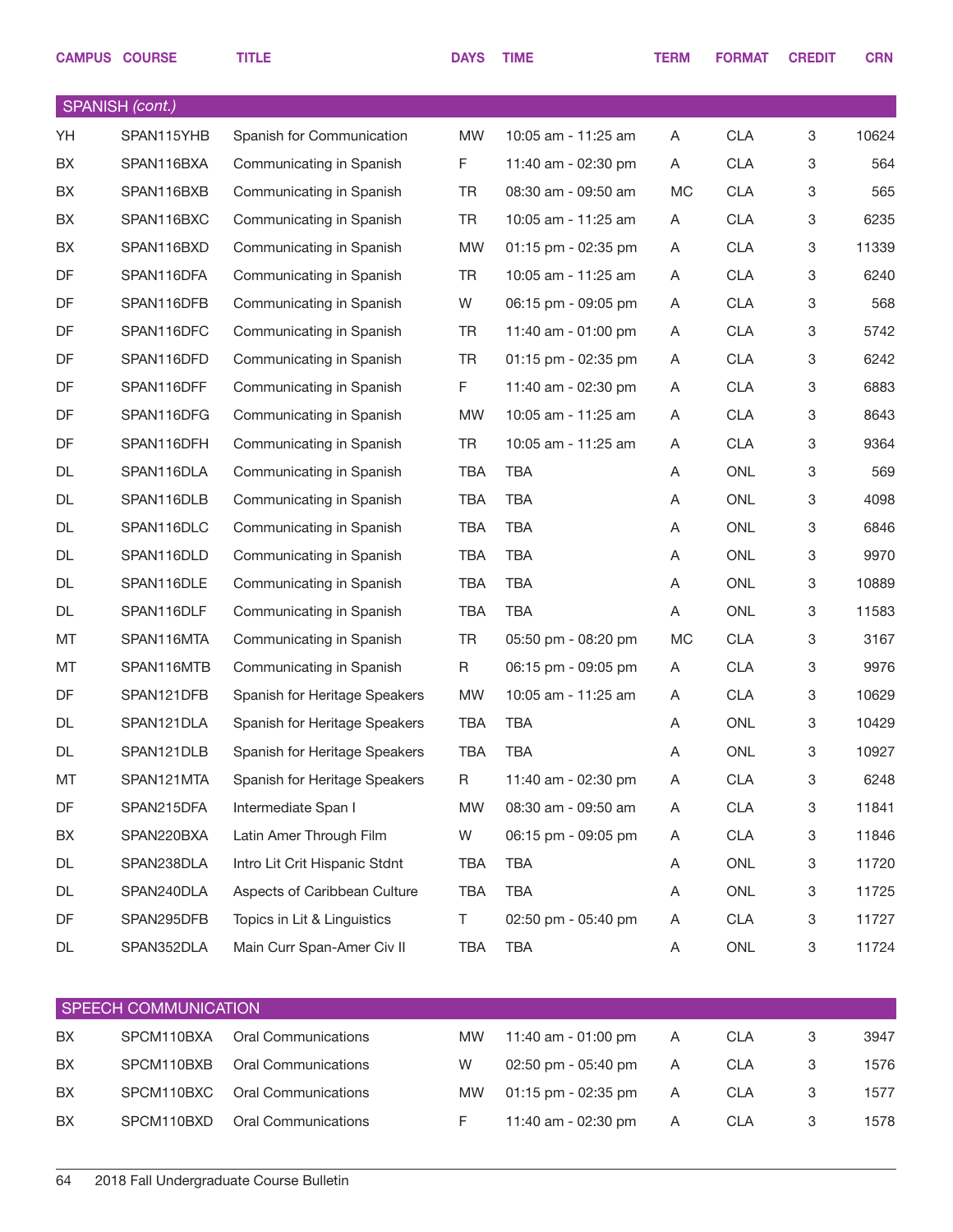|          | <b>CAMPUS COURSE</b>     | <b>TITLE</b>                                             | <b>DAYS</b>              | <b>TIME</b>                                | <b>TERM</b> | <b>FORMAT</b>            | <b>CREDIT</b> | <b>CRN</b>   |                      |
|----------|--------------------------|----------------------------------------------------------|--------------------------|--------------------------------------------|-------------|--------------------------|---------------|--------------|----------------------|
|          |                          |                                                          |                          |                                            |             |                          |               |              | <b>FALL</b>          |
| BX<br>BX | SPCM110BXE<br>SPCM110BXF | <b>Oral Communications</b><br><b>Oral Communications</b> | $\mathbf S$<br><b>MW</b> | 11:40 am - 02:30 pm<br>05:50 pm - 08:20 pm | A<br>В      | <b>CLA</b><br><b>CLA</b> | 3<br>3        | 1579<br>1580 |                      |
| BX       | SPCM110BXG               | <b>Oral Communications</b>                               | TR                       | 05:50 pm - 08:20 pm                        | B           | <b>CLA</b>               | 3             | 5208         | 2018                 |
| BX       | SPCM110BXH               | <b>Oral Communications</b>                               | TR                       | 05:50 pm - 08:20 pm                        | МC          | <b>CLA</b>               | 3             | 5209         |                      |
| DF       | SPCM110DFC               | <b>Oral Communications</b>                               | TR                       | 01:15 pm - 02:35 pm                        | A           | <b>CLA</b>               | 3             | 1587         |                      |
| DF       | SPCM110DFD               | <b>Oral Communications</b>                               | <b>TR</b>                | 11:40 am - 01:00 pm                        | Α           | <b>CLA</b>               | 3             | 1588         | <b>Undergraduate</b> |
| DF       | SPCM110DFE               | <b>Oral Communications</b>                               | $\mathsf R$              |                                            |             | <b>CLA</b>               | 3             | 1589         |                      |
| DF       | SPCM110DFF               | <b>Oral Communications</b>                               |                          | 06:15 pm - 09:05 pm                        | A           | <b>CLA</b>               | 3             | 1590         |                      |
|          |                          |                                                          | S                        | 11:40 am - 02:30 pm                        | Α           |                          |               |              |                      |
| DF       | SPCM110DFG               | <b>Oral Communications</b><br><b>Oral Communications</b> | M                        | 02:50 pm - 05:40 pm                        | Α           | <b>CLA</b>               | 3             | 4973         |                      |
| DF       | SPCM110DFH               |                                                          | F                        | 08:30 am - 11:20 am                        | Α           | <b>CLA</b>               | 3             | 6741         | <b>Semester</b>      |
| DF       | SPCM110DFI               | <b>Oral Communications</b>                               | F                        | 11:40 am - 02:30 pm                        | A           | <b>CLA</b>               | 3             | 6742         |                      |
| DF       | SPCM110DFJ               | <b>Oral Communications</b>                               | M                        | 11:40 am - 02:30 pm                        | Α           | <b>CLA</b>               | 3             | 11445        |                      |
| DF       | SPCM110DFK               | <b>Oral Communications</b>                               | <b>MW</b>                | 02:50 pm - 04:10 pm                        | A           | <b>CLA</b>               | 3             | 10843        |                      |
| DF       | SPCM110DFL               | <b>Oral Communications</b>                               | W                        | 06:15 pm - 09:05 pm                        | Α           | <b>CLA</b>               | 3             | 7701         |                      |
| DF       | SPCM110DFM               | <b>Oral Communications</b>                               | W                        | 02:50 pm - 05:40 pm                        | Α           | <b>CLA</b>               | 3             | 7708         |                      |
| DF       | SPCM110DFN               | <b>Oral Communications</b>                               | S                        | 08:30 am - 11:20 am                        | Α           | <b>CLA</b>               | 3             | 8646         |                      |
| DF       | SPCM110DFO               | <b>Oral Communications</b>                               | M                        | 02:50 pm - 05:40 pm                        | Α           | <b>CLA</b>               | 3             | 11447        |                      |
| DF       | SPCM110DFP               | <b>Oral Communications</b>                               | W                        | 02:50 pm - 05:40 pm                        | Α           | <b>CLA</b>               | 3             | 11476        |                      |
| DL       | SPCM110DLA               | <b>Oral Communications</b>                               | <b>TBA</b>               | <b>TBA</b>                                 | Α           | ONL                      | 3             | 1584         |                      |
| MT       | SPCM110MTA               | <b>Oral Communications</b>                               | <b>TR</b>                | 11:40 am - 01:00 pm                        | Α           | <b>CLA</b>               | 3             | 1591         |                      |
| MT       | SPCM110MTB               | <b>Oral Communications</b>                               | F                        | 11:40 am - 02:30 pm                        | Α           | <b>CLA</b>               | 3             | 1592         |                      |
| MT       | SPCM110MTC               | <b>Oral Communications</b>                               | <b>MW</b>                | 11:40 am - 01:00 pm                        | A           | <b>CLA</b>               | 3             | 3948         |                      |
| MT       | SPCM110MTD               | <b>Oral Communications</b>                               | <b>MW</b>                | 05:50 pm - 08:20 pm                        | В           | <b>CLA</b>               | 3             | 1594         |                      |
| MT       | SPCM110MTE               | <b>Oral Communications</b>                               | TR                       | 05:50 pm - 08:20 pm                        | MC          | <b>CLA</b>               | 3             | 4966         |                      |
| МT       | SPCM110MTF               | Oral Communications                                      | S                        | 11:40 am - 02:30 pm                        | A           | <b>CLA</b>               | 3             | 11446        |                      |
| YH       | SPCM110YHA               | Oral Communications                                      | M                        | 11:40 am - 02:30 pm                        | A           | <b>CLA</b>               | 3             | 1598         |                      |
| BX       | SPCM144BXA               | <b>Understanding Movies</b>                              | <b>MW</b>                | 05:50 pm - 08:20 pm                        | MC          | <b>CLA</b>               | 3             | 9277         |                      |
| BX       | SPCM144BXB               | <b>Understanding Movies</b>                              | T                        | 11:40 am - 02:30 pm                        | A           | <b>CLA</b>               | 3             | 11214        |                      |
| DF       | SPCM144DFA               | <b>Understanding Movies</b>                              | M                        | 11:40 am - 02:30 pm                        | A           | <b>CLA</b>               | 3             | 9265         |                      |
| DF       | SPCM144DFB               | <b>Understanding Movies</b>                              | W                        | 11:40 am - 02:30 pm                        | A           | <b>CLA</b>               | 3             | 9267         |                      |
| DF       | SPCM144DFC               | <b>Understanding Movies</b>                              | F                        | 11:40 am - 02:30 pm                        | A           | <b>CLA</b>               | 3             | 10522        |                      |
| DF       | SPCM144DFD               | <b>Understanding Movies</b>                              | Τ                        | 06:15 pm - 09:05 pm                        | A           | <b>CLA</b>               | 3             | 9264         |                      |
| DF       | SPCM144DFE               | <b>Understanding Movies</b>                              | W                        | 02:50 pm - 05:40 pm                        | A           | <b>CLA</b>               | 3             | 10471        |                      |
| DF       | SPCM144DFF               | <b>Understanding Movies</b>                              | R                        | 11:40 am - 02:30 pm                        | A           | <b>CLA</b>               | 3             | 11216        |                      |
| МT       | SPCM144MTA               | <b>Understanding Movies</b>                              | TR                       | 05:50 pm - 08:20 pm                        | Β           | <b>CLA</b>               | 3             | 6390         |                      |
| МT       | SPCM144MTB               | <b>Understanding Movies</b>                              | W                        | 06:15 pm - 09:05 pm                        | A           | <b>CLA</b>               | 3             | 9279         |                      |
| DF       | SPCM370DFA               | <b>Effective Presentations</b>                           | Τ                        | 02:50 pm - 05:40 pm                        | A           | <b>CLA</b>               | 3             | 7343         |                      |